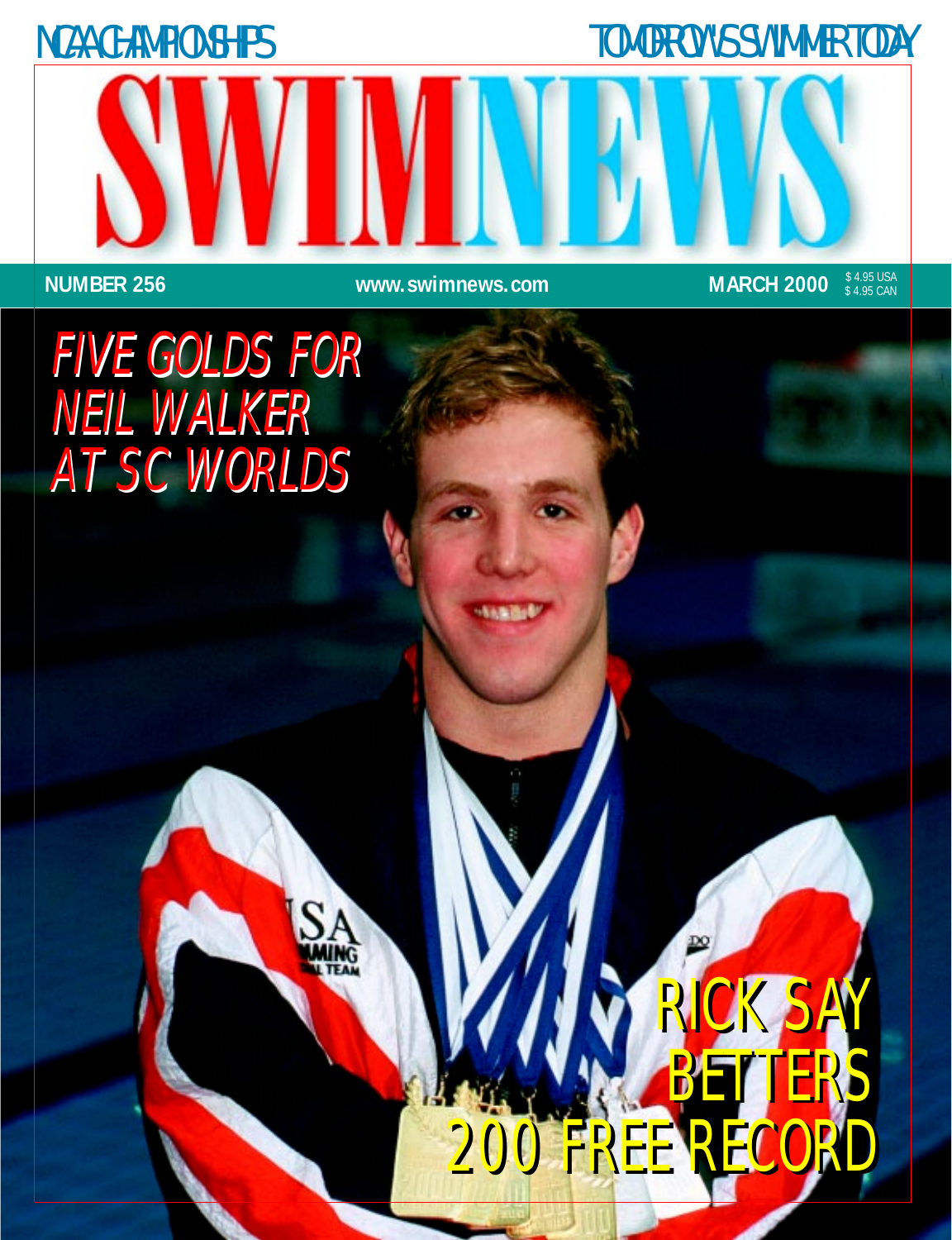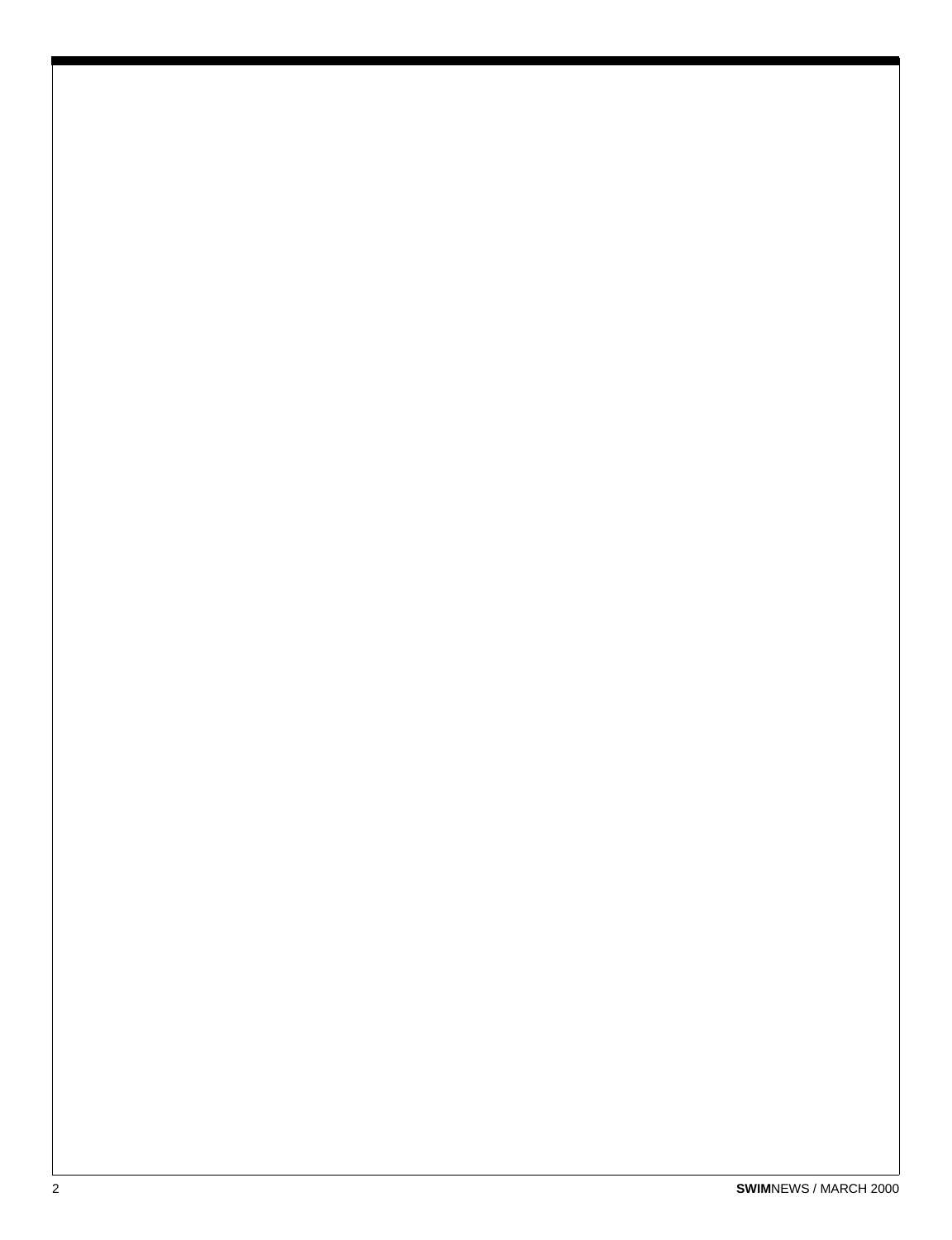Fratisek Stochl, Czech Republic Nelson Vargas, Mexico Janusz Wasko, Poland Sumire Watanabe, Japan Computer programs for TAG, World Rankings developed by EveryWare Development Corporation. SWIMNEWS established in 1974 Published ten times yearly (January to October) Contents copyright © No portion of this magazine may be reprinted without permission of the publisher. The following names: SWIM, TAG, TOP and Making Waves are registered trademarks and their unauthorized use is strictly prohibited. All rights reserved. Subscription rates: Canada \$35 yearly Inquire about bulk discounts to club teams. Foreign (air mailed) \$45 US United States \$35 US Single issues \$4.95 CAN \$4.95 USA Payments by cheque, bank money orders and VISA VISA payments require card number and expiry date All Canadian subscriptions include 7% Federal GST International Standard Serial Number ISSN 1209-5966 **Publications Mail Registration No. 09981** Gateway Postal Facility, Mississauga. SWIMNEWS (USPS #015-207) is published monthly for US \$35 per year. Periodicals postage paid at Champlain, N.Y. and additional mailing offices. Address changes should be sent to: **SWIMNEWS, 356 Sumach Street, Toronto, ON, M4X 1V4** or (USA and International only) IMS of N.Y., 100 Walnut St. #3, P.O.Box 1518, Champlain, N.Y. 12919-1518. For details call: IMS at 1 (800) 428-3003 Editorial Offices: SWIMNEWS, 356 Sumach St., Toronto, Ontario, M4X 1V4, CANADA Tel: (416) 963-5599 Fax: (416) 963-5545 E-mail: swimnews@inforamp.net

SWIMNEWS

Marco Chiesa, Business Manager Karin Helmstaedt, International Editor Russ Ewald, Sunland, USA Editor Paul Quinlan, Australian Editor Cecil Colwin, Ottawa, Features Editor Anita Smale, Copy Editor Feature Writers George Block, San Antonio, USA Nikki Dryden, Calgary Katharine Dunn, Halifax Wayne Goldsmith, Australia Anita Lonsbrough, England International Statistical Support Group: Jorge Aguado, Argentina Rumen Atanasov, Bulgaria Chaker Belhadj, Tunisia Young-Ryul Cho, Korea Szabolcs Fodor, Hungary Gerd Heydn, Germany Franck Jensen, Denmark Berth Johansson, Sweden Daniel Pichon / Michel Salles, France Hans Peter Sick, Germany Juan Antonio Sierra, Spain Neville Smith, South Africa



### **FEATURES**

| 13 | <b>Speedo Spring Nationals</b>          | Nikki Dryden           |
|----|-----------------------------------------|------------------------|
|    | West is Best as Centres Dominate        |                        |
|    | Record in 200 Free For Rick Say         |                        |
| 15 | <b>Short Course World Championships</b> | <b>Nick Thierry</b>    |
|    | Fifteen World Records                   |                        |
|    | <b>Americans Win Most Medals</b>        |                        |
| 18 | <b>Women's NCAA Championships</b>       | <b>Mary Wagner</b>     |
|    | Georgia Wins Second Team Title          |                        |
|    | <b>Two World Records Set</b>            |                        |
| 19 | <b>Men's NCAA Championships</b>         | <b>Mary Wagner</b>     |
|    | <b>Moses Parts The Waters</b>           |                        |
|    | Texas Runs Away With Team Title         |                        |
|    | <b>Canadian Records for Riley Janes</b> |                        |
| 21 | <b>Ask Judy</b>                         | <b>Judy Goss</b>       |
|    | Don't Always Expect It!                 |                        |
| 28 | <b>Taking The Next Step</b>             | <b>Wayne Goldsmith</b> |
|    | Be Tomorrow's Swimmer Today             |                        |
| 29 | <b>Obituary</b>                         | Nikki Dryden           |
|    | Tara Sloan 1979-2000                    |                        |



### DEPARTMENTS

- 5 Calendar [About This Issue](#page-4-0) [6-7 Speedo Spring Nationals Results](#page-5-0)
- [8-9 FINA Short Course Worlds Results](#page-7-0)
- [10 Women's NCAA Results](#page-9-0)
- [11 Men's NCAA Results](#page-10-0)
- [12 CSCA Coaching Awards 1998-99](#page-11-0)
- [21 Backwash](#page-20-0)
- [22-27 TAG \(Top 25 Age Group Times\)](#page-21-0)
- [30 Making Waves](#page-29-0)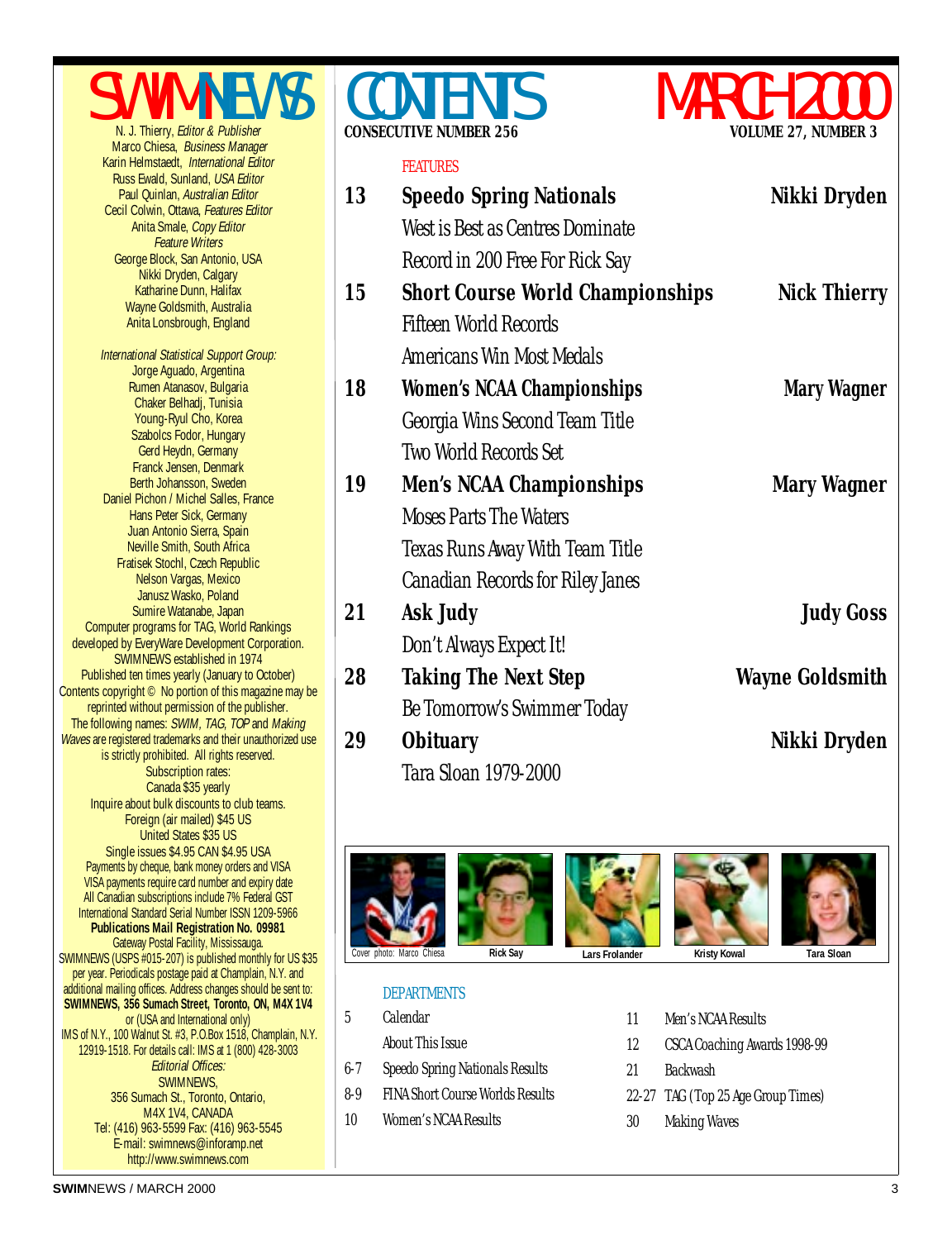# **TOP**

Plan to take part in the 2000 TOP Program

### **HOW TO TAKE PART**

Submit names of swimmers with their performances on TOP ENTRY FORM available on **swimnews.com** (club trials are recommended) in one age category only, free and I.M. to: **SWIMNEWS 356 Sumach Street,Toronto,ON, M4X 1V4** Fax:(416) 963-5545 or e-mail to swimnews@ibm.net

**Second deadline: April 28, 2000 Third deadline: June 23, 1999**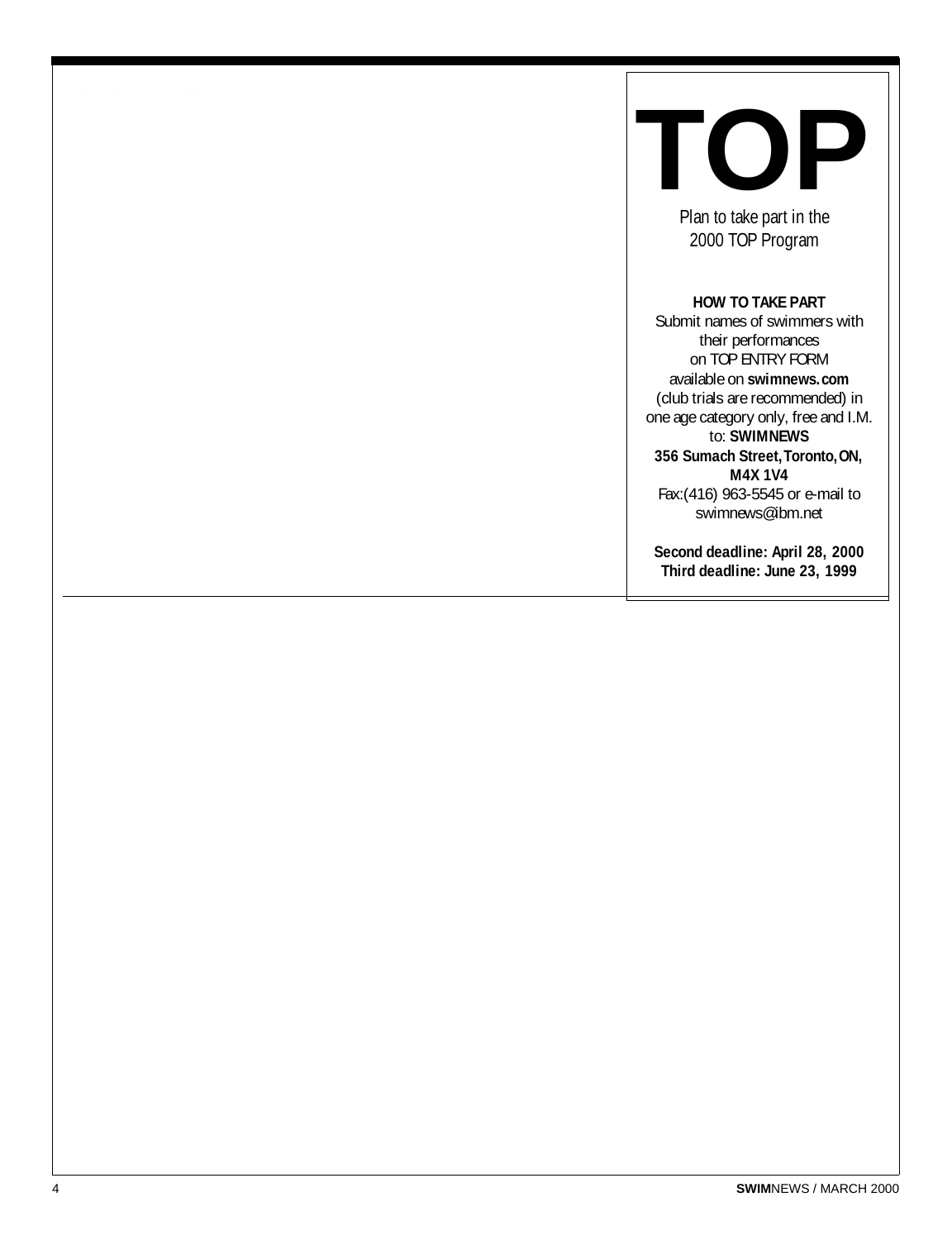### <span id="page-4-0"></span>**CANADIAN CALENDAR ABOUT THIS ISSUE**

### **April**

- 14-16 Ontario Team Championships Island Championships, Victoria
- 28-30 Edmonton Keyano International

### **May**

- 13-14 Island Invitational, Victoria
- 26-28 New Brunswick Champs, Saint John
- 28-4 Maritime Life Olympic Trials, **Montreal**

### **June**

- 2-4 ROD Invitational, Regina
- 3-4 Durham Invitational, Pickering
- 16-18 Moose Jaw Invitational Provincial Trials, Victoria
- 25-25 Jack McCormick Invitational, Hamilton Island Invitational, Victoria
- 29-2 Man/Sask Champs, Winnipeg

### **July**

- 6-9 Ontario JR Provincials, Thunder Bay
- 7-9 Mel Zajac International, Vancouver
- 13-16 Youth/Junior Nationals/SWAD, Etobicoke
- 20-23 BC Provincials, Victoria 30 Thetis Lake Open Water, Victoria

- **August**
- 3-6 Maritime Life Nationals, Winnipeg
- 12 Canadian 10K Championships, Victoria

### **October**

- 13-15 POW Invitational, Woodtsock, ON **November**
- 
- 10-12 Island Pacific Cup, Victoria
- 25-26 World Cup, Edmonton

### **2001**

### **February**

23-25 Youth & Junior Nationals East - Saint John, NB West - Saskatoon, SK

### **March**

- 14-17 Spring Nationals (50 m), Edmonton **May** TBA Mel Zajac International, Vancouver **July** 18-21 Youth & Junior Nationals, Winnipeg **August**
- 7-10 Summer Nationals

### **INTERNATIONAL**

### **April**

- 10-14 Australian Age Group Champs, Perth 10-16 So. American Champs, Mar del Plata, ARG **May**
- 6-7 Flanders Grand Prix, Brugges, BEL
- 12-14 Akropolis Meet, Athens, GRE
- Antwerp Grand Prix, BEL 13-14 Swedish Grand Prix 2, Uppsala, SWE
- 19-21 Belgian GP, Charleroi, BEL
- 20-27 Australian Olympic Trials, Sydney
- 22-22 Mare Nostrum 1, Monte Carlo, MON
- 21-24 Oceania Champs, Christchurch, NZL
- 25-25 Mare Nostrum 2, Barcelona, ESP
- 25-28 JR Champs, Chalon-sur-Saone, FRA 26-29 Speedo Super Final, Sheffield, GBR
- 31-6 Brazil Trophy, Rio de Janeiro, BRA

### **June**

- 4-7 Swedish EU Trials, Jonkoping, SWE
- 3-9 South Pacific Games, Guam, GUM
- 15-18 German Championships, Berlin, GER
- 16-18 Netherland Championships, NED
- 17-18 Golden Bear, Zagreb, CRO
- 17-18 Porto International, POR
- 21-24 Oceania Championships, Christchurch, NZL

28-9 European Championships, Helsinki, FIN **July**

- 7-9 Darmstadt International, GER
- 11-14 British Championships, Sheffield, GBR
- 15 Traversee Lac Leman, SUI
- 20-23 Swedish Nationals, Landskrona, SWE
- 22-23 Vittel Cup Finals, Millau, FRA
- 27-30 European Junior Championships, Dunquerque, FRA
- 28-31 British Olympic Trials, Sheffield, GBR
- 27-7 FINA World Masters, Munich, GER **August**
- 3-6 National Champs, Vevey, SUI
- 4-6 National Champs, Belgium
- 6-9 Italian Championships, Asti, ITA
- 12-13 Balkan Games, Nicosia, CYP
- 17-23 Arab Tournament, Amman, JOR

### **September**

16-23 Olympic Games, Sydney, AUS **October**

7-8 Bremen SC International, GER 12-15 SC Champs, Melbourne, AUS

### **November**

17-22 FINA World Open Water Champs, Ft. Lauderdale, USA

### **December**

14-17 European SC Championships, Valencia, ESP

British Winter Champs, Sheffield, GBR

### **2001**

- **July**
- 17-29 FINA World Championships, Fukuoka, JPN

### **August**

- 22-1 FISU Universiade, Beijing, CHN 25-7 Mediterranean Games, Tunis, TUN **September**
- 29-9 Goodwill Games, Brisbane, AUS

### **November**

3-11 Afro-Asian Games, New Delhi, IND

### **2002**

### **April**

- TBA FINA World SC Champs, Moscow, RUS **July**
- 26-36 Commonwealth Games, Manchester, UK **August**
- 25-30 Pan Pacific Champs, Yokohama, JPN

### **2006**

### **March**

15-26 Commonwealth Games, Melbourne, AUS

### **U.S. CALENDAR**

### **April**

- **June**<br>15-18 Cadillac 2, Charlotte, NC 11-14 YMCA SC Nationals, Ft.Lauderdale, FL **May** 26-28 Cadillac 1, Ann Arbor, MI **June** 22-25 Cadillac 3, Santa Clara , CA **July** 13-16 Cadillac 4, Los Angeles, CA 14-16 Cadillac 5, Long Island, NY **August** 1-5 Speedo Junior Championships West, San Antonio, TX Southeast, Gainesville, FL Northeast, Oxford, OH 9-16 Olympic Trials, Indianapolis, IN **November** 18-18 FINA World Cup 1, College Park, MD 30-2 US Open (25 M), Auburn, AL **2001 March** 15-17 Women's NCAA, Long Island, NY 22-24 Men's NCAA, College Station, TX 27-3 World Champs Trials, Austin, TX **August**
- 14-18 Summer Nationals

**SWIM**NEWS / MARCH 2000 5

Record setting in March continued at a torrid pace; 24 world rRecords and 15 Canadian records indicate how faster swimming at all levels has become the norm. More and better competitions and the approaching Olympics are one reason.

Nikki Dryden writes on the Canadian Speedo Spring Nationals, held early in March long course. Rick Say broke a 10-year-old Canadian 200 freestyle record with a fantastic effort. Most others were in heavy training and swam through the meet.

The fifth FINA Short Course World Championships followed in Athens and that's where 15 world records tumbled during the fours days of competition. Neil Walker (USA) was the star of the meet with five golds and two silvers. His mastery of the underwater kick in backstroke obliterated the existing records. He also posted impressive times for the 100 free and 100 I.M. Lenny Krayzleburg, who re-wrote the backstroke records during the past year, injured his toe on the touch pad in Athens and scratched from the 100 and 200 backs. The point is that nothing is certain—expect the

For the first time the NCAA Championships went metric. The women's meet coincided with Athens and the comparisons were interesting.Two world records fell. A week later the men's championships was even faster with seven world records. Ed Moses obliterated the breaststroke records from Athens. Early March is traditionally the period for provincial championships, so amidst all the international excitement the Canadian program displayed its fastest times for the Winter season and extra time was needed to process all this information. TAG is pretty well upto-date, with minor exceptions due to some missing events. We have requested same. Next issue will have the 50 top performances for 25 m pools.

Tara Sloan had a car accident the week before Spring Nationals and was in a coma on life support for a week. She never regained consciousness and died. Her obituary by Nikki Dryden describes her life and accomplishments and the

loss we all feel.

unexpected.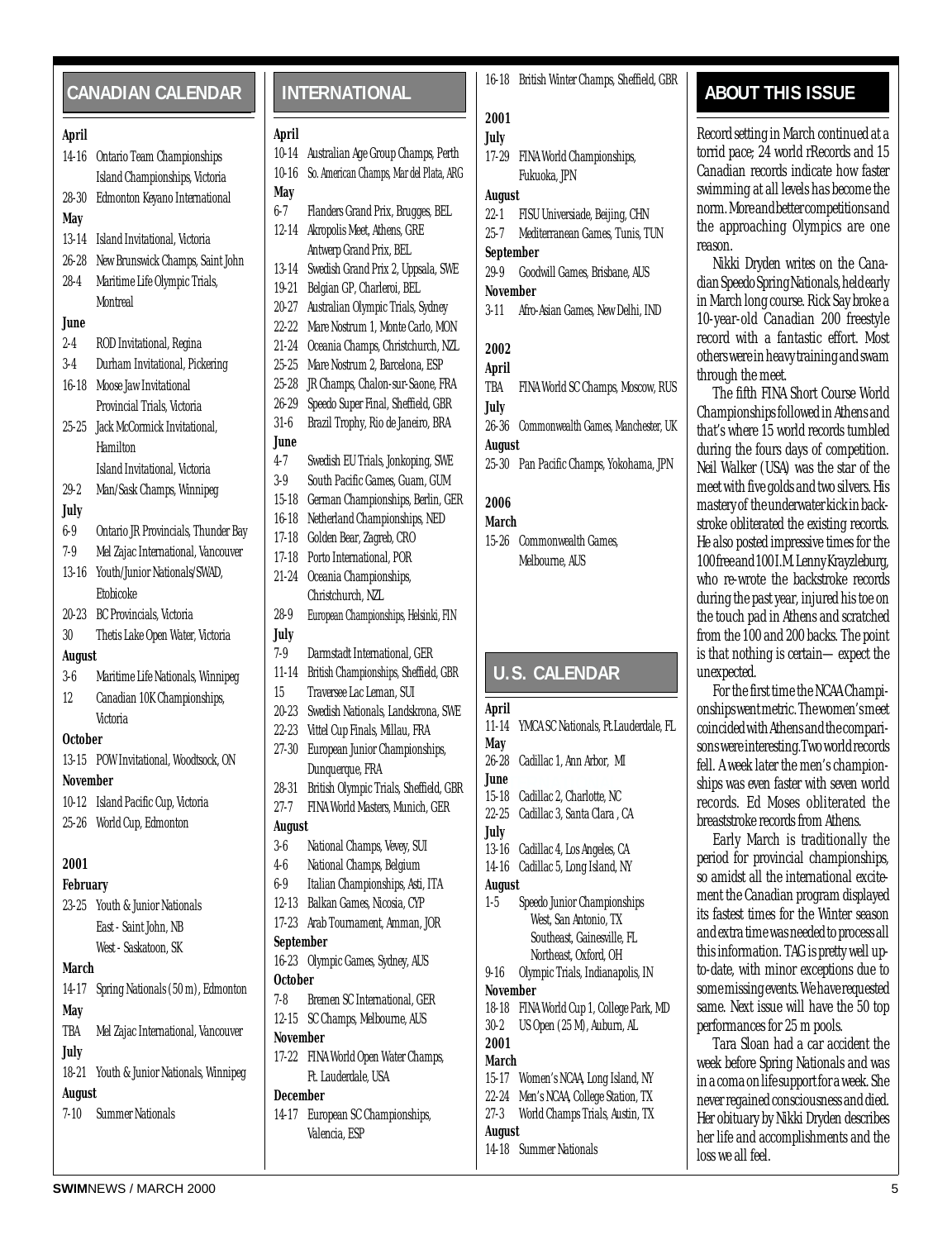### <span id="page-5-0"></span>**SPEEDO SPRING NATIONALS**

|                       |                    | 2000 SPEEDO SPRING NATIONALS                                                                |
|-----------------------|--------------------|---------------------------------------------------------------------------------------------|
|                       |                    | Etobicoke, Mar 8-11 (50 m pool)                                                             |
| MEN                   |                    | 50 METRES FREESTYLE                                                                         |
| 1)                    |                    | 23.38 Yannick Lupien, 20, UL                                                                |
| 2)                    |                    | 23.41 Craig Hutchison, 24, PCSC                                                             |
| 3)                    |                    | 23.66 Kevin Johns, 20, PDSA                                                                 |
| 4)                    |                    | 23.70 Matthew Rose, 18, TRENT                                                               |
| 5)<br>6)              |                    | 23.79 Sylvain Pelletier, 18, UL<br>23.90 Robbie Taylor, 18, COBRA-TO                        |
| 7)                    |                    | 23.93 Nicholas O'Hare, 27, IRL                                                              |
| 8)                    |                    | 24.13 Jason Middleton, 23, UNB                                                              |
|                       | Semi-final         |                                                                                             |
| 1)                    | 23.47              | Yannick Lupien, 20, UL                                                                      |
| 2)<br>3)              | 23.79              | 23.55 Craig Hutchison, 24, PCSC<br>Sylvain Pelletier, 18, UL                                |
| 4)                    |                    | 23.90 Matthew Rose, 18, TRENT                                                               |
| 5)                    |                    | 23.92 Kevin Johns, 20, PDSA                                                                 |
| 6)                    |                    | 24.05 Robbie Taylor, 18, COBRA-TO                                                           |
| 7)                    |                    | 24.05 Nicholas O'Hare, 27, IRL                                                              |
| 8)<br>9)              |                    | 24.05 Jason Middleton, 23, UNB                                                              |
| 10)                   |                    | 24.09 Miki Martinovic, 19, UCSC<br>24.11 Ryan Laurin, 24, IS<br>24.13 Mark Shivers, 19, ROW |
| 11)                   |                    |                                                                                             |
| 12)                   |                    | 24.16 Etienne Caron, 25, UCSC                                                               |
| 13)                   |                    | 24.18 Jean-P. Gowdy, 22, UCSC                                                               |
| 14)<br>15)            |                    | 24.24 Dominic Besner, 25, PPO<br>24.43 Yannick Demers, 21, CAN<br>Yannick Demers, 21, CAMO  |
|                       |                    | 100 METRES FREESTYLE                                                                        |
| 1)                    |                    | 50.58 Yannick Lupien, 20, UL                                                                |
| 2)                    |                    | 51.13 Craig Hutchison, 24, PCSC                                                             |
| 3)                    |                    | 51.69 Rick Say, 20, IS                                                                      |
| 4)<br>5)              |                    | 51.98 Brian Johns, 17, RAPID                                                                |
| 6)                    |                    | 52.08 Kevin Johns, 20, PDSA<br>52.39 Garret Pulle, 22, UCSC                                 |
| 7)                    |                    | 52.47 Robbie Taylor, 18, COBRA-TO                                                           |
| 8)                    |                    | 52.75 Michael Mintenko, 24, PDSA                                                            |
|                       | Semi-final         |                                                                                             |
| 1)<br>2)              | 51.02              | Yannick Lupien, 20, UL<br>51.13 Craig Hutchison, 24, PCSC                                   |
| 3)                    |                    |                                                                                             |
| 4)                    |                    | 51.68 Rick Say, 20, IS<br>51.68 Garret Pulle, 22, UCSC                                      |
| 5)                    |                    | 51.75 Kevin Johns, 20, PDSA<br>51.89 Michael Mintenko, 24, PDSA                             |
| 6)                    |                    |                                                                                             |
| 7)<br>8)              |                    | 51.96 Brian Johns, 17, RAPID                                                                |
| 9)                    |                    | 52.06 Robbie Taylor, 18, COBRA-TO<br>52.08 Josh Ballem, 22, UCSC                            |
| 10)                   |                    | 52.30 Kyle Smerdon, 20, TO                                                                  |
| 11)                   |                    | 52.31 Mark Johnston, 20, PDSA                                                               |
| 12)                   |                    | 52.42 Jake Steele, 20, PDSA                                                                 |
| 13)<br>14)            |                    | 52.44 Jean-P. Gowdy,22<br>52.62 Ryan Laurin,24,IS<br>Jean-P. Gowdy, 22, UCSC                |
| 15)                   | 52.73              | Justin Tisdall, 18, PDSA                                                                    |
| 16)                   |                    | 52.90 Nicholas O'Hare, 27, IRL                                                              |
|                       |                    | 200 METRES FREESTYLE                                                                        |
| 1)                    |                    | 1:48.86 Rick Say, 20, IS                                                                    |
| 2)<br>3)              |                    | 1:50.74 Brian Johns, 17, RAPID<br>1:51.97 Mark Johnston, 20, PDSA                           |
| 4)                    | 1:54.69            | Ryan Keesey, 20, IS                                                                         |
| 5)                    | 1:54.70            | Scott Flood, 22, UCSC                                                                       |
| 6)                    | 1:55.05            | Tim Johnson, 18, WAC                                                                        |
| 7)                    | 1:55.24            | Etienne Caron, 25, UCSC                                                                     |
| 8)<br><b>B</b> final  | 1:55.68            | Craig Hutchison, 24, PCSC                                                                   |
| 1)                    | 1:54.79            | Justin Tisdall.18.PDSA                                                                      |
| $\overline{2}$        | 1:55.13            | lan Young, 22, BROCK                                                                        |
| 3)                    | 1:55.16            | Brian Edey,20,EKSC-SE                                                                       |
| 4)                    | 1:55.17            | Andrew Coupland, 16, GO                                                                     |
| 5)<br>6)              | 1:55.22<br>1:55.34 | Sebastien Paddington, 24, CAMO<br>Frederic Savo, 20, CAMO                                   |
| 7)                    | 1:55.74            | Chris Hibberd, 21, UCSC                                                                     |
| 8)                    | 1:57.35            | Kyle Smerdon, 20, TO                                                                        |
|                       |                    | <b>400 METRES FREESTYLE</b>                                                                 |
| 1)                    | 3:51.63            | Rick Say, 20, IS                                                                            |
| $\overline{2})$<br>3) | 3:57.58<br>3:57.73 | Andrew Hurd, 17, MSSAC-TO<br>Brian Johns, 17, RAPID                                         |
| 4)                    | 3:59.07            | Mark Johnston, 20, PDSA                                                                     |
| 5)                    | 4:01.00            | Douglas Browne, 21, ROW                                                                     |
| 6)                    | 4:01.33            | Ryan Keesey, 20, IS                                                                         |
| 7)                    | 4:04.57            | Sylvain Lemieux, 19, PPO                                                                    |
| 8)<br><b>B</b> Final  | 4:05.85            | Chuck Sayao, 17, MSSAC-TO                                                                   |
| 1)                    | 4:04.64            | Joe Melton,20,UCSC                                                                          |
| 2)                    | 4:05.00            | Tim Peterson, 21, PDSA                                                                      |

| 3)        |                | 4:05.32 Frederic Savo, 20, CAMO<br>4:05.48 Scott Flood, 22, UCSC |
|-----------|----------------|------------------------------------------------------------------|
| 4)        |                |                                                                  |
| 5)        | 4:05.67        | Justin Hardiman, 20, IS                                          |
| 6)        | 4:06.08        | Tim Cowan, 22, UCSC                                              |
| 7)        |                | 4:07.15 Mathew Swanton, 18, ESWIM                                |
| 8)        | 4:10.13        | Andrew Coupland, 16, GO                                          |
|           |                | 1500 METRES FREESTYLE                                            |
| 1)        |                | 15:39.89 Andrew Hurd, 17, MSSAC-TO                               |
| 2)        | 16:00.53       | Tim Peterson, 21, PDSA                                           |
| 3)        | 16:01.33       | Joe Melton, 20, UCSC                                             |
| 4)        | 16:04.65       | Justin Barber, 15, USA                                           |
| 5)        | 16:07.33       | Tim Cowan, 22, UCSC                                              |
| 6)        | 16:10.93       | Mark Johnston, 20, PDSA                                          |
| 7)        | 16:11.34       | Brent O'Connor, 16, PDSA                                         |
| 8)        | 16:13.23       | Ryan Keesey, 20, IS                                              |
|           |                | 50 METRES BACKSTROKE                                             |
| 1)        | 26.49          | Mark Versfeld, 23, PDSA                                          |
| 2)        | 26.59          | Chris Renaud, 23, UCSC                                           |
| 3)        | 26.71          | Alexandre Pichette, 23, CAMO                                     |
| 4)        | 26.73          | Sean Sepulis, 22, ROW                                            |
| 5)        | 26.76          | Chris Sawbridge, 19, NRST                                        |
| 6)        |                | 26.87 Bob Hayes, 23, TO                                          |
| 7)        | 27.48          | Dustin Hersee, 24, UBC                                           |
| 8)        | 27.61          | Sandy Henderson, 20, OAK-TO                                      |
|           | Semi-final     |                                                                  |
|           |                |                                                                  |
| 1)        | 26.71          | Mark Versfeld, 23, PDSA                                          |
| 2)        | 26.86          | Sean Sepulis, 22, ROW                                            |
| 3)        |                | 26.93 Alexandre Pichette, 23, CAMO                               |
| 4)        |                | 26.93 Chris Sawbridge, 19, NRST                                  |
| 5)        |                | 26.96 Chris Renaud, 23, UCSC                                     |
| 6)        | 26.96          | Bob Hayes, 23, TO                                                |
| 7)        | 27.51          | Dustin Hersee, 24, UBC                                           |
| 8)        | 27.51          | Sandy Henderson, 20, OAK-TO                                      |
| 9)        | 27.57          | Kelly Albrecht, 19, MANTA                                        |
| 10)       | 27.68          | Matthew Rose, 18, TRENT                                          |
| 11)       | 27.70          | Stephen Preston,18,UL                                            |
| 12)       | 27.73          | Stefano Caprara,16,VAC                                           |
| 13)       | 27.73          | Thomas Kindler, 19, PPO                                          |
| 14)       | 27.73          | Gordon McKay, 19, EKSC-SE                                        |
| 15)       | 27.95          | Doug McCarthy, 18, GO                                            |
|           |                | 100 METRES BACKSTROKE                                            |
| 1)        | 57.08          | Mark Versfeld, 23, PDSA                                          |
| 2)        | 57.41          | Chris Renaud, 23, UCSC                                           |
| 3)        | 57.57          | Sean Sepulis,22,ROW                                              |
| 4)        | 57.62          | Chris Sawbridge, 19, NRST                                        |
| 5)        | 58.06          | Dustin Hersee, 24, PDSA                                          |
| 6)        | 58.36          | Stephen Preston,18,UL                                            |
| 7)        | 58.50          | Kelly Albrecht,19,MANTA                                          |
| 8)        | 59.29          | Greg Hamm, 23, PDSA                                              |
|           | Semi final     |                                                                  |
| 1)        | 57.07          | Chris Renaud, 23, UCSC                                           |
| 2)        | 57.20          | Chris Sawbridge, 19, NRST                                        |
| 3)        | 57.68          | Sean Sepulis, 22, ROW                                            |
| 4)        |                | 57.84 Mark Versfeld, 23, PDSA                                    |
|           |                | 58.23 Dustin Hersee, 24, PDSA                                    |
| 5)        |                |                                                                  |
| 6)<br>7)  | 58.47<br>58.54 | Stephen Preston, 18, UL<br>Kelly Albrecht, 19, MANTA             |
|           | 58.56          | Greg Hamm, 23, PDSA                                              |
| 8)        |                |                                                                  |
| 9)<br>10) | 58.60          | Bob Hayes,23,TO                                                  |
|           | 58.75          | Gordon McKay, 19, EKSC-SE                                        |
| 11)       | 58.78          | Alexandre Pichette, 23, CAMO                                     |
| 12)       | 58.93          | Curtis Myden,26,UCSC                                             |
| 13)       | 59.18          | Francois Castonguay, 17, PPO                                     |
| 14)       | 59.43          | Gavin Carscallen, 21, UNATT                                      |
| 15)       | 59.82          | George Bovell, 16, PPO                                           |
| 16)       | 59.92          | Jonathan Fowler,22,UCSC                                          |
|           |                | 200 METRES BACKSTROKE                                            |
| 1)        | 2:02.85        | Mark Versfeld,23,PDSA                                            |
| 2)        | 2:03.72        | Greg Hamm,23,PDSA                                                |
| 3)        | 2:04.50        | Curtis Myden,26,UCSC                                             |
| 4)        | 2:04.87        | Dustin Hersee.24.PDSA                                            |
| 5)        | 2:05.54        | Kelly Albrecht,19,MANTA                                          |
| 6)        | 2:06.08        | Tobias Oriwol, 14, ESWIM                                         |
| 7)        | 2:06.16        | Owen MacGregor,21,TO                                             |
| 8)        | 2:06.41        | Sean Sepulis,22,ROW                                              |
| B Final   |                |                                                                  |
| 1)        | 2:05.05        | Chuck Sayao, 17, MSSAC-TO                                        |
| 2)        | 2:06.47        | Jonathan Schjott, 18, GO                                         |
| 3)        | 2:06.64        | Francois Castonguay, 17, PPO                                     |
| 4)        | 2:07.15        | Jonathan Fowler, 22, UCSC                                        |
| 5)        | 2:07.67        | Gordon McKay,19,EKSC-SE                                          |
| 6)        | 2:07.73        | Michael Power,19,UCSC                                            |
| 7)        | 2:10.37        | Stephen Preston,18,UL                                            |
| 8)        | 2:12.23        | Adam Peacey,23,UCSC                                              |
|           |                |                                                                  |

|            |                    | 50 METRES BREASTSTROKE                                                                                                       |
|------------|--------------------|------------------------------------------------------------------------------------------------------------------------------|
| 1)         | 29.15<br>29.34     | Morgan Knabe, 18, UCSC                                                                                                       |
| 2)         |                    | Trevor Brekke, 22, UCSC                                                                                                      |
| 3)<br>4)   |                    | 29.55 Brad Mori, 22, UOFL<br>29.57 Chad Thomsen, 17, EKSC-SE<br>29.63 Jason Hunter, 20, NRST<br>50.63 Jason Hunter, 20, NRST |
| 5)         |                    |                                                                                                                              |
| 6)         |                    | 29.67 Michel Boulianne, 21, CAMO<br>29.69 Jason Middleton. 23 IINR                                                           |
| 7)         |                    |                                                                                                                              |
| 8)         | 29.76              | Travis Leyenhorst, 21, PDSA                                                                                                  |
| 1)         | Semi-final         |                                                                                                                              |
| 2)         | 28.90<br>29.33     | Morgan Knabe, 18, UCSC<br>Trevor Brekke, 22, UCSC                                                                            |
| 3)         |                    | 29.50 Jason Hunter, 20, NRST                                                                                                 |
| 4)         |                    | 29.55 Chad Thomsen, 17, EKSC-SE                                                                                              |
| 5)         |                    | 29.65 Jason Middleton, 23, UNB                                                                                               |
| 6)         |                    | 29.74 Brad Mori, 22, UOFL<br>29.80 Travis Leyenhorst, 21, PDSA                                                               |
| 7)<br>8)   |                    |                                                                                                                              |
| 9)         |                    | 29.81 Michel Boulianne, 21, CAMO<br>29.87 Chris Stewart, 22, EAST                                                            |
| 10)        |                    | Juewart, 22, EAS (1999)<br>29.92 John Stamhuis, 21, IS<br>30.01 Guillaums Fill                                               |
| 11)        |                    | 30.01 Guillaume Fillion, 20, CNCB                                                                                            |
| 12)        |                    | 30.06 Matthew Huang, 15, PDSA                                                                                                |
| 13)        |                    | 30.18 Roger Boucher, 19, PASS<br>30.32 Bryson Tan, 21, UNATT                                                                 |
| 14)<br>15) |                    | 30.51 Greg Steinberg,22,ROW                                                                                                  |
| 16)        | 32.45              | Nicolas Jorgensen, 19, PCSC                                                                                                  |
|            |                    | 100 METRES BREASTSTROKE                                                                                                      |
| 1)         |                    | 1:03.72 Morgan Knabe, 18, UCSC                                                                                               |
| 2)         |                    | 1:04.00 John Stamhuis, 21, IS                                                                                                |
| 3)<br>4)   |                    | 1:04.27 Chad Thomsen, 17, EKSC-SE<br>1:04.28 Jason Hunter, 20, NRST                                                          |
| 5)         |                    |                                                                                                                              |
| 6)         |                    | 1:04.58 Michel Boulianne, 21, CAMO<br>1:05.00 Matthew Huang, 15, PDSA                                                        |
| 7)         |                    | 1:05.14 Brad Mori, 22, UOFL<br>1:05.47 Trevor Brekke, 22, UO                                                                 |
| 8)         |                    | Trevor Brekke, 22, UCSC                                                                                                      |
|            | Semi-final         |                                                                                                                              |
| 1)<br>2)   |                    | 1:03.73 Morgan Knabe,18,UCSC<br>1:03.85 Jason Hunter, 20, NRST                                                               |
| 3)         |                    | 1:03.88 John Stamhuis, 21, IS                                                                                                |
| 4)         |                    | 1:04.19 Michel Boulianne, 21, CAMO                                                                                           |
| 5)         |                    | 1:04.26 Chad Thomsen, 17, EKSC-SE                                                                                            |
| 6)         |                    | 1:04.79 Matthew Huang, 15, PDSA                                                                                              |
| 7)         |                    | 1:05.32 Brad Mori, 22, UOFL                                                                                                  |
| 8)<br>9)   | 1:05.58            | Trevor Brekke, 22, UCSC<br>1:05.64 Chris Stewart, 22, EAST                                                                   |
| 10)        |                    | 1:06.13 David Montpetit, 17, PPO                                                                                             |
| 11)        | 1:06.18            | Joe Melton, 20, UCSC                                                                                                         |
| 12)        | 1:06.36            | Travis Leyenhorst, 21, PDSA                                                                                                  |
| 13)        | 1:06.38            | John Bartlet, 18, NEW                                                                                                        |
| 14)        |                    | 1:06.69 Bryson Tan, 21, UNATT<br>15) 1:06.84 David Schulze, 20, UNATT                                                        |
|            |                    | disq Greg Steinberg, 24, ROW                                                                                                 |
|            |                    | 200 METRES BREASTSTROKE                                                                                                      |
| 1)         |                    | 2:17.53 John Stamhuis, 21, IS                                                                                                |
| 2)         |                    | 2:18.08 Morgan Knabe, 18, UCSC                                                                                               |
| 3)<br>4)   | 2:18.74            | 2:18.71 Adam Taschereau-C., 18, SHER<br>Michel Boulianne, 21, CAMO                                                           |
| 5)         | 2:19.29            | Jason Hunter, 20, NRST                                                                                                       |
| 6)         | 2:21.10            | Keith Beavers, 17, STARS                                                                                                     |
| 7)         |                    | 2:22.26 Chad Thomsen, 17, EKSC-SE                                                                                            |
| 8)         | 2:27.02            | Adam Peacey, 23, UCSC                                                                                                        |
| B Final    |                    |                                                                                                                              |
| 1)<br>2)   | 2:22.47<br>2:22.83 | John Bartlet, 18, NEW<br>Matthew Huang, 15, PDSA                                                                             |
| 3)         | 2:25.25            | Michael Brown, 15, PERTH                                                                                                     |
| 4)         | 2:25.41            | David Schulze, 20, UNATT                                                                                                     |
| 5)         | 2:25.90            | Nicolas Jorgensen, 19, PCSC                                                                                                  |
| 6)         | 2:26.71            | Chris Elliott, 22, UNATT                                                                                                     |
| 7)         | 2:26.85            | Chris Nelson, 20, OSC-SE                                                                                                     |
| 8)         | 2:27.67            | Cameron Charlton, 18, TAT<br>50 METRES BUTTERFLY                                                                             |
| 1)         | 24.38              | Takashi Yamamoto, 21, ROW                                                                                                    |
| 2)         | 24.40              | Michael Mintenko, 24, PDSA                                                                                                   |
| 3)         |                    | 24.85 Garret Pulle, 22, UCSC                                                                                                 |
| 4)         |                    | 24.90 Gavin Carscallen, 21, UNATT                                                                                            |
| 5)         | 25.01              | Adam Sioui, 17, TD                                                                                                           |
| 6)         |                    | 25.03 Collin Sood, 26, UCSC<br>Shamek Pietucha, 23, UCSC                                                                     |
| 7)<br>8)   | 25.05<br>25.65     | Ryan Kelly, 23, PDSA                                                                                                         |
|            | Semi-final         |                                                                                                                              |
| 1)         | 24.86              | Michael Mintenko, 24, PDSA                                                                                                   |
| 2)         | 24.91              | Takashi Yamamoto, 21, ROW                                                                                                    |
| 3)         |                    | 25.01 Garret Pulle, 22, UCSC                                                                                                 |
| 4)         |                    | 25.03 Gavin Carscallen, 21, UNATT                                                                                            |

|                | 25.17              | Collin Sood, 26, UCSC                                    |
|----------------|--------------------|----------------------------------------------------------|
| 5)<br>6)       | 25.23              | Adam Sioui, 17, TD                                       |
| 7)             | 25.39              | Ryan Kelly, 23, PDSA                                     |
| 8)             | 25.40              | Shamek Pietucha,23,UCSC                                  |
| 9)             | 25.42              | lain Tennent, 26, UNB                                    |
| 10)<br>11)     | 25.46<br>25.53     | Josh Ballem, 22, UCSC<br>Charles-E. Goyette, 19, SAMAK   |
| 12)            | 25.61              | Sylvain Pelletier,18,UL                                  |
| 13)            | 25.68              | Alexandre Pichette, 23, CAMO                             |
| 14)            | 25.73              | Doug Wake, 23, PDSA                                      |
| 15)            | 25.82              | Miki Martinovic, 19, UCSC                                |
| 16)            | 25.84              | Yannick Demers, 21, CAMO                                 |
| 1)             | 53.18              | <b>100 METRES BUTTERFLY</b><br>Takashi Yamamoto, 21, ROW |
| 2)             | 53.59              | Michael Mintenko, 24, PDSA                               |
| 3)             | 53.84              | Shamek Pietucha, 23, UCSC                                |
| 4)             | 54.88              | Adam Sioui, 17, TD                                       |
| 5)             | 55.23              | Garret Pulle, 22, UCSC                                   |
| 6)             | 55.87              | Josh Ballem, 22, UCSC                                    |
| 7)<br>8)       | 55.95<br>57.21     | Doug Wake, 23, PDSA<br>Yannick Demers, 21, CAMO          |
|                | Semi-final         |                                                          |
| 1)             | 53.52              | Takashi Yamamoto, 21, ROW                                |
| 2)             | 53.76              | Michael Mintenko, 24, PDSA                               |
| 3)             | 54.19              | Shamek Pietucha, 23, UCSC                                |
| 4)             | 55.11              | Garret Pulle, 22, UCSC                                   |
| 5)             | 55.64<br>55.66     | Adam Sioui, 17, TD                                       |
| 6)<br>7)       | 55.69              | Josh Ballem,22,UCSC<br>Yannick Demers, 21, CAMO          |
| 8)             | 55.71              | Doug Wake, 23, PDSA                                      |
| 9)             | 55.82              | Douglas Browne, 21, ROW                                  |
| 10)            | 56.04              | Ryan Kelly, 23, PDSA                                     |
| 11)            | 56.22              | Collin Sood,26,UCSC                                      |
| 12)            | 56.28              | Charles-E. Goyette, 19, SAMAK                            |
| 13)<br>14)     | 56.37<br>56.42     | Bo Simpson, 23, UCSC<br>Jesse Jacks, 17, IS              |
| 15)            | 56.70              | Jean-F. Langlais, 20, UL                                 |
| 16)            | 56.88              | Serge Blais, 24, CAMO                                    |
|                |                    | 200 METRES BUTTERFLY                                     |
| 1)             | 1:58.09            | Takashi Yamamoto, 21, ROW                                |
| 2)<br>3)       | 1:59.88<br>2:02.91 | Shamek Pietucha,23,UCSC<br>Adam Sioui, 17, TD            |
| 4)             | 2:03.03            | Douglas Browne, 21, ROW                                  |
| 5)             | 2:04.03            | Sylvain Lemieux, 19, PPO                                 |
| 6)             | 2:05.37            | Sebastien Poulin, 20, CAMO                               |
| 7)             | 2:06.22            | Doug Wake, 23, PDSA                                      |
| 8)             | 2:07.70            | Bo Simpson,23,UCSC                                       |
| B final<br>1)  | 2:06.28            | Jan Pelechytik, 19, EKSC-SE                              |
| 2)             | 2:06.30            | Jesse Jacks, 17, IS                                      |
| 3)             | 2:06.90            | Andrew Dragunas, 18, PCSC                                |
| 4)             | 2:06.95            | David Rose, 18, ROW                                      |
| 5)             |                    | 2:07.14 Brent O'Connor, 16, PDSA                         |
| 6)             |                    |                                                          |
|                | 2:07.67            | Jonathan Schjott, 18, GO                                 |
| T)             | 2:07.67            | Serge Blais, 24, CAMO                                    |
| 8)             | 2:09.20            | Niels Versfeld, 18, UCSC<br>200 METRES IND.MEDLEY        |
|                |                    | 1) 2:04.19 Curtis Myden, 26, UCSC                        |
| 2)             | 2:06.42            | Adam Peacey, 23, UCSC                                    |
| 3)             | 2:07.15            | Chuck Sayao, 17, MSSAC-TO                                |
| 4)             | 2:07.32            | Brian Johns, 17, RAPID                                   |
| 5)<br>6)       | 2:07.41<br>2:07.44 | David Allard,20,CAMO<br>Sylvain Lemieux, 19, PPO         |
| 7)             | 2:07.65            | Keith Beavers, 17, STARS                                 |
| 8)             | 2:08.09            | David Rose, 18, ROW                                      |
| <b>B</b> Final |                    |                                                          |
| 1)             | 2:05.89            | George Bovell, 16, PPO                                   |
| 2)             | 2:09.00            | Scott Flood, 22, UCSC                                    |
| 3)<br>4)       | 2:09.65<br>2:09.78 | Tobias Oriwol, 14, ESWIM<br>Shawn Van Hoof, 22, PDSA     |
| 5)             | 2:10.46            | Garth Coxford, 19, UCSC                                  |
| 6)             | 2:11.30            | Matthew Wilson, 22, IS                                   |
| 7)             | 2:12.42            | Francois Castonguay, 17, PPO                             |
|                |                    | 400 METRES IND.MEDLEY                                    |
| 1)<br>2)       | 4:21.92<br>4:24.56 | Owen Von Richter, 24, ESWIM<br>Curtis Myden, 26, UCSC    |
| 3)             | 4:25.42            | Chuck Sayao, 17, MSSAC-TO                                |
| 4)             | 4:26.44            | Adam Peacey, 23, UCSC                                    |
| 5)             | 4:28.38            | Sylvain Lemieux, 19, PPO                                 |
| 6)             | 4:28.96            | Keith Beavers, 17, STARS                                 |
| 7)<br>8)       | 4:29.10<br>4:32.18 | Joe Melton, 20, UCSC<br>David Rose, 18, ROW              |
| <b>B</b> Final |                    |                                                          |
| 1)             | 4:32.29            | George Bovell, 16, PPO                                   |
| 2)             | 4:32.36            | Shawn Van Hoof,22,PDSA                                   |
| 3)<br>4)       | 4:34.32<br>4:34.50 | Garth Coxford, 19, UCSC<br>Owen MacGregor,21,TO          |

| 6)              |                    | 4:39.60 Sebastien Poulin, 20, CAMO                          |
|-----------------|--------------------|-------------------------------------------------------------|
| 7)              | 4:42.54<br>disa    | Steven Medaglia, 15, GO<br>Alex Boulanger, 18, CAMO         |
|                 |                    | 4X100 MEDLEY RELAY                                          |
| 1)              |                    | 3:44.88 Calgary Swimming B,UCSC                             |
| 2)              | 3:46.73            | Pacific Dolphins, PDSA                                      |
| 3)              | 3:48.43<br>3:51.20 | Region of Waterloo, ROW                                     |
| 4)<br>5)        | 3:52.30            | Calgary Swimming, UCSC<br>Island Swimming, IS               |
| 6)              | 3:53.13            | Calgary Swimming C, UCSC                                    |
| 7)              | 3:54.03            | Pacific Dolphins B, PDSA                                    |
| 8)              | 3:56.29            | Pacific Dolphins C, PDSA                                    |
|                 | 4X100 FREE RELAY   |                                                             |
| 1)<br>2)        | 3:25.19<br>3:27.88 | Pacific Dolphins, PDSA<br>Calgary Swimming B,UCSC           |
| 3)              | 3:28.23            | Univ.Laval Rouge & Or, UL                                   |
| 4)              | 3:28.75            | Pisc.Olym Montreal, PPO                                     |
| 5)              | 3:29.52            | Island Swimming, IS                                         |
| 6)              | 3:30.31            | Toronto All Stars, TO                                       |
| 7)<br>8)        | 3:32.49<br>3:33.31 | Calgary Swimming, UCSC<br>Montreal Aquatique, CAMO          |
|                 | 4X200 FREE RELAY   |                                                             |
| 1)              | 7:31.53            | Pacific Dolphins, PDSA                                      |
| 2)              | 7:38.76            | Calgary Swimming, UCSC                                      |
| 3)              | 7:38.78            | Island Swimming, IS                                         |
| 4)              | 7:45.02            | Montreal Aquatique, CAMO                                    |
| 5)<br>6)        | 7:45.47<br>7:45.68 | Toronto All Stars, TO<br>Calgary Swimming B,UCSC            |
| 7)              | 7:47.37            | Pisc.Olym Montreal, PPO                                     |
| 8)              | 7:47.44            | Univ.Laval Rouge & Or, UL                                   |
|                 |                    |                                                             |
|                 | WOMEN              |                                                             |
| 1)              |                    | 50 METRES FREESTYLE<br>26.21 Laura Nicholls, 21, ROW        |
| 2)              |                    | 26.48 Chrissy MacAulay, 17, ESWIM                           |
| 3)              | 26.60              | Jenna Gresdal, 15, ESWIM                                    |
| 4)              |                    | 26.74 Jessie Bradshaw, 15, UCSC                             |
| 5)              | 26.87              | Anna Lydall, 20, OAK-TO                                     |
| 6)              | 26.90              | Julie Tardif, 22, CAMO                                      |
| 7)<br>8)        | 27.33              | 27.08 Carol Chiang, 24, CAMO<br>Kelly Stefanyshyn, 17, PDSA |
|                 | Semi-final         |                                                             |
| 1)              | 26.36              | Laura Nicholls, 21, ROW                                     |
| 2)              | 26.72              | Chrissy MacAulay, 17, ESWIM                                 |
| 3)              | 26.86              | Jenna Gresdal, 15, ESWIM                                    |
| 4)              | 26.90              | Julie Tardif, 22, CAMO                                      |
| 5)<br>6)        | 26.95<br>26.96     | Carol Chiang, 24, CAMO<br>Anna Lydall, 20, OAK-TO           |
| 7)              | 27.01              | Jessie Bradshaw, 15, UCSC                                   |
| 8)              | 27.05              | Kelly Stefanyshyn, 17, PDSA                                 |
| 9)              |                    | 27.10 Natalie Kiegelmann, 17, BTSC                          |
| 10)             | 27.15              | Allison Zwarich, 19, UCSC                                   |
| 11)<br>12)      | 27.19              | Tara Taylor, 17, HYACK<br>27.28 Kate Plyley, 14, OAK        |
| 13)             |                    | 27.34 Alexandra Lys, 15, UCSC                               |
| 14)             |                    | 27.49 Genevieve Gregoire, 18, PCSC                          |
| 15)             | 27.77              | Amelie Theroux-Lemay, 19, CAMO                              |
| 16)             | 27.86              | Kate Brambley, 21, PDSA                                     |
| 1)              | 55.84              | 100 METRES FREESTYLE<br>Suzu Chiba, 24, ROW                 |
| 2)              | 56.05              | Laura Nicholls, 21, ROW                                     |
| 3)              | 57.21              | Marianne Limpert, 27, PDSA                                  |
| 4)              | 57.46              | Jessica Deglau, 19, PDSA                                    |
| 5)              | 57.47              | Tara Taylor, 17, HYACK                                      |
| 6)              | 57.58              | Claudia Poll, 27, CRC                                       |
| 7)<br>8)        | 57.71<br>58.28     | Jenna Gresdal, 15, ESWIM<br>Carol Chiang, 24, CAMO          |
|                 | Semi final         |                                                             |
| 1)              | 55.92              | Suzu Chiba, 24, ROW                                         |
| $\overline{2})$ | 57.05              | Laura Nicholls, 21, ROW                                     |
| 3)              | 57.06              | Claudia Poll, 27, CRC                                       |
| 4)<br>5)        | 57.10<br>57.35     | Marianne Limpert, 27, PDSA<br>Tara Taylor, 17, HYACK        |
| 6)              | 57.37              | Jessica Deglau, 19, PDSA                                    |
| 7)              | 57.72              | Jenna Gresdal, 15, ESWIM                                    |
| 8)              | 57.80              | Carol Chiang, 24, CAMO                                      |
| 9)              | 57.85              | Jessie Bradshaw, 15, UCSC                                   |
| 10)             | 57.99              | Alexandra Lys, 15, UCSC                                     |
| 11)<br>12)      | 58.38<br>58.38     | Jennifer Button, 22, ROW<br>Marylyn Chiang, 22, ESWIM       |
| 13)             | 58.74              | Melania Bussiere,27,CNB                                     |
| 14)             | 59.08              | Karley Stutzel, 17, IS                                      |
|                 |                    |                                                             |
| 15)             | 59.13              | Tara Brock,23,PCSC                                          |
| 16)             | 59.23              | Chrissy MacAulay, 17, ESWIM                                 |
|                 |                    | <b>200 METRES FREESTYLE</b>                                 |
| 1)<br>2)        | 2:00.80<br>2:01.94 | Suzu Chiba, 24, ROW<br>Claudia Poll, 27, CRC                |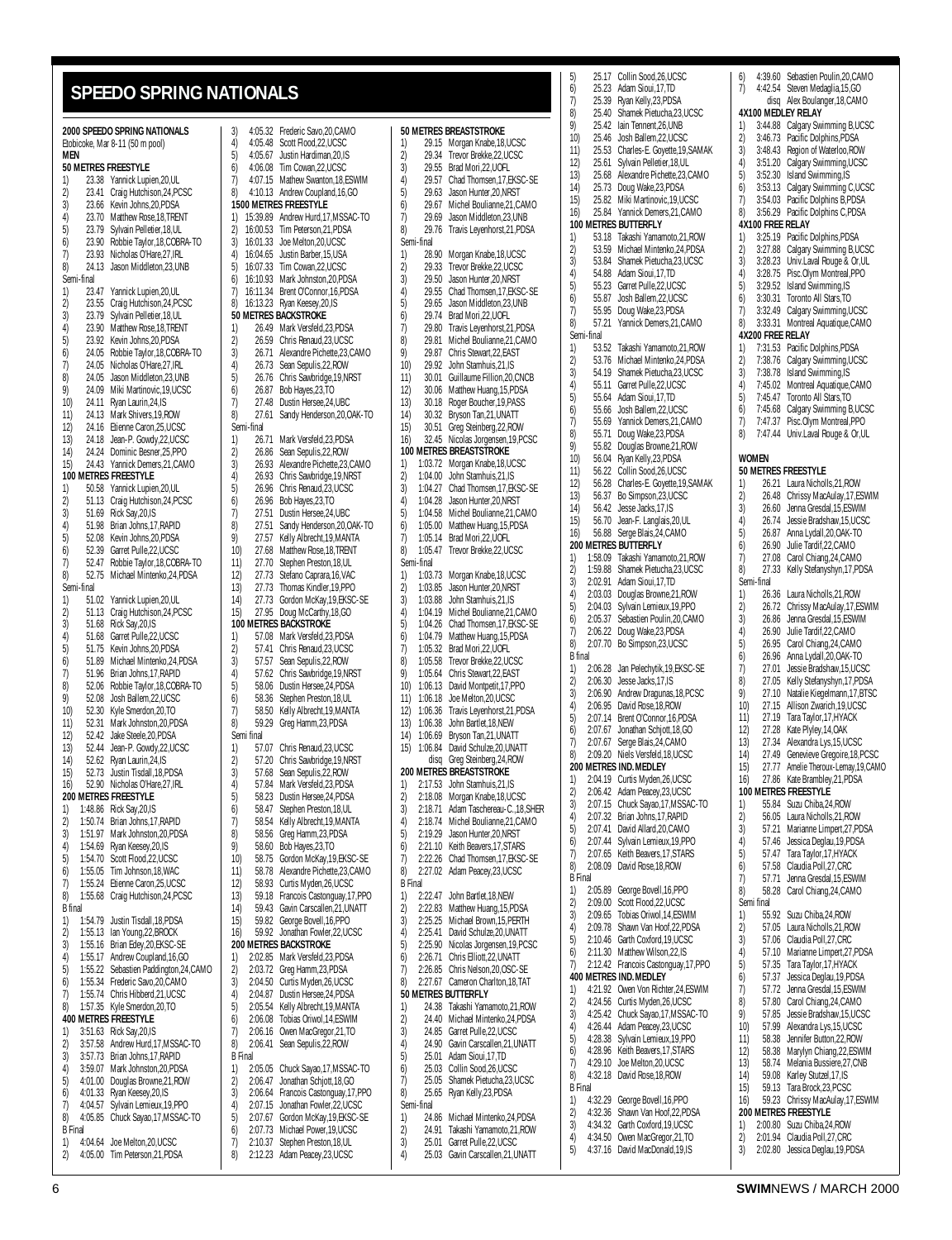4) 2:03.69 Laura Nicholls,21,ROW 5) 2:04.54 Carla Geurts,28,UNB 2:05.67 Karley Stutzel,17,IS 7) 2:05.69 Jaime Theriault,18,GO 8) 2:06.32 Jennifer Button,22,ROW B final 1) 2:04.97 Alexandra Lys,15,UCSC 2) 2:05.04 Tara Taylor,17,HYACK 3) 2:05.94 Kate Brambley 21 PDSA 4) 2:05.95 Tamee Ebert,16,PDSA 5) 2:05.97 Danielle Bell,16,IS 6) 2:07.69 Jessie Bradshaw,16,UCSC 7) 2:07.69 Tiffany Jones,19,IS 8) 2:08.12 Deanna Stefanyshyn,15,PDSA **400 METRES FREESTYLE** 1) 4:14.23 Claudia Poll,27,CRC 2) 4:15.55 Carrie Burgoyne, 18, UCSC<br>3) 4:17.35 Ioanne Malar 24 LICSC 3) 4:17.35 Joanne Malar,24,UCSC 4) 4:17.81 Danielle Bell,16,IS 5) 4:19.99 Julie Gravelle,20,TO 6) 4:20.22 Carla Geurts,28,UNB 7) 4:23.00 Jessica Deglau,19,PDSA 8) 4:23.33 Laura Nicholls,21,ROW B final 1) 4:20.36 Lindsay Beavers,18,STARS 2) 4:20.74 Karine Legault,21,PPO 4:22.89 Tara Taylor, 17, HYACK 4) 4:23.12 Tamee Ebert,16,PDSA 4:23.39 Karley Stutzel,17,IS 6) 4:24.05 Kate Brambley,21,PDSA 7) 4:25.45 Lauren Costella,15,USA 8) 4:27.86 Tanya Hunks,19,BRANT **800 METRES FREESTYLE** 1) 8:43.60 Danielle Bell,16,IS 2) 8:43.95 Lindsay Beavers,18,STARS 3) 8:52.36 Tamee Ebert,16,PDSA 4) 8:54.93 Lauren Costella,15,USA 5) 8:57.51 Carrie Burgoyne,18,UCSC 6) 8:57.64 Karine Legault,21,PPO 7) 9:00.25 Julie Gravelle,20,TO 8) 9:01.78 Tara Taylor,17,HYACK **50 METRES BACKSTROKE** 1) 29.92 Erin Gammel,19,KCS 2) 30.04 Jennifer Carroll,18,CAMO 3) 30.08 Michelle Lischinsky,24,MANTA 4) 30.47 Andrea Finlay, 20, ESWIM<br>5) 30.48 Kelly Stefanyshyn, 17, PDS 5) 30.48 Kelly Stefanyshyn,17,PDSA 6) 30.69 Kristen Schneider,18,ROD 7) 30.76 Elizabeth Wycliffe, 16, EBSC<br>8) 30.90 Nikki Dryden. 24. UCSC 8) 30.90 Nikki Dryden,24,UCSC Semi-final 1) 30.14 Erin Gammel,19,KCS 2) 30.14 Michelle Lischinsky, 24, MANTA<br>3) 30.17 Jennifer Carroll, 18, CAMO 3) 30.17 Jennifer Carroll,18,CAMO 4) 30.40 Kelly Stefanyshyn,17,PDSA 5) 30.70 Andrea Finlay, 20, ESWIM<br>6) 30.73 Elizabeth Wycliffe, 16, EBS 6) 30.73 Elizabeth Wycliffe,16,EBSC 7) 30.78 Kristen Schneider,18,ROD 8) 30.95 Nikki Dryden,24,UCSC 9) 31.06 Michelle Cruz, 19, ROW<br>10) 31.08 Julia Wright 18 UCSC 31.08 Julia Wright,18,UCSC 11) 31.17 Sasha Taylor,17,PERTH 12) 31.18 Melanie Frigon,17,BBF 13) 31.28 Amy Jacina,15,GMAC 14) 31.52 Jennifer Cooper,17,LAC 15) 31.57 Genevieve Gregoire,18,PCSC 16) 31.58 Jane Mikoultchik,20,UCSC **100 METRES BACKSTROKE** 1) 1:02.86 Erin Gammel,19,KCS 2) 1:03.21 Kelly Stefanyshyn,17,PDSA 3) 1:03.57 Michelle Lischinsky,24,MANTA 4) 1:03.92 Jennifer Fratesi,15,ROW 5) 1:04.10 Julie Howard,23,BRANT 6) 1:04.69 Elizabeth Wycliffe,16,EBSC 7) 1:05.24 Andree-Ann Leroy,18,NRST 8) 1:05.25 Kristen Schneider 18, ROD Semi-final 1) 1:03.81 Erin Gammel,19,KCS 2) 1:03.82 Michelle Lischinsky,24,MANTA 3) 1:03.86 Kelly Stefanyshyn, 17, PDSA<br>4) 1:03.91 Jennifer Fratesi 15, ROW 4) 1:03.91 Jennifer Fratesi,15,ROW 5) 1:04.14 Julie Howard,23,BRANT 6) 1:04.74 Elizabeth Wycliffe,16,EBSC 7) 1:05.08 Andree-Ann Leroy, 18, NRST<br>8) 1:05.08 Kristen Schneider 18 ROD 8) 1:05.08 Kristen Schneider, 18, ROD<br>9) 1:05.35 Nikki Dryden. 24. UCSC 9) 1:05.35 Nikki Dryden,24,UCSC 10) 1:05.45 Julia Wright,18,UCSC 11) 1:05.49 Jennifer Carroll,18,CAMO

12) 1:05.97 Andrea Finlay,19,ESWIM 13) 1:06.09 Melanie Frigon,17,BBF 14) 1:06.21 Michelle Cruz,19,ROW 15) 1:06.24 Genevieve Gregoire,18,PCSC 16) 1:07.02 Dominique Kennedy,18,ROW **200 METRES BACKSTROKE** 1) 2:15.69 Jennifer Fratesi,15,ROW 2) 2:15.80 Kelly Stefanyshyn,17,PDSA 3) 2:17.67 Michelle Lischinsky,24,MANTA 4) 2:17.95 Elizabeth Warden,22,TO 5) 2:18.86 Nikki Dryden,24,UCSC 6) 2:19.33 Joanne Malar,24,UCSC 7) 2:20.49 Melanie Frigon,17,BBF 8) 2:21.56 Julia Wright,18,UCSC B final 1) 2:19.38 Elizabeth Wycliffe,16,EBSC 2) 2:21.68 Erin Gammel,19,KCS 3) 2:21.84 Dominique Kennedy,18,ROW 4) 2:23.38 Lynette Bayliss,14,UCSC 5) 2:23.63 Melania Bussiere,27,CNB 6) 2:24.20 Sasha Taylor,17,PERTH 7) 2:24.46 Andrea Szewchuk,16,ESWIM 8) 2:24.89 Shauna McNally,18,EKSC-SE **50 METRES BREASTSTROKE** 1) 32.89 Rhiannon Leier, 22, MANTA<br>2) 33.24 Lisa Blackburn, 28.NKB 2) 33.24 Lisa Blackburn, 28, NKB<br>3) 33.31 Lauren van Oosten. 21.1 3) 33.31 Lauren van Oosten, 21, UCSC<br>4) 33.40 Tamara Wagner. 14. TORCH 4) 33.40 Tamara Wagner, 14, TORCH<br>5) 33.56 Christin Petelski 22.IS 5) 33.56 Christin Petelski,22,IS 6) 33.79 Courtenay Chuy, 14, HYACK<br>7) 34.09 Trisha Lakatos, 17, PCSC 7) 34.09 Trisha Lakatos,17,PCSC 34.32 Christy Anderson, 17, STARS<br>-final Semi-1) 33.26 Lisa Blackburn,28,NKB 2) 33.46 Rhiannon Leier, 22, MANTA<br>3) 33.66 Christin Petelski. 22. IS 3) 33.66 Christin Petelski, 22, IS<br>4) 33.67 Lauren van Oosten, 21, 4) 33.67 Lauren van Oosten,21,UCSC 5) 33.68 Tamara Wagner, 14, TORCH<br>6) 33.97 Courtenay Chuy, 14, HYACK 6) 33.97 Courtenay Chuy, 14, HYACK<br>7) 33.98 Trisha Lakatos, 17, PCSC 7) 33.98 Trisha Lakatos, 17, PCSC<br>8) 34.37 Christy Anderson, 17, STA 8) 34.37 Christy Anderson,17,STARS 9) 34.45 Julie Tardif, 22, CAMO<br>10) 34.62 Joanna Lee, 15, MSSA 34.62 Joanna Lee,15,MSSAC-TO 11) 34.64 Josee Dubois,22,IS 12) 34.66 Marcy Edgecumbe,16,EKSC 13) 34.81 Michelle Laprade, 18, CAG<br>14) 34.85 Jessica Sloan, 17, UCSC 14) 34.85 Jessica Sloan,17,UCSC 15) 34.86 Marie-C. Guilbert,17,BBF 16) 35.04 Ariane Kich,16,GMAC **100 METRES BREASTSTROKE** 1) 1:11.48 Christin Petelski,22,IS 2) 1:11.57 Lauren van Oosten,21,UCSC 3) 1:11.65 Rhiannon Leier, 22, MANTA<br>4) 1:11.91 Lisa Blackburn 28 NKB 4) 1:11.91 Lisa Blackburn,28,NKB 5) 1:13.23 Courtenay Chuy,14,HYACK 6) 1:13.45 Annamay Pierse,16,EKSC-SE 7) 1:13.70 Christy Anderson,17,STARS 8) 1:14.72 Tamara Wagner,14,TORCH Semi-final 1) 1:11.32 Rhiannon Leier,22,MANTA 2) 1:11.95 Christin Petelski,22,IS 3) 1:12.18 Courtenay Chuy,14,HYACK 4) 1:12.24 Lisa Blackburn,28,NKB 5) 1:13.10 Lauren van Oosten,21,UCSC 6) 1:13.85 Annamay Pierse,16,EKSC-SE Rating Summary of To 2) 971 1:48.86 3) 970 53.59 100 fly M Michael Mintenko,24,PDSA 4) 964 55.84 100 free W Suzu Chiba,24,ROW 5) 963 53.84 100 fly M Shamek Pietucha,23,UCSC 6) 958 56.05 100 free W Laura Nicholls,21,ROW

| 7 Andrea Finlay, 19, ESWIM<br>09 Melanie Frigon, 17, BBF<br>1 Michelle Cruz, 19, ROW | 1:13.93 Christy Anderson, 17, STARS<br>7)<br>8)<br>1:14.00 Tamara Wagner, 14, TORCH<br>9)<br>1:14.38 Marcy Edgecumbe, 16, EKSC | <b>RECORDS</b>                                             |
|--------------------------------------------------------------------------------------|--------------------------------------------------------------------------------------------------------------------------------|------------------------------------------------------------|
| !4 Genevieve Gregoire, 18, PCSC<br>2 Dominique Kennedy, 18, ROW                      | 10)<br>1:14.56 Josee Dubois, 22, IS<br>11)<br>1:14.69 Trisha Lakatos, 17, PCSC                                                 | <b>CANADIAN SENK</b>                                       |
| ES BACKSTROKE                                                                        | 12)<br>1:14.74 Elizabeth Warden, 22, TO                                                                                        |                                                            |
| 9 Jennifer Fratesi, 15, ROW                                                          | 13)<br>1:14.80 Marieve De Blois, 16, PPO                                                                                       | Men's 200 freest                                           |
| 0 Kelly Stefanyshyn, 17, PDSA                                                        | 14)<br>1:15.38 Emma Spooner, 17, NCSA                                                                                          | Betters old record o                                       |
| 7 Michelle Lischinsky,24,MANTA                                                       | 15)<br>1:15.90 Victoria Arrandale, 20, IS                                                                                      | Men's 50 butterfl                                          |
| 5 Elizabeth Warden, 22, TO                                                           | 16)<br>1:15.94 Michelle Poirier, 17, RDCSC                                                                                     | Betters old record o                                       |
| 86 Nikki Dryden,24,UCSC                                                              | <b>200 METRES BREASTSTROKE</b>                                                                                                 |                                                            |
| 13<br>Joanne Malar, 24, UCSC                                                         | 1)<br>2:31.14 Courtenay Chuy, 14, HYACK                                                                                        | NATIONAL AGE (                                             |
| 9 Melanie Frigon, 17, BBF                                                            | 2)<br>2:32.90 Christin Petelski, 22, IS<br>3)                                                                                  | Boys 13-14 100 b                                           |
| 6 Julia Wright,18,UCSC                                                               | 2:35.00 Lauren van Oosten, 21, UCSC<br>4)<br>2:36.02 Rhiannon Leier, 22, MANTA                                                 |                                                            |
| 8 Elizabeth Wycliffe,16,EBSC                                                         | 5)<br>2:36.61 Joanne Malar, 24, UCSC                                                                                           | Mar 10 (swim-off fo                                        |
| 8 Erin Gammel,19,KCS                                                                 | 6)<br>2:37.00 Elizabeth Warden, 22, TO                                                                                         | ESWIM, 1998.                                               |
| 4 Dominique Kennedy, 18, ROW                                                         | 7)<br>2:37.07 Josee Dubois, 22, IS                                                                                             | Boys 13-14 200 b                                           |
| 8 Lynette Bayliss, 14, UCSC                                                          | 8)<br>2:37.79 Lisa Blackburn, 28, NKB                                                                                          | Mar 9. Betters old r                                       |
| 3 Melania Bussiere,27,CNB                                                            | B final                                                                                                                        | Boys 13-14 200 in                                          |
| 0 Sasha Taylor,17,PERTH                                                              | 1)<br>2:36.61 Annamay Pierse, 16, EKSC-SE                                                                                      | Mar 11. Betters old                                        |
| 16 Andrea Szewchuk, 16, ESWIM                                                        | 2)<br>2:38.94 Kristy Cameron, 18, GMAC                                                                                         |                                                            |
| 9 Shauna McNally,18,EKSC-SE<br>S BREASTSTROKE                                        | 3)<br>2:39.06 Marieve De Blois, 16, PPO<br>4)<br>2:39.82 Christy Anderson, 17, STARS                                           | 1:01.80 Audrey Lacr<br>2)                                  |
| 9 Rhiannon Leier, 22, MANTA                                                          | 5)<br>2:41.36 Kristin Keery, 22, UNATT                                                                                         | 3)<br>1:02.22 Michaela Sc                                  |
| !4   Lisa Blackburn,28,NKB                                                           | 6)<br>2:41.58 Trisha Lakatos, 17, PCSC                                                                                         | 4)<br>1:02.33<br>Jessica Deq<br>5)<br>1:02.39 Shona Kitso  |
| 11 Lauren van Oosten, 21, UCSC                                                       | 7)<br>2:42.93 Kelly Doody, 20, PDSA                                                                                            | 6)<br>1:02.42 Andrea Schy                                  |
| 0 Tamara Wagner, 14, TORCH                                                           | 8)<br>2:44.12 Joanna Lee, 15, MSSAC-TO                                                                                         | 7)<br>1:03.22 Karine Chev                                  |
| 6 Christin Petelski, 22, IS                                                          | 50 METRES BUTTERFLY                                                                                                            | 8)<br>1:04.02 Nancy Gajos                                  |
| 9 Courtenay Chuy, 14, HYACK                                                          | 1)<br>27.93 Shona Kitson, 22, OSC-SE                                                                                           | 9)<br>1:04.06 Sara Alroub                                  |
| 09 Trisha Lakatos, 17, PCSC                                                          | 2)<br>28.26 Marylyn Chiang, 22, ESWIM                                                                                          | 10)<br>1:04.18 Elizabeth Co                                |
| 2 Christy Anderson, 17, STARS                                                        | 3)<br>28.47 Michaela Schmidt, 16, CASC<br>4)<br>28.48 Karine Chevrier, 22, CAMO                                                | 11)<br>1:04.38 Kelly Stefan                                |
| 6 Lisa Blackburn, 28, NKB                                                            | 5)<br>28.49 Jennifer Button, 22, ROW                                                                                           | 12)<br>1:04.47<br>Cynthia Pea                              |
| 16 Rhiannon Leier, 22, MANTA                                                         | 6)<br>28.76 Andrea Schwartz, 22, UCSC                                                                                          | 13)<br>1:04.49<br>Julie Unrau,<br>1:04.76 Melissa Lafl     |
| 6 Christin Petelski,22,IS                                                            | 7)<br>28.91 Elizabeth Collins, 17, ROD                                                                                         | (14)<br>15)<br>1:04.93 Sophie Emo                          |
| 7 Lauren van Oosten, 21, UCSC                                                        | 8)<br>28.96 Jessica Deglau, 19, PDSA                                                                                           | <b>200 METRES BUTTERFL</b>                                 |
| 8 Tamara Wagner, 14, TORCH                                                           | Semi-final                                                                                                                     | 1)<br>2:11.95 Jennifer But                                 |
| 7 Courtenay Chuy, 14, HYACK                                                          | 1)<br>28.16 Marylyn Chiang, 22, ESWIM                                                                                          | 2)<br>2:12.34 Jessica Deg                                  |
| 08 Trisha Lakatos, 17, PCSC<br>17 Christy Anderson, 17, STARS                        | 2)<br>28.17 Shona Kitson, 22, OSC-SE<br>3)<br>28.65 Karine Chevrier, 22, CAMO                                                  | 3)<br>2:14.35 Andrea Schy                                  |
| 5 Julie Tardif,22,CAMO                                                               | 4)<br>28.66 Jennifer Button, 22, ROW                                                                                           | 4)<br>2:15.48 Audrey Lacr                                  |
| 2 Joanna Lee,15,MSSAC-TO                                                             | 5)<br>28.68 Elizabeth Collins, 17, ROD                                                                                         | 5)<br>2:17.10 Michaela Sc                                  |
| Josee Dubois, 22, IS<br>ı4                                                           | 6)<br>28.76 Jessica Deglau, 19, PDSA                                                                                           | 6)<br>2:17.18 Julie Gravel<br>7)<br>2:19.19 Tanya Hunk     |
| 6 Marcy Edgecumbe, 16, EKSC                                                          | 7)<br>28.78 Michaela Schmidt, 16, CASC                                                                                         | 8)<br>2:19.68 Kellie Rolsto                                |
| 11 Michelle Laprade, 18, CAG                                                         | 8)<br>28.89 Andrea Schwartz, 22, UCSC                                                                                          | <b>B</b> final                                             |
| 15 Jessica Sloan,17,UCSC                                                             | 9)<br>28.90 Audrey Lacroix, 16, CAMO                                                                                           | 1)<br>2:18.71<br>Kristy MacL                               |
| 6 Marie-C. Guilbert, 17, BBF                                                         | 29.15 Cynthia Pearce, 16, MSSAC-TO<br>10)                                                                                      | 2)<br>2:18.91<br>Sara Alroub                               |
| 14 Ariane Kich, 16, GMAC<br>ES BREASTSTROKE                                          | 29.18 Jessie Bradshaw, 15, UCSC<br>11)<br>12)<br>29.21 Marie-H. Tremblay, 21, UL                                               | 3)<br>2:19.92 Shona Kitso                                  |
| 18 Christin Petelski,22,IS                                                           | 13)<br>29.34 Jennifer Manley, 19, LAC                                                                                          | 4)<br>2:20.14<br>Sophie Emo                                |
| 7 Lauren van Oosten, 21, UCSC                                                        | 29.39 Amanda Gillespie, 15, PERTH<br>14)                                                                                       | 5)<br>2:20.30<br>Julie Unrau,<br>6)<br>2:20.65 Karine Chev |
| 5 Rhiannon Leier,22,MANTA                                                            | 15)<br>29.55 Sara Alroubaie, 18, MANTA                                                                                         | 7)<br>2:21.03 Melissa Lafl                                 |
| <sup>1</sup> 1 Lisa Blackburn.28.NKB                                                 | 29.57 Jennifer Carroll, 18, CAMO<br>16)                                                                                        | 8)<br>2:22.10 Nancy Gajos                                  |
| '3 Courtenay Chuy, 14, HYACK                                                         | <b>100 METRES BUTTERFLY</b>                                                                                                    | 200 METRES IND.MEDL                                        |
| 5 Annamay Pierse, 16, EKSC-SE<br>0 Christy Anderson, 17, STARS                       | 1)<br>1:01.25 Jennifer Button, 22, ROW<br>2)                                                                                   | 1)<br>2:17.37 Joanne Mala                                  |
| 2 Tamara Wagner, 14, TORCH                                                           | 1:01.40 Audrey Lacroix, 16, CAMO<br>3)<br>1:02.51 Shona Kitson, 22, OSC-SE                                                     | 2)<br>2:17.71 Marianne Li                                  |
|                                                                                      | 1:02.56 Jessica Deglau, 19, PDSA<br>4)                                                                                         | 3)<br>2:19.06 Elizabeth Wa                                 |
| 2 Rhiannon Leier, 22, MANTA                                                          | 5)<br>1:02.62 Karine Chevrier, 22, CAMO                                                                                        | 4)<br>2:19.09 Carrie Burgo<br>2:20.06 Kelly Doody          |
| 05 Christin Petelski,22,IS                                                           | 1:02.62 Andrea Schwartz, 22, UCSC<br>6)                                                                                        | 5)<br>2:21.52<br>6)<br>Kristy Came                         |
| 8 Courtenay Chuy, 14, HYACK                                                          | 7)<br>1:03.01 Michaela Schmidt, 16, CASC                                                                                       | 7)<br>2:22.64<br>Marieve De                                |
| !4 Lisa Blackburn,28,NKB                                                             | 8)<br>1:04.46 Nancy Gajos, 15, ESWIM                                                                                           | 2:23.75 Kristen Brad<br>8)                                 |
| 0 Lauren van Oosten, 21, UCSC                                                        | Semi-final                                                                                                                     | B final                                                    |
| 85 Annamay Pierse, 16, EKSC-SE                                                       | 1:01.61 Jennifer Button, 22, ROW<br>1)                                                                                         | 1)<br>2:21.58 Andree-Ann                                   |
|                                                                                      |                                                                                                                                |                                                            |
| Rating Summary of Top Performances<br>981<br>53.18<br>1)                             | 100 fly M                                                                                                                      | Takashi Yamamoto, 21, ROW                                  |
| 2)<br>971<br>1:48.86                                                                 | 200 free M<br>Rick Say, 20, IS                                                                                                 |                                                            |

7) 957 4:21.92 400 IM M Owen Von Richter,24,ESWIM 8) 955 3:46.84 4x100 FR W Region of Waterloo,ROW 9) 953 8:14.27 4x200 FR W Pacific Dolphins,PDSA 10) 952 29.92 50 back W Erin Gammel,19,KCS 952 4:14.23 400 free W Claudia Poll,27,CRC 952 4:45.90 400 IM W Joanne Malar,24,UCSC

### **RECORD SETTERS**

### **CANADIAN SENIOR (50 M)**

**Men's 200 freestyle:** 1:48.86 Rick Say, IS, Etobicoke, Mar 8 s old record of 1:49.71 Turlough O'Hare, PDSA, 1991. **Men's 50 butterfly:** 24.40 Michael Mintenko, PDSA, Etobicoke, Mar 11. s old record of 24.65 Stephen Clarke, COBRA, 1996.

### **NONAL AGE GROUP (50 M)**

**Boys 13-14 100 backstroke:** 58.92 Tobias Oriwol, ESWIM, Etobicoke, 0 (swim-off for 17th place). Betters old record of 59.95 David Whang, M. 1998.

**Boys 13-14 200 backstroke:**2:05.62 Tobias Oriwol, ESWIM, Etobicoke, . Betters old record of 2:09.08 Tobias Oriwol, ESWIM, 1999. **Boys 13-14 200 ind.medley:**2:09.65 Tobias Oriwol, ESWIM, Etobicoke, 1. Betters old record of 2:10.82 Philip Weiss, SKSC, 1994.

| 2)             | 1:01.80 Audrey Lacroix, 16, CAMO     | 2)      | 2:23.01          | Michelle Landry, 15, PDSA          |
|----------------|--------------------------------------|---------|------------------|------------------------------------|
| 3)             | 1:02.22 Michaela Schmidt, 16, CASC   | 3)      |                  | 2:23.76 Jenna Gresdal, 15, ESWIM   |
| 4)             | 1:02.33 Jessica Deglau, 19, PDSA     | 4)      | 2:24.23          | Michelle Poirier, 17, RDCSC        |
| 5)             | 1:02.39 Shona Kitson, 22, OSC-SE     | 5)      |                  | 2:25.26 Tara Schulz, 20, PCSC      |
| 6)             | 1:02.42 Andrea Schwartz, 22, UCSC    | 6)      | 2:25.35          | Melissa Laflamme, 17, UL           |
| 7)             | 1:03.22 Karine Chevrier, 22, CAMO    | 7)      |                  | 2:26.04 Dena Durand, 19, BROCK     |
| 8)             | 1:04.02 Nancy Gajos, 15, ESWIM       | 8)      |                  | 2:29.27 Shauna McNally, 18, EKSC-  |
| 9)             | 1:04.06 Sara Alroubaie, 18, MANTA    |         |                  | 400 METRES IND.MEDLEY              |
| 10)            | 1:04.18 Elizabeth Collins, 17, ROD   | 1)      |                  | 4:45.90 Joanne Malar, 24, UCSC     |
| 11)            | 1:04.38 Kelly Stefanyshyn, 17, PDSA  | 2)      |                  | 4:48.62 Carrie Burgoyne, 18, UCSC  |
| 12)            | 1:04.47 Cynthia Pearce, 16, MSSAC-TO | 3)      |                  | 4:51.88 Elizabeth Warden, 22, TO   |
| 13)            | 1:04.49 Julie Unrau, 17, PDSA        | 4)      |                  | 4:54.36 Kelly Doody, 20, PDSA      |
| 14)            | 1:04.76 Melissa Laflamme, 17, UL     | 5)      | 4:57.10          | Kristen Bradley, 16, NEW           |
| 15)            | 1:04.93 Sophie Emond, 21, STARS      | 6)      |                  | 4:57.60 Lauren Costella, 15, USA   |
|                | 200 METRES BUTTERFLY                 | 7)      | 5:03.99          | Lauren van Oosten, 21, UCS         |
| 1)             | 2:11.95 Jennifer Button, 22, ROW     |         |                  | disq Tanya Hunks, 19, BRANT        |
| 2)             | 2:12.34 Jessica Deglau, 19, PDSA     | B final |                  |                                    |
| 3)             | 2:14.35 Andrea Schwartz, 22, UCSC    | 1)      | 4:59.34          | Lindsay Beavers, 18, STARS         |
| 4)             | 2:15.48 Audrey Lacroix, 16, CAMO     | 2)      |                  | 5:00.85 Kristy Cameron, 18, GMAC   |
| 5)             | 2:17.10 Michaela Schmidt, 16, CASC   | 3)      |                  | 5:02.18 Allison Laidlow, 15, PDSA  |
| 6)             | 2:17.18 Julie Gravelle, 20, TO       | 4)      | 5:02.66          | Michelle Landry, 15, PDSA          |
| 7)             | 2:19.19 Tanya Hunks, 19, BRANT       | 5)      |                  | 5:02.66 Andree-Ann Leroy, 18, NRS1 |
| 8)             | 2:19.68 Kellie Rolston, 19, IS       | 6)      |                  | 5:04.28 Dena Durand, 19, BROCK     |
| <b>B</b> final |                                      | 7)      |                  | 5:06.98 Chanell Charron-W., 15, CA |
| 1)             | 2:18.71 Kristy MacLennan, 17, ESWIM  | 8)      |                  | 5:14.12 Kathy Siuda, 14, ROW       |
| 2)             | 2:18.91 Sara Alroubaie, 18, MANTA    |         |                  | 4X100 MEDLEY RELAY                 |
| 3)             | 2:19.92 Shona Kitson, 22, OSC-SE     | 1)      |                  | 4:17.25 Calgary Swimming, UCSC     |
| 4)             | 2:20.14 Sophie Emond, 21, STARS      | 2)      |                  | 4:20.06 Pacific Dolphins, PDSA     |
| 5)             | 2:20.30 Julie Unrau, 17, PDSA        | 3)      |                  | 4:20.23 Manta Swim Club, MANTA     |
| 6)             | 2:20.65 Karine Chevrier, 22, CAMO    | 4)      |                  | 4:21.30 Etobicoke Swimming, ESWI   |
| 7)             | 2:21.03 Melissa Laflamme, 17, UL     | 5)      | 4:23.50          | Montreal Aquatique, CAMO           |
| 8)             | 2:22.10 Nancy Gajos, 15, ESWIM       | 6)      |                  | 4:25.58 Island Swimming, IS        |
|                | 200 METRES IND.MEDLEY                | 7)      | 4:25.78          | Pacific Dolphins B, PDSA           |
| 1)             | 2:17.37 Joanne Malar, 24, UCSC       | 8)      |                  | 4:28.72 Toronto All Stars, TO      |
| 2)             | 2:17.71 Marianne Limpert, 27, PDSA   |         | 4X100 FREE RELAY |                                    |
| 3)             | 2:19.06 Elizabeth Warden, 22, TO     | 1)      | 3:46.84          | Region of Waterloo, ROW            |
| 4)             | 2:19.09 Carrie Burgoyne, 18, UCSC    | 2)      | 3:50.35          | Pacific Dolphins, PDSA             |
| 5)             | 2:20.06 Kelly Doody, 20, PDSA        | 3)      | 3:52.94          | Calgary Swimming, UCSC             |
| 6)             | 2:21.52 Kristy Cameron, 18, GMAC     | 4)      | 3:53.65          | Etobicoke Swimming, ESWI           |
| 7)             | 2:22.64 Marieve De Blois, 16, PPO    | 5)      | 3:56.70          | Pacific Dolphins B, PDSA           |
| 8)             | 2:23.75 Kristen Bradley, 16, NEW     | 6)      | 3:57.24          | Montreal Aquatique, CAMO           |
| B final        |                                      | 7)      | 4:00.53          | Region of Waterloo B, ROW          |
| 1)             | 2:21.58 Andree-Ann Leroy, 18, NRST   | 8)      |                  | 4:01.95 Calgary Swimming B,UCSO    |
|                |                                      |         | 4X200 FREE RELAY |                                    |
|                |                                      | 1)      | 8:14.27          | Pacific Dolphins, PDSA             |
|                |                                      | 2)      | 8:14.58          | Region of Waterloo, ROW            |
|                |                                      |         |                  |                                    |

| 5)             | 2:25.26          | Tara Schulz,20,PCSC            |
|----------------|------------------|--------------------------------|
|                |                  |                                |
| 6)             | 2:25.35          | Melissa Laflamme, 17, UL       |
| 7)             | 2:26.04          | Dena Durand, 19, BROCK         |
| 8)             | 2:29.27          | Shauna McNally, 18, EKSC-SE    |
|                |                  | 400 METRES IND.MEDLEY          |
| 1)             | 4:45.90          | Joanne Malar, 24, UCSC         |
| 2)             | 4:48.62          | Carrie Burgoyne, 18, UCSC      |
| 3)             | 4:51.88          | Elizabeth Warden, 22, TO       |
| 4)             | 4:54.36          | Kelly Doody, 20, PDSA          |
| 5)             | 4:57.10          | Kristen Bradley, 16, NEW       |
| 6)             | 4:57.60          | Lauren Costella, 15, USA       |
| 7)             | 5:03.99          | Lauren van Oosten, 21, UCSC    |
|                | disq             | Tanya Hunks, 19, BRANT         |
| <b>B</b> final |                  |                                |
| 1)             | 4:59.34          | Lindsay Beavers, 18, STARS     |
| 2)             | 5:00.85          | Kristy Cameron, 18, GMAC       |
| 3)             | 5:02.18          | Allison Laidlow, 15, PDSA      |
| 4)             | 5:02.66          | Michelle Landry, 15, PDSA      |
| 5)             | 5:02.66          | Andree-Ann Leroy, 18, NRST     |
| 6)             | 5:04.28          | Dena Durand, 19, BROCK         |
| 7)             | 5:06.98          | Chanell Charron-W., 15, CAG    |
| 8)             | 5:14.12          | Kathy Siuda, 14, ROW           |
|                |                  | 4X100 MEDLEY RELAY             |
| 1)             | 4:17.25          | Calgary Swimming, UCSC         |
| 2)             | 4:20.06          | Pacific Dolphins, PDSA         |
| 3)             | 4:20.23          | Manta Swim Club, MANTA         |
| 4)             | 4:21.30          | Etobicoke Swimming, ESWIM      |
| 5)             | 4:23.50          | Montreal Aquatique, CAMO       |
| 6)             | 4:25.58          | Island Swimming, IS            |
| 7)             | 4:25.78          | Pacific Dolphins B, PDSA       |
| 8)             | 4:28.72          | Toronto All Stars, TO          |
|                | 4X100 FREE RELAY |                                |
| 1)             | 3:46.84          | Region of Waterloo, ROW        |
| 2)             | 3:50.35          | Pacific Dolphins, PDSA         |
| 3)             | 3:52.94          | Calgary Swimming, UCSC         |
| 4)             | 3:53.65          | Etobicoke Swimming, ESWIM      |
| 5)             | 3:56.70          | Pacific Dolphins B, PDSA       |
| 6)             | 3:57.24          | Montreal Aquatique, CAMO       |
| 7)             | 4:00.53          | Region of Waterloo B, ROW      |
| 8)             | 4:01.95          | Calgary Swimming B, UCSC       |
|                | 4X200 FREE RELAY |                                |
| 1)             | 8:14.27          | Pacific Dolphins, PDSA         |
| 2)             | 8:14.58          | Region of Waterloo, ROW        |
| 3)             | 8:21.80          | Calgary Swimming, UCSC         |
| 4)             | 8:25.50          | Pacific Dolphins B, PDSA       |
| 5)             | 8:28.87          | Island Swimming, IS            |
| 6)             | 8:36.33          | Montreal Aquatique, CAMO       |
| 7)             | 8:36.65          | Toronto All Stars, TO          |
| 8)             | 8:38.65          | Univ.Laval Rouge & Or, UL      |
|                |                  |                                |
|                |                  | COMBINED TEAM SCORES           |
| 1)             | 1468.0           | University of Calgary SC, UCSC |
|                |                  |                                |
| 2)             | 1218.5           | Pacific Dolphins SA, PDSA      |
| 3)             | 801.5            | Region of Waterloo, ROW        |
| 4)             | 584.5            | Island Swimming, IS            |
| 5)             | 434.0            | Toronto All Stars, TO          |
| 6)             | 360.5            | Aquatique de Montreal, CAMO    |
|                |                  |                                |
| 7)             | 252.5            | Etobicoke Swimming, ESWIM      |
| 8)             | 228.0            | Universite Laval, UL           |
| 9)             | 218.0            | Manta Swim Club, MANTA         |
| 10)            | 194.0            | Swim Edmonton, SE              |
|                |                  |                                |
|                |                  |                                |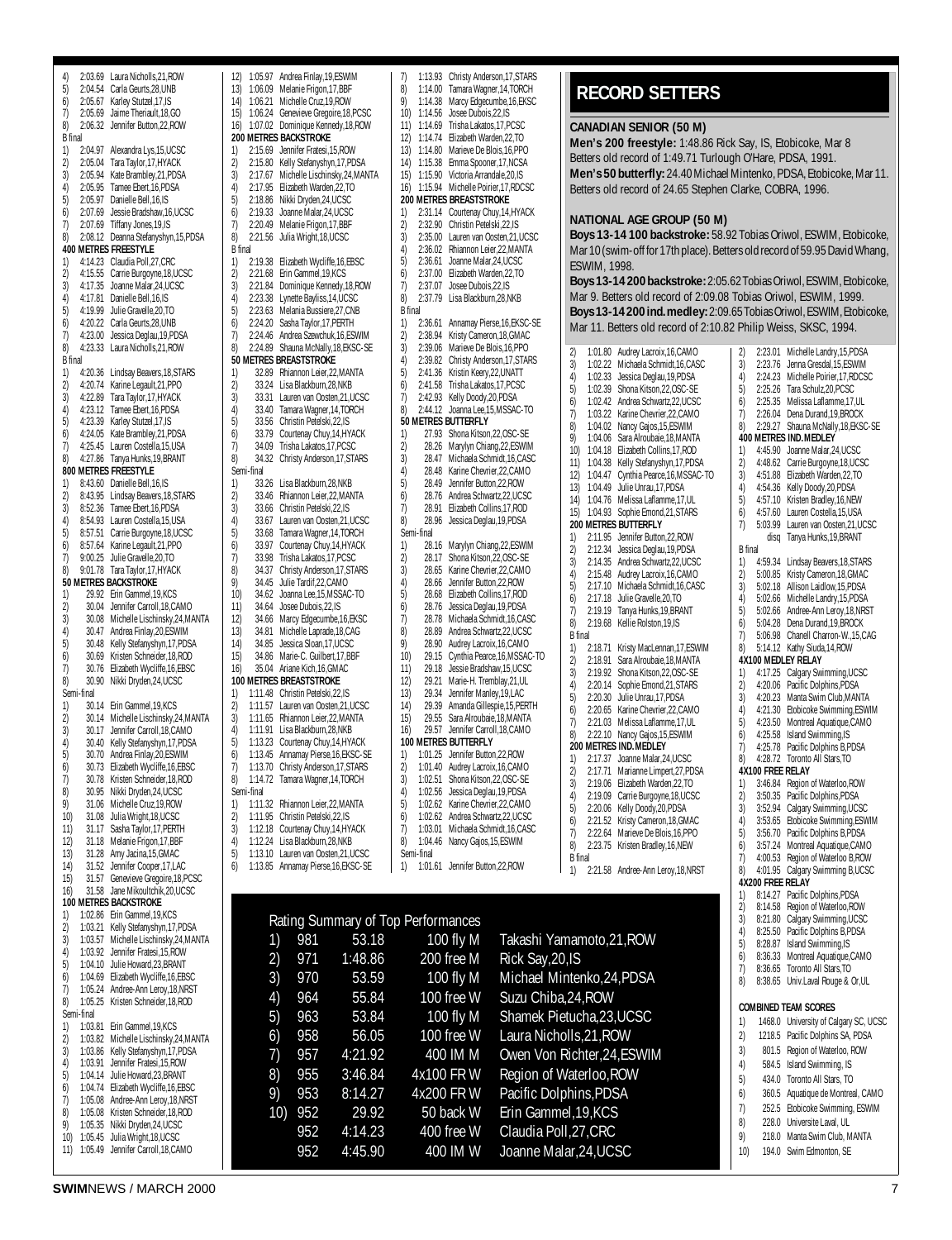### <span id="page-7-0"></span>**5TH FINA SHORT COURSE WORLD CHAMF**

|                                  | 2000 FINA WORLD CHAMPIONSHIPS<br>Athens, Mar 16-19 (25 m) • = world record                  |
|----------------------------------|---------------------------------------------------------------------------------------------|
| men                              |                                                                                             |
| 1)                               | 50 METRES FREESTYLE<br>21.58 Mark Foster, 70, GBR                                           |
| 2)                               | 21.62 Brendon Dedekind, 76, RSA                                                             |
| 3)                               | 21.80 Stefan Nystrand, 81, SWE<br>21.82 Brett Hawke, 75, AUS                                |
| 4)                               |                                                                                             |
| 5)<br>6)                         | 21.96 Ricardo Busquets, 75, PUR                                                             |
| 7)                               | 22.21 Sabir Muhammad, 76, USA<br>22.27 Darren Lange, 73, AUS<br>22.33 Bill Pilczuk, 71, USA |
| 8)                               |                                                                                             |
| Semi finals                      |                                                                                             |
| 1)<br>21.43<br>2)<br>21.86       | Mark Foster, 70, GBR<br>Stefan Nystrand, 81, SWE                                            |
| 3)                               | 21.91 Brett Hawke, 75, AUS                                                                  |
| 4)                               | 21.95 Ricardo Busquets, 75, PUR                                                             |
| 5)                               | 21.75 Kidardo Basquets, 75,1 6K                                                             |
| 6)<br>22.14<br>7)                | Bill Pilczuk, 71, USA                                                                       |
| 8)                               | 22.20 Darren Lange, 73, AUS<br>22.21 Brendon Dedekind, 76, RSA                              |
| 9)<br>22.25<br>22.27             | Christoph Buhler, 74, SUI                                                                   |
| 10)<br>22.27<br>11)              | Salim Iles, 75, ALG                                                                         |
| 22.30<br>12)<br>22.31            | Peter Mankoc, 78, SLO<br>Marcos Hernandez, 78, CUB                                          |
| 13)<br>22.32                     | Dimitri Kalinovski, 72, BLR                                                                 |
| (14)<br>22.35                    | Jose M. Meolans, 78, ARG                                                                    |
| 15)<br>22.56                     | Yoav Bruck,72,ISR                                                                           |
| 16)<br>22.65                     | Marijan Kanjer, 73, CRO<br>100 METRES FREESTYLE                                             |
| 1)<br>46.80                      | Lars Frolander, 74, SWE                                                                     |
| 2)<br>47.73                      | Stefan Nystrand,81,SWE                                                                      |
| 3)<br>47.82                      | Scott Tucker,75,USA                                                                         |
| 4)<br>48.36<br>5)<br>48.38       | Salim Iles,75,ALG<br>Jose M. Meolans, 78, ARG                                               |
| 48.57<br>6)                      | Denis Pimankov, 75, RUS                                                                     |
| 48.59<br>7)                      | Ashley Callus, 79, AUS                                                                      |
| 8)<br>48.85<br>Semi-finals       | lgor Koleda,78,BLR                                                                          |
| 1)<br>46.75                      | Lars Frolander, 74, SWE                                                                     |
| 2)<br>47.69                      | Stefan Nystrand, 81, SWE                                                                    |
| 3)<br>47.97                      | Scott Tucker,75,USA                                                                         |
| 4)<br>48.10<br>5)<br>48.32       | Ashley Callus,79,AUS                                                                        |
| 6)<br>48.72                      | Salim Iles,75,ALG<br>Igor Koleda, 78, BLR                                                   |
| 48.73<br>7)                      | Jose M. Meolans, 78, ARG                                                                    |
| 8)<br>48.82                      | Denis Pimankov, 75, RUS                                                                     |
| 9)<br>48.91<br>10)<br>49.04      | Karel Novy, 80, SUI<br>Paul Belk, 77, GBR                                                   |
| 11)<br>49.20                     | Lorenzo Vismara, 75, ITA                                                                    |
| 12)<br>49.22                     | Yoav Bruck, 72, ISR                                                                         |
| 13)                              | 49.76 Francisco Sanchez, 76, VEN                                                            |
| 14)<br>15)<br>50.39              | 49.78 Mauro Gallo, 79, ITA<br>Brendon Dedekind, 76, RSA                                     |
| disq                             | Mitja Zastrow,77,GER                                                                        |
|                                  | <b>200 METRES FREESTYLE</b>                                                                 |
| 1)<br>1:45.17<br>2)              | Bela Szabados, 74, HUN<br>1:45.63 Massi Rosolino, 78, ITA                                   |
| 3)                               | 1:45.79 Chad Carvin, 74, USA                                                                |
| 4)                               | 1:45.89 Andrei Kapralov, 80, RUS                                                            |
| 5)<br>1:46.29                    | James Salter, 76, GBR                                                                       |
| 6)<br>1:46.74<br>1:47.58<br>7)   | Stefan Herbst, 78, GER<br>Dimitri Chernyshev, 75, RUS                                       |
| 8)<br>1:49.79                    | Igor Koleda, 78, BLR                                                                        |
|                                  | <b>400 METRES FREESTYLE</b>                                                                 |
| 1)<br>3:41.13                    | Chad Carvin, 74, USA                                                                        |
| 2)<br>3:42.70<br>3)<br>3:43.68   | Paul Palmer, 74, GBR<br>Massi Rosolino, 78, ITA                                             |
| 4)<br>3:45.02                    | James Salter, 76, GBR                                                                       |
| 5)<br>3:45.21                    | Jacob Carstensen, 78, DEN                                                                   |
| 6)<br>3:46.17                    | Jorg Hoffmann, 70, GER                                                                      |
| 7)<br>3:46.50<br>8)<br>3:47.09   | Alexei Filipets, 78, RUS<br>Bela Szabados, 74, HUN                                          |
|                                  | <b>1500 METRES FREESTYLE</b>                                                                |
| 1)<br>14:47.57                   | Jorg Hoffmann, 70, GER                                                                      |
| 2)<br>14:48.20                   | Igor Chervynskiy,81,UKR                                                                     |
| 3)<br>14:51.23<br>4)<br>14:54.95 | Chad Carvin, 74, USA<br>Alexei Kovrigin, 81, RUS                                            |
| 5)<br>14:55.44                   | Alexei Filipets, 78, RUS                                                                    |
| 6)<br>14:56.56                   | Andrea Righi, 79, ITA                                                                       |
| 7)<br>15:00.53                   | lgor Snitko,78,UKR                                                                          |
| 8)<br>15:04.07                   | Adam Faulkner,81,GBR<br>50 METRES BACKSTROKE                                                |
| 1)<br>23.99                      | Neil Walker, 76, USA                                                                        |
| 2)<br>24.24                      | Lenny Krayzelburg, 75, USA                                                                  |
| 3)<br>24.32<br>4)<br>24.67       | Rodolfo Falcon, 72, CUB<br>Mariusz Siembida, 75, POL                                        |
| 5)<br>24.67                      | Sebastian Halgasch, 80, GER                                                                 |
| 6)<br>24.67                      | Neil Willey,76,GBR                                                                          |
| 25.07<br>7)                      | Miro Zeravica, 72, CRO                                                                      |

| 8)                                                     | 25.10                                      | Ante Maskovic, 79, CRO                                |
|--------------------------------------------------------|--------------------------------------------|-------------------------------------------------------|
|                                                        | Semi-finals                                |                                                       |
| 1)<br>2)                                               | $\cdot$ 23.42                              | Neil Walker, 76, USA                                  |
| 3)                                                     | 24.21<br>24.53                             | Lenny Krayzelburg, 75, USA<br>Rodolfo Falcon, 72, CUB |
| 4)                                                     | 24.64                                      | Neil Willey, 76, GBR                                  |
| 5)                                                     | 24.72                                      | Sebastian Halgasch,80,GER                             |
| 6)                                                     | 24.74                                      | Miro Zeravica,72,CRO                                  |
| 7)                                                     |                                            | 24.86 Mariusz Siembida, 75, POL                       |
| 8)                                                     | 24.86                                      | Ante Maskovic, 79, CRO                                |
| 9)<br>10)                                              | 24.94<br>24.94                             | Stev Theloke, 78, GER<br>Robert Wyllie, 76, AUS       |
| 11)                                                    | 24.96                                      | Adrian Radley, 76, AUS                                |
| 12)                                                    | 25.12                                      | Sergei Ostapchuk, 76, RUS                             |
| 13)                                                    | 25.15                                      | Jakob Andersen, 77, DEN                               |
| 14)                                                    | 25.23                                      | Przemyslav Wilant, 77, POL                            |
| 15)                                                    | 25.26                                      | Tom E. Karlsen, 74, NOR                               |
| 16)                                                    | 25.44                                      | Nuno Laurentino, 75, POR                              |
| Prelims                                                |                                            |                                                       |
| 1)                                                     | $\cdot$ 24.04                              | Neil Walker,76,USA<br>100 METRES BACKSTROKE           |
| 1)                                                     | • 50.75                                    | Neil Walker, 76, USA                                  |
| 2)                                                     | 52.87                                      | Rodolfo Falcon, 72, CUB                               |
| 3)                                                     |                                            | 52.88 Derya Buyukuncu,76,TUR                          |
| 4)                                                     | 53.43                                      | Steffen Driesen,81,GER                                |
| 5)                                                     | 53.46                                      | Volodymyr Nikolaychuk, 75, UKR                        |
| 6)<br>7)                                               |                                            | 53.55 Gordan Kozulj, 76, CRO                          |
| 8)                                                     | 53.63<br>53.67                             | Marko Strahija, 75, CRO                               |
|                                                        |                                            | Neil Willey, 76, GBR                                  |
|                                                        | Semi-finals<br>1)            53.2<br>53.24 | Rodolfo Falcon, 72, CUB                               |
| 2)                                                     | 53.28                                      | Neil Walker, 76, USA                                  |
| 3)                                                     | 53.34                                      | Derya Buyukuncu, 76, TUR                              |
| 4)                                                     | 53.48                                      | Volodymyr Nikolaychuk,75,UKR                          |
| 5)                                                     | 53.50<br>53.62                             | Gordan Kozulj,76,CRO                                  |
| 6)<br>7)                                               | 53.79                                      | Neil Willey,76,GBR<br>Marko Strahija, 75, CRO         |
| 8)                                                     | 53.84                                      | Steffen Driesen,81,GER                                |
| 9)                                                     | 53.85                                      | Mariusz Siembida,75,POL                               |
| 10)                                                    | 54.02                                      | Sergei Ostapchuk,76,RUS                               |
| 11)                                                    | 54.16                                      | Robert Wyllie, 76, AUS                                |
| 12)                                                    | 54.22                                      | Evgeni Aleshin, 79, RUS                               |
| 13)                                                    | 54.28                                      | Stev Theloke,78,GER                                   |
| 14)                                                    | 54.45                                      | Edward Roche, 79, AUS                                 |
|                                                        |                                            |                                                       |
| 15)                                                    | 54.75                                      | Nuno Laurentino, 75, POR                              |
| 16)                                                    | 54.90                                      | Rui Yu,81,CHN<br>200 METRES BACKSTROKE                |
| 1)                                                     | 1:53.31                                    | Gordan Kozulj, 76, CRO                                |
| 2)                                                     | 1:53.87                                    | Brad Bridgewater, 73, USA                             |
| 3)                                                     | 1:55.33                                    | Volodymyr Nikolaychuk, 75, UKR                        |
| 4)                                                     | 1:55.78                                    | Marko Strahija, 75, CRO                               |
|                                                        | 1:55.90                                    | Jorge Sanchez, 77, ESP                                |
| 5)<br>6)                                               | 1:55.99                                    | Sergei Ostapchuk,76,RUS<br>Adrian Radley, 76, AUS     |
| 7)<br>8)                                               | 1:56.01<br>1:56.62                         | Razvan Florea, 80, ROM                                |
|                                                        |                                            | 50 METRES BREASTSTROKE                                |
| 1)                                                     |                                            | 27.22 Mark Warnecke, 70, GER                          |
| 2)                                                     | 27.27                                      | Brendon Dedekind, 76, RSA                             |
|                                                        | 27.30                                      | Oleg Lisogor, 79, UKR                                 |
| 3)<br>4)                                               | 27.59                                      | Yi Zhu,77,CHN                                         |
|                                                        | 27.61<br>27.61                             | Qiliang Zeng, 77, CHN<br>Daniel Malek, 73, CZE        |
|                                                        | 27.80                                      | Domenico Fioravanti, 77, ITA                          |
|                                                        | 28.00                                      | Morgan Knabe,81,CAN                                   |
| 5)<br>6)<br>7)<br>8)                                   | Semi-finals                                |                                                       |
| .<br>1)                                                | 27.13                                      | Brendon Dedekind.76.RSA                               |
| 2)                                                     | 27.37                                      | Oleg Lisogor, 79, UKR                                 |
| 3)<br>4)                                               | 27.54<br>27.67                             | Mark Warnecke, 70, GER<br>Yi Zhu, 77, CHN             |
| 5)                                                     | 27.69                                      | Daniel Malek, 73, CZE                                 |
|                                                        | 27.73                                      | Morgan Knabe,81,CAN                                   |
| 6)<br>7)                                               | 27.75                                      | Qiliang Zeng, 77, CHN                                 |
| 8)                                                     | 27.79                                      | Domenico Fioravanti, 77, ITA                          |
| 9)                                                     | 27.88                                      | James Gibson, 80, GBR                                 |
| 10)                                                    | 27.97                                      | Roman Ivanovski, 77, RUS                              |
|                                                        | 28.05<br>28.05                             | Bjorn Nowakowski, 74, GER<br>Jarrod Marrs, 75, USA    |
|                                                        | 28.27                                      | Robert Abernethy, 71, AUS                             |
|                                                        | 28.36                                      | Emil Tahirovic, 79, SLO                               |
|                                                        | disa                                       | Remo Lutolf, 80, SUI                                  |
|                                                        | disq                                       | Darren Mew, GBR                                       |
|                                                        |                                            | 100 METRES BREASTSTROKE                               |
|                                                        | 58.57<br>59.99                             | Roman Sloudnov, 80, RUS<br>Yi Zhu,77,CHN              |
|                                                        | 1:00.05                                    | Roman Ivanovski, 77, RUS                              |
|                                                        | 1:00.28                                    | Oleg Lisogor, 79, UKR                                 |
| 11)<br>12)<br>13)<br>14)<br>1)<br>2)<br>3)<br>4)<br>5) | 1:00.32                                    | Qiliang Zeng, 77, CHN                                 |
| 6)                                                     | 1:00.40                                    | Morgan Knabe,81,CAN                                   |
| 7)<br>8)                                               | 1:00.73<br>1:01.26                         | Daniel Malek, 73, CZE<br>Darren Mew, 79, GBR          |

|                                               | PIONSHIPS                   |              |                                                                     |                                                     | 4)<br>5)       |             | 01.94 STRITTER PIELUCHA, 70, CAN<br>52.05 Thomas Rupprath, 77, GER    |
|-----------------------------------------------|-----------------------------|--------------|---------------------------------------------------------------------|-----------------------------------------------------|----------------|-------------|-----------------------------------------------------------------------|
|                                               |                             |              |                                                                     |                                                     | 6)<br>7)       |             | 52.49 Burl Reid, 78, AUS<br>52.60 Anatoli Poliakov, 80, RUS           |
| 1)                                            | Semi-finals<br>•58.51       |              | Roman Sloudnov, 80, RUS                                             |                                                     | 8)             |             | 53.16 Ioan Gherghel, 78, ROM                                          |
| $\overline{2}$                                |                             |              | 59.96 Yi Zhu, 77, CHN                                               |                                                     | 1)             | Semi-finals | • 50.59 Lars Frolander, 74, SWE                                       |
| 3)                                            |                             |              | 1:00.45 Morgan Knabe, 81, CAN                                       |                                                     | 2)             |             | 51.61 James Hickman, 76, GBR                                          |
| $\overline{4}$                                |                             |              | 1:00.53 Qiliang Zeng, 77, CHN                                       |                                                     | 3)             |             | 52.37 Thomas Rupprath, 77, GER                                        |
| $\begin{array}{c} 5 \choose 6 \end{array}$    |                             |              | 1:00.66 Oleg Lisogor, 79, UKR<br>1:00.66 Roman Ivanovski, 77, RUS   |                                                     | 4)<br>5)       |             | 52.50 Denis Sylantyev, 76, UKR<br>52.64 Anatoli Poliakov, 80, RUS     |
| 7)                                            |                             |              | 1:00.69 Daniel Malek, 73, CZE                                       |                                                     | 6)             |             | 52.84 Burl Reid, 78, AUS                                              |
| 8)<br>9)                                      |                             |              | 1:00.70 Darren Mew, 79, GBR<br>1:00.74 Hugues Duboscq,81,FRA        |                                                     | 7)             |             | 53.23 Ioan Gherghel, 78, ROM                                          |
| 10)                                           |                             |              |                                                                     |                                                     | 8)<br>9)       |             | 53.33 Shamek Pietucha, 76, CAN                                        |
| 11)                                           |                             |              | 1:00.85 Jarrod Marrs, 75, USA<br>1:00.90 Bjorn Nowakowski, 74, GER  |                                                     | 10)            |             | 53.38 Sabir Muhammad, 76, USA<br>53.42 Joakim Dahl, 76, SWE           |
| 12)<br>13)                                    |                             |              | 1:00.91 James Gibson, 80, GBR<br>1:01.08 Martin Gustavsson, 80, SWE |                                                     | 11)            |             | 53.50 Theo Verster, 75, RSA                                           |
| 14)                                           |                             |              | 1:01.12 Terence Parkin, 80, RSA                                     |                                                     | 12)            |             | 53.63 Francisco Sanchez, 76, VEI<br>53.72 Martin Pepper, 73, USA      |
| 15)                                           |                             |              | 1:01.14 Mark Warnecke, 70, GER                                      |                                                     | 13)<br>14)     |             | 53.77 Xiao Zhang, 80, CHN                                             |
| 16)                                           |                             |              | 1:01.60 Steven McBrien, 77, AUS<br><b>200 METRES BREASTSTROKE</b>   |                                                     | 15)            |             | 53.92 Stefan Aartsen, 75, NED                                         |
| 1)                                            |                             |              | • 2:07.59 Roman Sloudnov, 80, RUS                                   |                                                     | 16)            |             | 53.93 Aaron Wiles, 80, GBR<br><b>200 METRES BUTTERFLY</b>             |
| $\overline{2}$                                |                             |              | 2:07.91 Terence Parkin, 80, RSA                                     |                                                     | 1)             |             | 1:53.57 James Hickman, 76, GBR                                        |
| 3)<br>4)                                      |                             |              | 2:09.90 Andrei Ivanov, 76, RUS<br>2:10.82 Adam Whitehead, 80, GBR   |                                                     | 2)             |             | 1:54.27 Shamek Pietucha, 76, CAN<br>1:54.47 Anatoli Poliakov, 80, RUS |
| 5)                                            |                             |              | 2:11.42 Daniel Malek, 73, CZE                                       |                                                     | 3)<br>4)       |             | 1:54.74 Denis Sylantyev, 76, UKR                                      |
| 6)                                            |                             |              | 2:12.05 Valeri Kalmikovs, 73, LAT                                   |                                                     | 5)             |             | 1:55.31 Thomas Rupprath, 77, GER                                      |
| 7)<br>8)                                      |                             |              | 2:12.95 Sean Quinn, 81, USA<br>2:13.01 Filip Wronski, 79, POL       |                                                     | 6)             |             | 1:56.30 Ioan Gherghel, 78, ROM                                        |
|                                               | 50 METRES BUTTERFLY         |              |                                                                     |                                                     | 7)<br>8)       |             | 1:56.84 Andrew Livingston, 78, PU<br>1:57.04 Xufeng Xie, 78, CHN      |
| 1)                                            |                             |              | 23.30 Mark Foster, 70, GBR                                          |                                                     |                |             | 100 METRES IND. MEDLEY                                                |
| $\overline{2}$<br>3)                          |                             |              | 23.46 Neil Walker, 76, USA<br>23.56 Sabir Muhammad, 76, USA         |                                                     | 1)             |             | • 52.79 Neil Walker, 76, USA                                          |
| 4)                                            |                             |              | 23.90 Burl Reid, 78, AUS                                            |                                                     | 2)<br>3)       |             | 54.08 Jani Sievinen, 74, FIN                                          |
| 5)                                            |                             |              | 23.96 Milos Milosevic, 72, CRO                                      |                                                     | 4)             |             | 54.38 James Hickman, 76, GBR<br>54.45 Peter Mankoc, 78, SLO           |
| 6)<br>7)                                      |                             |              | 23.96 Thomas Rupprath, 77, GER<br>24.02 Jere Hard, 78, FIN          |                                                     | 5)             |             | 54.66 Jens Kruppa, 76, GER                                            |
| 8)                                            |                             |              | 24.37 Ricardo Busquets, 75, PUR                                     |                                                     | 6)<br>7)       |             | 55.06 Indrek Sei, 72, EST<br>55.29 Xiao Zhang, 80, CHN                |
|                                               | Semi-finals                 |              |                                                                     |                                                     | 8)             |             | 55.30 Jakob Andersen, 77, DEN                                         |
| 1)<br>2)                                      |                             |              | 23.35 Sabir Muhammad, 76, USA<br>23.41 Neil Walker, 76, USA         |                                                     |                | Semi-finals |                                                                       |
| 3)                                            |                             |              | 23.66 Mark Foster, 70, GBR                                          |                                                     | 1)<br>2)       |             | 53.27 Neil Walker, 76, USA<br>54.28 Peter Mankoc, 78, SLO             |
| $\overline{4}$                                |                             |              | 23.69 Milos Milosevic, 72, CRO                                      |                                                     | 3)             |             | 54.59 Jens Kruppa, 76, GER                                            |
| $\begin{array}{c} 5 \choose 6 \end{array}$    |                             |              | 23.96 Burl Reid, 78, AUS<br>23.98 Jere Hard, 78, FIN                |                                                     | 4)             |             | 54.59 Jani Sievinen, 74, FIN<br>54.65 James Hickman, 76, GBR          |
| 7)                                            |                             |              | 23.98 Ricardo Busquets, 75, PUR                                     |                                                     | 5)<br>6)       |             | 54.80 Jakob Andersen, 77, DEN                                         |
| 8)                                            |                             |              | 24.06 Thomas Rupprath, 77, GER                                      |                                                     | 7)             |             | 55.30 Xiao Zhang, 80, CHN                                             |
| 9)<br>10)                                     |                             |              | 24.10 Indrek Sei, 72, EST<br>24.16 Francisco Sanchez, 76, VEN       |                                                     | 8)             |             | 55.63 Indrek Sei, 72, EST                                             |
| 11)                                           |                             |              | 24.21 Pavel Lagoun, 79, BLR                                         |                                                     | 9)<br>10)      |             | 55.85 Ron Karnaugh, 66, USA<br>56.06 Robert Abernethy, 71, AUS        |
| 12)                                           |                             |              | 24.22 Denis Sylantyev, 76, UKR<br>24.28 Robert Borucki, 77, POL     |                                                     | 11)            |             | 56.36 Lorenz Liechti, 75, SUI                                         |
| 13)<br>14)                                    |                             |              | 24.44 Ante Maskovic, 79, CRO                                        |                                                     | 12)            |             | 56.67 Theo Verster, 75, RSA                                           |
| 15)                                           |                             |              | 24.49 Brendon Dedekind, 76, RSA                                     |                                                     | 13)<br>14)     |             | 56.68 Pavel Lagoun, 79, BLR<br>56.71 Orel Oral, 79, TUR               |
| 16)<br>Prelims                                |                             |              | 24.53 Shamek Pietucha, 76, CAN                                      |                                                     | 15)            |             | 57.14 Nuno Laurentino, 75, POR                                        |
|                                               |                             |              | Scr • 23.19 Lars Frolander, 74, SWE                                 |                                                     | 16)            |             | 57.21 Kresimir Cac, 76, CRO<br>200 METRES IND.MEDLEY                  |
|                                               | <b>100 METRES BUTTERFLY</b> |              |                                                                     |                                                     | 1)             |             | 1:56.27 Jani Sievinen, 74, FIN                                        |
| 1)<br>2)                                      |                             |              | • 50.44 Lars Frolander, 74, SWE<br>51.53 James Hickman, 76, GBR     |                                                     | 2)             |             | 1:56.86 James Hickman, 76, GBR                                        |
|                                               |                             |              |                                                                     |                                                     |                |             |                                                                       |
|                                               |                             |              |                                                                     |                                                     |                |             |                                                                       |
|                                               |                             | 1059         | 23.59                                                               | Rating Summary of all Top Performances<br>50 free W | final          |             | Therese Alshammar, SWE                                                |
| $\begin{array}{c} 1) \\ 2) \\ 3) \end{array}$ |                             | 1051         | 23.42                                                               | 50 back M                                           | semis          |             | Neil Walker, USA                                                      |
|                                               |                             | 1043         | 50.75                                                               | 100 back M                                          | final          |             | Neil Walker, USA                                                      |
| 4)                                            |                             | 1031         | 56.56                                                               | 100 fly W                                           | semis          |             | Jenny Thompson, USA                                                   |
|                                               |                             | 1031         | 52.17                                                               | 100 free W                                          | final          |             | Therese Aslhammar, SWE                                                |
| 6)                                            |                             | 1030         | 50.44                                                               | 100 fly M                                           | final          |             | Lars Frolander, SWE                                                   |
| 7)<br>$\overline{8}$                          |                             | 1029         | 52.79<br>24.11                                                      | 100 IM M<br>50 free W                               | final<br>semis |             | Neil Walker, USA<br>Therese Alshammar, SWE                            |
| 9)                                            |                             | 1028<br>1026 | 50.59                                                               | 100 fly M                                           | semis          |             | Lars Frolander, SWE                                                   |
| 10)                                           |                             | 1022         | 56.95                                                               | 100 fly W                                           | prelims        |             | Jenny Thompson, USA                                                   |
| 11)                                           |                             | 1019         | 58.51                                                               | 100 breast M                                        | semis          |             | Roman Sloudnov, RUS                                                   |
|                                               |                             | 1019         | 3:09.57                                                             | 4x100 FR M                                          | final          |             | Sweden, SWE                                                           |
| 13)                                           |                             | 1018         | 3:30.03                                                             | 4x100 MR M                                          | final          |             | United States, USA                                                    |
|                                               |                             | 1018         | 23.99                                                               | 50 back M                                           | final          |             | Neil Walker, USA                                                      |
| 15)                                           |                             | 1017         | 58.57                                                               | 100 breast M                                        | final          |             | Roman Sloudnov, RUS                                                   |
| 17)                                           |                             | 1017<br>1016 | 46.75<br>59.71                                                      | 100 free M<br>100 IM W                              | final<br>final |             | Lars Frolander, SWE<br>Martina Moravcova, SVK                         |
|                                               |                             | 1016         | 46.80                                                               | 100 free M                                          | final          |             | Lars Frolander, SWE                                                   |
|                                               |                             | 1016         | 53.27                                                               | 100 IM M                                            | semis          |             | Neil Walker,USA                                                       |
| 20)                                           |                             | 1015         | 24.04                                                               | 50 back M                                           | prelims        |             | Neil Walker, USA                                                      |
|                                               |                             | 1015         | 7:49.11                                                             | 4x200 FR W                                          | final          |             | Great Britain,GBR                                                     |

| ັ<br>ц<br>u             | ш            |                                                                                 |                                        | 5)<br>6)           | 52.05 Thomas Rupprath, 77, GER<br>52.49 Burl Reid, 78, AUS                                                                     |
|-------------------------|--------------|---------------------------------------------------------------------------------|----------------------------------------|--------------------|--------------------------------------------------------------------------------------------------------------------------------|
| ni-finals               |              |                                                                                 |                                        | 7)                 | 52.60 Anatoli Poliakov, 80, RUS                                                                                                |
| •58.51                  |              | Roman Sloudnov, 80, RUS                                                         |                                        | 8)<br>Semi-finals  | 53.16 Ioan Gherghel, 78, ROM                                                                                                   |
|                         |              | 59.96 Yi Zhu, 77, CHN                                                           |                                        | 1)                 | • 50.59 Lars Frolander, 74, SWE                                                                                                |
|                         |              | 1:00.45 Morgan Knabe,81,CAN<br>1:00.53 Qiliang Zeng, 77, CHN                    |                                        | 2)                 | 51.61 James Hickman, 76, GBR                                                                                                   |
|                         |              | 1:00.66 Oleg Lisogor, 79, UKR                                                   |                                        | 3)<br>4)           | 52.37 Thomas Rupprath, 77, GER<br>52.50 Denis Sylantyev, 76, UKR                                                               |
|                         |              | 1:00.66 Roman Ivanovski, 77, RUS<br>1:00.69 Daniel Malek, 73, CZE               |                                        | 5)                 | 52.64 Anatoli Poliakov, 80, RUS<br>52.84 Burl Reid, 78, AUS                                                                    |
|                         |              | 1:00.70 Darren Mew, 79, GBR                                                     |                                        | 6)                 |                                                                                                                                |
|                         |              | 1:00.74 Hugues Duboscq,81,FRA                                                   |                                        | 7)<br>8)           | 53.23 Ioan Gherghel, 78, ROM<br>53.33 Shamek Pietucha, 76, CAN<br>53.38 Sabir Muhammad, 76, CAN<br>53.38 Sabirin Dahl 76, CIVE |
|                         |              | 1:00.85 Jarrod Marrs, 75, USA                                                   |                                        | 9)                 |                                                                                                                                |
|                         |              | 1:00.90 Bjorn Nowakowski, 74, GER<br>1:00.91 James Gibson, 80, GBR              |                                        | 10)<br>11)         | 53.42 Joakim Dahl, 76, SWE<br>53.50 Theo Verster, 75, RSA                                                                      |
|                         |              | 1:01.08 Martin Gustavsson, 80, SWE                                              |                                        | 12)                | 53.63 Francisco Sanchez, 76, VEN                                                                                               |
|                         |              | 1:01.12 Terence Parkin, 80, RSA<br>1:01.14 Mark Warnecke, 70, GER               |                                        | 13)                | 53.72 Martin Pepper, 73, USA                                                                                                   |
|                         |              | 1:01.60 Steven McBrien, 77, AUS                                                 |                                        | 14)<br>15)         |                                                                                                                                |
|                         |              | <b>INETRES BREASTSTROKE</b>                                                     |                                        | 16)                | 53.77 Xiao Zhang, 80, CHN<br>53.92 Stefan Aartsen, 75, NED<br>53.93 Aaron Wiles, 80, GBR                                       |
|                         |              | • 2:07.59 Roman Sloudnov, 80, RUS<br>2:07.91 Terence Parkin, 80, RSA            |                                        | 1)                 | 200 METRES BUTTERFLY                                                                                                           |
|                         |              | 2:09.90 Andrei Ivanov, 76, RUS                                                  |                                        | 2)                 | 1:53.57 James Hickman, 76, GBR<br>1:54.27 Shamek Pietucha, 76, CAN                                                             |
|                         |              | 2:10.82 Adam Whitehead, 80, GBR<br>2:11.42 Daniel Malek, 73, CZE                |                                        | 3)                 | 1:54.47 Anatoli Poliakov, 80, RUS<br>1:54.74 Denis Sylantyev, 76, UKR                                                          |
|                         |              | 2:12.05 Valeri Kalmikovs, 73, LAT                                               |                                        | 4)<br>5)           | 1:55.31 Thomas Rupprath, 77, GER                                                                                               |
|                         |              | 2:12.95 Sean Quinn, 81, USA<br>2:13.01 Filip Wronski, 79, POL                   |                                        | 6)                 | 1:56.30 Ioan Gherghel, 78, ROM                                                                                                 |
| METRES BUTTERFLY        |              |                                                                                 |                                        | 7)                 | 1:56.84 Andrew Livingston, 78, PUR                                                                                             |
|                         |              | 23.30 Mark Foster, 70, GBR                                                      |                                        | 8)                 | 1:57.04 Xufeng Xie, 78, CHN<br>100 METRES IND. MEDLEY                                                                          |
|                         |              | 23.46 Neil Walker, 76, USA                                                      |                                        | 1)                 | • 52.79 Neil Walker, 76, USA                                                                                                   |
|                         |              | 23.56 Sabir Muhammad, 76, USA<br>23.90 Burl Reid, 78, AUS                       |                                        | 2)                 | 54.08 Jani Sievinen, 74, FIN                                                                                                   |
|                         |              | 23.96 Milos Milosevic, 72, CRO                                                  |                                        | 3)<br>4)           | 54.38 James Hickman, 76, GBR<br>54.45 Peter Mankoc, 78, SLO                                                                    |
|                         |              | 23.96 Thomas Rupprath, 77, GER                                                  |                                        | 5)                 | 54.66 Jens Kruppa, 76, GER                                                                                                     |
|                         |              | 24.02 Jere Hard, 78, FIN<br>24.37 Ricardo Busquets<br>Ricardo Busquets, 75, PUR |                                        | 6)                 | 55.06 Indrek Sei, 72, EST<br>55.29 Xiao Zhang, 80, CHN                                                                         |
| ni-finals               |              |                                                                                 |                                        | 7)<br>8)           | 55.30 Jakob Andersen, 77, DEN                                                                                                  |
|                         |              | 23.35 Sabir Muhammad, 76, USA<br>23.41 Neil Walker, 76, USA                     |                                        | Semi-finals        |                                                                                                                                |
|                         |              | 23.66 Mark Foster, 70, GBR                                                      |                                        | 1)                 | 53.27 Neil Walker, 76, USA                                                                                                     |
|                         |              | 23.69 Milos Milosevic, 72, CRO                                                  |                                        | 2)<br>3)           | 54.28 Peter Mankoc, 78, SLO                                                                                                    |
|                         |              | 23.96 Burl Reid, 78, AUS                                                        |                                        | 4)                 | 54.59 Jens Kruppa, 76, GER<br>54.59 Jani Sievinen, 74, FIN<br>54.65 James Hickman, 76, GBR<br>54.80 Jakob Andersen, 77, DEN    |
|                         |              | 23.98 Jere Hard, 78, FIN<br>23.98 Ricardo Busquets, 75, PUR                     |                                        | 5)<br>6)           |                                                                                                                                |
|                         |              | 24.06 Thomas Rupprath, 77, GER                                                  |                                        | 7)                 |                                                                                                                                |
|                         |              | 24.10 Indrek Sei, 72, EST<br>24.16 Francisco Sanchez, 76, VEN                   |                                        | 8)                 | 55.30 Xiao Zhang, 80, CHN<br>55.63 Indrek Sei, 72, EST<br>55.85 Ron Karnaugh, 66, USA                                          |
|                         |              | 24.21 Pavel Lagoun, 79, BLR<br>24.22 Denis Sylantyev, 76, UKR                   |                                        | 9)<br>10)          |                                                                                                                                |
|                         |              |                                                                                 |                                        | 11)                | 56.06 Robert Abernethy, 71, AUS<br>56.36 Lorenz Liechti, 75, SUI                                                               |
|                         |              | 24.28 Robert Borucki, 77, POL<br>24.44 Ante Maskovic, 79, CRO                   |                                        | 12)                | 56.67 Theo Verster, 75, RSA                                                                                                    |
|                         |              | 24.49 Brendon Dedekind, 76, RSA                                                 |                                        | 13)<br>14)         | 56.68 Pavel Lagoun, 79, BLR<br>56.71 Orel Oral, 79, TUR                                                                        |
| lims                    |              | 24.53 Shamek Pietucha, 76, CAN                                                  |                                        | 15)                | 57.14 Nuno Laurentino, 75, POR                                                                                                 |
|                         |              | • 23.19 Lars Frolander, 74, SWE                                                 |                                        | 16)                | 57.21 Kresimir Cac, 76, CRO                                                                                                    |
| <b>METRES BUTTERFLY</b> |              |                                                                                 |                                        | 1)                 | 200 METRES IND. MEDLEY<br>1:56.27 Jani Sievinen, 74, FIN                                                                       |
|                         |              | • 50.44 Lars Frolander, 74, SWE<br>51.53 James Hickman, 76, GBR                 |                                        | 2)                 | 1:56.86 James Hickman, 76, GBR                                                                                                 |
|                         |              |                                                                                 |                                        |                    |                                                                                                                                |
|                         |              |                                                                                 |                                        |                    |                                                                                                                                |
|                         |              |                                                                                 | Rating Summary of all Top Performances |                    |                                                                                                                                |
| 1)<br>2)<br>3)<br>4)    | 1059<br>1051 | 23.59<br>23.42                                                                  | 50 free W<br>50 back M                 | final<br>semis     | Therese Alshammar, SWE<br>Neil Walker, USA                                                                                     |
|                         | 1043         | 50.75                                                                           | 100 back M                             | final              | Neil Walker,USA                                                                                                                |
|                         | 1031         | 56.56                                                                           | 100 fly W                              | semis              | Jenny Thompson,USA                                                                                                             |
|                         | 1031         | 52.17                                                                           | 100 free W                             | final              | Therese Aslhammar, SWE                                                                                                         |
| 6)                      | 1030         | 50.44                                                                           | 100 fly M                              | final              | Lars Frolander, SWE                                                                                                            |
| 7)                      | 1029         | 52.79<br>24.11                                                                  | 100 IM M                               | final              | Neil Walker, USA<br>Therese Alshammar, SWE                                                                                     |
| 8)<br>9)                | 1028<br>1026 | 50.59                                                                           | 50 free W<br>100 fly M                 | semis<br>semis     | Lars Frolander, SWE                                                                                                            |
| 10)                     | 1022         | 56.95                                                                           | 100 fly W                              | prelims            | Jenny Thompson, USA                                                                                                            |
| 11)                     | 1019         | 58.51                                                                           | 100 breast M                           | semis              | Roman Sloudnov, RUS                                                                                                            |
|                         | 1019         | 3:09.57                                                                         | 4x100 FR M                             | final              | Sweden, SWE                                                                                                                    |
| 13)                     | 1018         | 3:30.03                                                                         | 4x100 MR M                             | final              | United States, USA                                                                                                             |
|                         | 1018         | 23.99                                                                           | 50 back M                              | final              | Neil Walker, USA                                                                                                               |
| 15)                     | 1017         | 58.57<br>46.75                                                                  | 100 breast M                           | final<br>final     | Roman Sloudnov, RUS                                                                                                            |
| 17)                     | 1017<br>1016 | 59.71                                                                           | 100 free M<br>100 IM W                 | final              | Lars Frolander, SWE<br>Martina Moravcova, SVK                                                                                  |
|                         | 1016         | 46.80                                                                           | 100 free M                             | final              | Lars Frolander, SWE                                                                                                            |
|                         | 1016         | 53.27                                                                           | 100 IM M                               | semis              | Neil Walker,USA                                                                                                                |
| 20)                     | 1015         | 24.04                                                                           | 50 back M                              | prelims            | Neil Walker, USA                                                                                                               |
|                         | 1015         | 7:49.11                                                                         | 4x200 FR W                             | final              | Great Britain, GBR                                                                                                             |
| 22)                     | 1014         | 51.84                                                                           | 100 back M                             | relay              | Lenny Krayzelburg, USA                                                                                                         |
| 23)                     | 1013<br>1013 | 23.19<br>46.88                                                                  | 50 fly M<br>100 free M                 | prelims<br>prelims | Lars Frolander, SWE<br>Neil Walker,USA                                                                                         |
| 25)                     | 1011         | 7:50.59                                                                         | 4x200 free W                           | final              | <b>United States</b>                                                                                                           |
|                         |              |                                                                                 |                                        |                    |                                                                                                                                |

3) 51.84 Denis Sylantyev,76,UKR 4) 51.94 Shamek Pietucha,76,CAN

| 3)<br>1:58.05                | Massi Rosolino, 78, ITA                                                                                                               |
|------------------------------|---------------------------------------------------------------------------------------------------------------------------------------|
| 4)<br>1:59.00                | Ron Karnaugh, 66, USA                                                                                                                 |
| 5)                           | 1:59.39 Peter Mankoc, 78, SLO                                                                                                         |
| 6)<br>7)<br>2:01.34          | 2:01.10 Michael Halika, 78, ISR<br>Xufeng Xie, 78, CHN                                                                                |
| 8)<br>2:02.96                | Kresimir Cac, 76, CRO                                                                                                                 |
|                              | 400 METRES IND.MEDLEY                                                                                                                 |
| 1)<br>2)<br>4:10.56          | 4:09.54 Jani Sievinen, 74, FIN<br>Terence Parkin, 80, RSA                                                                             |
| 3)                           | 4:10.90 Michael Halika, 78, ISR                                                                                                       |
| 4)                           | 4:14.58 Ron Karnaugh, 66, USA                                                                                                         |
| 5)                           | 4:15.50 Xufeng Xie, 78, CHN<br>4:15.69 Alexei Kovrigin, 81, RUS                                                                       |
| 6)<br>7)<br>4:17.89          | Yves Platel, 79, SUI                                                                                                                  |
| 8)                           | 4:19.12 Ioannis Kokkodis, 81, GRE                                                                                                     |
|                              | 4X100 M MEDLEY RELAY                                                                                                                  |
| 1)<br>3:30.03<br>2)          | United States, USA<br>3:31.77 Germany, GER                                                                                            |
| 3)                           | 3:32.08 Great Britain, GBR                                                                                                            |
| 4)                           | 3:32.10 Russia, RUS<br>3:34.18 Australia, AUS                                                                                         |
| 5)                           |                                                                                                                                       |
| 6)<br>7)                     | 3:36.49 Croatia, CRO<br>3:37.77 Switzerland, SUI                                                                                      |
| 8)<br>3:45.07                | Greece, GRE                                                                                                                           |
| 4X100 M FREE RELAY           |                                                                                                                                       |
| 1)                           | • 3:09.57 Sweden, SWE                                                                                                                 |
| 2)<br>3)                     | 3:10.98 United States, USA<br>3:13.69 Germany, GER                                                                                    |
| 4)                           |                                                                                                                                       |
| 5)                           | 3:13.72 Russia,RUS<br>3:15.38 Australia,AUS<br>3:15.54 Great Britain,GBR                                                              |
| 6)                           |                                                                                                                                       |
| 7)<br>8)                     | 3:16.37 Italy, ITA<br>3:18.12 Belarus, BLR                                                                                            |
| 4X200 M FREE RELAY           |                                                                                                                                       |
| 1)                           | • 7:01.33 United States, USA                                                                                                          |
| 2)<br>3)                     | 7:03.06 Great Britain.GBR                                                                                                             |
| 4)                           |                                                                                                                                       |
| 5)                           |                                                                                                                                       |
| 6)                           | 7:05.24 Russia, RUS<br>7:06.84 Germany, GER<br>7:10.24 Italy, ITA<br>7:11.72 Denmark, DEN<br>7:19.06 China, CHN<br>7:19.06 China, CHN |
| 7)<br>8)                     | 7:26.50 Brazil, BRA                                                                                                                   |
|                              |                                                                                                                                       |
| WOMEN                        |                                                                                                                                       |
| 1)<br>$\cdot$ 23.59          | 50 METRES FREESTYLE<br>Therese Alshammar, 77, SWE                                                                                     |
| 2)<br>24.77                  | Sandra Volker, 74, GER                                                                                                                |
|                              |                                                                                                                                       |
| 3)<br>24.80                  | Alison Sheppard, 72, GBR                                                                                                              |
| 4)<br>25.00                  | Tammie Spatz-Stone, 76, USA                                                                                                           |
| 5)                           | 25.06 Katrin Meissner, 73, GER                                                                                                        |
| 6)<br>7)                     | 25.20 Anna-K. Kammerling, 80, SWE<br>25.32 Elena Poptchenko, 79, BLR                                                                  |
| 8)                           | 25.58 Hanna Shcherba, 82, BLR                                                                                                         |
| 9)                           | 26.16 Cristina Chiuso, 73, ITA                                                                                                        |
| Semi-finals                  | Therese Alshammar, 77, SWE                                                                                                            |
| 1)<br>24.11<br>24.91<br>2)   | Sandra Volker, 74, GER                                                                                                                |
| 25.06<br>3)                  | Alison Sheppard, 72, GBR                                                                                                              |
| 4)<br>25.23                  | Tammie Spatz-Stone, 76, USA                                                                                                           |
| 5)<br>6)                     | 25.30 Katrin Meissner, 73, GER<br>25.44 Anna-K. Kammerling, 80, SWE                                                                   |
| 25.50<br>7)                  | Elena Poptchenko, 79, BLR                                                                                                             |
| 8)<br>25.58                  | Hanna Shcherba, 82, BLR                                                                                                               |
| 9)<br>25.61<br>10)           | Stacey Bowley, 75, RSA                                                                                                                |
| 25.64<br>25.64<br>11)        | Mette Jacobsen, 73, DEN<br>Vivienne Rignall, 73, NZL                                                                                  |
| 12)<br>25.70                 | Elka Graham,81,AUS                                                                                                                    |
| 13)<br>25.97                 | Hanna-M. Seppala, 84, FIN                                                                                                             |
| 14)<br>26.14<br>15)<br>26.34 | Cristina Chiuso, 73, ITA<br>Kirsten Thomson,83,AUS                                                                                    |
| 16)<br>26.46                 | Julie Douglas, 80, IRL                                                                                                                |
|                              | <b>100 METRES FREESTYLE</b>                                                                                                           |
| 1)<br>• 52.17<br>2)<br>53.14 | Therese Alshammar, 77, SWE<br>Jenny Thompson, 73, USA                                                                                 |
| 3)<br>53.88                  | Martina Moravcova, 76, SVK                                                                                                            |
| 4)<br>54.54                  | Tammie Spatz-Stone, 76, USA                                                                                                           |
| 5)<br>54.60<br>6)<br>54.93   | Karen Pickering, 71, GBR                                                                                                              |
| 7)<br>55.50                  | Katrin Meissner, 73, GER<br>Elka Graham,81,AUS                                                                                        |
| 8)<br>55.77                  | Marianne Limpert, 72, CAN                                                                                                             |
| Semi-finals<br>1)<br>52.92   |                                                                                                                                       |
| 2)<br>53.70                  | Jenny Thompson, 73, USA<br>Therese Alshammar, 77, SWE                                                                                 |
| 3)<br>53.98                  | Martina Moravcova, 76, SVK                                                                                                            |
| 4)<br>54.66                  | Tammie Spatz-Stone, 76, USA                                                                                                           |
| 5)<br>54.79<br>6)<br>54.99   | Karen Pickering, 71, GBR<br>Katrin Meissner, 73, GER                                                                                  |
| 7)<br>55.20                  | Elka Graham, 81, AUS                                                                                                                  |
| 8)<br>55.35                  | Marianne Limpert, 72, CAN                                                                                                             |
| 9)<br>55.38<br>10)<br>55.40  | Ekaterina Kibalo,82,RUS<br>Britta Steffen, 83, GER                                                                                    |
| 11)<br>55.44                 | Louise Johncke, 76, SWE                                                                                                               |
| 12)<br>55.55<br>13)<br>55.65 | Hanna Shcherba, 82, BLR<br>Antonia Machera, 71, GRE                                                                                   |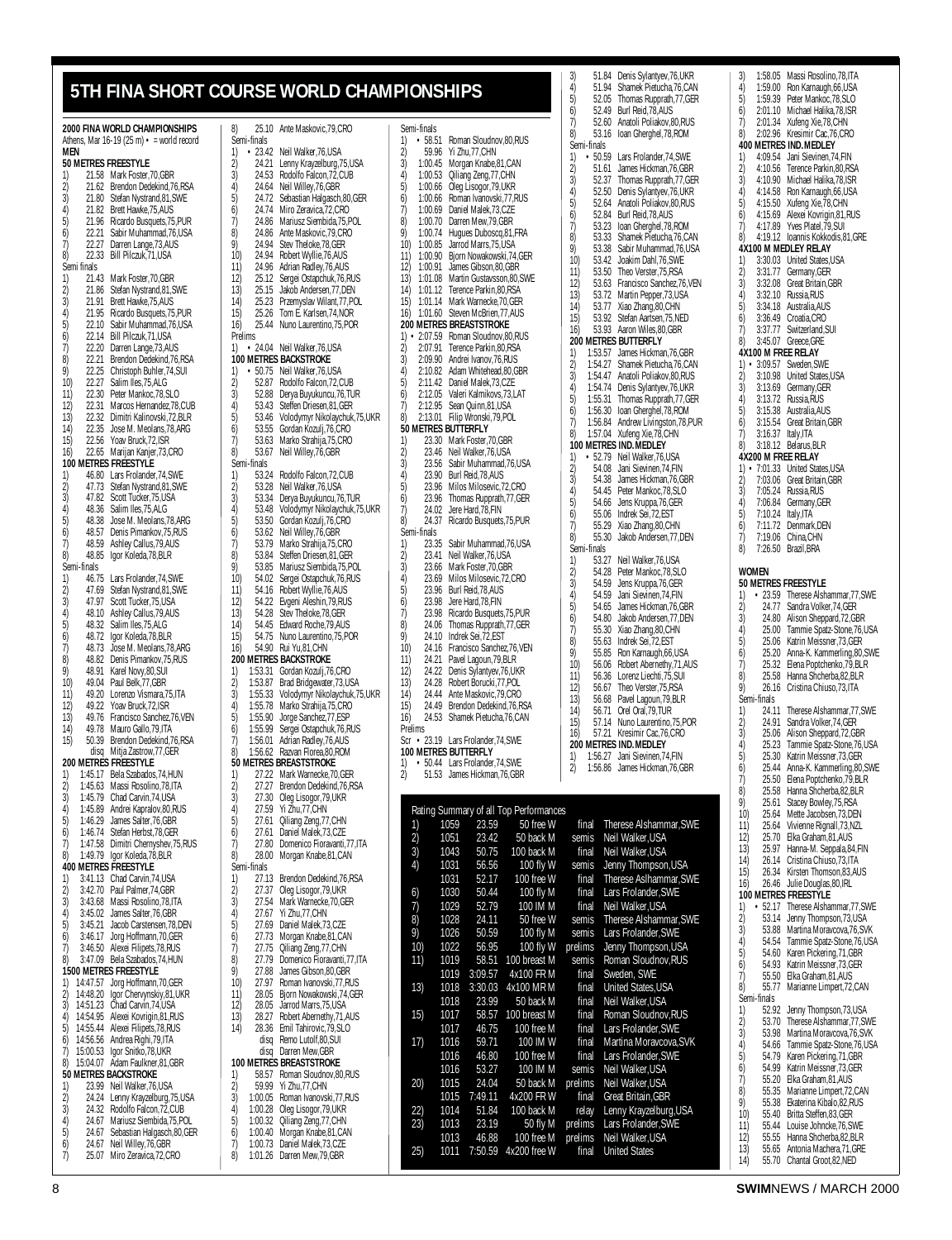15) 55.95 Camelia Potec,82,ROM<br>16) 1:00.33 Dan Sun 85 CHN 1:00.33 Dan Sun,85,CHN **200 METRES FREESTYLE** 1) 1:56.06 Yu Yang,85,CHN 2) 1:56.46 Martina Moravcova,76,SVK 3) 1:57.54 Natalia Baranovskaya,79,BLR 4) 1:57.71 Karen Pickering,71,GBR 5) 1:57.78 Camelia Potec,82,ROM 6) 1:57.97 Mette Jacobsen,73,DEN 7) 1:58.46 Karen Legg,78,GBR 8) 1:59.75 Lindsay Benko,76,USA **400 METRES FREESTYLE** 1) 4:02.44 Lindsay Benko,76,USA 2) 4:04.39 Yana Klochkova,82,UKR 3) 4:06.63 Hua Chen,82,CHN 4) 4:07.48 Natalia Baranovskaya,79,BLR<br>5) 4:07.57 Camelia Potec.82.ROM 5) 4:07.57 Camelia Potec,82,ROM 6) 4:08.25 Brooke Bennett,80,USA 7) 4:11.04 Artemis Daphnis,83,GRE 8) 4:14.78 Kerstin Kielgass,69,GER **800 METRES FREESTYLE** 1) 8:17.03 Hua Chen, 82, CHN<br>2) 8:19.66 Brooke Bennett, 80<br>3) 8:21.57 Flavia Rigamonti 8 2) 8:19.66 Brooke Bennett,80,USA 3) 8:21.57 Flavia Rigamonti,81,SUI 4) 8:24.16 Chantal Strasser, 78, SUI<br>5) 8:29.87 Rebecca Cooke, 83, GBR 8:29.87 Rebecca Cooke, 83, GBR 6) 8:38.33 Tatiana Mikhailova,82,RUS 8:41.50 Elena Carcarino,85,ITA 8:41.53 Jana Pechanova, 81, CZE **50 METRES BACKSTROKE** 1) 27.90 Antje Buschschulte, 78, GER<br>2) 28.03 Marylyn Chiang, 77.CAN 28.03 Marylyn Chiang, 77, CAN 3) 28.06 Kellie McMillan, 77, AUS<br>4) 28.40 Sarah Price 79 GRR 28.40 Sarah Price, 79, GBR 5) 28.52 Charlene Wittstock, 78, RSA<br>6) 28.55 Anna Kopatchenia, 80, BLR 6) 28.55 Anna Kopatchenia,80,BLR<br>7) 28.60 Urska Slapsak,72,SLO 28.60 Urska Slapsak, 72, SLO 28.75 Ilona Hlavackova,77,CZE 8) 28.7<br>Semi-finals 1) 28.16 Marylyn Chiang,77,CAN 2) 28.30 Antje Buschschulte, 78, GER<br>3) 28.34 Kellie McMillan, 77, AUS 3) 28.34 Kellie McMillan,77,AUS<br>4) 28.51 Ilona Hlavackova,77,CZE<br>5) 28.53 Sarah Price.79,GBR 28.51 Ilona Hlavackova, 77, CZE 5) 28.53 Sarah Price,79,GBR<br>6) 28.63 Urska Slapsak,72,SI<br>7) 28.68 Charlene Wittstock, 6) 28.63 Urska Slapsak,72,SLO 7) 28.68 Charlene Wittstock, 78, RSA<br>8) 28.70 Anna Kopatchenia, 80, BLR 8) 28.70 Anna Kopatchenia,80,BLR<br>9) 28.77 Anu Koivisto,80,FIN<br>10) 28.80 Ekaterina Kibalo,82,RUS 28.77 Anu Koivisto,80,FIN 10) 28.80 Ekaterina Kibalo, 82, RUS<br>11) 28.82 Jiaru Cheng. 86. CHN 11) 28.82 Jiaru Cheng, 86, CHN<br>12) 28.99 Erin Gammel, 80, CAN 12) 28.99 Erin Gammel,80,CAN 28.99 Ana-M. Gonzalez,76,CUB 14) 29.12 Zoe Cray,74,GBR 15) 29.16 Yasmin Dunn,83,AUS 16) 29.22 Alena Nyvltova,82,CZE **100 METRES BACKSTROKE** 1) 58.66 Sandra Volker,74,GER 2) 59.33 Marylyn Chiang,77,CAN 3) 59.37 Antje Buschschulte,78,GER 4) 1:00.09 Clementine Stoney,82,AUS 5) 1:00.28 Charlene Wittstock,78,RSA 6) 1:00.44 Jamie Reid,83,USA 7) 1:00.84 Linda Riker,76,USA 8) 1:01.41 Erin Gammel,80,CAN Semi-finals<br>1) 59.8 1) 59.89 Sandra Volker,74,GER 2) 1:00.15 Marylyn Chiang,77,CAN 3) 1:00.29 Antje Buschschulte,78,GER<br>4) 1:00.52 Jamie Reid 83 USA 4) 1:00.52 Jamie Reid,83,USA 5) 1:00.60 Clementine Stoney, 82, AUS<br>6) 1:00.73 Charlene Wittstock 78 RSA 6) 1:00.73 Charlene Wittstock,78,RSA 7) 1:01.32 Linda Riker,76,USA 8) 1:01.42 Erin Gammel,80,CAN<br>9) 1:01.45 Jiaru Cheng 86 CHN 9) 1:01.45 Jiaru Cheng,86,CHN 10) 1:01.46 Yasmin Dunn,83,AUS<br>11) 1:01.48 Sarah Price 79 GRR 11) 1:01.48 Sarah Price,79,GBR 12) 1:02.00 Irina Raevskaya,83,RUS 13) 1:02.01 Ilona Hlavackova, 77, CZE<br>14) 1:02.08 Zoe Cray, 74, GBR 14) 1:02.08 Zoe Cray,74,GBR 15) 1:02.62 Anu Koivisto,80,FIN 1:03.00 Anna Kopatchenia,80,BLR **200 METRES BACKSTROKE** 1) 2:07.29 Antje Buschschulte,78,GER 2) 2:08.64 Clementine Stoney,82,AUS 3) 2:08.85 Lindsay Benko, 76, USA<br>4) 2:09.24 Helen Don-Duncan 81.0 4) 2:09.24 Helen Don-Duncan,81,GBR 5) 2:09.93 Linda Riker,76,USA 6) 2:11.19 Joanna Fargus, 82, AUS<br>7) 2:11.79 Flena Grechushnikova I 7) 2:11.79 Elena Grechushnikova,80,RUS 8) 2:14.39 Yasmin Dunn,83,AUS **50 METRES BREASTSTROKE** 1) 30.66 Sarah Poewe,83,RSA 2) 31.22 Ping Hao, 83, CHN<br>3) 31.47 Tara Kirk 82 USA 3) 31.47 Tara Kirk,82,USA 4) 31.58 Wei Li,79,CHN

5) 31.66 Rebecca Brown,77,AUS 6) 31.68 Brooke Hanson,78,AUS 7) 31.73 Elena Bogomazova,82,RUS<br>8) 32.06 Zoe Baker 76 GBR 8) 32.06 Zoe Baker,76,GBR Semi-finals<br>1) 30.9 1) 30.97 Sarah Poewe, 83, RSA<br>2) 31.20 Ping Hao. 83. CHN 2) 31.20 Ping Hao, 83, CHN<br>3) 31.49 Rebecca Brown, 77<br>4) 31.54 Tara Kirk. 82. USA 31.49 Rebecca Brown, 77, AUS 4) 31.54 Tara Kirk,82,USA 5) 31.57 Wei Li,79,CHN 6) 31.60 Elena Bogomazova,82,RUS<br>7) 31.66 Zoe Baker,76,GBR 7) 31.66 Zoe Baker, 76, GBR<br>8) 31.68 Brooke Hanson, 78<br>9) 31.81 Janne Schafer. 81. ( 8) 31.68 Brooke Hanson,78,AUS 31.81 Janne Schafer, 81, GER 10) 31.93 Emma Igelstrom,80,SWE 11) 32.03 Terrie Miller, 78, NOR<br>12) 32.07 Emma Robinson, 78, II 12) 32.07 Emma Robinson,78, IRL<br>13) 32.22 Kirie Suzuki, 80, JPN<br>14) 32.28 Natasha Keizar. 76. SLO 32.22 Kirie Suzuki,80,JPN 14) 32.28 Natasha Kejzar,76,SLO 15) 32.41 Heidi Earp, 80, GBR<br>16) 32.41 Kazue Nakashima. 8 Kazue Nakashima,80,JPN **100 METRES BREASTSTROKE**<br>
1) 1:06.21 Sarah Poewe,83,RS<br>
2) 1:07.69 Alicia Peczak,70,PO 1) 1:06.21 Sarah Poewe,83,RSA 2) 1:07.69 Alicja Peczak,70,POL 3) 1:08.27 Elena Bogomazova,82,RUS 4) 1:08.28 Rebecca Brown,77,AUS 5) 1:08.30 Brooke Hanson,78,AUS 6) 1:08.59 Emma Igelstrom,80,SWE 7) 1:08.70 Ping Hao,83,CHN 8) 1:08.96 Natasha Kejzar,76,SLO Semi-finals<br>1) 1:07.5 1) 1:07.58 Sarah Poewe,83,RSA 2) 1:08.03 Alicja Peczak,70,POL 3) 1:08.04 Elena Bogomazova,82,RUS 4) 1:08.13 Rebecca Brown, 77, AUS<br>5) 1:08.49 Emma lgelstrom, 80, SWE 5) 1:08.49 Emma Igelstrom,80,SWE 6) 1:08.51 Brooke Hanson,78,AUS<br>7) 1:08.52 Ping Hao,83,CHN<br>8) 1:08.53 Natasha Keizar.76.SLO 7) 1:08.52 Ping Hao,83,CHN 8) 1:08.53 Natasha Kejzar,76,SLO<br>9) 1:08.65 Wei Li.79.CHN 9) 1:08.65 Wei Li,79,CHN<br>10) 1:08.81 Anita Nall,76,U. 10) 1:08.81 Anita Nall,76,USA 11) 1:08.95 Tara Kirk,82,USA<br>12) 1:09.32 Kirie Suzuki,80,JI<br>13) 1:09.45 Emma Robinson. 12) 1:09.32 Kirie Suzuki,80,JPN 13) 1:09.45 Emma Robinson,78,IRL 14) 1:09.50 Terrie Miller,78,NOR 1:10.32 Kazue Nakashima,80,JPN 16) 1:10.51 Heidi Earp,80,GBR **200 METRES BREASTSTROKE**<br>
1) 2:23.41 Rebecca Brown, 77,<br>
2) 2:24.24 Alicja Peczak, 70, PC<br>
3) 2:25.30 Brooke Hanson, 78, 2:23.41 Rebecca Brown.77.AUS 2) 2:24.24 Alicja Peczak,70,POL 3) 2:25.30 Brooke Hanson,78,AUS 2:26.32 Kirie Suzuki,80,JPN 5) 2:26.83 Sarah Poewe,83,RSA 6) 2:27.50 Ping Hao,83,CHN<br>
7) 2:28.21 Anita Nall,76,USA<br>
8) 2:29.61 Jaime King 76,GRI 7) 2:28.21 Anita Nall,76,USA 8) 2:29.61 Jaime King,76,GBR **50 METRES BUTTERFLY** 1) 26.13 Jenny Thompson,73,USA<br>2) 26.16 Anna-K. Kammerling,80,SWE 3) 26.85 Nicola Jackson,84,GBR<br>4) 26.87 Johanna Sjoberg,78,SW 4) 26.87 Johanna Sjoberg, 78, SWE<br>5) 26.90 Karen Campbell 77 USA 26.90 Karen Campbell, 77, USA 6) 27.15 Elena Poptchenko,79,BLR 7) 27.34 Caroline Foot, 65, GBR<br>8) 27.54 Vered Borochovski, 84, 27.54 Vered Borochovski,84,ISR Semi-finals 1) 26.32 Anna-K. Kammerling,80,SWE 2) 26.40 Jenny Thompson,73,USA<br>3) 26.90 Karen Campbell,77,USA 4) 27.06 Nicola Jackson, 84, GBR<br>5) 27.07 Elena Poptchenko, 79, BI 5) 27.07 Elena Poptchenko, 79, BLR<br>6) 27.22 Johanna Sjoberg, 78, SWE 27.22 Johanna Sjoberg,78,SWE 7) 27.27 Caroline Foot, 65, GBR<br>8) 27.49 Vered Borochovski.84 8) 27.49 Vered Borochovski,84,ISR<br>9) 27.51 Mette Jacobsen,73,DEN<br>10) 27.57 Danna Wang.77.CHN 27.51 Mette Jacobsen,73,DEN 27.57 Danna Wang, 77, CHN 11) 27.64 Chantal Groot,82,NED 12) 27.69 Anna Kopatchenia,80,BLR<br>13) 27.78 Marja Paivinen,71,FIN 13) 27.78 Marja Paivinen, 71, FIN<br>14) 27.86 Carmen Cosgrove, 81, 14) 27.86 Carmen Cosgrove,81,AUS 15) 27.95 Ayako Doi,80,JPN 16) 28.10 Ekaterina Vinogradova,81,RUS **100 METRES BUTTERFLY**<br>1) 57.67 Jenny Thomps 57.67 Jenny Thompson,73,USA 2) 57.96 Johanna Sjoberg,78,SWE 3) 58.86 Karen Campbell,77,USA 4) 59.17 Mette Jacobsen, 73, DEN 5) 59.50 Otilia Jedrzejczak, 83, POL<br>6) 59.51 Nicola Jackson, 84, GBR 6) 59.51 Nicola Jackson,84,GBR 7) 59.58 Jin Li,82,CHN 8) 59.87 Caroline Foot,65,GBR Semi-finals<br>1) • 56.5 • 56.56 Jenny Thompson,73,USA 2) 58.97 Johanna Sjoberg, 78, SWE<br>3) 59.26 Karen Campbell, 77, USA 59.26 Karen Campbell, 77, USA

| 4)                         | 59.63              | Nicola Jackson,84,GBR          |
|----------------------------|--------------------|--------------------------------|
| 5)                         | 59.71              | Otilia Jedrzejczak, 83, POL    |
| 6)                         | 59.77              | Jin Li,82,CHN                  |
| 7)                         | 59.90              | Caroline Foot,65,GBR           |
| 8)                         | 59.90              | Caroline Foot,65,GBR           |
| 9)                         | 1:00.15            | Sophia Skou, 73, DEN           |
| 10)                        | 1:00.16            | Ayako Doi,80,JPN               |
| 11)                        | 1:00.39            | Katrin Jake,73,GER             |
| 12)                        | 1:00.39            | Ekaterina Vinogradova,81,RUS   |
| 13)                        | 1:00.88            | Vered Borochovski, 84, ISR     |
| 14)                        | 1:00.96            | Anna Uryniuk, 74, POL          |
| 15)                        | 1:00.99            | Maria Pelaez, 77, ESP          |
| 16)                        | 1:01.80            | Carmen Cosgrove,81,AUS         |
|                            |                    | 200 METRES BUTTERFLY           |
| 1)                         | 2:08.10            | Mette Jacobsen, 73, DEN        |
| 2)                         | 2:09.42            | Katrin Jake,73,GER             |
| 3)                         | 2:09.61            | Otilia Jedrzejczak,83,POL      |
| 4)                         | 2:09.86            | Sophia Skou,73,DEN             |
| 5)                         | 2:09.99            | Maria Pelaez, 77, ESP          |
| 6)                         | 2:10.46            | Anna Uryniuk, 74, POL          |
| 7)                         | 2:11.19            | Katie Yevak, 82, USA           |
| 8)                         | 2:11.26            | Ekaterina Vinogradova, 81, RUS |
|                            |                    | 100 METRES IND.MEDLEY          |
| $\left(\frac{1}{2}\right)$ | 59.71              | Martina Moravcova, 76, SVK     |
| 2)                         | 1:02.00            | Marianne Limpert, 72, CAN      |
| 3)                         | 1:02.24            | Alenka Kejzar, 79, SLO         |
| 4)                         | 1:02.38            | Danna Wang, 77, CHN            |
| 5)                         | 1:02.50            | Yvetta Hlavacova, 75, CZE      |
| 6)                         | 1:02.78            | Oxana Verevka, 77, RUS         |
| 7)                         | 1:02.91            | Sarah Whewell, 80, GBR         |
| 8)                         | 1:03.84            | Hanna-M. Seppala,84,FIN        |
|                            | Semi-finals        |                                |
| 1)                         | 1:00.91            | Kathryn Evans,81,GBR           |
| 2)                         | 1:02.06            | Martina Moravcova, 76, SVK     |
| 3)                         | 1:02.42            | Alenka Kejzar, 79, SLO         |
| 4)                         | 1:02.46            | Yvetta Hlavacova, 75, CZE      |
| 5)                         | 1:02.86            | Oxana Verevka, 77, RUS         |
| 6)                         | 1:02.86            | Marianne Limpert, 72, CAN      |
| 7)                         | 1:03.03            | Danna Wang, 77, CHN            |
| 8)                         | 1:03.19            | Sarah Whewell, 80, GBR         |
| 9)                         | 1:03.47            | Hanna-M. Seppala, 84, FIN      |
| 10)                        | 1:03.51            | Nadiya Beshevli,82,UKR         |
| 11)                        | 1:03.52            | Sabine Herbst-Klenz, 74, GER   |
| 12)                        | 1:03.68            | Anu Koivisto,80,FIN            |
| 13)                        | 1:03.95            | Terrie Miller,78,NOR           |
| 14)                        |                    |                                |
|                            |                    |                                |
|                            | 1:04.35            | Smiljana Marinovic,77,CRO      |
| 15)                        | 1:04.67            | Caroline Pickering, 80, FIJ    |
| 16)                        | 1:04.83            | Nicole Zahnd,80,SUI            |
|                            |                    | 200 METRES IND.MEDLEY          |
| 1)                         | 2:08.97            | Yana Klochkova,82,UKR          |
| 2)                         | 2:08.98            | Martina Moravcova, 76, SVK     |
| 3)                         | 2:12.68            | Marianne Limpert, 72, CAN      |
| 4)                         | 2:14.15            | Katie Yevak,82,USA             |
| 5)                         | 2:14.18            | Alenka Kejzar, 79, SLO         |
| 6)                         | 2:14.26            | Federica Biscia,80,ITA         |
| 7)                         | 2:15.09            | Sabine Herbst-Klenz, 74, GER   |
| 8)                         | 2:15.46            | Nadiya Beshevli,82,UKR         |
|                            |                    | 400 METRES IND.MEDLEY          |
| 1)                         | 4:32.45            | Yana Klochkova, 82, UKR        |
| 2)                         | 4:37.92            | Nicole Hetzer,79,GER           |
| 3)                         | 4:38.80            | Katie Yevak, 82, USA           |
| 4)                         | 4:40.98            | Hana Cerna, 74, CZE            |
| 5)                         | 4:42.43            | Federica Biscia,80,ITA         |
| 6)                         | 4:42.49            | Artemis Daphnis, 83, GRE       |
| 7)                         | 4:43.50            | Yin Liu,84,CHN                 |
| 8)                         | 4:48.46            | Tami Ransom,82,USA             |
|                            |                    | 4X100 M MEDLEY RELAY           |
| 1)                         | 3:59.53            | Sweden, SWE                    |
| 2)                         | 4:01.47            | Germany, GER                   |
| 3)                         | 4:02.51            | United States, USA             |
| 4)                         | 4:03.27            | Australia, AUS                 |
| 5)                         | 4:03.35            | Great Britain, GBR             |
| 6)                         | 4:04.73            | Russia,RUS                     |
| 7)                         | 4:05.28            | China,CHN                      |
| 8)                         | 4:07.60            | Canada.CAN                     |
|                            |                    | 4X100 M FREE RELAY             |
| 1)                         | 3:35.54            | Sweden, SWE                    |
| 2)                         | 3:37.31            | Germany, GER                   |
| 3)                         | 3:37.93            | Great Britain, GBR             |
| 4)                         | 3:37.97            | United States, USA             |
| 5)                         | 3:39.92            | China, CHN                     |
| 6)                         | 3:43.26            | Australia,AUS                  |
| 7)                         | 3:44.20            | Greece, GRE                    |
| 8)                         | 3:44.63            | Belarus, BLR                   |
|                            |                    | 4X200 M FREE RELAY             |
| 1)                         | 7:49.11            | Great Britain, GBR             |
| 2)                         | 7:50.59            | United States, USA             |
| 3)                         | 7:52.70            | China,CHN                      |
| 4)                         | 7:59.44            | Sweden, SWE                    |
| 5)                         | 8:02.03            | Australia, AUS                 |
| 6)                         | 8:04.63            | Italy, ITA                     |
|                            |                    | Greece, GRE                    |
| 7)<br>8)                   | 8:07.31<br>8:08.29 | Switzerland, SUI               |

### **RECORD SETTERS**

### **WORLD RECORDS**

### **Men's 50 backstroke:**

• 24.04 Neil Walker,USA, prelims, Athens, March 16

• 23.42 Neil Walker,USA, semis, Athens, March 16

Betters old record of 24.11 Matt Welsh, AUS, 2000 **Men's 100 backstroke:**

• 50.75 Neil Walker,USA, final, Athens, March 19 Betters old record of 51.28 Lenny Krayzelburg, USA, 2000

### **Men's 100 breaststroke:**

• 58.51 Roman Sloudnov,RUS, semis, Athens, March 17 Betters old record pfof 58.79 Fred deBurghgraeve, BEL, 1998 **Men's 200 breaststroke:**

• 2:07.59 Roman Sloudnov,RUS, final, Athens, March 19

Betters old record of 2:07.79 Andrei Korneev, RUS, 1998 **Men's 50 butterfly:**

• 23.19 Lars Frolander,SWE, prelims, Athens, March 19 Betters old record of 23.21 Michael Klim, AUS, 1999

### **Men's 100 butterfly:**

• 50.59 Lars Frolander,SWE, semis, Athens, March 16 • 50.44 Lars Frolander,SWE, final, Athens, March 17 Betters old record of 50.99 Michael Klim, AUS, 1999

**Men's 100 individual medley:**

• 52.79 Neil Walker,USA, final, Athens, March 18 Betters old record of 53.10 Jani Sievinen, FIN, 1996 **Men's 4x100 freestyle:**

• 3:09.57 Sweden, final, Athens, March 16 Betters old record of 3:10.45 Brazil, 1998

**Men's 4x200 freestyle:**

• 7:01.33 United States, final, Athens, March 17 Betters old record of 7:01.60 Australia, 1999

### **Women's 50 freestyle:**

• 23.59 Therese Alshammar,SWE, final, Athens, March 18 Betters old record of 24.09 Therese Alshammar, SWE, 1999

### **Women's 100 freestyle:**

• 52.17 Therese Alshammar,SWE, final, Athens, March 17 Betters old record of 52.80 Therese Alshammar, SWE, 1999

### **Women's 100 butterfly:**

• 56.56 Jenny Thompson,USA, semis, Athens, March 18 Betters old record of 56.90 Jenny Thompson, USA, 1998 **Women's 4x200 freestyle:**

• 7:49.11 Great Britain, final, Athens, March 16

Betters old record of 7:51.70 Sweden, 1999

### **CANADIAN SENIOR (25 M) Men's 50 backstroke:**

23.90 Riley Janes,ESWIM (relay lead-off), Minneapolis, Mar 24 Betters old record of 24.25 Chris Renaud, UCSC, 1997

### **Men's 100 backstroke:**

52.22 Riley Janes,ESWIM (prelims), Minneapolis, Mar 24 52.18 Riley Janes,ESWIM (finals), Minneapolis, Mar 24 Betters old record of 52.50 Mark Tewksbury, UCSC, 1992 **Men's 100 butterfly:**

51.94 Shamek Pietucha,UCSC (final) Athens, Mar 17 Betters old record of 52.07 Marcel Gery, EPS, 1990 **Men's 200 butterfly:**

1:54.27 Shamek Pietucha,UCSC (final) Athens, Mar 18 Betters old record of 1:55.71 Shamek Pietuch, UNATT, 1999

### **Women's 50 backstroke:**

28.03 Marylyn Chiang,ESWIM (final) Athens ,Mar 18 Betters old record of 28.09 Julie Howard, BRANT, 1995 **Women's 100 backstroke:**

1:00.01 Marylyn Chiang,ESWIM (prelims) Athens, Mar 16 59.33 Marylyn Chiang,ESWIM (finals) Athens, Mar 17 Betters old record of 1:00.13 Marylyn Chiang, ESWIM, 2000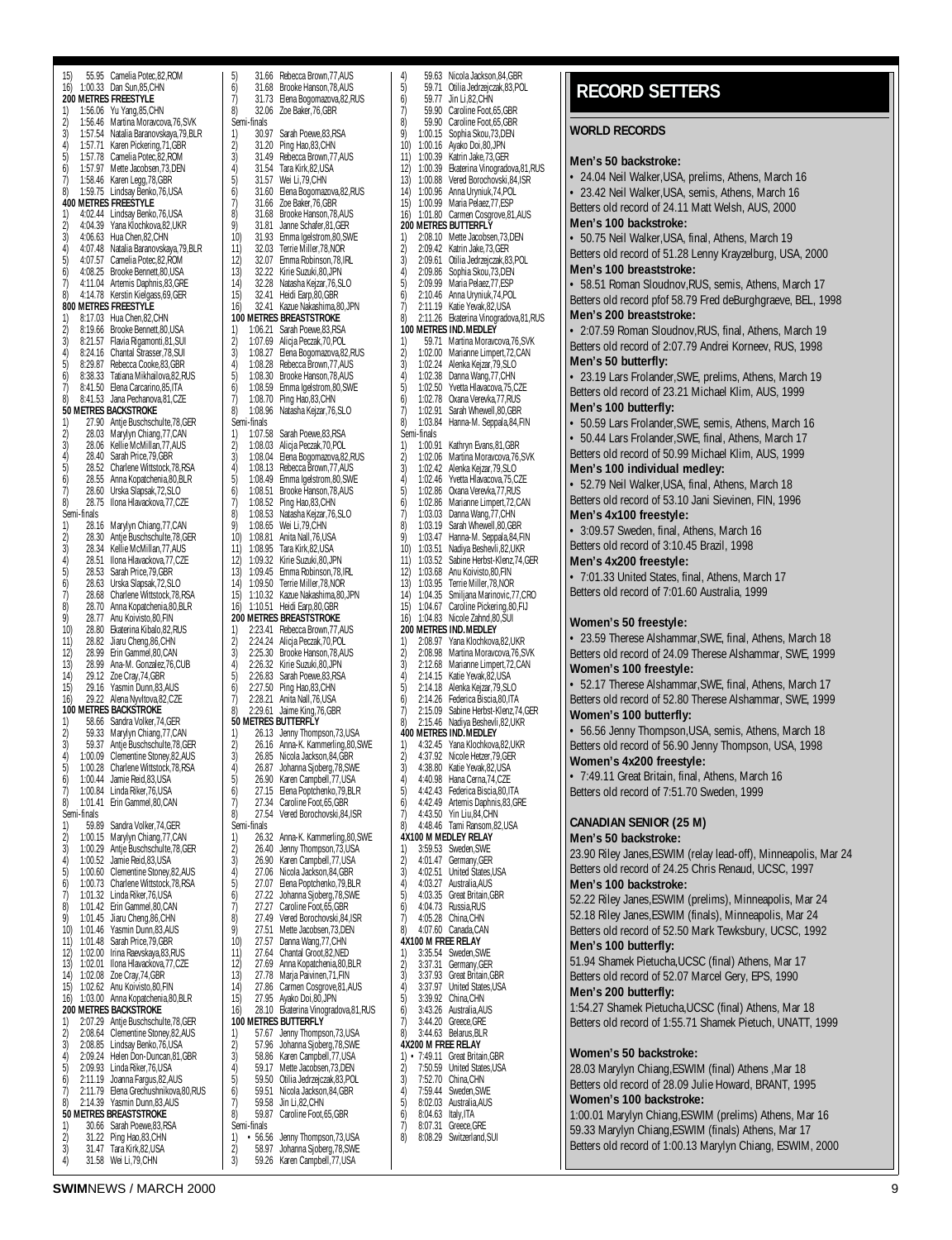### <span id="page-9-0"></span>**2000 WOMEN'S NCAA CHAMPIONSHIPS**

Indianapolis, Mar 16-18 (25 m)

• = world record

### **50 METRES FREESTYLE**

- 1) 24.80 Courtney Shealy,77,USA,Georgia
- 2) 24.87 Courtney Allen,78,USA,Northwestern
- 3) 24.97 Catherine Fox,77,USA,Stanford
- 4) 25.09 Carrie Nixon,80,USA,Notre Dame
- 5) 25.21 Katina Maistrellis,79,GRE,So.Methodist
- 6) 25.24 Keiko Price,78,USA,UCLA 7) 25.28 Jialin Sun,75,CHN,Nevada
- 
- 8) 25.57 Colleen Lanne,80,USA,Texas

### **100 METRES FREESTYLE**

- 1) 53.99 Courtney Shealy,77,USA,Georgia
- 2) 54.68 Keiko Price,78,USA,UCLA
- 3) 54.80 Colleen Lanne,80,USA,Texas
- 4) 54.94 Catherine Fox,77,USA,Stanford
- 5) 55.06 Helene Muller,78,RSA,Nebraska
- 6) 55.13 Sarah Tolar,80,USA,Arizona
- 7) 55.25 Courtney Allen,78,USA,Northwestern
- 8) 55.77 Stefanie Williams,80,USA,Georgia
- **200 METRES FREESTYLE** 1) 1:57.33 Maritza Correia,81,USA,Georgia 2) 1:57.59 Sarah Tolar,80,USA,Arizona 3) 1:57.87 Helene Muller,78,RSA,Nebraska 4) 1:58.09 Ellen Stonebraker,79,USA,Wisconsin 5) 1:58.38 Lorena Diaconescu,79,ROM,Nevada 6) 1:58.80 Kim Black,78,USA,Georgia 7) 1:58.87 Rada Owen,78,USA,Auburn 8) 1:58.96 Emily Mastin,80,USA,Arizona **400 METRES FREESTYLE** 1) 4:04.09 Cristina Teuscher,78,USA,Columbia 2) 4:06.17 Jessica Foschi,80,USA,Stanford 3) 4:07.31 Cara Lane,81,USA,Virginia 4) 4:09.09 Ellen Stonebraker,79,USA,Wisconsin 5) 4:09.53 Rada Owen,78,USA,Auburn 6) 4:09.60 Kim Black,78,USA,Georgia 7) 4:10.79 Trina Jackson,77,USA,Arizona 8) 4:13.58 Sarah Tolar,80,USA,Arizona **1500 METRES FREESTYLE** 1) 16:03.59 Cara Lane,81,USA,Virginia 2) 16:14.50 Trina Jackson,77,USA.Arizona 3) 16:14.77 Asa Sandlund,79,SWE,Southern Cal 4) 16:14.79 Mirjana Bosevska,81,MKD,Virginia 5) 16:18.17 Jessica Foschi,80,USA,Stanford 6) 16:18.18 Ellen Stonebraker,79,USA,Wisconsin 7) 16:18.70 Becky Wilson,80,USA,Georgia 8) 16:29.93 Maritza Correia,81,USA,Georgia **100 METRES BACKSTROKE**
- 1) 58.66 Courtney Shealy,77,USA,Georgia
- 2) 59.17 Haley Cope,79,USA,Califonia
- 3) 59.34 Beth Botsford,81,USA,Arizona
- 4) 59.35 Catherine Fox,77,USA,Stanford
- 5) 59.56 Shelly Ripple,80,USA,Stanford
- 6) 59.92 Denali Knapp,78,USA,Arizona
- 7) 1:00.35 Summer Mack,78,USA,North Carolina
- 8) 1:01.15 Julie Manitt,80,USA,Arizona

### **200 METRES BACKSTROKE**

- 1) 2:06.70 Beth Botsford,81,USA,Arizona
- 2) 2:08.01 Shelly Ripple,80,USA,Stanford
- 3) 2:08.63 Keegan Walkley,79,USA,Georgia
- 4) 2:08.99 Denali Knapp,78,USA,Arizona
- 5) 2:10.98 Jennifer Mihalik,78,USA,Georgia
- 6) 2:11.53 Jessica Aveyard,81,USA,Illinois 7) 2:11.63 Corrie Murphy,79,USA,Southern Cal
- disq Sofia Svensson,78,SWE,Cincinnati

### **100 METRES BREASTSTROKE**

- 1) 1:05.74 Kristy Kowal,78,USA,Georgia
- 2) 1:06.79 Amy Balcerzak,78,USA,Northwestern
- 3) 1:06.79 Staciana Stitts,81,USA,California
- 4) 1:06.95 Amanda Beard,81,USA,Arizona
- 5) 1:07.22 Brook Monroe,79,USA,Auburn
- 6) 1:08.25 Ashley Roby,80,USA,Georgia
- 7) 1:08.25 Kristin MacGregor,79,USA,Southern Cal
- 8) 1:09.43 Erin Eldridge,77,USA,Washington State

### **200 METRES BREASTSTROKE**

- 1) 2:22.05 Kristy Kowal,78,USA,Georgia 2) 2:22.84 Amanda Beard,81,USA,Arizona 3) 2:25.02 Staciana Stitts,81,USA,California
- 4) 2:26.91 Katie Hathaway,79,USA,North Carolina
- 5) 2:27.88 Elli Overton,74,AUS,California
- 6) 2:28.16 Amy Balcerzak,78,USA,Northwestern
- 7) 2:28.68 Brook Monroe,79,USA,Auburn
- 8) 2:29.12 Sarah Chandler,81,USA,So.Methodist

### **100 METRES BUTTERFLY**

- 1) 57.97 Limin Liu,76,CHN,Nevada 2) 58.60 Misty Hyman,79,USA,Stanford 3) 58.82 Joscelin Yeo,79,SIN,California 4) 59.34 Julia Voitowitsch,76,GER,UCLA 5) 59.59 Katie Younglove,80,USA,UCLA 6) 59.70 Haley Cope,79,USA,California 7) 1:00.17 Gina Panighetti,78,USA,Wisconsin 8) 1:01.03 Sarah Baham,81,USA,Arizona State **200 METRES BUTTERFLY** 1) 2:06.04 Limin Liu,76,CHN,Nevada 2) 2:06.55 Misty Hyman,79,USA,Stanford 3) 2:10.21 Shelly Ripple,80,USA,Stanford 4) 2:10.46 Katie Younglove,80,USA,UCLA 5) 2:11.64 Gina Panighetti,78,USA,Wisconsin 6) 2:11.79 Erin Vogt,80,USA,Arizona 7) 2:12.45 Joscelin Yeo,79,SIN,California
- 8) 2:15.23 Trina Jackson,77,USA,Arizona

### **200 METRES IND.MEDLEY**

- 1) 2:10.69 Kristy Kowal,78,USA,Georgia
- 2) 2:10.74 Elli Overton,74,AUS,California
- 3) 2:12.21 Maggie Bowen,80,USA,Auburn
- 4) 2:12.56 Kristin MacGregor,79,USA,Southern Cal
- 5) 2:13.09 Joscelin Yeo,79,SIN,California
- 6) 2:13.38 Shannon Shakespeare,77,CAN,Michigan
- 2:13.38 Michala Kwasny,80,USA,Southern Cal
- 8) 2:14.62 Gabrielle Rose,77,USA,Stanford

| FINAL TEAM STANDINGS<br>Rating Summary of Top Performances |      |         |              |                         |     |                     |       |
|------------------------------------------------------------|------|---------|--------------|-------------------------|-----|---------------------|-------|
| 1)                                                         | 1019 | 1:05.74 | 100 breast   | Kristy Kowal, 78, USA   | 1)  | Georgia             | 490.5 |
| 2)                                                         | 1012 | 1:49.23 | 4x50 medley  | Univ.of California, USA | 2)  | Arizona             | 472   |
| 3)                                                         | 1011 | 3:57.46 | 4x100 medley | Univ.of Georgia, USA    | 3)  | Stanford            | 397   |
| $\left(4\right)$                                           | 1009 | 58.66   | 100 back     | Courtney Shealy, USA    | 4)  | California          | 311.5 |
| 5)                                                         | 1005 | 3:58.47 | 4x100 medley | Univ.of Arizona, USA    | 5)  | Auburn              | 207   |
| 6)                                                         | 1005 | 2:06.04 | 200 fly      | Limin Liu, 76, CHN      | 6)  | Northwestern        | 186.5 |
| $\vert$ 7)                                                 | 1001 | 2:06.70 | 200 back     | Beth Botsford, 81, USA  | 7)  | Southern California | 185   |
| 8)                                                         | 1000 | 1:50.15 | 4x50 medley  | Stanford Univ., USA     | 8)  | <b>UCLA</b>         | 163   |
| 9)                                                         | 999  | 2:06.55 | $200$ fly    | Misty Hyman, 79, USA    | 9)  | Texas               | 155   |
| 10)                                                        | 997  | 59.17   | 100 back     | Haley Cope, 79, USA     |     | Virginia            | 155   |
|                                                            |      |         |              |                         | 11) | Wisconsin           | 133   |

### **RECORD SETTERS**

### **WORLD RECORDS**

- Pending FINA Ratification
- **4x100 medley relay:**

• 3:57.46 University of Georgia, Indianapolis, Mar 16 Betters old record of 3:57.62 Japan, 1999

**50 backstroke:**

• 27.25 Haley Cope, USA, Indianapolis, Mar 17 Betters old record of 27.27 Sandra Volker, GER, 1998

### **400 METRES IND.MEDLEY**

|          |                   | 400 METRES IND. MEDLET                                                                     |
|----------|-------------------|--------------------------------------------------------------------------------------------|
|          |                   | 1) 4:33.81 Cristina Teuscher, 78, USA, Columbia                                            |
|          |                   | 2) 4:37.77 Corrie Murphy, 79, USA, Southern Cal                                            |
|          |                   | 3) 4:38.94 Maggie Bowen, 80, USA, Auburn<br>4) 4:40.47 Mirjana Bosevska, 81, MKD, Virginia |
|          |                   |                                                                                            |
| 5)       |                   | 4:40.85 Katie Hathaway, 79, USA, North Carolina                                            |
| 6)       |                   | 4:40.88 Elli Overton, 74, AUS, California                                                  |
| 7)       |                   | 4:41.87 Keegan Walkley, 79, USA, Georgia                                                   |
| 8)       |                   | 4:44.56 Katy Christoferson, 79, USA, Minnesota                                             |
|          |                   | 4X50 M MEDLEY RELAY                                                                        |
| 1)       |                   | 1:49.23 Univ.of California                                                                 |
|          |                   | 2) 1:49.71 Univ.of Arizona                                                                 |
|          |                   | 3) 1:50.14 Univ.of Georgia                                                                 |
|          |                   |                                                                                            |
|          |                   | 4) 1:50.15 Stanford Univ.<br>5) 1:51.63 Northwestern Univ.                                 |
|          | $6)$ 1:52.40 UCLA |                                                                                            |
|          |                   | 7) 1:52.69 Univ.of Virginia                                                                |
|          |                   | 8) 1:54.14 Univ.of Nevada                                                                  |
|          |                   | 4X100 M MEDLEY RELAY                                                                       |
|          |                   | 1) • 3:57.46 Univ.of Georgia                                                               |
|          |                   | 2) 3:58.47 Univ.of Arizona                                                                 |
|          |                   | 3) 3:58.62 Univ.of California                                                              |
|          |                   | $4)$ 4:02.23 Stanford Univ.                                                                |
|          |                   | 5) 4:03.29 Northwestern Univ.<br>6) 4:03.30 Auburn Univ.                                   |
|          |                   |                                                                                            |
|          | 7) 4:04.39 UCLA   |                                                                                            |
| 8)       |                   | 4:07.43 U.Southern California                                                              |
|          |                   | 4X50 M FREE RELAY                                                                          |
|          |                   | 1) 1:40.18 Univ.of California                                                              |
|          |                   | 2) 1:40.48 Stanford Univ.                                                                  |
|          |                   | 3) 1:40.61 Univ.of Arizona<br>4) 1:41.12 Northwestern Univ.                                |
|          |                   |                                                                                            |
| 5)       |                   | 1:41.48 Univ.of Georgia                                                                    |
| 6)       |                   | 1:41.51 Univ.of Michigan                                                                   |
| 7)       |                   | 1:41.73 Univ.of Texas                                                                      |
| 8)       |                   | 1:41.76 Southern Methodist Univ.                                                           |
|          |                   | 4X100 M FREE RELAY                                                                         |
|          |                   | 1) 3:37.67 Univ.of Georgia                                                                 |
|          |                   | 2) 3:38.89 Univ.of Arizona                                                                 |
|          |                   | 3) 3:39.77 Stanford Univ.                                                                  |
|          |                   | 4) 3:39.88 Univ.of California<br>5) 3:40.70 Univ.of Texas                                  |
|          |                   |                                                                                            |
|          |                   | 6) 3:42.77 Auburn Univ.                                                                    |
| 7)       |                   | 3:44.01 Southern Methodist Univ.                                                           |
| 8)       |                   | 3:44.96 Northwestern Univ.                                                                 |
|          |                   | 4X200 M FREE RELAY                                                                         |
| 1)       |                   | 7:55.51 Univ.of Arizona                                                                    |
| 2)       |                   | 7:58.87 Univ.of Wisconsin                                                                  |
| 3)       |                   | 7:59.53 Auburn Univ.                                                                       |
| 4)       |                   | 8:00.45 Stanford Univ.                                                                     |
| 5)       |                   |                                                                                            |
|          |                   | 8:00.46 Univ.of Georgia                                                                    |
| 6)<br>7) |                   | 8:02.95 Southern Methodist Univ.<br>8:03.40 Univ.of Texas                                  |

8) 8:05.54 Univ.of Virginia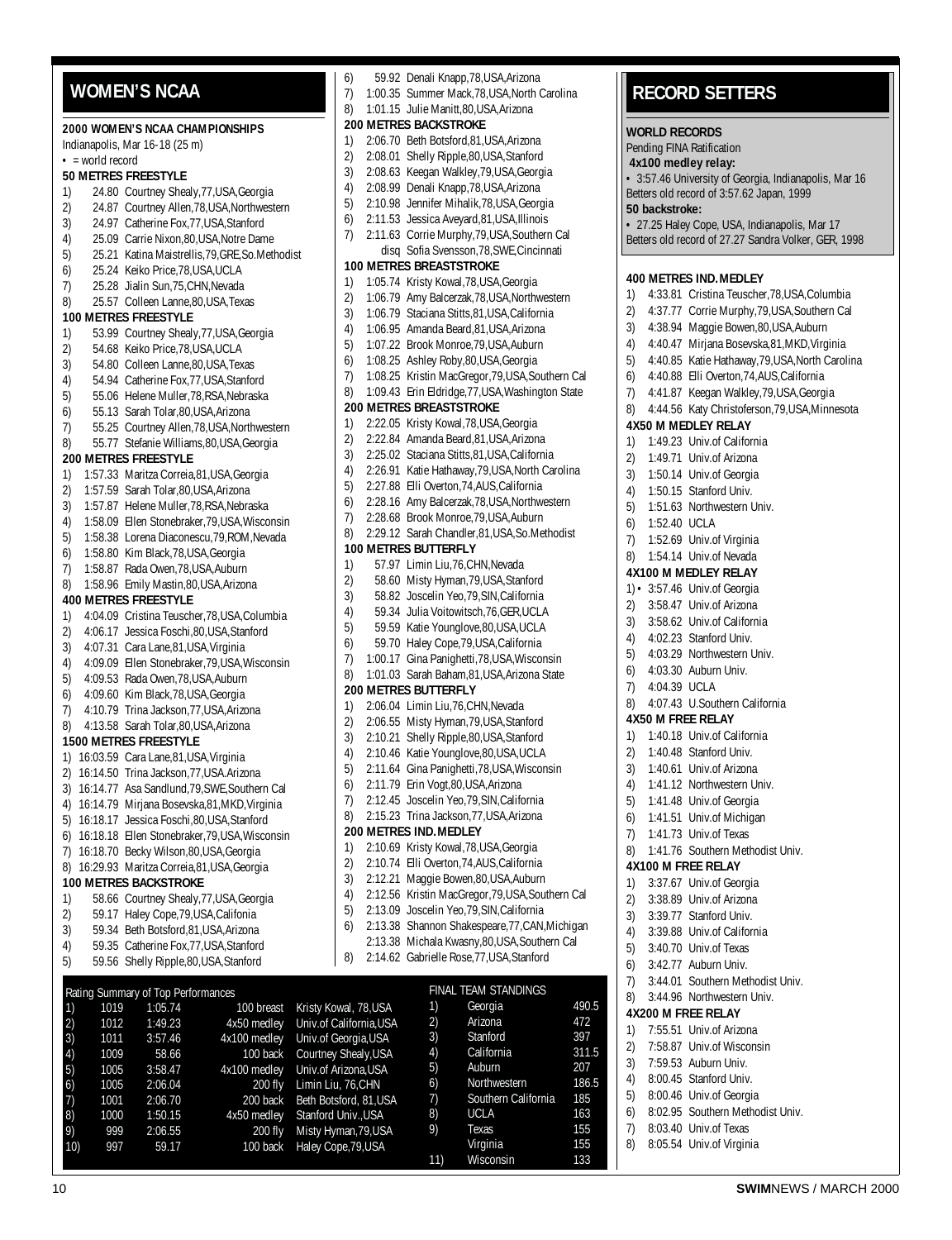| <b>MEN'S NCAA CHAMPIONSHIPS</b>                                                               | 1:5.<br>1)<br>2)<br>1:5       |
|-----------------------------------------------------------------------------------------------|-------------------------------|
| Minneapolis, Mar 23-25 (25 m)                                                                 | 3)<br>1:5                     |
| $\bullet$ = world record                                                                      | 4)<br>1:5!                    |
| 50 METRES FREESTYLE                                                                           | 5)<br>1:5!                    |
| 1)<br>• 21.21 Anthony Ervin, 80, USA, California                                              | 6)<br>1:5                     |
| 2)<br>21.22 Roland Schoeman, 80, RSA, Arizona                                                 | 7)<br>1:5                     |
| 3)<br>21.49 Gregory Busse, 78, USA, Auburn                                                    | 8)<br>1:5                     |
| 21.50 Bartosz Kizierowski, 77, POL, California<br>4)                                          | 100 ME                        |
| 5)<br>21.64 Matt Busbee, 76, USA, Auburn                                                      | 1)<br>$\bullet$ 5             |
| 21.66 Matthew Macedo, 80, USA, California<br>6)<br>7)<br>21.75 Aaron Ciarla, 78, USA, Auburn  | 2)<br>5                       |
| 8)<br>22.00 Bryan Jones, 78, USA, Texas                                                       | 3)<br>5                       |
| <b>100 METRES FREESTYLE</b>                                                                   | 4)<br>5                       |
| 1)<br>47.36 Anthony Ervin, 80, USA, California                                                | 5)<br>1:00                    |
| 2)<br>47.51 Roland Schoeman, 80, RSA, Arizona                                                 | 6)<br>1:00<br>7)<br>$1:0^{-}$ |
| 3)<br>47.76 Bartosz Kizierowski, 77, POL, California                                          | 8)<br>1:0.                    |
| 4)<br>47.77 Matthew Macedo, 80, USA, California                                               | 200 ME                        |
| 5)<br>48.36 Jamie Rauch, 79, USA, Texas                                                       | $1) \cdot 2:0$                |
| 6)<br>48.42 Gregory Busse, 78, USA, Auburn                                                    | 2)<br>$2:0^{\circ}$           |
| 48.62 Nicholas Folker, 76, RSA, Hawaii<br>7)                                                  | 3)<br>$2:0^{\circ}$           |
| 50.61 Anthony Robinson, 79, USA, Stanford<br>8)                                               | 4)<br>2:10                    |
| 200 METRES FREESTYLE                                                                          | 5)<br>2:11                    |
| 1)<br>1:43.90 Ryk Neethling, 77, RSA, Arizona                                                 | 6)<br>2:11                    |
| 2)<br>1:45.01 Adam Messner, 78, USA, Stanford                                                 | 7)<br>2:10                    |
| 1:46.35 Jamie Rauch, 79, USA, Texas<br>3)                                                     | 8)<br>2:1                     |
| 4)<br>1:46.72 John Waters, 81, USA, Stanford<br>1:46.84 Scott Goldblatt, 79, USA, Texas<br>5) | <b>100 ME</b>                 |
| 6)<br>1:47.44 Jacint Simon, 79, HUN, Nevada                                                   | 1)<br>5.                      |
| 1:47.63 Jeff Lee, 81, USA, Southern Cal<br>7)                                                 | 5<br>2)                       |
| 1:47.77 Jay Schryver, 78, USA, Arizona<br>8)                                                  | 3)<br>5.                      |
| <b>400 METRES FREESTYLE</b>                                                                   | 4)<br>5.<br>5)<br>5.          |
| 1)<br>3:40.47 Ryk Neethling, 77, RSA, Arizona                                                 | 6)<br>5.                      |
| 2)<br>3:42.81 Erik Vendt, 81, USA, Southern Cal                                               | 7)<br>5.                      |
| 3)<br>3:43.81 Chris Thompson, 78, USA, Michigan                                               | 8)<br>5.                      |
| 4)<br>3:44.44 Scott Goldblatt, 79, USA, Texas                                                 | <b>200 ME</b>                 |
| 5)<br>3:46.07 Adam Messner, 78, USA, Stanford                                                 | 1)<br>1:5!                    |
| 3:47.28 Michael Windisch, 76, AUT, Nebraska<br>6)                                             | 2)<br>1:5!                    |
| 3:47.53 Mark Warkentin, 79, USA, Southern Cal<br>7)                                           | 3)<br>1:5                     |
| 8)<br>3:47.76 Austin Ramirez, 78, USA, Virginia<br><b>1500 METRES FREESTYLE</b>               | 4)<br>1:5                     |
| 14:31.02 Erik Vendt,81,USA,Southern Cal<br>1)                                                 | 5)<br>1:5                     |
| 2)<br>14:35.95 Chris Thompson, 78, USA, Michigan                                              | 6)<br>1:5                     |
| 3)<br>14:39.04 Ryk Neethling, 77, RSA, Arizona                                                | 7)<br>1:5                     |
| 4) 14:48.59 Tim Siciliano, 80, USA, Michigan                                                  | 8)<br>1:58<br>200 ME          |
| 5)<br>14:57.01 Nathan Lewis, 78, USA, Arizona                                                 | 1)<br>1:5                     |
| 6)<br>14:57.22 James Grimes, 79, USA, Virginia                                                | 2)<br>1:5                     |
| 14:59.23 Jon Younghouse, 78, USA, Texas<br>7)                                                 | 3)<br>1:5                     |
| 8)<br>14:59.97<br>Matt Martin, 74, USA, Purdue                                                | 1:5<br>4)                     |
| <b>100 METRES BACKSTROKE</b>                                                                  | 5)<br>1:58                    |
| 1)<br>52.05 Matt Ulrickson, 78, USA, Texas                                                    | 6)<br>$1:5^{\circ}$           |
| 2)<br>52.18 Riley Janes, 80, CAN, Texas A&M                                                   | 7)<br>$1:5^{\circ}$           |
| 3)<br>52.24 Alexandre Massura, 75, BRA. Minnesota<br>4)<br>52.53 Tommy Hannan, 80, USA, Texas | 8)<br>$2:0^{-}$               |
| 5)<br>52.54 Bartosz Kizierowski, 77, POL, California                                          | 400 ME                        |
| 6)<br>52.71<br>Michael Gilliam, 79, USA, Tennessee                                            | 1)<br>4:0                     |
|                                                                                               | 2)<br>$4:0^{\circ}$           |
|                                                                                               |                               |
| Rating Summary of Top Performances                                                            |                               |
| 1)<br>1039<br>57.66<br>100 breast<br>Ed Moses, 80, USA                                        |                               |
| 2)<br>1030<br>1:25.14<br>4x50 free<br>Auburn Univ., USA                                       |                               |
| 3)<br>1029<br>1:25.21<br>4x50 free<br>Univ.of California, USA                                 |                               |
| 4)<br>1024<br>50 free<br>Roland Schoeman, 80, RSA<br>21.22                                    |                               |
| 1024<br>21.21<br>50 free<br>Anthony Ervin, 80, USA                                            |                               |
| 1021<br>1:54.65<br>6)<br>200 IM<br>Attila Czene, 74, HUN                                      |                               |
| 7)<br>1014<br>58.68<br>100 breast<br>David Denniston, 78, USA                                 |                               |

| 5)<br>48.36 Jamie Rauch, 79, USA, Texas                    | 1) • 2:06.40 Ed Moses, 80, USA, Virginia               | zuu murviuuai meuley:                                    |
|------------------------------------------------------------|--------------------------------------------------------|----------------------------------------------------------|
| 48.42 Gregory Busse, 78, USA, Auburn<br>6)                 | 2:09.46 David Denniston, 78, USA, Auburn               | • 1:54.65 Attila Czene, HUN, Minneapolis, Mar 23         |
| 7)<br>48.62 Nicholas Folker, 76, RSA, Hawaii               | 3)<br>2:09.81 Jeff Hackler, 81, USA, Minnesota         | Ties existing record of 1:54.65 Jani Sievinen, FIN, 1994 |
| 8)<br>50.61 Anthony Robinson, 79, USA, Stanford            | 4)<br>2:10.09 Jeff Hopwood, 81, USA, Michigan          |                                                          |
| <b>200 METRES FREESTYLE</b>                                | 5)<br>2:10.41 Ryosuke Imai, 78, JPN, Southern Cal      | 4:10.43 Kevin Clements, 80, USA, Auburn<br>3)            |
| 1)<br>1:43.90 Ryk Neethling, 77, RSA, Arizona              | 6)<br>2:10.64 Valeri Kalmikovs, 73, LAT, Nebraska      | 4)<br>4:11.74 Michael Windisch, 76, AUT, Nebraska        |
| 2)<br>1:45.01 Adam Messner, 78, USA, Stanford              | 7)<br>2:10.68 Ratapong Sirisanont, 76, THA, California | 5)<br>4:11.89 Eric Donnelly, 80, USA, Florida            |
| 3)<br>1:46.35 Jamie Rauch, 79, USA, Texas                  | 8)<br>2:11.75 Sean Quinn, 81, USA, North Carolina      | 6)<br>4:13.82 Mark Warkentin, 79, USA, Southern Cal      |
| 4)<br>1:46.72 John Waters, 81, USA, Stanford               |                                                        | 7)<br>4:14.34 Steven Brown, 79, USA, Stanford            |
| 5)<br>1:46.84 Scott Goldblatt, 79, USA, Texas              | <b>100 METRES BUTTERFLY</b>                            | 8)<br>4:16.99 Joey Montague, 78, USA, Texas              |
| 6)<br>1:47.44 Jacint Simon, 79, HUN, Nevada                | 1)<br>51.23 Adam Pine, 76, AUS, Nebraska               | 4X50 M MEDLEY RELAY                                      |
| 7)<br>1:47.63 Jeff Lee, 81, USA, Southern Cal              | 2)<br>52.00 Nate Dusing, 78, USA, Texas                | 1)<br>1:35.66 Univ.of Texas                              |
| 1:47.77 Jay Schryver, 78, USA, Arizona<br>8)               | 3)<br>52.14 Roland Schoeman, 80, RSA, Arizona          | 2)<br>1:35.87 Univ.of Arizona                            |
| <b>400 METRES FREESTYLE</b>                                | 4)<br>52.54 Zsolt Gaspar, 77, HUN, South Carolina      | 3)<br>1:35.93 Univ.of Tennessee                          |
| 3:40.47 Ryk Neethling, 77, RSA, Arizona<br>1)              | 5)<br>52.82 Tommy Hannan, 80, USA, Texas               | 4)<br>1:36.30 Auburn Univ.                               |
| 3:42.81 Erik Vendt, 81, USA, Southern Cal                  | 6)<br>52.99 Oswaldo Quevedo, 75, VEN, Auburn           | 5)<br>1:37.24 Univ.of California                         |
| 2)                                                         | 7)<br>53.07 Bryan Jones, 78, USA, Texas                | 1:37.27 Univ.of Minnesota<br>6)                          |
| 3)<br>3:43.81 Chris Thompson, 78, USA, Michigan            | 8)<br>53.43 Jeff Somensatto, 80, USA, Auburn           | 7)<br>1:38.24 North Carolina State                       |
| 3:44.44 Scott Goldblatt, 79, USA, Texas<br>4)              | <b>200 METRES BUTTERFLY</b>                            | disq Stanford                                            |
| 5)<br>3:46.07 Adam Messner, 78, USA, Stanford              | 1:55.79 Adam Messner, 78, USA, Stanford<br>1)          | 4X100 M MEDLEY RELAY                                     |
| 3:47.28 Michael Windisch, 76, AUT, Nebraska<br>6)          | 2)<br>1:55.88 Zsolt Gaspar, 77, HUN, South Carolina    | 1)<br>3:31.23 Univ.of Texas                              |
| 7)<br>3:47.53 Mark Warkentin, 79, USA, Southern Cal        | 3)<br>1:56.47 Jeff Somensatto,80,USA,Auburn            | 2)<br>3:32.22 Univ.of Tennessee                          |
| 8)<br>3:47.76 Austin Ramirez, 78, USA, Virginia            | 4)<br>1:56.50 Doak Finch, 77, USA, Virginia            | 3)<br>3:32.69 Auburn Univ.                               |
| <b>1500 METRES FREESTYLE</b>                               | 5)<br>1:57.01 Jeff Dash, 80, USA, Arizona              | 4)<br>3:33.47 Univ.of Virginia                           |
| 1) 14:31.02 Erik Vendt, 81, USA, Southern Cal              | 6)<br>1:57.16 Steven Brown, 79, USA, Stanford          | 5)<br>3:33.85 U.Southern California                      |
| 2) 14:35.95 Chris Thompson, 78, USA, Michigan              | 7)<br>1:57.24 Duncan Sherrard, 79, USA, Florida        | 6)<br>3:35.06 Stanford Univ.                             |
| 3)<br>14:39.04 Ryk Neethling, 77, RSA, Arizona             | 8)<br>1:58.09 Marcin Kaczmarek, 77, POL, Central Conn  | 7)<br>3:35.48 Univ.of Arizona                            |
| 4) 14:48.59 Tim Siciliano, 80, USA, Michigan               | 200 METRES IND.MEDLEY                                  | 8)<br>3:38.24 Univ.of Minnesota                          |
| 5) 14:57.01 Nathan Lewis, 78, USA, Arizona                 | 1:54.65 Attila Czene, 74, HUN, Arizona State<br>1)     | 4X50 M FREE RELAY                                        |
| 6) 14:57.22 James Grimes, 79, USA, Virginia                | 2)<br>1:56.84 Nate Dusing, 78, USA, Texas              | $1) \cdot 1:25.14$ Auburn Univ.                          |
| 7) 14:59.23 Jon Younghouse, 78, USA, Texas                 | 3)<br>1:57.86 Beau Wiebel, 78, USA, Georgia            | 2)<br>1:25.21 Univ.of California                         |
| 8) 14:59.97 Matt Martin, 74, USA, Purdue                   | 4)<br>1:58.06 Kevin Clements, 80, USA, Auburn          | 3)<br>1:26.74 Univ.of Arizona                            |
| <b>100 METRES BACKSTROKE</b>                               | 5)<br>1:58.52 Steven Brown, 79, USA, Stanford          | 1:27.09 Univ.of Texas<br>4)                              |
| 52.05 Matt Ulrickson, 78, USA, Texas<br>1)                 | 1:59.32 Joey Montague, 78, USA, Texas<br>6)            | 5)<br>1:27.37 Univ.of Hawaii                             |
| 2)<br>52.18 Riley Janes, 80, CAN, Texas A&M                | 7)<br>1:59.49 Zane Dewitz, 79, USA, Tennessee          | 1:27.87 Stanford Univ.<br>6)                             |
| 3)<br>52.24 Alexandre Massura, 75, BRA. Minnesota          |                                                        | 7)<br>1:28.32 Univ.of Minnesota                          |
| 4)<br>52.53 Tommy Hannan, 80, USA, Texas                   | 8)<br>2:01.09 Jeff Somensatto, 80, USA, Auburn         | 8)<br>1:28.53 Univ.of Florida                            |
| 5)<br>52.54 Bartosz Kizierowski, 77, POL, California       | 400 METRES IND.MEDLEY                                  | 4X100 M FREE RELAY                                       |
| 6)<br>52.71 Michael Gilliam, 79, USA, Tennessee            | 4:06.02 Tim Siciliano, 80, USA, Michigan<br>1)         | 1)<br>3:11.25 Univ.of California                         |
|                                                            | 2)<br>4:09.35 Erik Vendt,81,USA,Southern Cal           | 2)<br>3:12.56 Univ.of Texas                              |
|                                                            |                                                        | 3)<br>3:13.18 Univ.of Arizona                            |
| Rating Summary of Top Performances                         |                                                        | 4)<br>3:14.08 Stanford Univ.                             |
| 100 breast Ed Moses, 80, USA<br>1)<br>1039<br>57.66        | FINAL TEAM SCORES                                      | 5)<br>3:15.31 Auburn Univ.                               |
| 2)<br>1030<br>1:25.14<br>4x50 free Auburn Univ., USA       | 1) Texas<br>538                                        | 6)<br>3:15.93 Univ.of Minnesota                          |
|                                                            | 385<br>Auburn<br>2)                                    | 7)<br>3:16.81 U.Southern California                      |
| 3)<br>1029<br>1:25.21<br>4x50 free Univ.of California, USA | Arizona                                                | 8)<br>3:17.34 Univ.of Hawaii                             |
| 4)<br>1024<br>21.22<br>50 free Roland Schoeman, 80, RSA    | 360.5<br>3)                                            | 4X200 M FREE RELAY                                       |
| 1024<br>21.21<br>50 free Anthony Ervin, 80, USA            | 279.5<br>4)<br>Stanford                                | 1)<br>7:05.05 Univ.of Texas                              |
| 6)<br>1021<br>1:54.65<br>200 IM Attila Czene, 74, HUN      | 279<br>California<br>5)                                | 2)<br>7:09.40 Arizona State Univ.                        |
| 7)<br>1014<br>58.68<br>100 breast David Denniston, 78, USA | 249<br>6) Southern California                          | 3)<br>7:11.48 Stanford Univ.                             |
| $\{8\}$<br>1010<br>3:31.23 4x100 medley Univ.of Texas, USA | 219<br>7) Tennessee                                    | 4)<br>7:11.67 Auburn Univ.                               |
| 1010<br>4:06.02<br>400 IM Tim Siciliano, 80, USA           | Minnesota<br>219                                       | 7:11.78 Univ.of Arizona<br>5)                            |
| 51.23<br>100 fly Adam Pine, 76, AUS<br>1008<br>10)         | 9) Florida<br>207                                      | 7:12.52 Univ.of Minnesota<br>6)                          |
| 52.05<br>1008<br>100 back Matt Ulrickson, 78, USA          | 10) Arizona State<br>152.5                             | 7:13.87 Penn State Univ.<br>7)                           |
| 1008<br>14:31.02<br>1500 free Erik Vendt, 81, USA          |                                                        | 7:14.49 Univ.of Nebraska<br>8)                           |
|                                                            |                                                        |                                                          |
| SWIMNEWS / MARCH 2000                                      |                                                        | 11                                                       |
|                                                            |                                                        |                                                          |
|                                                            |                                                        |                                                          |

<span id="page-10-0"></span>

| <b>MEN'S NCAA</b>                              | 7)<br>52.72 Matt Allen, 77, USA, Arizona<br>8)<br>52.88 Leonardo Costa, 76, BRA, Southern Cal | <b>RECORD SETTERS</b>               |
|------------------------------------------------|-----------------------------------------------------------------------------------------------|-------------------------------------|
|                                                | <b>200 METRES BACKSTROKE</b>                                                                  |                                     |
| //////EN/S NCAA CHAMPIONSHIPS                  | 1)<br>1:53.68 Matt Cole, 78, USA, Florida                                                     | <b>WORLD RECORDS</b>                |
| /linneapolis, Mar 23-25 (25 m)                 | 2)<br>1:54.79 Leonardo Costa, 76, BRA, Southern Cal                                           | Pending FINA Ratification           |
| $=$ world record                               | 3)<br>1:54.99 Alexandre Massura, 75, BRA, Minnesota                                           | 50 freestyle:                       |
| O METRES FREESTYLE                             | 4)<br>1:55.47 Matt Ulrickson, 78, USA, Texas                                                  |                                     |
| • 21.21 Anthony Ervin, 80, USA, California     | 5)<br>1:55.51 Kris Souther, 80, USA, Arizona                                                  | • 21.31 Roland Schoeman, RSA (prel  |
|                                                | 6)<br>1:56.08 Joey Faltraco, 81, USA, South Carolina                                          | • 21.28 Roland Schoeman, RSA (re    |
| 21.22 Roland Schoeman, 80, RSA, Arizona        | 7)<br>1:56.25 Mike Jansen, 80, USA, Florida                                                   | • 21.21 Anthony Ervin, USA (final)  |
| 21.49 Gregory Busse, 78, USA, Auburn           | 8)<br>1:57.18 Dan Shevchik, 80, USA, Harvard                                                  | Betters old record of 21.31 Mark F  |
| 21.50 Bartosz Kizierowski, 77, POL, California | <b>100 METRES BREASTSTROKE</b>                                                                | 100 breaststroke:                   |
| 21.64 Matt Busbee, 76, USA, Auburn             | 1)<br>• 57.66 Ed Moses, 80, USA, Virginia                                                     | • 58.05 Ed Moses, USA (prelims)     |
| 21.66 Matthew Macedo, 80, USA, California      | 2)<br>58.68 David Denniston, 78, USA, Auburn                                                  | • 57.66 Ed Moses, USA (final), M    |
| 21.75 Aaron Ciarla, 78, USA, Auburn            | 3)<br>59.37 Jeremy McDonnell, 80, USA, Tennessee                                              | Betters existing record of 58.51 Ro |
| 22.00 Bryan Jones, 78, USA, Texas              | 4)<br>59.72 Ryosuke Imai, 78, JPN, Southern Cal                                               | from March 17                       |
| <b>00 METRES FREESTYLE</b>                     | 5)<br>1:00.22 Patrick Calhoun, 82, USA, Auburn                                                | 200 breaststroke:                   |
| 47.36 Anthony Ervin, 80, USA, California       | 6)<br>1:00.40 Russell Chozick, 78, USA, Texas                                                 |                                     |
| 47.51 Roland Schoeman, 80, RSA, Arizona        | 7)<br>1:01.13 Steve Messner, 77, USA, California                                              | • 2:06.40 Ed Moses, USA (final), I  |
| 47.76 Bartosz Kizierowski, 77, POL, California | 8)                                                                                            | Betters existing record of 2:07.59  |
| 47.77 Matthew Macedo, 80, USA, California      | 1:02.73 Otto Hinks, 78, CAN, Arizona State                                                    | from March 19                       |
| 48.36 Jamie Rauch, 79, USA, Texas              | <b>200 METRES BREASTSTROKE</b>                                                                | 200 individual medley:              |
| 48.42 Gregory Busse, 78, USA, Auburn           | 1) • 2:06.40 Ed Moses, 80, USA, Virginia                                                      | • 1:54.65 Attila Czene, HUN, Min    |
| 48.62 Nicholas Folker, 76, RSA, Hawaii         | 2)<br>2:09.46 David Denniston, 78, USA, Auburn                                                | Ties existing record of 1:54.65 Jar |
| 50.61 Anthony Robinson, 79, USA, Stanford      | 3)<br>2:09.81 Jeff Hackler, 81, USA, Minnesota                                                |                                     |
|                                                | 4)<br>2:10.09 Jeff Hopwood, 81, USA, Michigan                                                 |                                     |
| <b>00 METRES FREESTYLE</b>                     | 5)<br>2:10.41 Ryosuke Imai, 78, JPN, Southern Cal                                             | 3)<br>4:10.43 Kevin Clements, 80, l |
| 1:43.90 Ryk Neethling, 77, RSA, Arizona        | 2:10.64 Valeri Kalmikovs, 73, LAT, Nebraska<br>6)                                             | 4)<br>4:11.74 Michael Windisch,7    |
| 1:45.01 Adam Messner, 78, USA, Stanford        | 7)<br>2:10.68 Ratapong Sirisanont, 76, THA, California                                        | 5)<br>4:11.89 Eric Donnelly, 80, US |
| 1:46.35 Jamie Rauch, 79, USA, Texas            | 8)<br>2:11.75 Sean Quinn, 81, USA, North Carolina                                             | 6)<br>4:13.82 Mark Warkentin, 79,   |
| 1:46.72 John Waters,81, USA, Stanford          | <b>100 METRES BUTTERFLY</b>                                                                   | 7)<br>4:14.34 Steven Brown, 79, US  |
| 1:46.84 Scott Goldblatt, 79, USA, Texas        | 1)<br>51.23 Adam Pine, 76, AUS, Nebraska                                                      | 8)<br>4:16.99 Joey Montague, 78, L  |
| 1:47.44 Jacint Simon, 79, HUN, Nevada          | 2)<br>52.00 Nate Dusing, 78, USA, Texas                                                       | 4X50 M MEDLEY RELAY                 |
| 1:47.63 Jeff Lee, 81, USA, Southern Cal        | 3)<br>52.14 Roland Schoeman, 80, RSA, Arizona                                                 | 1)<br>1:35.66 Univ.of Texas         |
| 1:47.77 Jay Schryver, 78, USA, Arizona         | 4)<br>52.54 Zsolt Gaspar, 77, HUN, South Carolina                                             | 2)<br>1:35.87 Univ.of Arizona       |
| 00 METRES FREESTYLE                            | 5)<br>52.82 Tommy Hannan, 80, USA, Texas                                                      | 3)<br>1:35.93 Univ.of Tennessee     |
| 3:40.47 Ryk Neethling, 77, RSA, Arizona        |                                                                                               | 4)<br>1:36.30 Auburn Univ.          |
| 3:42.81 Erik Vendt,81,USA,Southern Cal         | 6)<br>52.99 Oswaldo Quevedo, 75, VEN, Auburn                                                  | 5)<br>1:37.24 Univ.of California    |
| 3:43.81 Chris Thompson, 78, USA, Michigan      | 7)<br>53.07 Bryan Jones, 78, USA, Texas                                                       | 6)<br>1:37.27 Univ.of Minnesota     |
| 3:44.44 Scott Goldblatt, 79, USA, Texas        | 8)<br>53.43 Jeff Somensatto, 80, USA, Auburn                                                  | 7)<br>1:38.24 North Carolina State  |
| 3:46.07 Adam Messner, 78, USA, Stanford        | <b>200 METRES BUTTERFLY</b>                                                                   | disq Stanford                       |
| 3:47.28 Michael Windisch, 76, AUT, Nebraska    | 1)<br>1:55.79 Adam Messner, 78, USA, Stanford                                                 | 4X100 M MEDLEY RELAY                |
|                                                | 2)<br>1:55.88 Zsolt Gaspar, 77, HUN, South Carolina                                           | 1)<br>3:31.23 Univ.of Texas         |
| 3:47.53 Mark Warkentin, 79, USA, Southern Cal  | 3)<br>1:56.47 Jeff Somensatto, 80, USA, Auburn                                                | 2)<br>3:32.22 Univ.of Tennessee     |
| 3:47.76 Austin Ramirez, 78, USA, Virginia      | 4)<br>1:56.50 Doak Finch, 77, USA, Virginia                                                   | 3)<br>3:32.69 Auburn Univ.          |
| 500 METRES FREESTYLE                           | 5)<br>1:57.01 Jeff Dash, 80, USA, Arizona                                                     | 4)<br>3:33.47 Univ.of Virginia      |
| 14:31.02 Erik Vendt,81,USA,Southern Cal        | 6)<br>1:57.16 Steven Brown, 79, USA, Stanford                                                 | 5)<br>3:33.85 U.Southern Californ   |
| 14:35.95 Chris Thompson, 78, USA, Michigan     | 7)<br>1:57.24 Duncan Sherrard, 79, USA, Florida                                               | 6)<br>3:35.06 Stanford Univ.        |
| 14:39.04 Ryk Neethling, 77, RSA, Arizona       | 8)<br>1:58.09 Marcin Kaczmarek, 77, POL, Central Conn                                         | 7)<br>3:35.48 Univ.of Arizona       |
| 14:48.59 Tim Siciliano, 80, USA, Michigan      | 200 METRES IND.MEDLEY                                                                         | 3:38.24 Univ.of Minnesota<br>8)     |
| 14:57.01 Nathan Lewis, 78, USA, Arizona        | 1)<br>1:54.65 Attila Czene, 74, HUN, Arizona State                                            | 4X50 M FREE RELAY                   |
| 14:57.22 James Grimes, 79, USA, Virginia       | 2)<br>1:56.84 Nate Dusing, 78, USA, Texas                                                     | 1) • 1:25.14 Auburn Univ.           |
| 14:59.23 Jon Younghouse, 78, USA, Texas        | 3)<br>1:57.86 Beau Wiebel, 78, USA, Georgia                                                   | 1:25.21 Univ.of California<br>2)    |
| 14:59.97 Matt Martin, 74, USA, Purdue          | 1:58.06 Kevin Clements, 80, USA, Auburn                                                       | 1:26.74 Univ.of Arizona<br>3)       |
| 00 METRES BACKSTROKE                           | 4)                                                                                            | 1:27.09 Univ.of Texas<br>4)         |
| 52.05 Matt Ulrickson, 78, USA, Texas           | 1:58.52 Steven Brown, 79, USA, Stanford<br>5)                                                 | 5)<br>1:27.37 Univ.of Hawaii        |
| 52.18 Riley Janes, 80, CAN, Texas A&M          | 1:59.32 Joey Montague, 78, USA, Texas<br>6)                                                   | 1:27.87 Stanford Univ.<br>6)        |
| 52.24 Alexandre Massura, 75, BRA. Minnesota    | 1:59.49 Zane Dewitz, 79, USA, Tennessee<br>7)                                                 | 7)<br>1:28.32 Univ.of Minnesota     |
|                                                | 2:01.09 Jeff Somensatto, 80, USA, Auburn<br>8)                                                | 8)<br>1:28.53 Univ.of Florida       |
| 52.53 Tommy Hannan, 80, USA, Texas             | 400 METRES IND.MEDLEY                                                                         | 4X100 M FREE RELAY                  |
| 52.54 Bartosz Kizierowski, 77, POL, California | 4:06.02 Tim Siciliano, 80, USA, Michigan<br>1)                                                | 3:11.25 Univ.of California<br>1)    |
| 52.71 Michael Gilliam, 79, USA, Tennessee      | 4:09.35 Erik Vendt, 81, USA, Southern Cal<br>2)                                               | 2)<br>3:12.56 Univ.of Texas         |
|                                                |                                                                                               | 3)<br>3:13.18 Univ.of Arizona       |
|                                                |                                                                                               |                                     |

### **WORLD RECORDS**

### Pending FINA Ratification

### **50 freestyle:**

- 21.31 Roland Schoeman,RSA (prelims), Minneapolis, Mar 23
- 21.28 Roland Schoeman,RSA (relay), Minneapolis, Mar 23
- 21.21 Anthony Ervin,USA (final), Minneapolis, Mar 23
- Betters old record of 21.31 Mark Foster, GBR, 1998

### **100 breaststroke:**

• 58.05 Ed Moses,USA (prelims), Minneapolis, Mar 24 • 57.66 Ed Moses,USA (final), Minneapolis, Mar 24 Betters existing record of 58.51 Roman Sloudnov, RUS, from March 17

### **200 breaststroke:**

• 2:06.40 Ed Moses,USA (final), Minneapolis, Mar 25 Betters existing record of 2:07.59 Roman Sloudnov, RUS, from March 19

### **200 individual medley:**

| 3)              | 4:10.43 Kevin Clements, 80, USA, Auburn                                                                                                                                                                                                          |
|-----------------|--------------------------------------------------------------------------------------------------------------------------------------------------------------------------------------------------------------------------------------------------|
| 4)              | 4:11.74 Michael Windisch, 76, AUT, Nebraska                                                                                                                                                                                                      |
| 5)              | 4:11.89 Eric Donnelly, 80, USA, Florida                                                                                                                                                                                                          |
| 6)              | 4:13.82 Mark Warkentin, 79, USA, Southern Cal                                                                                                                                                                                                    |
| 7)              | 4:14.34 Steven Brown, 79, USA, Stanford                                                                                                                                                                                                          |
| 8)              | 4:16.99 Joey Montague, 78, USA, Texas                                                                                                                                                                                                            |
|                 | 4X50 M MEDLEY RELAY                                                                                                                                                                                                                              |
| 1)              |                                                                                                                                                                                                                                                  |
| $\mathbf{2}$    | 1:35.66 Univ.of Texas<br>1:35.87 Univ.of Arizona                                                                                                                                                                                                 |
| 3)              |                                                                                                                                                                                                                                                  |
| 4)              |                                                                                                                                                                                                                                                  |
| 5)              | 1:35.87 Univ.of Arizona<br>1:35.93 Univ.of Tennessee<br>1:36.30 Auburn Univ.<br>1:37.24 Univ.of California<br>1:37.27 Univ.of Minnesota                                                                                                          |
| 6)              |                                                                                                                                                                                                                                                  |
| 7)              | 1:38.24 North Carolina State                                                                                                                                                                                                                     |
|                 | disq Stanford                                                                                                                                                                                                                                    |
|                 | 4X100 M MEDLEY RELAY                                                                                                                                                                                                                             |
| 1)              | 3:31.23 Univ.of Texas                                                                                                                                                                                                                            |
| $\overline{2)}$ |                                                                                                                                                                                                                                                  |
| 3)              |                                                                                                                                                                                                                                                  |
| 4)              |                                                                                                                                                                                                                                                  |
| 5)              |                                                                                                                                                                                                                                                  |
| 6)              |                                                                                                                                                                                                                                                  |
| 7)              |                                                                                                                                                                                                                                                  |
| 8)              | 3.32.22 Univ.of Temissoco<br>3.32.29 Auburn Univ.<br>3.33.47 Univ.of Virginia<br>3.33.85 U.Southern California<br>3.35.06 Stanford Univ.<br>3.35.48 Univ.of Arizona<br>3:38.24 Univ.of Minnesota                                                 |
|                 | 4X50 M FREE RELAY                                                                                                                                                                                                                                |
| 1)              | • 1:25.14 Auburn Univ.                                                                                                                                                                                                                           |
| 2)              | 1:25.21 Univ.of California                                                                                                                                                                                                                       |
| 3)              |                                                                                                                                                                                                                                                  |
| 4)              | 1:26.74 Univ.of Arizona<br>1:27.09 Univ.of Texas<br>1:27.37 Univ.of Hawaii<br>1:27.87 Stanford Univ.                                                                                                                                             |
| 5)              |                                                                                                                                                                                                                                                  |
| 6)              |                                                                                                                                                                                                                                                  |
| 7)              | 1:28.32 Univ.of Minnesota                                                                                                                                                                                                                        |
| 8)              | 1.20.32 Univ.of Florida                                                                                                                                                                                                                          |
|                 | 4X100 M FREE RELAY                                                                                                                                                                                                                               |
| 1)              |                                                                                                                                                                                                                                                  |
| 2)              |                                                                                                                                                                                                                                                  |
| 3)              |                                                                                                                                                                                                                                                  |
| 4)              |                                                                                                                                                                                                                                                  |
| 5)              |                                                                                                                                                                                                                                                  |
| 6)              |                                                                                                                                                                                                                                                  |
| 7)              |                                                                                                                                                                                                                                                  |
| 8)              | THE RELATE STATE STATES TO STATE STATES UNIVERSED STATES 3.11.25 Univ. of Texas<br>3.13.18 Univ. of Texas<br>3.13.18 Univ. of Arizona<br>3.14.08 Stanford Univ.<br>3.15.31 Auburn Univ.<br>3.15.93 Univ. of Minnesota<br>3.16.81 U. Southern Cal |
|                 | 4X200 M FREE RELAY                                                                                                                                                                                                                               |
| 1)              | 7:05.05 Univ.of Texas                                                                                                                                                                                                                            |
| $\overline{2)}$ | 7:09.40 Arizona State Univ.                                                                                                                                                                                                                      |
| 3)              |                                                                                                                                                                                                                                                  |
| 4)              | 7:09.40 Arizona State Univ<br>7:11.48 Stanford Univ.<br>7:11.67 Auburn Univ.<br>7:11.78 Univ.0f Arizona<br>7:12.52 Univ.0f Minnesota<br>7:13.87 Penn State Univ.<br>7:14.49 Univ.0f Nebraska                                                     |
| 5)              |                                                                                                                                                                                                                                                  |
| 6)              |                                                                                                                                                                                                                                                  |
| 7)              |                                                                                                                                                                                                                                                  |
| 8)              |                                                                                                                                                                                                                                                  |
|                 |                                                                                                                                                                                                                                                  |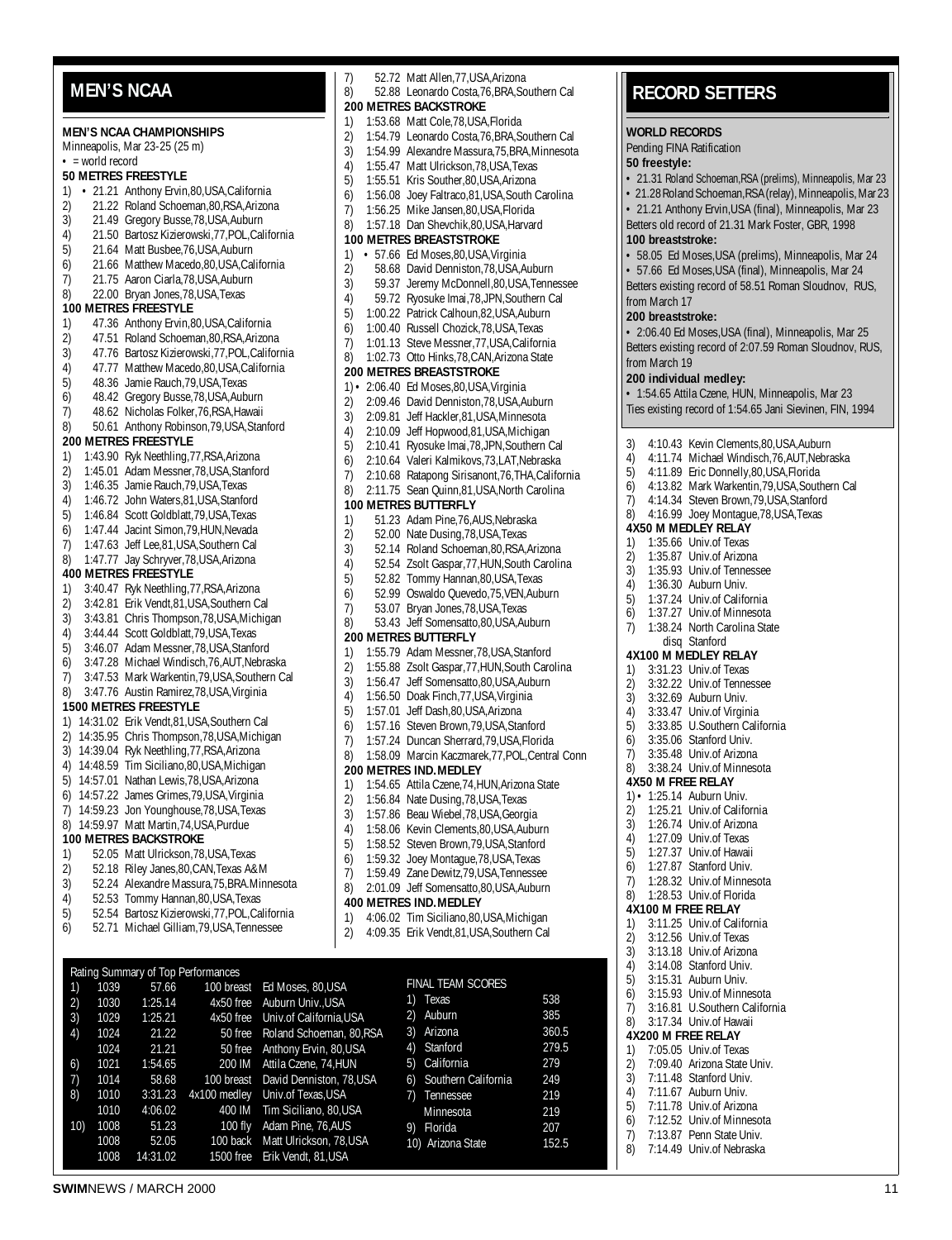## <span id="page-11-0"></span>**CSCA SPEEDO COACHING RECOGNITION AWARDS 1998-1999**



## High Performance Coaches

(based on World Rankings Top 25, 50, 75)

| Gold                                                                               | <b>Gold SWAD</b>     | <b>Silver</b>                                                                                                                                            | <b>Silver SWAD</b> | <b>Bronze</b>  | <b>Bronze Youth &amp;</b> |
|------------------------------------------------------------------------------------|----------------------|----------------------------------------------------------------------------------------------------------------------------------------------------------|--------------------|----------------|---------------------------|
| Dean Boles                                                                         | Mike Moore           | Sylvain Pineau                                                                                                                                           | Herb deBray        | Sean Baker     | <b>Junior Teams</b>       |
| Tom Johnson                                                                        | Jason Isbister       | Mike Blondal                                                                                                                                             |                    | Dave Heinbuch  | Ken Anderson              |
| Jan Bidrman                                                                        | <b>Karl Simonson</b> | Don Burton                                                                                                                                               |                    | Lance Cansdale | Shauna Nolden             |
| <b>Ken McKinnon</b>                                                                | <b>Blair Tucker</b>  | Claude St-Jean                                                                                                                                           | <b>Silver Open</b> | Mark Fellner   | <b>Bud McAllister</b>     |
| Michel Berube                                                                      | Dean Schultz         | <b>Byron MacDonald</b>                                                                                                                                   | <b>Water</b>       | Liam Donnelly  | Claude Picard             |
| Kevin Thorburn                                                                     | Gary Vandermeulen    | Alan Swanston                                                                                                                                            | Linda Kiefer       |                | <b>Bill Humby</b>         |
| Ron Jacks                                                                          | Bill O'Toole         | Craig McCord                                                                                                                                             | Claude Warren      |                |                           |
| Peter Visolyi                                                                      | <b>Guy Dorion</b>    | Mark Temple                                                                                                                                              |                    |                | <b>Bud McAllister</b>     |
|                                                                                    | <b>Cory Beatt</b>    | <b>Randy Bennett</b>                                                                                                                                     |                    |                | <b>Derrick Schoof</b>     |
|                                                                                    | Rafael Polinario     | Lucie Hewitt                                                                                                                                             |                    |                | <b>Scott Faithful</b>     |
|                                                                                    | Andre Seminov        | Kevin Anderson                                                                                                                                           |                    |                | Marc Tremblay             |
|                                                                                    | Vince Mikuska        |                                                                                                                                                          |                    |                |                           |
|                                                                                    | <b>Andrew Moss</b>   |                                                                                                                                                          |                    |                |                           |
| Coaches of this level receive a Speedo Duffel Bag,<br>Waist Pack and Baseball Cap. |                      | Coaches of this level receive a Speedo Fleece Top and<br>Coaches of this level receive Speedo Watch (smoke<br>colour) and Baseball Cap.<br>Baseball Cap. |                    |                |                           |

### **Development Coach & Swimmer Program Recipients**

Male Swimmer #1: Adam Sioui, Trenton Dolphins, Avg Pts: 946 **Coach: Kevin Anderson**

Male Swimmer #2: Jason Hunter, Nanaimo Riptides, Avg Pts: 911 **Coach: Sean Baker**

Female Swimmer #1: Julia Pomeroy, Oakville Aquatic Club, Avg Pts: 915.3 **Coach: Lucie Hewitt**

Female Swimmer #2: Julie Gravelle, NYAC, Avg Pts: 914.6 **Coach: Linda Kiefer**

Each club will receive \$1000.00 cash towards the support of the athlete's and coaches' training and competition expenses. Each athlete will received a Speedo performance pack of an aquablade suit and cap.



### **Performance Recognition for Women Recipients:**

**Coach #1: Linda Kiefer –** NYAC Swimmer: Adam Peacey, 945 pts: 400 I.M.

Linda is the leading female coach recipient with a SPEEDO professional development certificate; Receiving \$500.00 cash (subject to criteria),a nd a \$500.00 SPEEDO apparel package.

**Coach #2: Lucie Hewitt**- OAK Swimmer: Anna Lydall, 935 pts 100 Free.

Receives a SPEEDO professional development certificate.

**Coach #3: Christina Yaremczuk** – COBRA Swimmer: Laura Wise, 100 Back Bronze Youths. Receives a SPEEDO professional development certificate.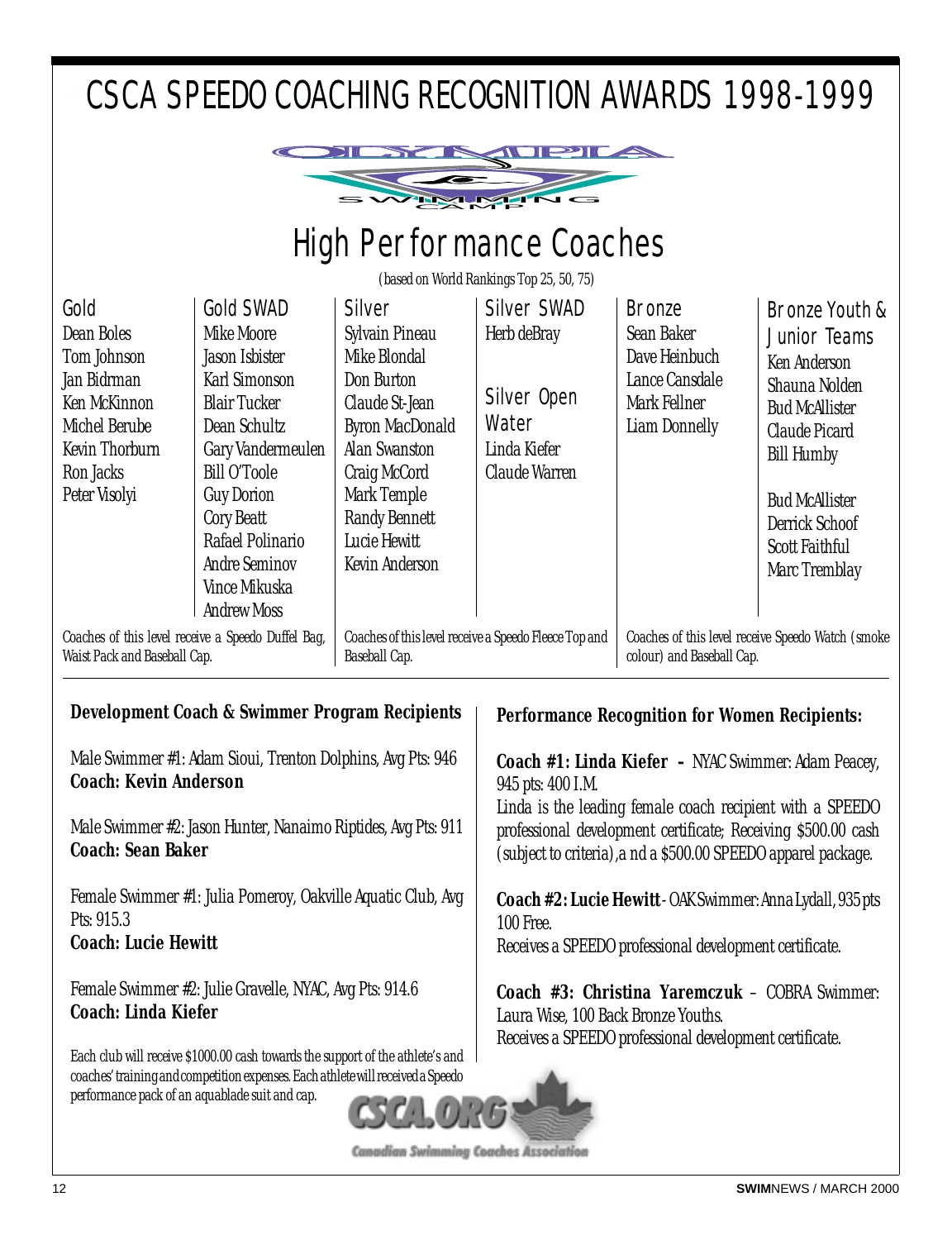### <span id="page-12-0"></span>**SPEEDO SPRING NATIONALS**

## WEST IS BEST AS CENTRES DOMINATE NATIONALS RECORD IN 200 FREE FOR RICK SAY

### **Nikki Dryden**

The much-downplayed Canadian Winter Nationals proved to be a showdown between the country's National Sport Centres, with the two oldest and biggest winning the meet. UCSC led PDSA throughout the competition while ROW overtook IS to place third overall.

This proves nothing more than that you need to be a subsidized Centre to win a team title at Nationals, making the club grant program seem unfair.

The men's medley relay saw UCSC and PDSA in 6 of 8 lanes, making the accumulation of points determinate on depth, not necessarily quality of swims. But at Olympic Trials, with no relays and quality a necessity, perhaps we will see a more accurate portrait of the country's "best" teams.

A majority of the national team swimmers swam through the meet, opting not to shave or taper until Olympic Trials. This is often more difficult to do mentally than physically. When everyone around you is racing fast, it is hard to remember you are on a different schedule. But for those swimmers who can swim solidly year round, the meet proved an excellent gauge of their training.

Of course we might be in for one fast Olympic Trials, as was evidenced by those who did shave. Jen Button (ROW) and Rick Say (IS) had some excellent racing, a good sign for May. A few youngsters stepped up and made themselves heard: Tobias Oriwol, 14 (ESWIM), Jennifer Fratesi, 15 (ROW), and Danielle Bell, 16 (IS) all dropped time for records and wins.

Jen Button capped off a winning winter season by claiming her first national title in the 200 fly. Button dethroned Canadian record holder Jessica Deglau (PDSA)—her first loss in this event in Canada since 1995 and a feat not missed by Button. "Five years is a long time. She (Deglau) is not indestructible, and I am slowly getting closer to her. I wanted to come here and give her a race; it is good for both of us and the 200 fly in Canada. I still have to step up to get to her level, but my goal coming into this meet was to race and to win." Based on her best times from the short course season, Button also wanted a best time. Her 2:11.95 bettered her swim from Pan Ams last summer, where she placed second to Deglau with a 2:12.09.

Deglau is no slouch—her best time is still two seconds ahead of Button's and her national swims were solid considering she was unshaved. But for Button, beating Deglau gives her the confidence she needs to "step up" at Olympic Trials.

Button broke Deglau's shor-course record while on the World Cup circuit this year, once in Sheffield, then again in Imperia, ending the short-course season with a 2:07.76 (fourth place world ranking) and the 200 fly World Cup trophy.



Laura Nicholls, ROW, won 50 free and was second in 100 free



Rick Say set the standard for the meet by smashing the nine-year-old 200 free record with a 1:48.86. (The old record of 1:49.71 was set by Turlough O'Hare in 1991.) His 400 free time of 3:51.63 just missed one of the oldest Canadian records and a former world record set by Peter Szmidt in 1980.

Born and raised in Salmon Arm, BC, Say only began swimming year round in the fall of 1997 when he began university in Victoria. Since then Say's star has been shooting skyward. After one year of winter swimming, Say made the Canadian Commonwealth team. Say's 200 free has dropped almost 4 seconds in the two years since his first national medal: 1998 Summer Nationals, August: 1:52.77 1998 Commonwealths, September: 1:52.42 1999 Spring Nationals, March: 1:51.56

Button decided to spend the year at home in order to prepare for the Olympics. After sitting down with her two coaches, Byron MacDonald in Toronto and Dean Boles in Waterloo, Button made the decision to stay at home with her Mom and Dad. "It is much easier to have my Mum take care of me! Plus I needed 1999 Pan Pacifics, August: 1:50.55 2000 Spring Nationals, March: 1:48.86

a break from school." With no varsity swimming, the World Cup circuit was instrumental in her season planning. "The circuit fit into my schedule this year. I wanted lots of quality racing against the people I will hopefully be swimming at the Olympics."

Training at the Region of Waterloo has not changed much since ROW became a Centre, but for Button it helps to have swimmers around who are at such a competitive level. "We get some extra money now for travel and sport science services, which is nice. But it is really great to have good people to train with. We have a high-level environment with a small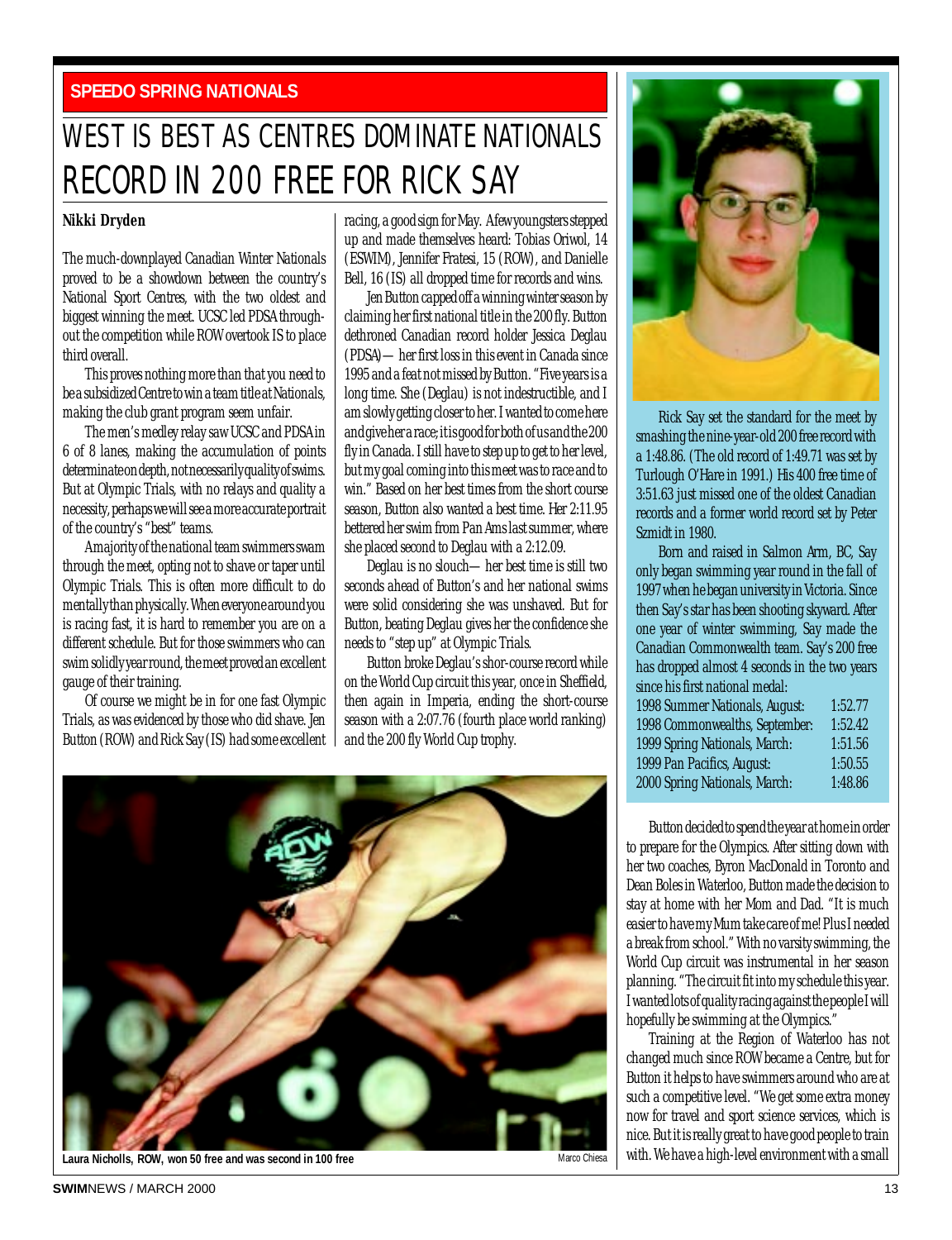### number of swimmers."

Button's group consists of 12 swimmers under the guidance of coach Dean Boles. Bud McAllister's group has 6, including Japanese stars Takashi Yamamoto and Suzu Chiba.

Button is going to maintain her current training and racing strategy through to the Trials. "There is more expectation from everyone now, but I have so much more confidence too. I reached this level a lot faster, so I know I can reach the next level as fast." Button believes there are still parts of her race she can improve, including the third 50. "I would like to go a 2:10-2:09. It's a bit of a stretch, but I did take off three seconds short course. It's like I am 14 again!"

Coach Dean Boles believes that the Centre has merely coordinated the efforts they have been making for the past four years. "The Centre hasn't changed our program too much, we've been going in that direction for a while. We already had a connection with the sport science and the University, so the Centre was the next logical step"

ROW has tried to incorporate many of the programs developed in Calgary, such as the core strength and dryland programs. "The Centre here has consolidated our work. I focus on the water work and we have experts helping with dryland, sports psych, etc. When you go to the next level it takes listening to experts. I get the info and make the decisions. And if you make the right decisions you get the right results."

The ROW Centre also services several drops-ins." "Adam Sioui comes in and trains with us now and

then, which makes it interesting. So we are able to help some of the kids in Ontario a bit."

Although having McAllister, Chiba, and Yamamoto in the Centre reminds everyone of quality international swimming, Boles credits Canada for his success. "I am very much a product of the Canadian coaching system. I think it is important to give credit to those programs and keep investing in them because it is working."

The Centre programs are effective: experienced coaches, quality sports science support, dryland and sports psychology programs. So how do you get one? Well, there are rules set up for the Centres. First, a sport part-



vincial Sport Organization (PSO), the National Sports Organization (NSO), and the National Sports Centre (NSC) must be set up to agree upon a viable project. Dave Johnson, the head coach of SNC, then set up two other criteria: "I want the Centres to be linked with the clubs as well, because they have the sport-specific infrastructure already in place. I also wanted the Centres to be linked with the Universities."

With Centres dominating Nationals it is only natural that the rest of the country's clubs want a piece of the pie too. "We do need to green the pastures across the entire country," says Johnson. "The case was that certain provinces bought into the system later than other areas. But we are working on new Centres in Toronto and the Atlantic provinces."

This Centre system is great for some clubs, but what happens to programs that cannot form a Centre? SNC has developed several initiatives to combat the drain of fast swimmers into the Centres and the demise of the small club and junior-level coach.

According to Johnson, there is currently another Club Grant program on the table with the Executive Committee/Board of Directors at SNC that would recognize quality performances at Junior Nationals. The program would also reward swimmers and coaches who perform at Juniors, then again at Senior Nationals.

"Creating better linkages to the development system has been a dilemma. How to compensate and recognize junior-level coaches led us to create better stratification. Now at Junior Nationals there will be two age groups: 16 and under, and 17 and 18."

There are also new programs in place and being developed for the nation's coaches. "We want to redescribe the career path of a coach; that it is okay to develop a swimmer and then let them move on because you will still be getting recognition and still be contributing to that swimmer's career. The swimmer then gets the benefit of incorporating 25 years of coaching experience into his or her program."

"Our goal is to put what is in the best interests of the swimmer first, but the reverse of that is what is the impact on the coach. Therefore our initial goal is to get key people in place, then over the long term link those coaches as mentors with the younger coaches."

"We want to train Canadian coaches to manage

and coach at the international level. One way to do that is a career path through a Centre. But there are coaches who are doing it outside of this structure. Sean Baker in Nanaimo is an excellent example."

Indeed, the Centres proved strongest, along with the citywide teams formed just for Nationals. Etobicoke was dominant without any help. But we cannot really judge where we are until Trials, when the whole country will be shaved, tapered, and focused on longcourse swimming. And when team titles are of no issue, it will matter little if you are a Centre swimmer; what will matter is that you are ready to race and swim really fast.



nership between your Pro-**Mark Versfeld, PDSA, won the 50-100-200 backstroke**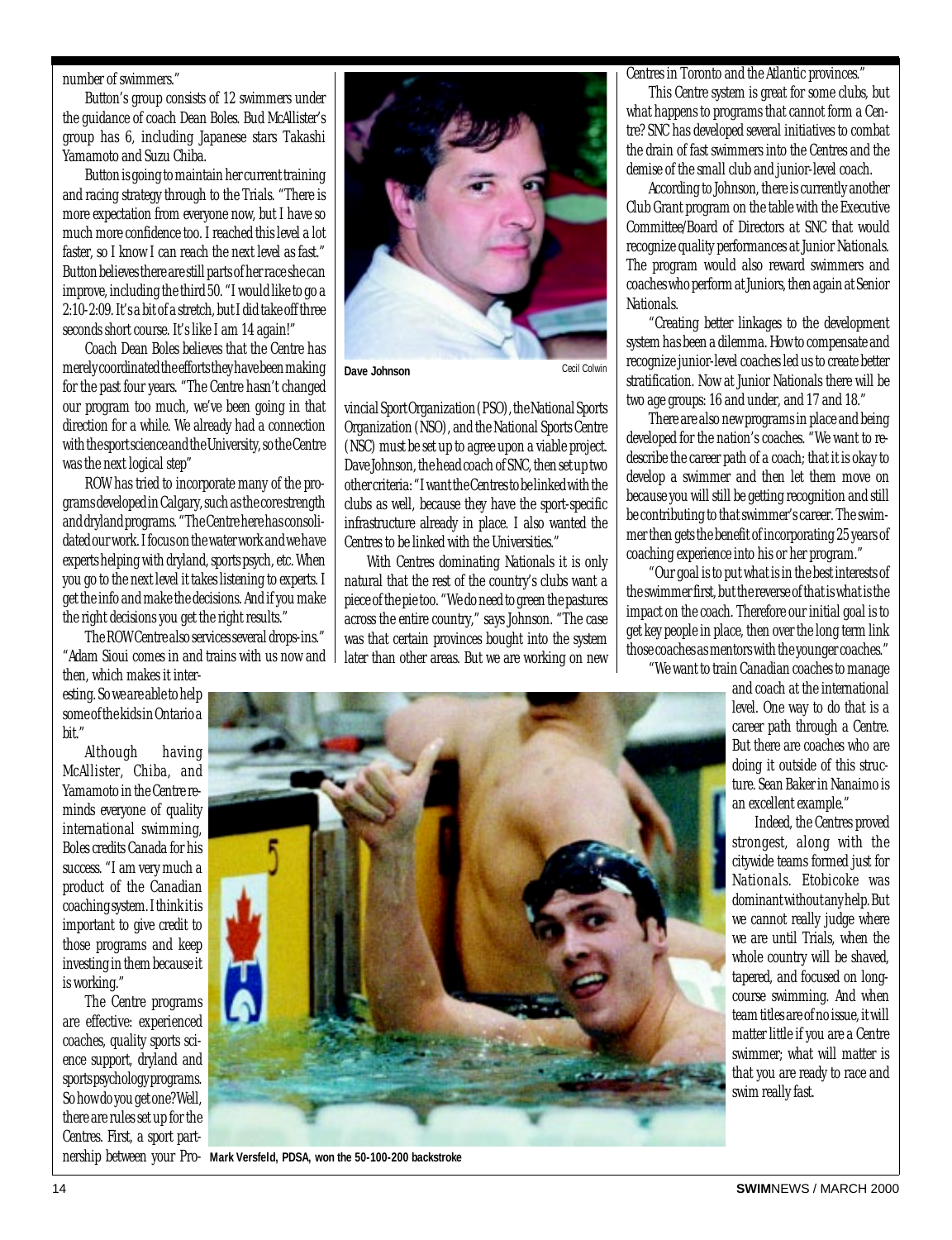### <span id="page-14-0"></span>**2000 FINA SHORT COURSE CHAMPIONSHIPS**

## FIFTEEN WORLD RECORDS AMERICANS WIN MOST MEDALS

### **Nick J. Thierry**

ATHENS—The 2000 FINA Short Course World Championships, held only 11 months after the 1999 edition, resulted in 15 world records. The regular rhythm of this competition will be every second year and the next ones are scheduled for 2002 in Moscow.

Two world records were established in the prelims, four in the semi-finals, and nine in the finals.

The USA emerged with most golds with 9, and 25 total medals, as they sent a strong team of university graduates. Their totals could have been higher but for backstroker Lenny Krayzelburg's injury.

Notably, 23 countries shared in the 120 medals, as strong countries like Australia and Germany sent small teams. Canada only sent a team of six (four women and two men), who gave a very good account of themselves with four silvers and one bronze and five Canadian records.

The facility in Athens was outstanding, part of the Olympic complex built in 1990. It includes two outdoor 50-m pools and an indoor 50-m pool with seating on both sides for over 4,000. The outdoor complex was the site of the 1991 European Championships and will be the site for the 2004 Olympics.

The 40-event program with three rounds (prelims, semi-finals, and finals) for the 50s (all in one day) and the 100s (over two days) made it impossible for some prominent swimmers to swim their regular events. Many scratched after the first round. The finals session went by so fast that it was hard to absorb and enjoy some of the great individual efforts. A revision (simplification) of the program will be done for 2002.

As an example of the program's complexity, Neil Walker (the swimmer of the meet) on the first day swam three rounds of the 50 back, and two world records, and the 4x100 free relay twice.

On the second day he swam two rounds of the 100 IM and the 4x200 free in a world record.

On the third day, during the prelims he swam 100 back and a 100 free in 46.88 (the fastest time), which he scratched from. In the evening he won the 100 IM in a world record time, followed within minutes by the semi of the 100 back.

On the final day, during the prelims he swam the first round of the 50 fly. In the final session, the first event was the semi-final of the 50 fly, where he posted the second fastest time. A mere 30 minutes later he swam the final of the men's 100 back in another world record, followed by a second in the 50 fly final, and ended the evening on the winning 4x100 medley relay swimming the fly leg in 51.43.

Walker had a total of 17 swims, with four world

|                | <b>MEDAL TOTALS</b> |                |                |                |                |
|----------------|---------------------|----------------|----------------|----------------|----------------|
|                | Country             | Gold           | <b>Silver</b>  | <b>Bronze</b>  | Total          |
| 1              | <b>USA</b>          | 9              | 7              | 9              | 25             |
| $\overline{c}$ | <b>SWE</b>          | $\overline{7}$ | 3              | 1              | 11             |
| $\overline{3}$ | <b>GER</b>          | 5              | 6              | $\overline{2}$ | 13             |
| $\overline{4}$ | <b>GBR</b>          | 4              | $\overline{4}$ | 5              | 13             |
| 5              | <b>RSA</b>          | $\overline{2}$ | $\overline{4}$ | $\overline{0}$ | 6              |
| 6              | <b>UKR</b>          | $\overline{2}$ | $\overline{c}$ | 3              | $\overline{7}$ |
| $\overline{1}$ | <b>CHN</b>          | $\overline{2}$ | $\overline{2}$ | $\overline{2}$ | 6              |
| 8              | <b>FIN</b>          | $\overline{2}$ | $\overline{1}$ | $\overline{0}$ | 3              |
| 9              | <b>RUS</b>          | $\overline{2}$ | $\overline{0}$ | 5              | $\overline{7}$ |
| 10             | <b>SVK</b>          | $\overline{1}$ | $\overline{2}$ | 1              | 4              |
| 11             | <b>AUS</b>          | 1              | $\mathbf{1}$   | $\overline{2}$ | 4              |
| 12             | <b>DEN</b>          | 1              | $\overline{0}$ | $\overline{0}$ | 1              |
| 13             | <b>HUN</b>          | 1              | $\overline{0}$ | $\overline{0}$ | 1              |
| 14             | <b>CRO</b>          | 1              | $\overline{0}$ | $\overline{0}$ | 1              |
| 15             | CAN                 | $\overline{0}$ | 4              | 1              | 5              |
| 16             | POL                 | 0              | $\overline{c}$ | 1              | 3              |
| 17             | <b>ITA</b>          | 0              | $\overline{1}$ | $\overline{2}$ | 3              |
| 18             | <b>CUB</b>          | $\overline{0}$ | $\overline{1}$ | 1              | $\overline{2}$ |
| 19             | <b>ISR</b>          | $\overline{0}$ | $\overline{0}$ | 1              | $\overline{1}$ |
| 20             | <b>SUI</b>          | $\overline{0}$ | $\overline{0}$ | 1              | 1              |
| 21             | SL <sub>0</sub>     | 0              | $\overline{0}$ | 1              | 1              |
| 22             | <b>TUR</b>          | 0              | $\overline{0}$ | 1              | 1              |
| 23             | <b>BLR</b>          | 0              | $\overline{0}$ | 1              | 1              |
| <b>Totals</b>  |                     | 40             | 40             | 40             | 120            |

records and a share of one relay world record, for total prize monies of US \$63,750.

### **DAY 1-March 16**

A new world record and two championships records were bettered during the morning prelims. After the conclusion of the final event, 5 world records and 9 championship records were bettered.

The evening final session got underway with semi-finals in six events.

Neil Walker (USA) shattered his world record from his morning swim in the 50 backstroke with a 23.42 (his prelim time was 24.04), swimming beside Lenny Krayzelburg (USA), the long and short course backstroke record holder for all other distances. The margin of victory was substantial—about half a body length. Walker made the most of the allowable underwater kicking (15 metres after the start and the turn) to gain his advantage.

Minutes later, in another sem-final, Lars Frolander (SWE) bettered the 100 butterfly world record with 50.59 (23.58 split), ahead of Michael Klim's (AUS) sixmonth-old record of 50.99. "I will try for an even faster time tomorrow in the final," Frolander said.

Jenny Thompson (USA), in the second 100 freestyle semi-final, swam 52.92, a new championship record. It was also the second fastest time ever. Therese Alshammar (SWE), the current world record holder (52.80), swam a hard three lengths and then cruised home to a 53.70. "I didn't expect such a fast time,"

Thompson said, "I'm in pre-Olympic training and my goal here is to do the best possible times. I will get back to hard work after this meet."

In the first final, Mette Jacobsen (DEN) defended her SC World title from 1999 with a 2:08.10 (her winning time last year was 2:06.52). It was a swim-towin effort, splitting 1:01.74 at the 100 and just staying ahead of the challengers. Katrin Jake (GER) was second with 2:09.42 and Otylia Jedrzejczak (POL) was third with 2:09.61.

Bela Szabados (HUN) won the 200 freestyle in 1:45.27 with Massimiliano Rosolino (ITA) in second with 1:45.63 and Chad Carvin (USA) third with 1:45.79. Szabados had the lead for most of the race and held off a late charge from Rosolino in lane one.

Jani Sievinen (FIN) battled Terence Parkin (RSA)



in the men's 400 IM. The lead changed after each<sup>s</sup> stroke. Sievinen was in the lead for fly and back, Parkin then moved almost a body length ahead after breaststroke—an insurmountable lead, but Sievinen caught up and touched first in 4:09.54, with Parkin second with 4:10.56 (a personal best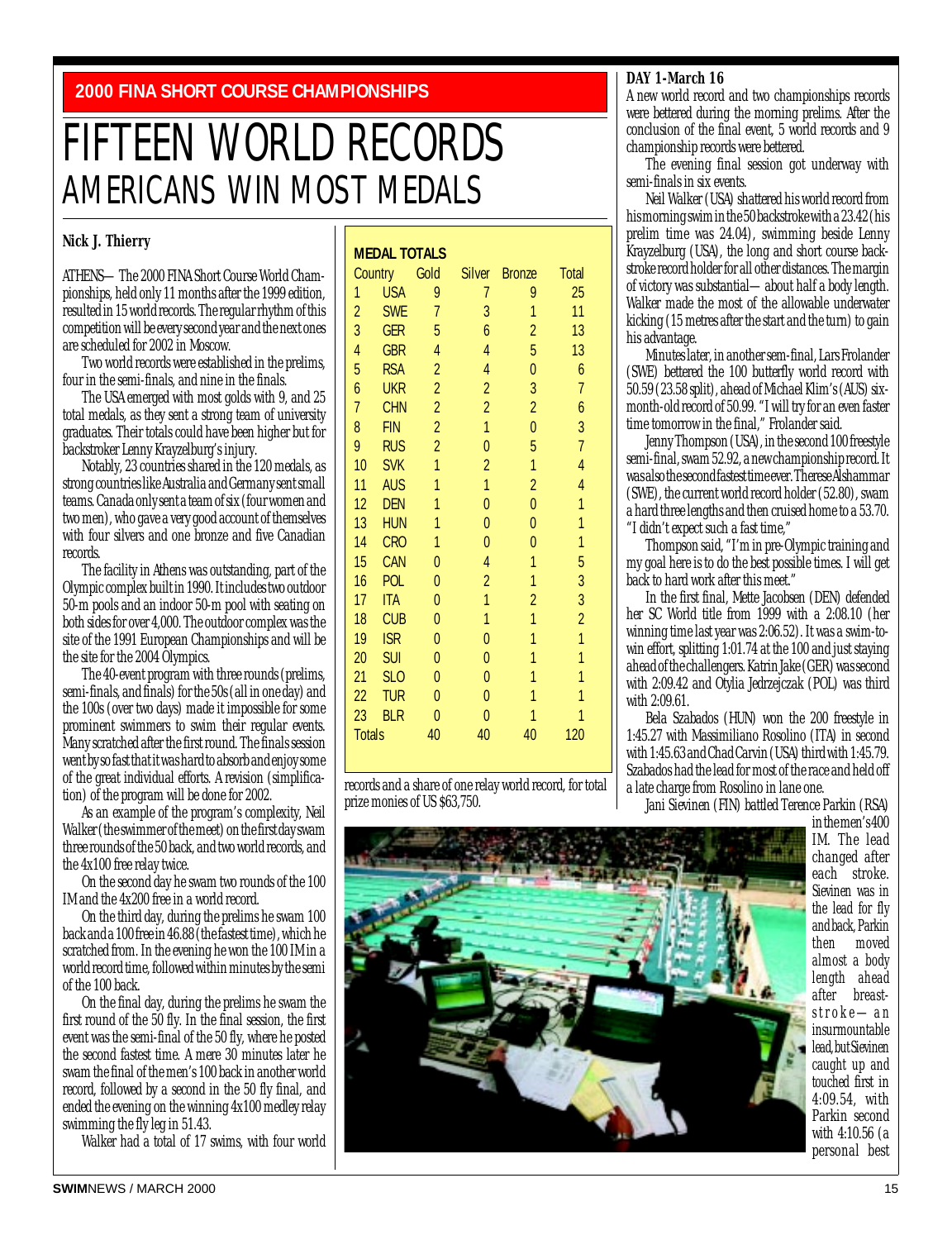and African record) and Mickey Halika (ISR) third with 4:10.90.

| The splits: |  |                               |  |
|-------------|--|-------------------------------|--|
| Sievinen    |  | 57.82 2:02.11 3:12.81 4:09.54 |  |
| Parkin      |  | 57.95 2:03.67 3:11.07 4:10.56 |  |
| Halika      |  | 58.37 2:03.50 3:13.26 4:10.96 |  |

Yana Klochkova (UKR) won the 400 IM in 4:32.45 and was ahead of world record pace after the fly and back legs. She fell behind the pace on the breaststroke leg but had a three-body-length lead on the field to win easily in 4:32.45. Nicole Hetzer (GER) placed second with 4:37.92 and Katie Yevak (USA) third with 4:38.80. Klochkova's splits:

| Fly     | back breast                   | free |  |
|---------|-------------------------------|------|--|
| 1:02.14 | $2:10.51$ $3:29.05$ $4:32.45$ |      |  |
|         | $1:08.37$ $1:18.46$ $1:03.40$ |      |  |

Mark Warnecke (GER) touched ahead of Brendon Dedekind (RSA) in the men's 50 breaststroke. The more experienced German, with 8 of the 10 fastest times ever done, won in 27.22 to Dedekind's 27.27.

Sarah Poewe (RSA) won the women's 50 breaststroke in 30.66, a championship record, bettering the 30.80 set by Penny Heyns (RSA) a year ago. Heyns was entered in this competition, but the tragic death of a teammate in Calgary prevented her from swimming here.

Neil Walker (USA), in his third 50 back swim this day, touched in 23.99 just ahead of Lenny Krayzelburg (USA) in 24.2. It was a good day's work for Walker, who earned US \$30,000 for his two earlier world records.

The men's 4x100 free was a Swedish romp in a world record time of 3:09.57, with the USA in second with 3:10.98 and Germany third in 3:13.69. The Americans took the lead on the first leg, but Lars Frolander, in second for the Swedes, moved them well into the lead, never to be challenged. He split 45.69.

The final event of the first day was the women's 4x200 free relay. The USA took the lead on the first 200 with GBR, CHN, and SWE battling for second. Lindsay Benko gave the **Canadians medallists: Chiang, Pietucha and Limpert** Marco ChiesaUSA a solid lead with her 1:56.45 (bettering a

22-year-old American record by Cynthia Woodhead). On the second 200, Nicola Jackson moved GBR into the lead over the USA with CHN and SWE trailing. They held on to their lead with Karen Pickering anchoring (with a body-and-half lead) over Jenny Thompson for the USA. Pickering touched in 7:49.11, another world record. The Americans finished second with 7:50.59 and China third with 7:52.70. The winning relay's splits:

| 1:58.19 |
|---------|
| 1:56.20 |
| 1:57.51 |
| 1:57.21 |
|         |

### **DAY 2 March 17**

World and championship records continued to fall by ever-increasing margins during the second day's finals.

The first final was the men's 100 fly, where Lars Frolander (SWE) broke his world record from Day One's semi finals. The race was never in doubt, with Frolander in the lead from the start, turning in 23.50, the same as the day before, but he brought it home even faster, lowering his record time to 50.44. He took only eight strokes on the second length and 11 on the final length.

"It's logical to be satisfied with my time," Frolander said. "It's my second gold of the championships (Sweden won the 4x100 free in world record time on Day One). The race was as good as it should be from start to finish. My goal is still to win in Sydney. I'd like to be here in 2004 for the Olympics if I'm not too old by then." (He would be 30 in 2004.)

Rebecca Brown (AUS) won the 200 breaststroke. She was in the lead for the distance with a 1:09.18 at the 100 and finished in 2:23.41. Brown held the long course world record in 1994, but missed the limelight aftewards. She is on a successful comeback now.

"It's my first world title," Brown said. "I am the happiest person on the earth tonight. I was quite anxious about my race."

Chad Carvin (USA) was an easy winner in the men's 400 freestyle, leading throughout (53.08, 1:48.69, 2:44.85) with a final time of 3:41.13. It was not his fastest this winter, but enough. Paul Palmer (GBR) was second with 3:42.70 and Massimiliano Rosolino (ITA) was third with 3:43.68.

Therese Alshammar (SWE), already the world record holder in the 100 freestyle with 52.80 from last Decem-



ber, expected to be challenged by Jenny Thompson (USA) who was fastest in the semi-final with a personal best of 52.92. But Alshammar more than rose to the occasion. She took off the blocks and stroking smoothly turned at the 50 in 24.81 (her old record split was 25.30) and extended her lead with each stroke. Approaching the end she seemed to glide into the finish. Her amazing new world record was 52.17. Jenny Thompson (USA) was never in the race. Her time of 53.14 was slower than her semi-final.

"I didn't expect to be this fast," Alshammar said. "I was hoping for a good race. In Sydney things will be different."

With Lenny Krayzelburg scratching from the final of the men's 200 backstroke, the opportunity for Gordan Kozulj (CRO) to be world champion arose. After qualifying first, he went for the gold from the start and was able to hold off a challenge from Brad Bridgwater (USA). Kozulj's winning time of 1:53.31 was a championship record, with Bridgewater second with 1:53.87 and Volodymyr Nikolaychuk (UKR) third with 1:55.33.

Jenny Thompson won the 50 fly in 26.13 over Anna-K. Kammerling (SWE) with 26.16. It was a gutsy effort by Thompson after the hard 100 freestyle. She was able to come back within a few minutes for this winning effort. Kammerling has a much faster world record from last December with 25.64.

"My emotions are mixed," Thompson said. "I have a gold now, but lost another one earlier. This is my last competition before Olympic Trials and Sydney. I'll be ready there."

Mark Foster (GBR) won the men's 50 freestyle in 21.58. "My next goal is to break the world record in Sydney. I'm working hard every day to improve several things in my technique."

Sandra Volker (GER) won the 100 backstroke with a near-record effort of 58.66 (the record is 58.50). "I'm happy with this performance," Volker said. "I was close to the record." Marylyn Chiang (CAN) was second with 59.33, her first sub-minute time. "My advantages are the start and turns because I have been training to stay under and kick for as long as allowed (15 metres)," she said.

Chen Hua (CHN) won the 800 freestyle in 8:17.03, another championship record, over Brooke Bennett (USA) with 8:19.66. Bennett, with 23 strokes a length,

> was in the lead for the first half but Chen, with only 19 strokes a length, gradually moved into the lead.

In the final race of the evening, the American men won the 4x200 free relay in world record time. Josh Davis 1:44.10, Neil Walker 1:45.24, Scott Tucker 1:45.97, and Chad Carvin 1:46.02, combined for a time of 7:01.33, just under the 7:01.60 record by an Australian team last September.

In semi-final action:

Mark Foster (GBR) was fastest in the 50 free with 21.43, a new championship record.

In the second semi-final in the men's 100 breaststroke Roman Sloudnow (RUS)

broke the world record with 58.51, bettering Fred de Burghgraeve's (BEL) former time of

58.79 from 1998.

After two days, 9 world records and 19 championship records had been bettered.

### **DAY 3 March 18**

The world record total moved up to 12 after three days of competition. The USA continued to run away with the medals with 7 golds and a total of 17.

Neil Walker (USA) continued his amazing swimming, winning the 100 individual medley in a new world record of 52.79, bettering the four-year-old record of 53.10 by Jani Sievinen (FIN,) who finished second this day. Walker has the best underwater technique with half the distance kicking off the walls. He had about a body-length lead on the field at the 50 and held off Sievinen, who closed the gap but not enough to threaten Walker.

Martina Moravcova (SVK) cruised to a two-bodylength lead in winning the women's 100 individual medley in 59.71. Marianne Limpert (CAN) was second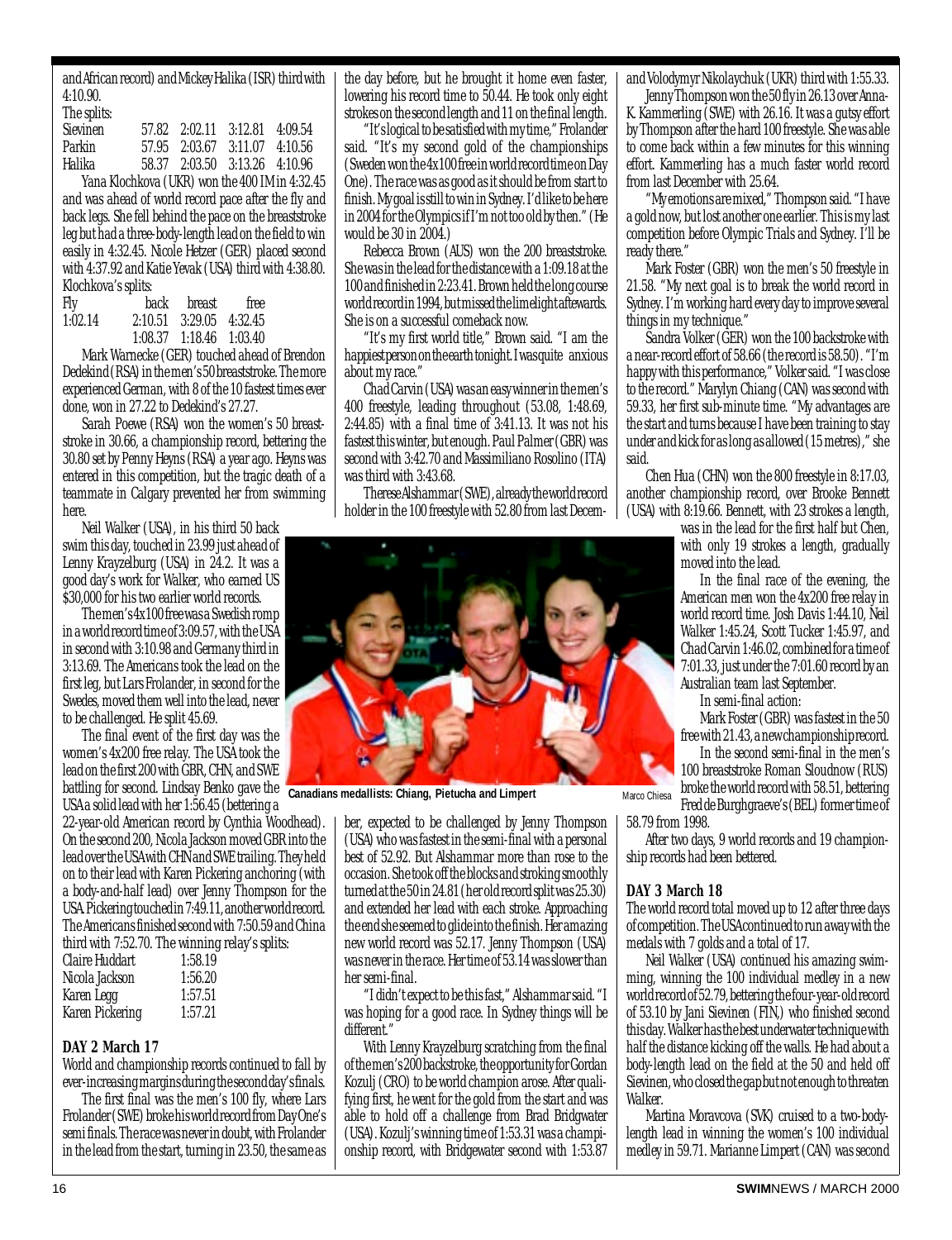in 1:02.00. "I'm closing in on the record," Moravcova said after her first ever sub-minute 100 IM. "Although I was tired before this final, I'm very pleased. Swimming in this pool feels great."

With a world record under his belt from the semis, Roman Sloudnov (RUS) swam to make sure of the gold. "It is my first World Championships and I'm satisified," he said. "I don't depend on luck, just power and hard work." Sloudnov's time was 58.57.

Lindsay Benko (USA) won the 400 freestyle in 4:02.44 and has now erased the last remaining American record of Cytnhia Woodhead (4:02.59—from 1978). Yana Klockhokova (UKR), winner of the 400 IM two days earlier, was second throughout and finished with a 4:04.39, a personal best. Chen Hua (CHN) was third with 4:06.63.

Antje Buschschulte (GER) won the 50 back in 27.90, even though Marylyn Chiang (CAN), with superior underwater work, was ahead for most of the race but touched second in 28.03. Kelli McMillan (AUS) was third in 28.06.

Therese Alshammar (SWE) won the 50 freestyle in world record three-month time of 24.09. It was

a textbook display of perfection. She gained a half-abody on the dive off the block, then took 14 strokes on the first length and 18 on the second length.

"I expected a world record," Aslhammar said. "The time was much faster than I imagined. I will use the money I earned here at these championships to pay my coach (Dirk Lange) because I owe him a lot."

It was an easy swim for James Hickman (GBR) in the 200 butterfly. In the lead throughout, he cruised to a 1:53.57 (two seconds over his world record). Shamek Pietucha (CAN) swam a gutsy race in lane two and gradually moved up to second with 1:54.27. Anatoli Poliakov (RUS) was third with 1:54.47.

"The race was always in control," Hickman said. "I felt confident of first place. This is my third medal here."

"It was my best time," Pietucha said. "I wanted a better place, but I have to be satisfied and it does give me confidence." Pietucha bettered his year-old Canadian record.

In semi finals, Jenny Thompson (USA) lowered her world record in the 100 butterfly to 56.56 (26.14 split) from 56.80. Thompson scratched from the 50 freestyle after the prelims.

"I felt a little tired and tense in the warm-up," Thompson said. "I didn't expect to break the record, but was happy to please the fans. I'll try to better it again tomorrow in the final." Martina Moravcova (SVK) scratched from the 100 fly after the morning prelims, where she bettered the European record with 57.55.

Lars Frolander (SWE) was fastest in the men's 100 freestyle semis with 46.75 (22.52 split), missing Alex Popov's six-year-old world record by 1/100th of a second. It moves him to number two all time ahead of Neil Walker.

The fast pace of the competition and the many rounds of swimming were taking their toll, so that even the very best couldn't cope successfully.

### **DAY 4 March 19**

Lars Frolander (SWE) scratched from the 50 fly semis, immediately ahead of the final of the 100 free. He

already established the world record in the 50 fly in the morning with 23.19.

In the 100 Frolander took flight early, splitting well ahead of the world record pace of 22.80 with his 22.57. He had a bodylength lead at the finish, but just missed the world record of 46.74 with his 46.80.

"I will leave here with the best of memories," Frolander said. "I expected to break the record in this race. It really doesn't matter, I'll try harder in Sydney."

Yana Klochkova (UKR) and Martina Moravcova (SVK) traded places during the 200 individual medley. Moravcova had the lead after fly, with Klochkova gaining a slight edge on the backstroke

and breaststroke legs. Moravcova

moved up on the freestyle leg and ended in a virtual tie: 2:08.97 for Klochkova and 2:08.98 for Moravcova. The splits:

| Klochkova                                                                                                                                                                                                                                                                                                                                    |  | 28.43 1:01.10 1:38.82 2:08.97 |  |
|----------------------------------------------------------------------------------------------------------------------------------------------------------------------------------------------------------------------------------------------------------------------------------------------------------------------------------------------|--|-------------------------------|--|
| <b>Moravcova</b>                                                                                                                                                                                                                                                                                                                             |  | 28.04 1:01.26 1:39.50 2:08.98 |  |
| $C_{\rm{max}} = \sqrt{D} C_1$ and $D_{\rm{max}} = \sqrt{D}$ and $D_{\rm{max}} = \sqrt{D}$ and $D_{\rm{max}} = \sqrt{D}$ and $D_{\rm{max}} = \sqrt{D}$ and $D_{\rm{max}} = \sqrt{D}$ and $D_{\rm{max}} = \sqrt{D}$ and $D_{\rm{max}} = \sqrt{D}$ and $D_{\rm{max}} = \sqrt{D}$ and $D_{\rm{max}} = \sqrt{D}$ and $D_{\rm{max}} = \sqrt{D}$ an |  |                               |  |

Sara Poewe (RSA) won the 100 breaststroke with 1:06.21 (31.23), a personal best by over a second. She was clearly in the lead throughout. Alicja Peczak (POL) placed second with 1:07.69 and Elena Bogomazova (RUS) third with 1:08.27.

"I always paint my nails black for good luck," Poewe said. "This time they really brought me good luck. The time and the gold medal are the perfect finale for me at these Chanmpionships." Poewe is 16 and will make a terrific duo with world record holder Penny Heyns (RSA).

Neil Walker (USA) continued to amaze. He won the 100 backstroke by a two-body-length margin. He turned at the 50 in 24.12 and then blasted to the finish in 50.75, a new world record, bettering the injured Lenny Krayzelburg's four-week-old mark of 51.28.

Showing signs of wear, Jenny Thompson (USA) just swam to win the 100 butterfly with 57.67. She set a world record the previous day in the semis in 56.56. Johanna Sjoberg (SWE) was second with 57.96 and Karen Campbell (USA) in third with 58.86.

"I expected to win the silver," Sjoberg said, "since the gold was already occupied."

There was a great battle in the men's 200

early lead. Then Terence Parkin (RSA) moved ahead and held through the 150. Sloudnov then came back and they battled for the finish. Sloudnov finished first with 2:07.59, a new world record and his second of these championships. Parkin was second with 2:07.91, his personal best. Andre Ivanov (RUS) was third with 2:09.90. The splits:<br>Sloudnov

Sloudnov 29.02 1:01.90 1:35.04 2:07.59<br>Parkin 29.22 1:01.44 1:34.56 2:07.91 Parkin 29.22 1:01.44 1:34.56 2:07.91

"This should set me up for a medal in Sydney," Sloudnov said. "I didn'texpect to win any prize money, so I don't really know how to spend it."

"I think I can do better in long course," Parkin said. "I'll try for a better performance next month."

Antje Buschschulte (GER) battled Lindsay Benko (USA) over the first six lengths of the 200 IM, but then moved into the lead to win with 2:07.29. Clementine Stoney (AUS) caught Benko and touched in second with 2:08.64. Benko touched third in 2:08.85.

James Hickman (GBR) gave it a good try. In the men's 200 IM he had an almost body-and-a-half lead. Then Jani Sievinen (FIN) made his decisive move in the breaststroke to overtake Hickman,who was never again able to close the gap.

The splits:

| Sievinen | 25.62 | 55.22 1:28.89 1:56.27 |  |
|----------|-------|-----------------------|--|
| Hickman  | 24.68 | 53.84 1:29.00 1:56.86 |  |

Yang Yu (CHN) won the women's 200 freestyle, battling Martina Moravcova (SVK) who minutes before finished the 200 IM. Moravcova had the lead at the 50 but fell behind and even her late surge fell short. The splits:

| Moravcova<br>27.76 57.44 1:27.54 1:56.46 | Yang | 27.79 57.21 1:26.92 1:56.06 |  |
|------------------------------------------|------|-----------------------------|--|
|                                          |      |                             |  |

The 4x100 medley relay was another American win for the men with their 3:30.03 missing the world record. The injured Lenny Krayzelburg swam the backstroke leg in 51.82, with Jarrod Marrs 59.26 for breaststroke, Neil Walker 51.43 in the 100 fly, and Scott Tucker 47.50 for freestyle. Germany finished in second and Great Britain in third.

Sweden won the women's medley relay with Therese Alshammar swimming backstroke in 59.73, Emma Iglestrom breaststroke in 1:07.93, Johanna Sjoberg fly in 57.36, and Anna-K. Kammerling freestyle in 54.51, for an overall time of 3:59.53. Germany finished second and the USA third.



breaststoke. Roma Sloudnov (RUS) had the **Top performers Neil Walker and Jenny Thompson** Marco Chiesa

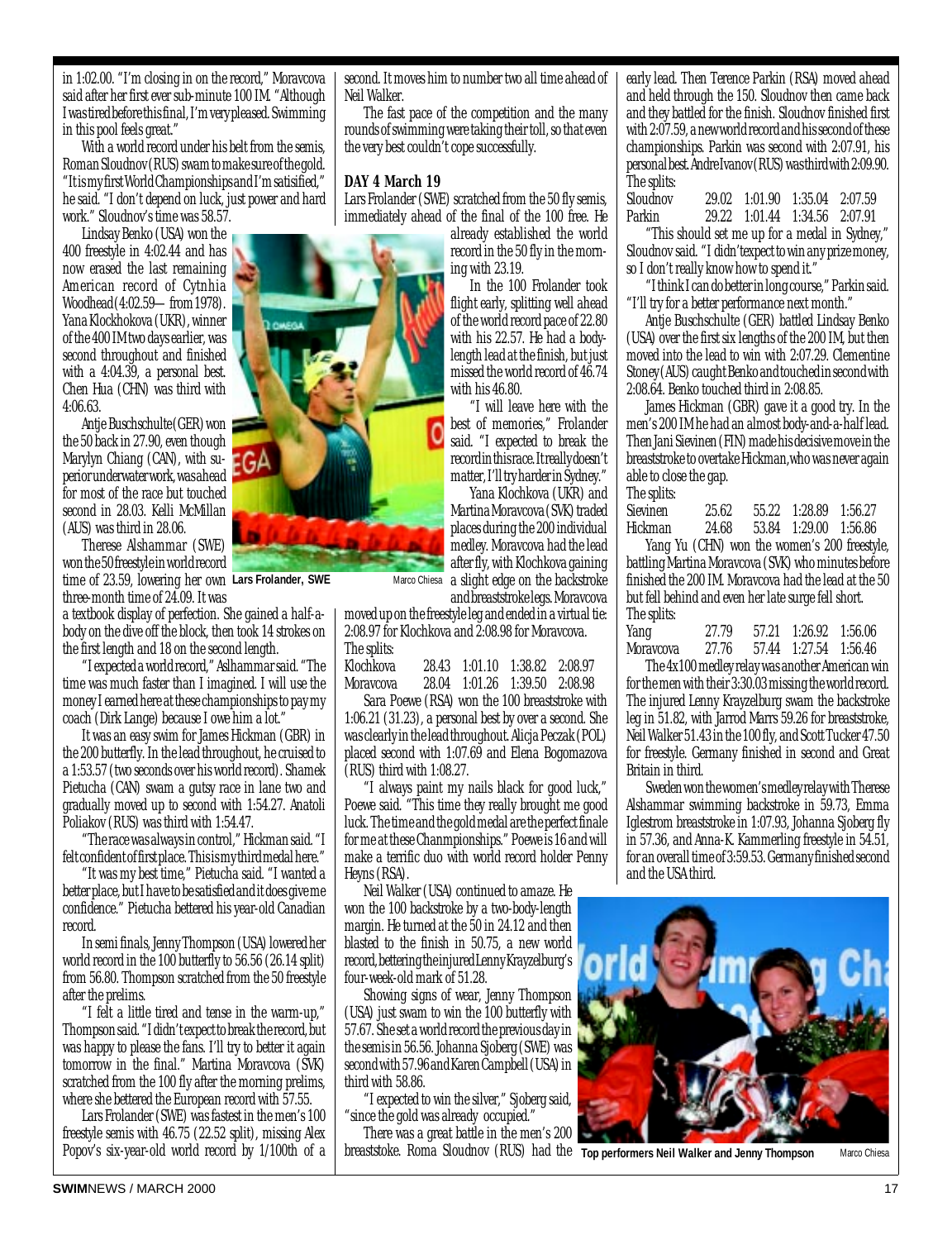<span id="page-17-0"></span>**2000 WOMEN'S NCAA CHAMPIONSHIPS**

## GEORGIA WINS SECOND TEAM TITLE TWO WORLD RECORDS SET

INDIANAPOLIS, Ind.—In a classic cat and dog fight, the Georgia Bulldogs hung on to defeat the Arizona Wildcats for their second straight NCAA team title. Georgia finished with 490.5 points to Arizona's 472. Georgia's Courtney Shealy and Kristy Kowal were named co-NCAA Female Swimmers of the Year. Jack Bauerle was voted Coach of the Year for the third time.

Shealy won the 50 and 100 free, the 100 backstroke, and swam on the winning 4x100 medley and free relay. Kowal won the 100 and 200 breaststrokes and the 4x100 medley.

"What a terrific meet it was. I have great respect for Arizona," Georgia coach Jack Bauerle said.

"This year was harder to win. I now have a newfound respect for (Stanford) coach Richard Quick who's won so many titles. Defending a title is a different feeling. Last year was almost easy. It just seemed to flow. We didn't have many injuries. At one point in January, we were a skeleton of what we were tonight."

The NCAA meet, held in short course metres for the first time in history, saw the record books rewritten. Over the three-day meet, two world records (50 back, 4x100 medley relay) and one world best (4x50 medley relay) were broken, as well as 11 American records.

### **Highlights: Freestyle**

Courtney Shealy, Georgia, surprised the field in the 50 free on the first day with a win out of lane 6, posting a 24.80 for her first title after qualifying fourth. Courtney Allen of Northwestern touched in 24.87, followed by threetime defending champion Catherine Fox of Stanford in 24.97.

Shealy added the 100 free (53.99) win on the final night amd Maritza Correia, Georgia, won the 200 free with 1:57.33.

Columbia senior Cristina Teuscher, a team of one at these championships, easily won the 400 free in 4:04.09. Stanford's Jessica Foschi finished with 4:06.17 and Virginia's Cara Lane with 4:07.31. Lane won the 1500 freestyle in 16:03.59.

### **Backstroke**

Courtney Shealy, Georgia, won the 100 backstroke in 58.66, with Haley Cope, Cal, second with 59.17, and Beth Botsford, Arizona, third with 59.34. Botsford added the 200 m backstroke with 2:06.70, an American record.

### **Breaststroke**

It was an American record performance from senior Kristy Kowal, Georgia, who posted a 1:05.74 in the 100 breast, not far off Penny Heyns' world mark of 1:05.40.

Kowal was pushed by Cal freshman Staciana Stitts, who was out first in 31.24 to Kowal's 31.28. Stitts and Northwestern senior Amy Balcerzak tied for second in 1:06.79. "I'm really excited to be that close to Penny's (Heyns) world record. She's an amazing swimmer and I love racing her, but I won't start thinking about the Olympics until after this meet is over. I'm just so excited with how well the team is doing here.

"It's my senior year so that's the last time I'll swim that event at NCAAs," Kowal said. "It hasn't hit me yet and probably won't until after I swim the 200, but the 100 is my fun event."

Kowal added the 200 breaststroke in an American record of 2:22.05.

### **Butterfly**

Limin Liu (CHN) of Nevada, the 1996 Olympic silver medalist in the 100 fly, won the 100 fly (57.97) after finishing as runner-up last year. Stanford's Misty Hyman (USA) was runner-up in 58.60. Liu also won the 200 m fly, in 2:06.04.

### **Individual Medley**

Kristy Kowal, Georgia, won her fifth NCAA individual title with a hard-fought victory in the 200 individual medley, touching in 2:10.69.

She was fifth after the first leg (butterfly), but passed Cal senior Elli Overton (AUS) in the breaststroke to freestyle turn. Overton finished in 2:10.74, followed by Auburn freshman Maggie Bowen in 2:12.21.

"The past two years I've gotten third, and I was happy with that, but I knew this year I had a good shot at it," Kowal said. "I knew it was close. I didn't feel anything the last 15 metres."

Columbia senior Cristina Teuscher claimed her fourth and final NCAA title in decisive fashion, winning the 400 individual medley by almost four seconds with a time of 4:33.81, just off Tracy Caulkins' US Open record of 4:33.44 from 1981. The time would have earned her a silver medal at the FINA Short Course World Championships—a meet she chose to miss so she could compete in her final collegiate meet.

"I think the competition is just as good here, so why fly halfway around the world when I could just



take an hour flight here?" Teuscher said. "It was nice to end my college career here. Now I'll start focusing on the Olympic Trials. I'm much more mature than I was four years ago and going to Columbia had a lot to do with that. I was really lucky to be able to have the best of both worlds, working with both (Columbia coach) Diana Caskey and club coach John Collins of Badger SC."

### **Relays**

California won the first relay, breaking the US Open record in the 4x50 free relay with a time of 1:40.18. The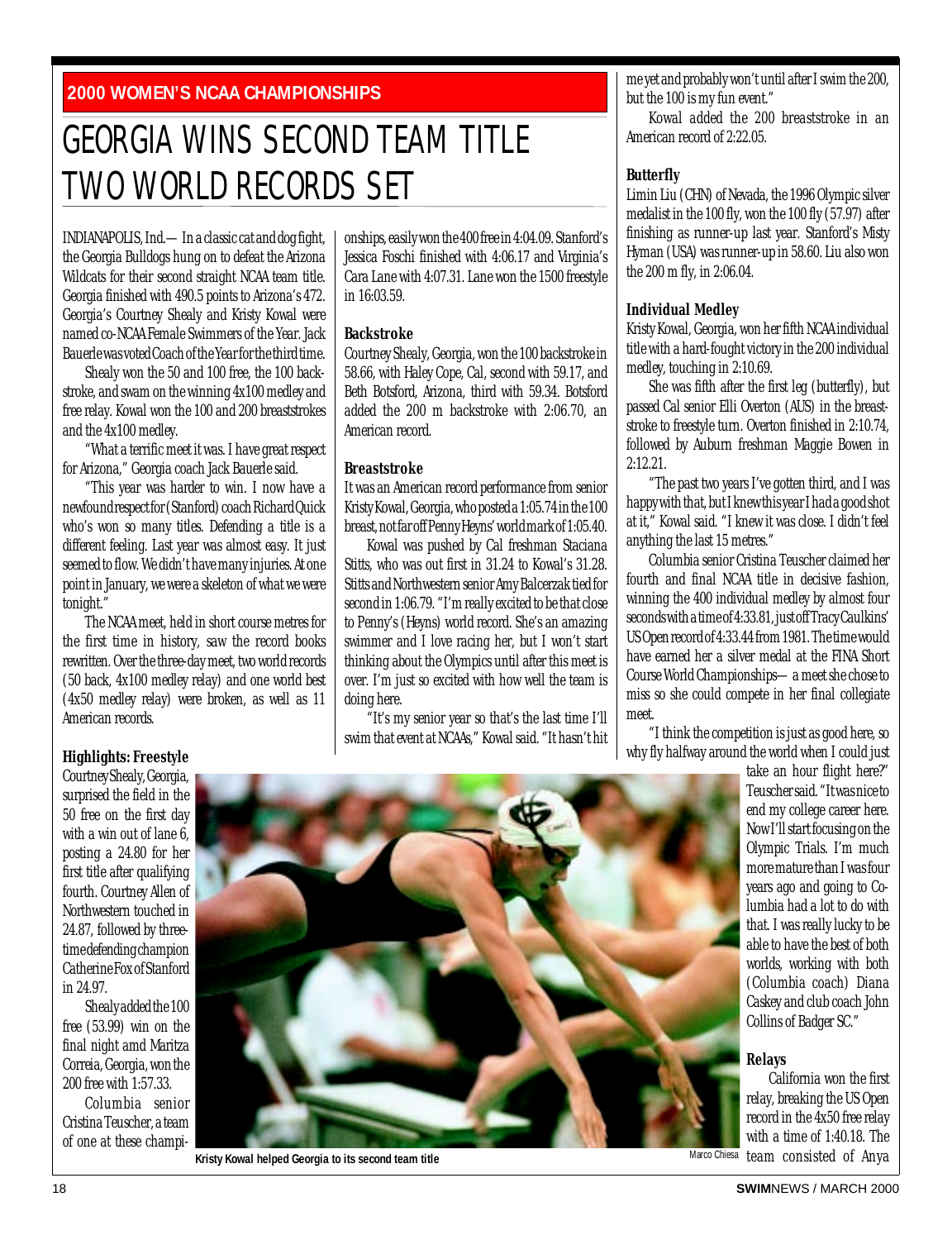<span id="page-18-0"></span>Kolbisen (USA) 25.90, Haley Cope (USA) 24.60, Nicole Omphroy (USA) 25.36, and Joscelin Yeo (Singapore) 24.32. Arizona, the third-place finisher, broke the American record in prelims with a 1:40.21.

Seniors Kristy Kowal and Courtney Shealy, who both won individual titles on the first night, led Georgia to a world-record swim in the 4x100 medley relay. Shealy led off with a 58.75, followed by Kowal (1:06.09), Keegan Walkley (59.28), and anchored by freshman Maritza Correia (53.34) with the four posting a 3:57.46, bettering Japan's world record of 3:57.62.

"Courtney and I had never won a relay at NCAAs in our four years so it was a big goal to win and that gave us momentum," Kowal said.

The California 4X50 medley relay team of Haley Cope (USA) 27.25, Staciana Stitts (USA) 30.59, Waen Minprahal (THA) 27.07, and Joscelin Yeo (SIN) 24.32 started off the second night with a world-best swim of 1:49.23. The previous world record was 1:49.47 by Sweden in 1999. Since the California team was composed of swimmers from three countries, it will not be recognized since team members must have the same nationality (FINA rule SW 12.3).

Cope also set her own world record in the 50 back leadoff with a time of 27.25, bettering German Sandra Volkers' time of 27.27. Arizona set the American record with its second-place time of 1:49.71 by Beth Botsford, Amanda Beard, Amy Bouta, and Denali Knapp.

"When I looked up at the board (after my leg) and saw that I broke the world record, I was thinking 'please don't false start,'" Cope said. "Breaking that record was one of my goals this year."

Arizona won the 4x200 free relay with Trina Jackson (1:59.46), Sarah Tolar (1:57.29), Jenny Vanker (2:00.77), and Emily Mastin (1:57.99) in 7:55.51.

It came down to the final relay, with Arizona needing to win the 4x100 free relay and Georgia to finish sixth or lower for the Wildcats to win the title. The Bulldogs could have been extra careful about the relay takeoffs to ensure no false starts. Georgia went after the race aggressively though, with Courtney Shealy (53.70), Stefanie Williams (55.00), Jennifer Mihalik (55.45), and Maritza Correia (53.52) winning the event and the team title with an American record time of 3:37.67, bettering the time set by the USA National Team earlier that day in Athens, Greece, at the Short Course World Championships. Arizona finished second with 3:38.89.

"The coaches told us we just needed to finish fifth, but we weren't out there to do that," senior Courtney Shealy said. "We still wanted to win it."

*Thanks to Mary Wagner, USA Swimming Media Relations Coordinator, who provided daily reports from Indianapolis.*

### **2000 MEN'S NCAA CHAMPIONSHIPS**

### MOSES PARTS THE WATERS TEXAS RUNS AWAY WITH TEAM TITLE, RECORDS FOR RILEY JANES

MINNEAPOLIS—Seven world short course records fell during the 76th men's NCAA Championships. The records were equalled or bettered in four events.

Virginia sophomore Ed Moses was voted NCAA Swimmer of the Year for his world records in the 100 and 200 breaststrokes.

Texas won the team title, the Longhorns' first since 1996. They won three out of five relays, placed second in the 4x100 free and fourth in the 4x50 free

relay. The Longhorns finished with 538 points, followed by Auburn (385) and Arizona (360.5).

Texas coach Eddie Reese was named NCAA Coach of the Year, winning his seventh team title during a 21-year career in Austin.

These men's NCAA championships, held continuously since 1924, have been mostly held in a 25-yard pool, but for the first time they were held in a 25-metre pool.

### **Highlights: Freestyle**

California freshman Anthony Ervin shocked the swimming world on the first night with a world record in winning the 50 free (short course metres) in 21.21, edging Arizona sophomore Roland Schoeman (RSA) who also went under

the existing world record with a 21.22. Prior to this meet, Ervin's biggest competition had been at the Junior National level.

"Anthony's never been in the limelight," said California coach Mike Bottom. "He's come out of virtually nowhere."

"I was trying to hit all the things I usually miss, like the start," Ervin said. "I'm known as having bad starts. For me, this was a good start. It was decent, but not a great start by any stretch of the imagination."

Ervin, who at 6' 2"/188 cm weighed just 150 lbs/ 68 kg when he entered college, has put on 10 pounds of muscle in the last year since he started weight training seriously.

"I think it's been the coaching more than anything (that's made a difference)," Ervin said. "I haven't grown much yet."

On day three Ervin pulled off another upset over Arizona's Roland Schoeman (RSA), winning the 100 free from lane one in an American record time of 47.36. Schoeman finished second in 47.51.

Ryk Neethling (RSA), a senior at Arizona, won the 400 free in 3:40.47 on the first day, while Southern Cal



**Three world records for Ed Moses** Marco Chiesa

freshman Erik Vendt was second in 3:42.81. On the second day, Neethling won his ninth career title, his second of the meet and his third straight in the 200 free event.

Stanford junior Adam Messner jumped out to an early lead, but Neethling turned it on in the last 25 to move past Messner. His final split was 25.74 to Messner's 27.50. Neethling finished with a 1:43.90 to Messner's 1:45.01.

On the third day, Southern Cal's Erik Vendt turned in a gutsy performance in winning the 1500 freestyle in an American record time of 14:31.02, upsetting three-time defending champion Ryk Neethling (14:39.04) of Arizona, who finished third behind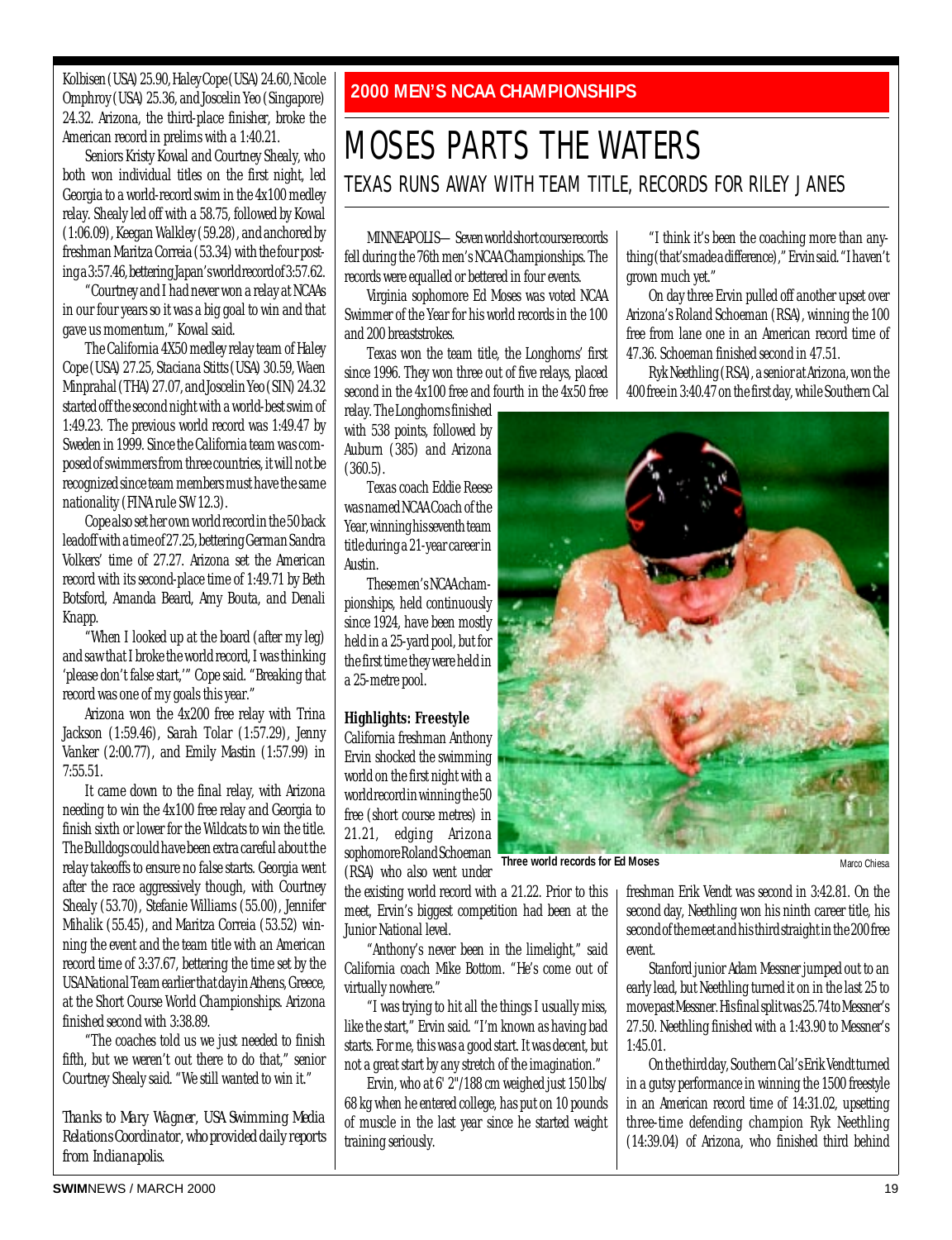Michigan junior Chris Thompson (14:35.95). Thompson took the early lead with Neethling and Vendt staying at his hip until Vendt started his six-beat kick at the 800 mark to pull away from the field. His 10th, 11th, and 12th 100s were all under 58 seconds and he finished with a 58.09 for the last 100. Vendt's time ranks as the fourth-fastest performance in history behind two swims by Australians Grant Hackett and one by Kieren Perkins.

### **Backstroke**

Texas junior Matt Ulrickson won the 100 back out of lane two with a time of 52.05. He was fourth at the 50 mark and then finished in a 26.87 to win the race.

The race was so close," Ulrickson said, "that I didn't know where I finished until I looked up at the board. I had to look a couple of times to make sure before I got excited."

Last year, Ulrickson made what he termed "an eight-year-old age grouper's mistake" when he turned too soon, thinking the false start rope was the flags. He seems to have learned from his mistake.

Canadian Riley Janes, Texas A & M, in finishing second with 52.18 (52.22 prelims) twice bettered Mark

Tewksbury's record of 52.50 from 1992. Janes also bettered the 50 backstroke national record with his 23.90 lead-off on the 4x50 medley relay. Both former Canadian records were world records in their day.

Florida senior Matt Cole claimed the Gators' first NCAA title since 1996 by winning the 200 back in 1:53.68, ahead of Brazilian Olympians Leonardo Costa (1:54.79) of USC and Alex Massura (1:54.99) of Minnesota.

### **Breaststroke**

With his mom's "Part the Water, Moses" sign in plain view in the Minnesota Aquatic <sub>Nine</sub> NCAA carrer wins for Ryk Neethling Bill Collins Bill Collins

Center, Virginia sophomore Ed Moses did just that in winning the 100 breaststroke in a worldrecord time of 57.66 on March 24. It was his second world record-breaking performance of the day as he first broke the mark in prelims with a 58.05.

"I knew I had a shot at the world record this morning after the relay split I had yesterday," Moses said. "My coach told me not to hold back. I had a foursecond drop between my first and second 50 splits this morning and had really run out of energy on the last 50. Tonight I tried to hold back a little, which is hard to do in this meet, and then come home strong. I'm surprised my split (for the first 50) was only a little slower than this morning because I had a lot more energy coming home. I don't think I could have done much better."

Moses grabbed the headline again on the final day, shattering the world record in the 200 breaststroke. Moses' time of 2:06.40 was more than a second faster than the previous mark of 2:07.59 swum by Russia's Roman Sloudnov at the Short Course World Championships in Athens, Greece, the week before.

"I went out after it," Moses said. "I wanted to go a 2:05, but I made a couple of mistakes. It's only the second or third time I've swum this race in short course metres and it's very different from yards. At my turn for the last 25, I felt like I should be done already. I took it out too quickly and suffered in the last 50. I'm really excited about it though. My goal was to break those records."

### **Butterfly**

Nebraska senior Adam Pine (AUS) won the 100 fly in 51.23 on the second day. Runner-up Nate Dusing of Texas broke the American record with a 52.00.

Stanford junior Adam Messner used a strong back half to win the 200 fly on the third day in 1:55.79, ahead of South Carolina's Zsolt Gaspar (HUN) who led most of the race. Messner had a little trouble getting his warm-up suit off at the blocks.

"It reminded me of being an age grouper," Messner said. "I used to have to run to the bathroom right



before my races because I'd get so nervous, but it made my mom even more nervous. That's the only thing that kept me calm tonight—thinking my mom was probably really nervous and maybe she absorbed some of it for me.

"All season we've put an emphasis on underwater dolphin kicking. Misty Hyman brought that to Stanford and Skip (Kenney) really worked us on it. I tried to use it as an offensive weapon tonight. Off both walls I could see him (Gaspar) come off ahead of me so I tried to inch ahead each time with my dolphin kick. I knew we were really close and I didn't know I had won at the end."

### **Individual medley**

Arizona State freshman Atilla Czene (HUN), a 1996 Olympic gold medalist, tied the world record in winning the 200 individual medley on the first day in 1:54.65. Texas junior Nate Dusing was second in 1:56.84. Though only a freshman, Czene is 26 and just recently moved to the United States from Hungary to train.

"It's much more fun at NCAAs (than international competitions)," Czene said. "There was so much pressure on me in Hungary after the Olympics. I didn't feel any pressure here. I went to the 1998 World Championships wanting to win and I made some mistakes and ended up in the consolation final. I thought about quitting, but then I made my decision to come to the United States. I'm glad Arizona State was willing to take me. I feel like I'm re-energized."

Michigan sophomore Tim Siciliano dropped more than five seconds off his prelim time to win the 400 individual medley in an American record time of 4:06.02. Southern Cal freshman Erik Vendt set the record in prelims with a 4:08.22 and finished second in 4:09.35.

### **Relays**

On the very first event of the first day Auburn started off the night by winning the 4x50 free relay with Matt

> Busbee (21.77), Aaron Ciarla (21.09), Oswaldo Quevedo (21.34), and Greg Busse (20.94) posting a 1:25.14. The four set a world best in prelims with a 1:24.83, but since Quevedo is from Venezuela it will not be recognized as team members must have the same nationality (FINA rule SW 12.3) Roland Schoeman (RSA) was the lead-off for Arizona in a short-lived world record of 21.28.

> In the final relay on the first day, Texas won the 4x100 medley relay in 3:31.23, swum by Tom Hannan (52.15), Russell Chozick (59.70), Nate Dusing (51.48), and Bryan Jones (47.90).

On the second day Dusing also swam the butterfly leg (22.52) for Texas' winning 4x50

medley relay, which swam an American record time of 1:35.66 in the first event of the night. Also on that relay was 100 back champion Ulrickson (23.96), Russell Chozick (27.62), and Bryan Jones (21.56).

Texas also won the 4x200 free relay with Jon Younghouse (1:47.34), Nate Dusing (1:44.90), Scott Goldblatt (1:46.52), and Jamie Rauch (1:46.29) with a 7:05.05.

The 4x100 free relay was won by California with Matthew Macedo (47.81), Anthony Ervin (47.32), Bart Kizierowski (POL) 46.92, and Lars Merseburg (GER) 49.20 in 3:11.25.

*Thanks to Mary Wagner, USA Swimming Media Relations Coordinator, who provided daily reports from Minneapolis.*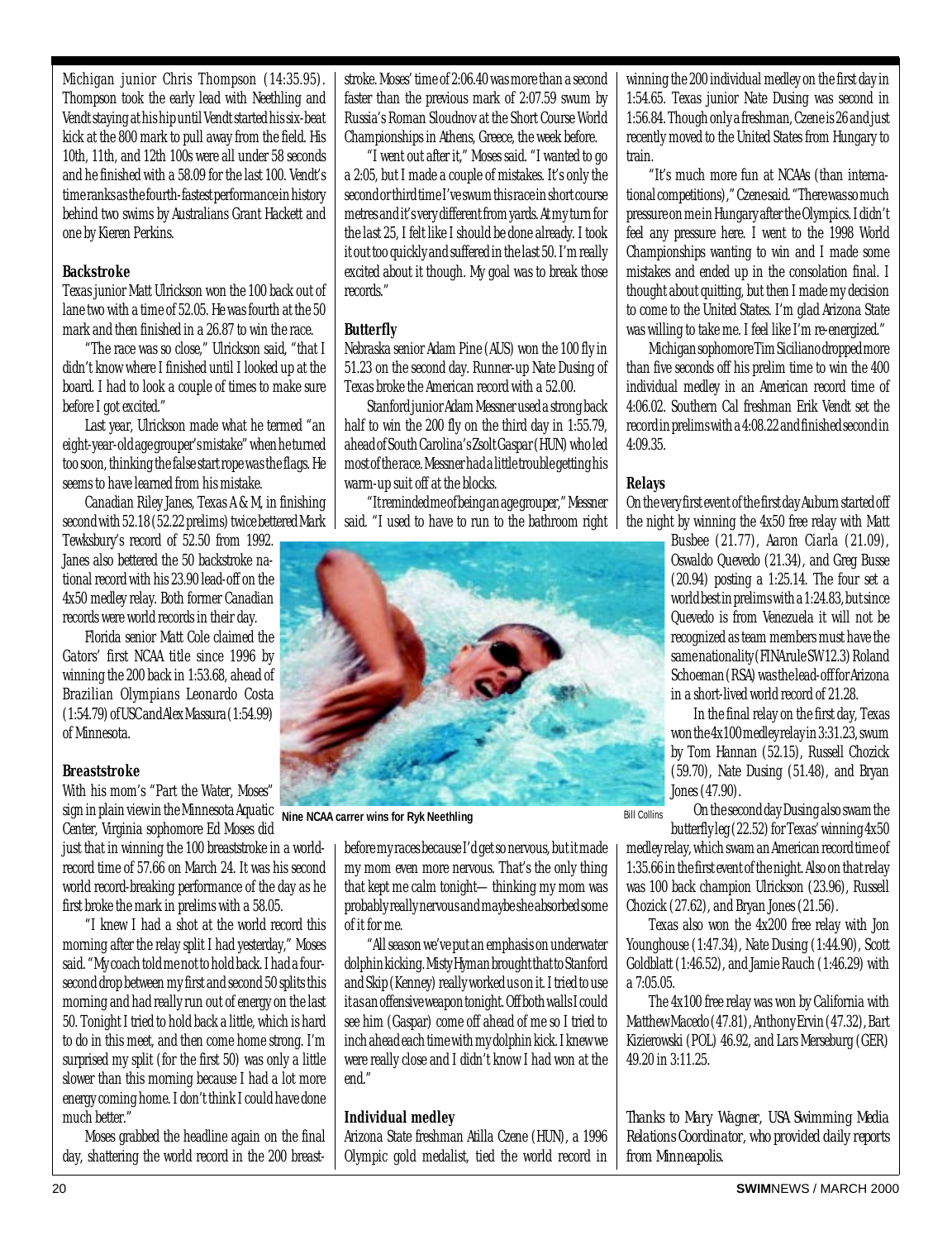### <span id="page-20-0"></span>**BACKWASH**

*Backwash features short clips, gossip, letters and opinions. Contributions are welcome at our e-mail:* **swimnews@inforamp.net.** *Now for the rumours behind the news.*

**Davis Scholarships Awarded:**Six swimmers will be receiving \$1,000 each provided by the Victor Davis Memorial Fund to help them in their swimming careers. The fund was created in 1989 in memory of Olympic and world champion Victor Davis, who died tragically that year. The six swimmers are Kristen Bradley, 16 (Newmarket, ON), Jenna Gresdal, 15 (Huntsville, ON), Alexandra Lys, 15 (Calgary, AB), Benoit Banville-Auger, 17 (Cap-de-la-Madeleine, QC), Francois Castonguay, 17 (St-Jerome, QC), and Matthew Huang, 16 (Vancouver, BC).

**After five decades of service:**Swim Saskatchewan presented Life Memberships to Betty Lou and David Dean. The Deans were distinguished swimmers, administrators, and master officials. Congratulations.

**Paying the price:**Alexander Popov pays 100 Australian dollars (US \$60) a day to train at the Australian Institute of Sport with his coach Gennadi Touretsky, a former Soviet national sprint coach. The decision to continue to swim for Russia has cost him dearly. Rob Woodhouse, an Olympic bronze medal winner in 1984 and now an agent for swimmers, estimates Popov could have made a million dollars a year in endorsements if he were an Australian. That's what Michael Klim, Popov's training partner, and 17-year-old Ian Thorpe are currently earning.

"The financial thing is difficult for Alex," Touretsky says. "He has a few sponsors, none in Australia."

After winning the 50 and 100 freestyle in 1992 and 1996, Popov is spending six hours a day in the water and an additional hour in the gym preparing for Sydney.

"People are writing Alex off, but I'm not," said Michael Klim. Touretsky agrees. "I know he will win the 100 again," he said. "The difference this time is I don't know how."

**Cadillac series:** What was formerly known as the USA Grand Prix Series is being replaced by the Cadillac Swim Series. Increased prize money (a total of US \$100,000 over the five meets) and TV exposure within the USA should make for an exciting summer leading up to the Olympic Trials in mid August. ESPN has already agreed to broadcast the Ann Arbor Meet, and other television deals are in the works. See the US Calendar on page 3 for the dates and locations.

**Banned:** Italian sprinter Viviana Susin, 27, received a four-year suspension from FINA. Susin was tested in January 1999 at a meet in France and was found to have a Testosterone/Epitestosterone level greater than 6. The suspension is effective March 25, 2000. It's not known why there is such a long delay between the test and the suspension. She competed last December at the European SC Championships in Lisbon. Susin won the Italian Championships in the 50 and 100 free during the past decade.

**Caught:** Trent Bray, NZL, also tested positive earlier this year for the steroid nandrolone, but has so far eluded any actual suspension and competed recently in the New Zealand Championships. Trent hired a good lawyer and got off on a technicality. The judge ruled there was too long a delay between the specimen arriving in the lab—in Sydney and the tests being done. In addition, the containers that have been used all over the world were found wanting! The NZL drug testing agency has lodged an appeal.

**Biggest splash:** Speedo announced the Fastskin in Athens. The suit will change the sport. It's a major innovation. The fabric has thousands of tiny teeth-like dents in the knit, mimicking dermal denticles of a shark's skin. Each suit has 13,000 stitches and 1,800 m of thread. A rougher fabric on the underside of the arms helps the swimmer to grip water when stroking. A rougher fabric at the shoulders creates vortices like those generated by the roll of a fish for faster swimming. Speedo claims that the suit is 3 to 7.5 percent faster than other suits.

FINA has approved full body suits as within its existing rules.

The suit will be priced between US \$150 and \$250 depending on the configuration (full body suit to a more conventional shape). The suit will be available to the general public in September. Speedo has agreed to supply Fastskins to swimmers competing at the Canadian Olympic Trials. Swimmers with the best chance to make the Olympic team as prime candidates for the suit.

Other manufacturersalready have full body suits (Adidas) or are close to releasing one (Arena).

**Award for Karin Helmstaedt:** "I am pleased to tell you that the ASCA (American Swimming Coaches Association) Board of Directors has voted to honor you with the American Swimming Coaches Association Press Award for 2000. Congratulations!

The award is offered in recognition and appreciation of your continued dedication to the unearthing of the story of the East German Doping Regime over the past decades. We are very grateful for your efforts.

The World Clinic is in Cincinnati, Ohio Sept. 7-9, 2000, and the banquet where we will make the award itself is on Friday evening, Sept. 8. We'd be pleased if you wanted to do a 10-20 minute talk at the banquet on the state of doping currently, or what you see happening in Germany/ Europe.

We will pick up your travel costs from your home to Cincinnati and return, or equivalent if you plan to go on to Sydney. And we'll take care of your expenses in Cincinnati.

Again, my congratulations and thanks from our entire Board of Directors. I hope this note finds you happy and well."

Best Regards, John Leonard ASCA Executive Director

Congratulations Karin, from your friends at SWIMNEWS!

✌✌✌✌✌✌✌✌ *Remember … It's not true until it has been officially denied*

### **ASK JUDY**

## DON'T ALWAYS EXPECT IT!

In preparation for Nationals, I met with many swimmers who were trying to cope with different aspects of anxiety, pressure, and stress. Usually athletes who express these feelings to me are in need of a strategy to calm and relax themselves.

I start by asking the athlete "What is your goal for this competition?"

This may seem like a roundabout way to figure out a strategy, but this often identifies the root of the problem. The most common goal that swimmers set is to do a personal best time or a PB. The next thing to determine is if the goal is difficult, yet realistic, specific, and measurable, and if the swimmer has a clear understanding of what she or he needs to do to achieve the goal.

Once this has been determined, we can move to the next question, which is "What do you expect out of yourself?" The response to this question is the clincher. If the swimmer's response is "I expect a personal best" then we have probably figured out what the problem is.

Now you may be confused, but answer this question—What is the difference between an expectation and a goal? In this case, not much. By definition, an *expectation*is something that you expect to happen, it has high probability of occurring. A *goal* is something that you are striving for, reaching for, not sure if you will achieve it.

If the goal is difficult yet it is something you expect to happen, this can be the cause of a great deal of stress. Expectations should be focused on things that are completely in your control. For example, "I expect myself to keep focused during my race" and "I expect myself to give 100% during the race."

Things that you expect out of yourself are likely to contribute to the chance of you achieving your goal. But when swimmers or athletes, in general, start to set their expectations as high has their goals, the question becomes "What's the point of setting the goal, if you expect it to happen?"

Another way that expectations can cause a great deal of stress or anxiety is when the expectations are not even the athlete's own, but when they are those of the coach, parents, or teammates. So, before your next competition, it is in your best interest to take the time to establish what your goals are and then to determine how they are different from your expectations. This should help you feel more focused and in control. Keep the letters and emails coming at

**gossj@dalelessmann.com** *Judy Goss, Ph.D., is a Sport Psychology Consultant at the National Sport Centre—Toronto.*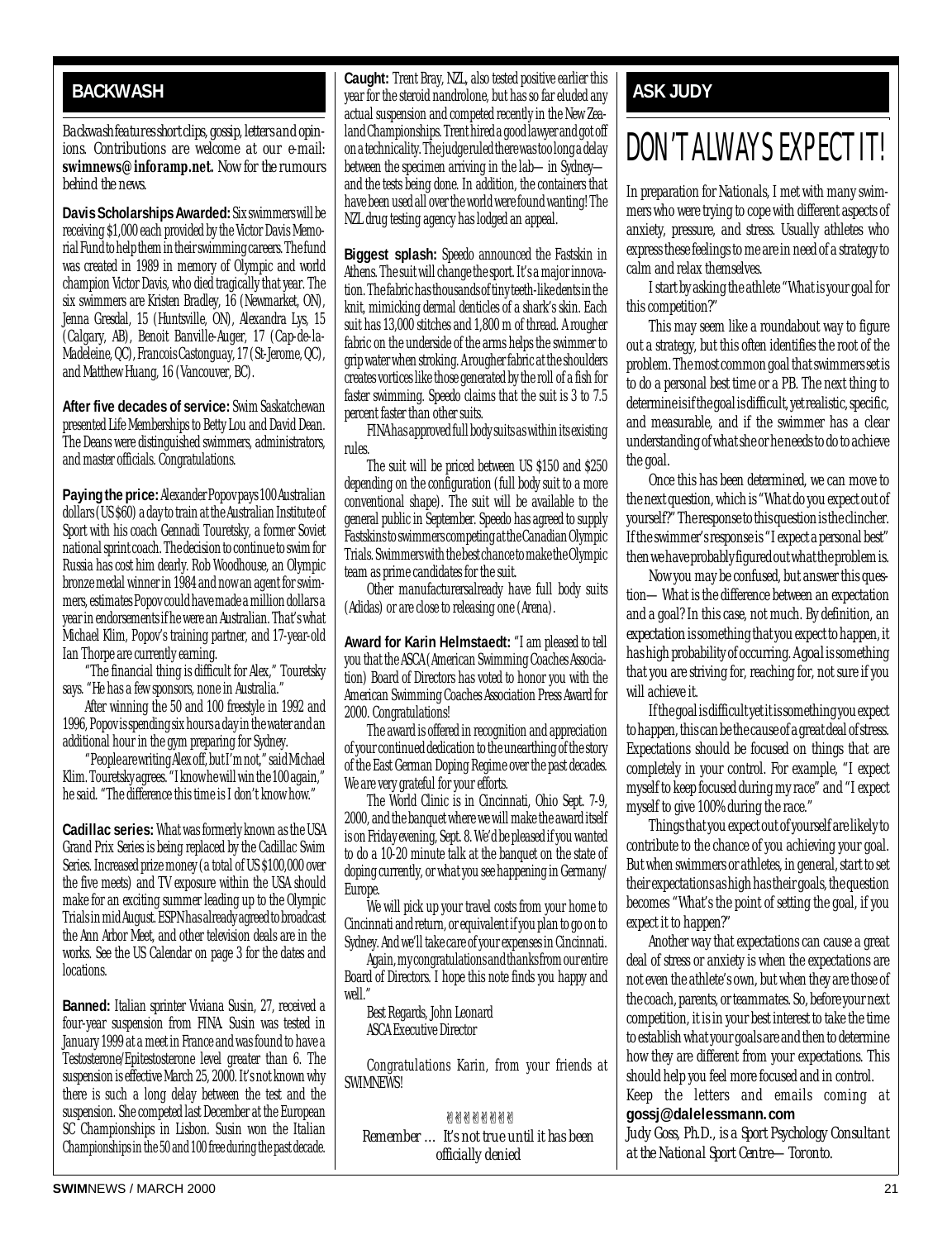| GIRLS |  |
|-------|--|
| 11-12 |  |

### **50 METRES FREESTYLE**

|                                            | Rec: 26.34                          | 50 METRES FREESTYLE<br>Lori Melien, AAC, 85     |                                                                                                                                                                                                                                            | 80<br>Red                               |
|--------------------------------------------|-------------------------------------|-------------------------------------------------|--------------------------------------------------------------------------------------------------------------------------------------------------------------------------------------------------------------------------------------------|-----------------------------------------|
| 1                                          | 27.38                               |                                                 | ONTAGMAR Allison Bennett, 12, NYAC                                                                                                                                                                                                         | 1                                       |
| $\frac{2}{3}$                              | 27.83                               |                                                 | JRNATFEB Kirsten Pomerleau, 12, UCSC                                                                                                                                                                                                       | 2                                       |
| 4                                          | 27.86<br>27.90                      |                                                 | ONTAGMAR Nadia Kumentas, 12, WD<br>BCAGMAR Melissa Lam, 12, SPART                                                                                                                                                                          | 3<br>4                                  |
| 5                                          | 28.14                               |                                                 | BCAGMAR Kirsty Teit, 12, PGB                                                                                                                                                                                                               |                                         |
| $\frac{6}{7}$                              | 28.20                               |                                                 | DONTAGMAR Tulia Wilkinson, 12, SKY<br>ONTAGMAR Emily Gillespie, 12, PERTH<br>ONTAGMAR Amanda Kelly, 12, HWAC<br>ONTAGMAR Manda Maxey, 12, CASC<br>ONTAGMAR Whitney Rich, 12, CNDR<br>SFOYNOV Suzanne Vary, 12, CADR<br>ONTAGMAR Whitney Ri | 567                                     |
|                                            | 28.27<br>28.27                      |                                                 |                                                                                                                                                                                                                                            |                                         |
| 8<br>9                                     | 28.31                               |                                                 |                                                                                                                                                                                                                                            | 8<br>9                                  |
| 10                                         | 28.38                               |                                                 |                                                                                                                                                                                                                                            | 10                                      |
| 11                                         | 28.44                               |                                                 |                                                                                                                                                                                                                                            | 11                                      |
| 12                                         | 28.52                               |                                                 | ONTAGMAR Monica Wakeman, 12, NEW                                                                                                                                                                                                           | $\begin{array}{c} 12 \\ 13 \end{array}$ |
| 13<br>14                                   | 28.65<br>28.89                      |                                                 | PCSCDEC Alice Chow 11 PCSC                                                                                                                                                                                                                 |                                         |
|                                            | 28.95                               |                                                 |                                                                                                                                                                                                                                            | 14<br>15                                |
| $\frac{15}{16}$                            | 28.96                               |                                                 | YOUTHDEC Amanda Long, 12, LAC<br>PCSCDEC Clare Dermody, 12, HWAC<br>BCAGMAR Brittany Reimer, 12, SKSC                                                                                                                                      | 16                                      |
| 17                                         | 28.99<br>29.12                      |                                                 | ONTAGMAR Chantelle Lonsdale, 12, WAC                                                                                                                                                                                                       | 17                                      |
| 18<br>19                                   | 29.20                               |                                                 | MBSKMAR Mallory Hoekstra, 12, EKSC<br>RAPIDDEC Carleen Ready, 12, LASO                                                                                                                                                                     | 18<br>19                                |
| 20                                         | 29.21                               |                                                 | ONTAGMAR Jamie MacLeod, 12, USC                                                                                                                                                                                                            | 20                                      |
| 21                                         | 29.22                               |                                                 | ONTAGMAR Heather Julien, 12, LAC                                                                                                                                                                                                           | 21                                      |
| 22<br>23                                   | 29.27<br>29.31<br>29.32             |                                                 | SCARFEB Jessica Lau, 12, SCAR<br>POAAAFEB Genevieve Saumur, 12, CAMO<br>BCAGMAR Carla Henderson, 12, PDSA                                                                                                                                  | 22                                      |
| 24                                         |                                     |                                                 |                                                                                                                                                                                                                                            | 23<br>24                                |
| 25                                         | 29.38                               |                                                 | ONTAGMAR Ogechi Abara, 12, RHAC                                                                                                                                                                                                            | 25                                      |
|                                            |                                     | <b>100 METRES FREESTYLE</b>                     |                                                                                                                                                                                                                                            | 10                                      |
| 1                                          | Rec: 57.36<br>1:00.02               | Lori Melien, AAC, 85                            | ONTAGMAR Nadia Kumentas, 12, WD                                                                                                                                                                                                            | Rec<br>1                                |
|                                            | 1:00.25                             |                                                 | JRNATFEB Allison Bennett, 12, NYAC                                                                                                                                                                                                         |                                         |
| $\begin{array}{c} 2 \\ 3 \\ 4 \end{array}$ | 1:00.63<br>1:01.12                  |                                                 | BCAGMAR Melissa Lam, 12, SPART                                                                                                                                                                                                             | 2<br>3<br>4                             |
|                                            | 1:01.39                             |                                                 | JRNATFEB Kirsten Pomerleau, 12, UCSC                                                                                                                                                                                                       |                                         |
| 567                                        | 1:01.53                             |                                                 | YOUTHDEC Amanda Long, 12, LAC                                                                                                                                                                                                              | 5                                       |
|                                            | 1:01.58                             |                                                 | ONTAGMAR Amanda Kelly, 12, HWAC<br>SFOYNOV Suzanne Vary, 12, CNDR<br>BCAGMAR Kirsty Teit, 12, PGB                                                                                                                                          | $\frac{6}{7}$                           |
| 8                                          | 1:01.99                             |                                                 |                                                                                                                                                                                                                                            | 8                                       |
| 9<br>10                                    | $1:02.06$<br>$1:02.29$<br>$1:02.62$ |                                                 | HWACOCT Clare Dermody, 12, HWAC<br>TDJAN Emily Gillespie, 12, PERTH                                                                                                                                                                        | 9<br>10                                 |
| $\begin{array}{c} 11 \\ 12 \end{array}$    |                                     |                                                 | ONTAGMAR Heather Julien, 12, LAC                                                                                                                                                                                                           | 11                                      |
|                                            | 1:02.84                             |                                                 | BCAGMAR Brittany Reimer, 12, SKSC<br>POAAAFEB Alice Chow, 11, PCSC                                                                                                                                                                         | 12                                      |
| 13<br>14                                   | 1:02.94<br>1:02.95                  |                                                 | ONTAGMAR Chantelle Lonsdale, 12, WAC                                                                                                                                                                                                       | 13                                      |
| 15                                         | 1:02.98                             |                                                 | MBSKMAR Mallory Hoekstra, 12, EKSC                                                                                                                                                                                                         | 14<br>15                                |
| $\begin{array}{c} 16 \\ 17 \end{array}$    | 1:03.02                             |                                                 | YOUTHDEC Monica Wakeman, 12, NEW                                                                                                                                                                                                           | 16                                      |
|                                            | 1:03.08                             |                                                 | POAAAFEB Genevieve Saumur, 12, CAMO<br>ONTAGMAR Whitney Rich, 12, ISS                                                                                                                                                                      | 17                                      |
| 18<br>19                                   | 1:03.08<br>1:03.16                  |                                                 | POAAAFEB Chrystele Roy-l'Ecuyer, 15, CNB                                                                                                                                                                                                   | 18<br>19                                |
| 20                                         | 1:03.58                             |                                                 | ISCUPNOV G. Poirier-Leroy, 12, NRST<br>MSSACNOV Elyse Dudar, 12, MSSAC                                                                                                                                                                     | 20                                      |
| 21                                         | 1:03.58                             |                                                 |                                                                                                                                                                                                                                            | 21                                      |
| 22<br>23                                   | 1:03.59<br>1:03.72                  |                                                 | PQAAAFEB Sarah Caron-Cantin, 12, CNCI<br>ONTAGMAR Jackie Morrison, 11, NYAC                                                                                                                                                                | 22<br>23                                |
| 24                                         | 1:03.76                             |                                                 | SCARFEB Martha Ziolkowski, 12, YORK                                                                                                                                                                                                        | 24                                      |
| 25                                         | 1:03.87                             |                                                 | POAAAFEB Marie-C. Dionne, 12, UL                                                                                                                                                                                                           | 25                                      |
|                                            | Rec: 2:05.41                        | 200 METRES FREESTYLE<br>Shauna Collins, ROD, 90 |                                                                                                                                                                                                                                            | $\overline{2}0$                         |
| 1                                          | 2:11.19                             |                                                 | ONTAGMAR Nadia Kumentas, 12, WD                                                                                                                                                                                                            | Red<br>1                                |
| $\frac{2}{3}$                              | 2:11.30                             |                                                 | ONTAGMAR Allison Bennett, 12, NYAC                                                                                                                                                                                                         | $\frac{2}{3}$                           |
|                                            | 2:11.44                             |                                                 | ONTAGMAR Amanda Long, 12, LAC                                                                                                                                                                                                              |                                         |
| $\frac{4}{5}$                              | 2:12.73<br>2:13.24                  |                                                 | SFOYNOV Suzanne Vary, 12, CNDR<br>BRANTNOV Amanda Kelly, 12, HWAC                                                                                                                                                                          | 4567                                    |
| $\frac{6}{7}$                              | 2:13.42                             |                                                 | ABAGFEB Mallory Hoekstra, 12, EKSC<br>BCAGMAR Brittany Reimer, 12, SKSC                                                                                                                                                                    |                                         |
|                                            | 2:14.12                             |                                                 |                                                                                                                                                                                                                                            |                                         |
| 8<br>9                                     | 2:14.13<br>2:14.41                  |                                                 | BCAGMAR Anne Schmuck, 12, PSW<br>CASCNOV Kirsten Pomerleau, 11, UCSC                                                                                                                                                                       | 8<br>9                                  |
| 10                                         | 2:15.26                             |                                                 |                                                                                                                                                                                                                                            | 10                                      |
| 11                                         | 2:15.56                             |                                                 |                                                                                                                                                                                                                                            | 11                                      |
| $\begin{array}{c} 12 \\ 13 \end{array}$    | 2:15.60<br>2:16.68                  |                                                 | CASONOV NUSCILITY UNITS CONTROL DISPUTATION<br>PCSCDEC Clare Dermody, 12, HWAC<br>NTAGMAR Jody Jelen, 12, ESWIM<br>SCARFEB Martha Ziolkowski, 12, YORK<br>POAAAFEB Martie-C. Dionne, 12, UL                                                | $\begin{array}{c} 12 \\ 13 \end{array}$ |
| 14                                         | 2:16.86                             |                                                 |                                                                                                                                                                                                                                            | 14                                      |
| 15                                         | 2:16.90                             |                                                 | PQAAAFEB Myriam Roy-L'Ecuyer, 12, CNB                                                                                                                                                                                                      | 15                                      |
| 16                                         | 2:17.04                             |                                                 | RAPIDDEC Melissa Lam, 12, SPART                                                                                                                                                                                                            | 16                                      |
| 17<br>18                                   | 2:17.33<br>2:17.48                  |                                                 | ONTAGMAR Shannon McQueen, 12, GO                                                                                                                                                                                                           | 17                                      |
| 19                                         |                                     |                                                 | ISCUPNOV G. Poirier-Leroy, 12, NRST<br>RAPIDDEC Carleen Ready, 12, LASC<br>MSSACNOV Elyse Dudar, 12, MSSAC                                                                                                                                 | 18<br>19                                |
| 20                                         | 2:17.52<br>2:17.63                  |                                                 |                                                                                                                                                                                                                                            | 20                                      |
| 21<br>22                                   | 2:17.69<br>2:18.34                  |                                                 | ONTAGMAR Monica Wakeman, 12, NEW<br>ABAGFEB Carol Starratt, 12, CASC                                                                                                                                                                       | 21                                      |
| 23                                         | 2:18.40                             |                                                 |                                                                                                                                                                                                                                            | $\overline{22}$<br>$\overline{23}$      |
| $\frac{24}{25}$                            | 2:18.43                             |                                                 | YOUTHDEC Bevan Haley, 12, WTSC<br>BCAGMAR Amanda Bell, 12, SPART                                                                                                                                                                           | 24                                      |
|                                            | 2:18.63                             |                                                 | MANTADEC Whitney Reed, 12, MANTA                                                                                                                                                                                                           | 25                                      |

|                     |                               | TAG is financially supported by                             | Swimming/Natation Canada. Compiled by SWIMNEWS                                                                                                                                                                                                                                          |
|---------------------|-------------------------------|-------------------------------------------------------------|-----------------------------------------------------------------------------------------------------------------------------------------------------------------------------------------------------------------------------------------------------------------------------------------|
|                     |                               | <b>400 METRES FREESTYLE</b>                                 |                                                                                                                                                                                                                                                                                         |
| 1                   | Rec: 4:23.93<br>4:36.46       |                                                             | Stephanie Shewchuk, PCSC, 87                                                                                                                                                                                                                                                            |
| $\overline{a}$      | 4:36.58                       |                                                             |                                                                                                                                                                                                                                                                                         |
| 3<br>4              | 4:37.17<br>4:37.88            |                                                             |                                                                                                                                                                                                                                                                                         |
| 5<br>6              | 4:38.75<br>4:40.87            |                                                             | SEDIVIOUS SURVICULATION (STATISTIC SEDIVIDUS DE BOATA DE BOATA AMB SURVICULATION (STATISTIC MARCHAR AMB SURVICULATION (STATISTIC MARCHAR BOATA DE NORTALISTIC MARCHAR BOATA DE PORTANT AND SURVICULATION (STATISTIC MARCHAR BO                                                          |
| 7                   | 4:41.19                       |                                                             | ONTAGMAR Chantelle Lonsdale, 12, WAC                                                                                                                                                                                                                                                    |
| 8<br>9              | 4:43.06<br>4:45.11            |                                                             | ONTAGMAR Julia Wilkinson, 12, SKY<br>ONTAGMAR Nadia Kumentas, 12, WD                                                                                                                                                                                                                    |
| 10                  | 4:45.22                       |                                                             | ONTAGMAR Amanda Kelly, 12, HWAC                                                                                                                                                                                                                                                         |
| 11<br>12            | 4:46.02<br>4:46.11            |                                                             | JRNATFEB Caitlyn Harris,12,LL<br>BRANTNOV Clare Dermody, 12, HWAC                                                                                                                                                                                                                       |
| 13<br>14            | 4:46.35<br>4:47.08            |                                                             | ONTAGMAR Shannon McQueen, 12, GO<br>PQAAAFEB Myriam Roy-L'Ecuyer,12,CNB                                                                                                                                                                                                                 |
| 15                  | 4:47.47                       |                                                             | ONTAGMAR Allison Bennett, 12, NYAC                                                                                                                                                                                                                                                      |
| 16<br>17            | 4:48.48<br>4:48.81            |                                                             | MSSACNOV Elyse Dudar, 12, MSSAC<br>BCAGMAR Káyla Rawlings, 12, PSW                                                                                                                                                                                                                      |
| 18<br>19            | 4:48.99<br>4:49.11            |                                                             | ABAGFEB Carol Starratt, 12, CASC<br>BCAGMAR Amanda Bell, 12, SPART                                                                                                                                                                                                                      |
| 20                  | 4:49.72                       |                                                             | ONTAGMAR Jody Jelen, 12, ESWIM<br>ISCUPNOV G. Poirier-Leroy, 12, NRST                                                                                                                                                                                                                   |
| 21<br>22            | 4:50.13<br>4:50.40            |                                                             | ABAGFEB Kirsten Pomerleau, 12, UCSC                                                                                                                                                                                                                                                     |
| 23<br>24            | 4:52.86<br>4:53.30            |                                                             | ONTAGMAR Jackie Sweers, 12, CAJ<br>YOUTHDEC Michelle Mange, 12, PDSA                                                                                                                                                                                                                    |
| 25                  | 4:54.36                       |                                                             | ONTAGMAR Katie Lawrie, 12, AAC                                                                                                                                                                                                                                                          |
|                     | Rec: 8:55.85                  | 800 METRES FREESTYLE                                        | Stephanie Shewchuk, PCSC, 87                                                                                                                                                                                                                                                            |
| 1                   | 9:25.24<br>9:29.95            |                                                             | ABAGFEB Mallory Hoekstra, 12, EKSC<br>ONTAGMAR Amanda Long, 12, LAC                                                                                                                                                                                                                     |
| $\overline{a}$<br>3 | 9:31.86                       | В٥                                                          |                                                                                                                                                                                                                                                                                         |
| 4<br>5              | 9:32.69<br>9:33.13            |                                                             | <b>CAGMAR Anne Schmuck, 12, PSW<br/>CAGMAR Brittany Reimer, 12, SKSC<br/>NSAGFEB Bevan Haley, 12, WTSC</b>                                                                                                                                                                              |
| 6<br>7              | 9:45.22                       |                                                             | ONTAGMAR Shannon McQueen, 12, GO<br>ONTAGMAR Julia Wilkinson, 12, SKY<br>ONTAGMAR Emily Gillespie, 12, PERTH<br>BCAGMAR Amanda Bell, 12, SPART                                                                                                                                          |
| 8                   | 9:48.44<br>9:49.55            |                                                             |                                                                                                                                                                                                                                                                                         |
| 9<br>10             | 9:51.18<br>9:56.99            |                                                             |                                                                                                                                                                                                                                                                                         |
| 11                  | 9:58.20                       |                                                             | ONTAGMAR Jody Jelen,12,ESWIM<br>ONTAGMAR Emiley Jellie,12,ROW                                                                                                                                                                                                                           |
| 12<br>13            | 9:59.07<br>9:59.63            |                                                             | BCAGMAR Erin Carlyle,12,LL<br>BCAGMAR Kayla Rawlings,12,PSW                                                                                                                                                                                                                             |
| 14<br>15            | 10:00.29<br>10:03.10          |                                                             | MBSKMAR Carol Starratt, 12, CASC<br>YOUTHDEC Michelle Mange, 12, PDSA                                                                                                                                                                                                                   |
| 16                  | 10:03.70                      |                                                             | BCAGMAR Kathryn Johnson, 11, PDSA                                                                                                                                                                                                                                                       |
| 17<br>18            | 10:03.94<br>10:06.46          |                                                             | EOSAFEB G. Hansforth,11,EBSC<br>ISCUPNOV G. Poirier-Leroy, 12, NRST                                                                                                                                                                                                                     |
| 19                  | 10:06.78                      |                                                             | POAAAFEB Marie Arsenault-C.<br>,12,UL                                                                                                                                                                                                                                                   |
| 20<br>21            | 10:07.29<br>10:07.45          |                                                             | MANTADEC Caitlyn Harris, 12, SKSC<br>PQAAAFEB Chelsea Cleary, 12, DDO<br>CHENAJAN Brittani Barber, 12, PSW                                                                                                                                                                              |
| 22<br>23            | 10:08.48<br>10:08.81          |                                                             | LACNOV Heather Julien,12,LAC                                                                                                                                                                                                                                                            |
| 24                  | 10:11.21                      |                                                             | BCAGMAR Melanie Nelson, 12, IS                                                                                                                                                                                                                                                          |
| 25                  | 10:11.44                      | <b>100 METRES BACKSTROKE</b>                                | BCAGMAR Sarah Mayzes, 12, IS                                                                                                                                                                                                                                                            |
| 1                   | Rec: 1:05.71<br>1:06.52       |                                                             | Stephanie Brueschke,MAC,94<br>ONTAGMAR Emily Gillespie, 12, PERTH                                                                                                                                                                                                                       |
| $\overline{a}$      |                               |                                                             |                                                                                                                                                                                                                                                                                         |
|                     | 1:08.19                       |                                                             | BCAGMAR Melissa Lam, 12, SPART                                                                                                                                                                                                                                                          |
| 3<br>4              | 1:08.48<br>1:08.54            |                                                             | MBSKMAR Mallory Hoekstra, 12, EKSC<br>ONTAGMAR Nadia Kumentas, 12, WD                                                                                                                                                                                                                   |
| 5                   | 1:09.11                       |                                                             | JRNATFEB Kirsten Pomerleau, 12, UCSC                                                                                                                                                                                                                                                    |
| 6<br>7              | 1:09.27<br>1:09.41            |                                                             |                                                                                                                                                                                                                                                                                         |
| 8<br>9              | 1:10.07                       |                                                             |                                                                                                                                                                                                                                                                                         |
| 10                  | 1:10.09<br>1:10.27            |                                                             | <b>POAAFEB Genevieve Saumur, 12, CAMO<br/> ONTAGMAR Allison Bennett, 12, NYAC<br/> ONTAGMAR Annand Kelly, 12, HWAC<br/> BCAGMAR Anne Schnuck, 12, PSW<br/> SCARFEB Martha Ziolkowski, 12, YORK<br/> SCARFEB Martha Ziolkowski, 12, YORK<br/> SCARFEB Mar</b>                            |
| 11<br>12            | 1:10.37<br>1:10.47            |                                                             | ONTAGMAR Jennifer MacLachlan, 12, NEW<br>SCARFEB Monica Wakeman, 12, NEW                                                                                                                                                                                                                |
| 13<br>14            | 1:10.62                       |                                                             |                                                                                                                                                                                                                                                                                         |
| 15                  | 1:10.77<br>1.10.79            | ABAGFEB                                                     | ONTAGMAR Julia Wilkinson, 12, SKY<br>ESWIMJAN Amanda Long, 12, LAC<br>≫WD\<br>Stacle Karach, FT,                                                                                                                                                                                        |
| 16<br>17            | 1:10.86<br>1:11.17            |                                                             | MBSKMAR Landice Yestrau, 12, MM<br>YOUTHDEC Kayla Truswell, 12, LAC                                                                                                                                                                                                                     |
| 18                  | 1:11.52                       |                                                             | ONTAGMAR Heather Julien, 12, LAC                                                                                                                                                                                                                                                        |
| 19<br>20            | 1:11.55<br>1:11.64            |                                                             | BCAGMAR Carla Henderson, 12, PDSA<br>NWOFEB Katy Murdoch, 12, KSS                                                                                                                                                                                                                       |
| 21<br>22            | 1:11.94<br>1:12.12            |                                                             | ABAGFEB Elyse Silzer, 12, ROD<br>MBSKMAR Carol Starratt, 12, CASC                                                                                                                                                                                                                       |
| 23                  | 1:12.16                       |                                                             | OAKJAN Clare Dermody, 12, HWAC                                                                                                                                                                                                                                                          |
| 24<br>25            | 1:12.20<br>1:12.20            |                                                             | UTJAN21 Alyssa Hubert, 12, CYPS<br>ABAGFEB Kimberly Kabesh, 12, STSC                                                                                                                                                                                                                    |
|                     | Rec: 2:20.47                  | <b>200 METRES BACKSTROKE</b><br>Jennifer Fratesi, SSMAC, 97 |                                                                                                                                                                                                                                                                                         |
| 1                   | 2:25.92                       |                                                             | JRNATFEB Mallory Hoekstra, 12, EKSC                                                                                                                                                                                                                                                     |
| $\frac{2}{3}$       | 2:26.40<br>2:27.54            |                                                             | PQAAAFEB Genevieve Saumur, 12, CAMO<br>BCAGMAR Melissa Lam, 12, SPART                                                                                                                                                                                                                   |
| 4<br>5              | 2:27.62<br>2:29.17            |                                                             | BCAGMAR Anne Schmuck, 12, PSW                                                                                                                                                                                                                                                           |
| 6                   | 2:29.90                       |                                                             |                                                                                                                                                                                                                                                                                         |
| 7<br>8              | 2:30.74<br>2:30.94            |                                                             | KBMSCNOV Emily Gillespie, 12, PERTH<br>OSACFEB Amanda Long, 12, LAC<br>YOUTHDEC Kayla Truswell, 12, LAC<br>MBSKMAR Landice Yestrau, 12, MM                                                                                                                                              |
| 9<br>10             |                               |                                                             |                                                                                                                                                                                                                                                                                         |
| 11                  | 2:32.45<br>2:32.50<br>2:32.72 |                                                             |                                                                                                                                                                                                                                                                                         |
| 12<br>13            | 2:33.03                       |                                                             |                                                                                                                                                                                                                                                                                         |
| 14                  | 2:33.97<br>2:34.38            |                                                             |                                                                                                                                                                                                                                                                                         |
| 15<br>16            | 2:34.42<br>2:34.46            |                                                             | MUSSKAMAR Canadie Yestrait, 12,000<br>CASCNOV Kirsten Pomerleau, 11, UCSC<br>MBSKMAR Carol Starralt, 12, CASC<br>MANITADEC Elyse Silzer, 12, ROD<br>YOUTHDEC Monnica Kelly, 12, HWACOCO<br>POAAAFEB Audrey Portelance, 12, CNSJ<br>CCSCDEC Shann<br>SCARFEB Martha Ziolkowski, 12, YORK |
| 17<br>18            | 2:34.60                       |                                                             |                                                                                                                                                                                                                                                                                         |
| 19                  | 2:35.02<br>2:35.06            |                                                             | HWACOCT Clare Dermody, 12, HWAC<br>YOUTHDEC Meghan Croucher, 12, NEW<br>BCAGMAR Erin Carlyle, 12, LL                                                                                                                                                                                    |
| 20<br>21            | 2:35.25<br>2:35.29            |                                                             | OSACFEB Ashley Eykens,12,LAC<br>ONTAGMAR Christine Sadler, 12, MAC                                                                                                                                                                                                                      |
| 22<br>23<br>24      | 2:35.41<br>2:35.42<br>2:35.63 |                                                             | YOUTHDEC Jennifer MacLachlan,12,NEW<br>NBJAN Bevan Haley, 12, WTSC<br>NWOFEB Katy Murdoch, 12, KSS                                                                                                                                                                                      |

Rankings for the period (results received) October 1, 1999 **to March 30**, 2000

# <span id="page-21-0"></span>TOP AGE GROUP TIMES **READING YOU BE DESIGN (RESULTS COLUMBER COURSE TAG**

|                            |                         | 100 METRES BREASTSTROKE   |                                                                                                         |                     | 200 METRES                  |
|----------------------------|-------------------------|---------------------------|---------------------------------------------------------------------------------------------------------|---------------------|-----------------------------|
| 1                          | Rec: 1:10.11<br>1:15.14 | Allison Higson, ESC, 85   | ONTAGMAR Whitney Rich, 12, ISS                                                                          | 1                   | Rec: 2:19.25<br>2:21.23     |
| $\overline{c}$             | 1:15.73                 |                           | JRNATFEB Anne Schmuck, 12, PSW                                                                          | 2                   | 2:26.31                     |
| 3<br>4                     | 1:17.61                 |                           | YOUTHDEC Elizabeth Engs, 12, CAJ                                                                        | 3<br>4              | 2:26.34                     |
| 5                          | 1:19.19<br>1:19.26      |                           | MBSKMAR Mallory Hoekstra, 12, EKSC<br>ONTAGMAR Chantelle Lonsdale, 12, WAC                              |                     | 2:29.00<br>2:30.23          |
| 6                          | 1:19.30                 |                           | JRNATFEB Elizabeth Hendrick, 12, NCSA                                                                   | 5<br>6              | 2:30.64                     |
| 7<br>8                     | 1:19.46<br>1:19.69      |                           | KCSDEC Johanna Wick, 12, PN<br>PCSCDEC Kim Labbett, 12, OAK                                             | 7<br>8              | 2:30.86<br>2:31.24          |
| 9                          | 1:20.15                 |                           | ISCUPNOV Michelle Miller, 12, PDSA                                                                      | 9                   | 2:32.90                     |
| 10                         | 1:20.23                 |                           | POAAAFEB Jasmine Kastner, 12, DDO                                                                       | 10                  | 2:34.00                     |
| 11<br>12                   | 1:20.51<br>1:20.68      |                           | MBSKMAR Jane Harrington, 11, MM<br>ABAGFEB Carleen Ready, 12, LASC                                      | 11<br>12            | 2:34.07<br>2:34.63          |
| 13                         | 1:21.02                 |                           | YOUTHDEC Michelle Claessens, 12, MMST<br>ABAGFEB Catherine Kasongo, 11, EKSC                            | 13                  | 2:34.63                     |
| 14<br>15                   | 1:21.13                 |                           |                                                                                                         | 14<br>15            | 2:34.65                     |
| 16                         | 1:21.27<br>1:21.32      |                           | ONTAGMAR Kristen Low, 12, MSSAC<br>YOUTHDEC Michelle Mange, 12, PDSA<br>KBMSCNOV Andrea Zarins, 12, NKB | 16                  | 2:35.20<br>2:35.67          |
| 17                         | 1:21.63                 |                           |                                                                                                         | 17                  | 2:35.71                     |
| 18<br>19                   | 1:21.74<br>1:21.85      |                           | OSCDEC Dana Williams, 12, STSC<br>BCAGMAR Sarah Minaker, 12, PN                                         | 18<br>19            | 2:35.80<br>2:35.98          |
| $\frac{1}{2}$              | 1:22.04                 |                           | OSCDEC Lauren Crawford, 12, UCSC                                                                        | 20                  | 2:36.38                     |
| 21                         | 1:22.04                 |                           | BCAGMAR Melanie Nelson, 12, IS                                                                          | 21                  | 2:36.63                     |
| 22<br>23                   | 1:22.05<br>1:22.08      |                           | PCSCDEC Kelly Salvador, 12, TMSC<br>PCSCDEC Alice Chow, 11, PCSC                                        | 22<br>23            | 2:37.23<br>2:37.53          |
| 24                         | 1:22.28                 |                           | NORACJAN Kristyna Cleminson, 12, BYST                                                                   | 24                  | 2:37.82                     |
| 25                         | 1:22.50                 | 200 METRES BREASTSTROKE   | SFOYNOV Cecile Dufour, 12, UL                                                                           | 25                  | 2:37.85<br>400 METRES       |
|                            | Rec: 2:30.55            | Courtenay Chuy, HYACK, 98 |                                                                                                         |                     | Rec: 4:55.03                |
| 1                          | 2:40.94                 |                           | JRNATFEB Anne Schmuck,12,PSW                                                                            | 1                   | 5:06.88                     |
| $\overline{c}$<br>3        | 2:41.88<br>2:43.21      |                           | ONTAGMAR Whitney Rich, 12, ISS<br>UTJAN21 Elizabeth Engs, 12, CAJ                                       | 2<br>3              | 5:07.76<br>5:13.63          |
| 4                          | 2:46.47                 |                           | JRNATFEB Mallory Hoekstra,12,EKSC                                                                       | 4                   | 5:14.78                     |
| 5                          | 2:47.82                 |                           | JRNATFEB Chantelle Lonsdale, 12, WAC                                                                    | 5                   | 5:15.99                     |
| 6<br>7                     | 2:48.41<br>2:49.56      |                           | PCSCDEC Kim Labbett, 12, OAK<br>POAAAFEB Jasmine Kastner, 12, DDO                                       | 6<br>7              | 5:20.33<br>5:23.83          |
| 8                          | 2:50.53                 |                           | KBMSCNOV Andrea Zarins, 12, NKB                                                                         | 8                   | 5:24.40                     |
| 9                          | 2:51.09                 |                           | ISCUPNOV Michelle Miller, 12, PDSA                                                                      | 9                   | 5:25.63                     |
| 10<br>11                   | 2:51.36<br>2:51.76      |                           | EOSAFEB Emily Gillespie, 12, PERTH<br>JRNATFEB Michelle Mange, 12, PDSA                                 | 10<br>11            | 5:25.95<br>5:26.06          |
| 12                         | 2:51.78                 |                           | ABAGFEB Elizabeth Hendrick, 12, NCSA                                                                    | 12                  | 5:26.11                     |
| 13                         | 2:51.82                 |                           | PGBNOV Johanna Wick, 12, PN                                                                             | 13                  | 5:26.15                     |
| 14<br>15                   | 2:52.03<br>2:53.97      |                           | ONTAGMAR Ivanna Corovic, 12, OAK<br>YOUTHDEC Michelle Claessens, 12, MMST                               | 14<br>15            | 5:26.82<br>5:27.16          |
| 16                         | 2:54.24                 |                           |                                                                                                         | 16                  | 5:28.29                     |
| 17                         | 2:54.46                 |                           | ONTAGMAR Jessica Plata, 11, OAK<br>ONTAGMAR Kristen Low, 12, MSSAC                                      | 17                  | 5:29.56                     |
| 18<br>19                   | 2:54.54<br>2:54.61      |                           | MBSKMAR Catherine Kasongo, 12, EKSC<br>YOUTHDEC Melanie Nelson, 12, IS                                  | 18<br>19            | 5:30.17<br>5:32.04          |
| $\overline{20}$            | 2:54.99                 |                           | BCAGMAR Sarah Minaker, 12, PN                                                                           | 20                  | 5:32.06                     |
|                            | 2:55.51                 |                           | ABAGFEB Carleen Ready, 12, LASC                                                                         | 21                  | 5:32.22                     |
| $\frac{21}{22}$            | 2:55.72                 |                           | MBSKMAR Kendall McLean, 11, MANTA                                                                       | 22<br>23            | 5:32.32<br>5:34.29          |
| 24                         | 2:55.79<br>2:56.13      |                           | PCSCDEC Kelly Salvador, 12, TMSC<br>SFOYNOV Cecile Dufour, 12, UL                                       | 24                  | 5:34.69                     |
| 25                         | 2:56.39                 |                           | BCAGMAR Kaela Richardson, 11, VKSC                                                                      | 25                  | 5:34.74                     |
|                            |                         | 100 METRES BUTTERFLY      | Rec: 1:05.24 Allison Barriscale, KMSC, 89                                                               |                     | 4X50 M MED<br>Rec: 2:07.70  |
| 1                          | 1:06.63                 |                           | JRNATFEB Carleen Ready, 12, LASC                                                                        | 1                   | 2:12.53                     |
| $\overline{c}$<br>3        | 1:07.63                 |                           | ONTAGMAR Amanda Long, 12, LAC                                                                           | $\overline{a}$<br>3 | 2:12.64                     |
| 4                          | 1:07.96<br>1:08.27      |                           | PQAAAFEB Genevieve Saumur, 12, CAMO<br>ONTAGMAR Emily Gillespie, 12, PERTH                              | 4                   | 2:12.84<br>2:14.00          |
| 5                          | 1:08.90                 |                           | BCAGMAR Kayla Rawlings, 12, PSW                                                                         | 5                   | 2:14.60                     |
| 6<br>7                     | 1:09.76<br>1:10.02      |                           | KCSDEC Mallory Hoekstra, 12, EKSC<br>ONTAGMAR Claire Lawrence, 12, HWAC                                 | 6<br>7              | 2:14.85<br>2:15.25          |
| 8                          | 1:10.45                 |                           | ONTAGMAR Allison Bennett, 12, NYAC                                                                      | 8                   | 2:15.32                     |
| 9                          | 1:10.51                 |                           | ONTAGMAR Kristine Bunker, 12, NYAC                                                                      | 9                   | 2:15.54                     |
| 10<br>11                   | 1:10.67                 |                           | PCSCDEC Shannon Hazelton, 12, SSMAC                                                                     | 10<br>11            | 2:16.15<br>2:16.56          |
| 12                         | 1:11.01<br>1:11.10      |                           | SFOYNOV Marie-C. Dionne, 12, UL<br>MBSKMAR Kimberly Kabesh, 12, STSC                                    | 12                  | 2:16.99                     |
| 13                         | 1:11.36                 |                           | SFOYNOV Suzanne Vary, 12, CNDR<br>YOUTHDEC Heather Julien, 12, LAC                                      | 13                  | 2:17.62                     |
| 14                         | 1:11.39<br>1:11.51      |                           |                                                                                                         | 14<br>15            | 2:17.73                     |
| 15<br>16                   | 1:11.60                 |                           | BCAGMAR Katie Kotlowski, 12, PSW<br>ONTAGMAR Rachael Kloosterman, 11, WD                                | 16                  | 2:18.42<br>2:18.74          |
| 17                         | 1:11.76                 |                           | BRANTNOV Laura Connor, 12, OAK<br>CASCNOV Kirsten Pomerleau, 11, UCSC                                   | 17                  | 2:19.00                     |
| 18<br>19                   | 1:11.77<br>1:11.88      |                           | TDJAN Nadia Kumentas, 12, WISC                                                                          | 18<br>19            | 2:19.09<br>2:19.49          |
| 20                         | 1:11.91                 |                           | ONTAGMAR Myekah Payne, 12, BRANT                                                                        | 20                  | 2:19.71                     |
| 21                         | 1:11.93                 |                           | MSSACNOV Elyse Dudar, 12, MSSAC<br>ONTAGMAR Jennifer MacLachlan, 12, NEW                                | 21                  | 2:20.30                     |
| 22<br>23                   | 1:12.01<br>1:12.05      |                           | ESWIMJAN Monica Wakeman, 12, NEW                                                                        | 22<br>23            | 2:20.31<br>2:20.37          |
| 24                         | 1:12.08                 |                           | ONTAGMAR Tawnya Rudy,12,TORCH                                                                           | 24                  | 2:21.17                     |
| 25                         | 1:12.21                 |                           | KCSDEC Johanna Wick,12,PN                                                                               | 25                  | 2:21.88                     |
|                            | Rec: 2:18.09            | 200 METRES BUTTERFLY      | Michelle Coulombe, CNMN, 78                                                                             |                     | 4X50 M FREI<br>Rec: 1:53.45 |
| 1                          | 2:28.28                 |                           | ONTAGMAR Amanda Long, 12, LAC                                                                           | ı                   | 1:56.00                     |
| $\overline{2}$<br>3        | 2:28.53<br>2:28.57      |                           | BCAGMAR Kayla Rawlings,12,PSW                                                                           | 2<br>3              | 1:57.77<br>1:58.05          |
| 4                          | 2:29.11                 |                           | ABAGFEB Carleen Ready, 12, LASC<br>ABAGFEB Mallory Hoekstra,12,EKSC                                     | 4                   | 1:58.22                     |
| 5                          | 2:30.73                 |                           | PQAAAFEB Genevieve Saumur, 12, CAMO                                                                     | 5                   | 1:58.48                     |
| 6<br>7                     | 2:30.85<br>2:33.29      |                           | JRNATFEB Bevan Haley,12,WTSC<br>ONTAGMAR Emily Gillespie, 12, PERTH                                     | 6<br>7              | 1:59.34<br>2:00.01          |
| 8                          | 2:33.54                 |                           | ONTAGMAR Nadia Kumentas, 12, WD                                                                         | 8                   | 2:00.18                     |
| 9                          | 2:34.25                 |                           | ONTAGMAR Claire Lawrence, 12, HWAC                                                                      | 9                   | 2:01.01                     |
| 10<br>11                   | 2:34.35<br>2:35.94      |                           | BCAGMAR Katie Kotlowski, 12, PSW<br>ONTAGMAR Jennifer MacLachlan, 12, NEW                               | 10<br>11            | 2:01.67<br>2:01.76          |
| 12                         | 2:36.30                 |                           | ONTAGMAR Tawnya Rudy, 12, TORCH                                                                         | 12                  | 2:02.33                     |
| 13                         | 2:37.54                 |                           | ONTAGMAR Monica Wakeman, 12, NEW                                                                        | 13                  | 2:02.40                     |
| 14<br>15                   | 2:37.73<br>2:37.82      |                           | ONTAGMAR Kayla Truswell, 12, LAC                                                                        | 14<br>15            | 2:02.91<br>2:03.50          |
| 16                         | 2:37.94                 |                           | ONTAGMAR Lindsay Bays, 12, AAC<br>PCSCDEC Shannon Hazelton, 12, SSMAC                                   | 16                  | 2:03.55                     |
| 17                         | 2:37.95                 |                           | YOUTHDEC Heather Julien, 12, LAC                                                                        | 17                  | 2:04.51                     |
| 18<br>19                   | 2:38.20<br>2:38.59      |                           | MSSACNOV Elyse Dudar, 12, MSSAC                                                                         | 18<br>19            | 2:04.57<br>2:05.29          |
|                            | 2:38.75                 |                           | BCAGMAR Kathryn Johnson, 11, PDSA<br>PQAAAFEB Marie-C. Dionne, 12, UL                                   | 20                  | 2:05.71                     |
| 20<br>21<br>22<br>23<br>24 | 2:38.89                 |                           | BCAGMAR Amanda Bell 12, SPART                                                                           | 21                  | 2:05.95                     |
|                            | 2:39.79<br>2:40.59      |                           | ONTAGMAR Jody Jelen, 12, ESWIM<br>ONTAGMAR Rachael Kloosterman, 11, WD                                  | 22<br>23            | 2:06.11<br>2:06.24          |
|                            |                         |                           | LACNOV Whitney Rich, 11, ISS                                                                            | 24                  | 2:06.27                     |
|                            | 2:40.60                 |                           |                                                                                                         |                     |                             |

|                     |                              |                         | ®                                                                                                                                                        |
|---------------------|------------------------------|-------------------------|----------------------------------------------------------------------------------------------------------------------------------------------------------|
|                     |                              | 200 METRES IND.MEDLEY   |                                                                                                                                                          |
| 1                   | Rec: 2:19.25<br>2:21.23      | Allison Higson,ESC,85   | SFOYNOV Marie-C. Dionne,12,UL                                                                                                                            |
| $\overline{a}$<br>3 | 2:26.31<br>2:26.34           |                         | ABAGFEB Mallory Hoekstra, 12, EKSC<br>ONTAGMAR Amanda Long, 12, LAC                                                                                      |
| 4<br>5              | 2:29.00<br>2:30.23           |                         | KCSDEC Anne Schmuck,12,PSW<br>ONTAGMAR Emily Gillespie, 12, PERTH                                                                                        |
| 6<br>7              | 2:30.64                      |                         | ONTAGMAR Whitney Rich, 12, ISS                                                                                                                           |
| 8                   | 2:30.86<br>2:31.24           |                         | JRNATFEB Clare Dermody, 12, HWAC<br>JRNATFEB Carleen Ready, 12, LASC                                                                                     |
| 9<br>10             | 2:32.90<br>2:34.00           |                         | ONTAGMAR Chantelle Lonsdale, 12, WAC<br>YOUTHDEC Monica Wakeman,12,NEW                                                                                   |
| 11<br>12            | 2:34.07<br>2:34.63           | YOUTHDEC                | PQAAAFEB Genevieve Saumur, 12, CAMO<br>Jennifer MacLachlan, 12, NEW                                                                                      |
| 13<br>14            | 2:34.63<br>2:34.65           |                         | MBSKMAR Carol Starratt, 12, CASC<br>ABAGFEB Kirsten Pomerleau, 12, UCSC                                                                                  |
| 15                  | 2:35.20                      |                         | UTJAN21 Elizabeth Engs, 12, CAJ                                                                                                                          |
| 16<br>17            | 2:35.67<br>2:35.71           |                         | ISCUPNOV G. Poirier-Leroy, 12, NRST<br>KCSDEC Johanna Wick, 12, PN                                                                                       |
| 18<br>19            | 2:35.80<br>2:35.98           |                         | ESWIMJAN Jody Jelen, 12, ESWIM<br>ISCUPNOV Melissa Lam, 12, SPART                                                                                        |
| 20<br>21            | 2:36.38<br>2:36.63           | PCSCDEC                 | ONTAGMAR Julia Wilkinson, 12, SKY<br>Alice Chow, 11, PCSC                                                                                                |
| 22                  | 2:37.23<br>2:37.53           |                         | ONTAGMAR Tawnya Rudy, 12, TORCH<br>YOUTHDEC Allison Bennett, 12, NYAC                                                                                    |
| 23<br>24            | 2:37.82                      |                         | ONTAGMAR Ashley Eykens, 12, LAC<br>MBSKMAR Landice Yestrau, 12, MM                                                                                       |
| 25                  | 2:37.85                      | 400 METRES IND.MEDLEY   |                                                                                                                                                          |
| 1                   | Rec: 4:55.03<br>5:06.88      | Allison Higson, ESC, 85 | ABAGFEB Mallory Hoekstra, 12, EKSC                                                                                                                       |
| 2<br>$\overline{3}$ | 5:07.76<br>5:13.63           |                         | ONTAGMAR Amanda Long, 12, LAC                                                                                                                            |
| 4                   | 5:14.78                      |                         | JRNATFEB Anne Schmuck, 12, PSW<br>NSAGFEB Bevan Haley,12,WTSC                                                                                            |
| 5<br>6              | 5:15.99<br>5:20.33           |                         | JRNATFEB Carleen Ready, 12, LASC<br>ONTAGMAR Nadia Kumentas, 12, WD                                                                                      |
| 7<br>8              | 5:23.83<br>5:24.40           |                         | YOUTHDEC Michelle Mange, 12, PDSA<br>ONTAGMAR Whitney Rich, 12, ISS                                                                                      |
| 9<br>10             | 5:25.63<br>5:25.95           |                         | ONTAGMAR Kayla Truswell, 12, LAC<br>BCAGMAR Kayla Rawlings, 12, PSW                                                                                      |
| 11                  | 5:26.06                      |                         | YOUTHDEC Jennifer MacLachlan, 12, NEW<br>CHENAJAN Brittani Barber, 12, PSW                                                                               |
| 12<br>13            | 5:26.11<br>5:26.15           |                         | PCSCDEC Genevieve Saumur, 12, CAMO                                                                                                                       |
| 14<br>15            | 5:26.82<br>5:27.16           |                         | MBSKMAR Carol Starratt, 12, CASC<br>KBMSCNOV Andrea Zarins, 12, NKB                                                                                      |
| 16<br>17            | 5:28.29<br>5:29.56           |                         | PCSCDEC Clare Dermody, 12, HWAC<br>PQAAAFEB Myriam Roy-L'Ecuyer,12,CNB                                                                                   |
| 18<br>19            | 5:30.17<br>5:32.04           |                         | ONTAGMAR Jody Jelen, 12, ESWIM                                                                                                                           |
| 20                  | 5:32.06                      |                         | ISCUPNOV G. Poirier-Leroy, 12, NRST<br>KCSDEC Johanna Wick, 12, PN                                                                                       |
| 21<br>22            | 5:32.22<br>5:32.32           |                         | JRNATFEB Caitlyn Harris, 12, LL<br>YOUTHDEC Melanie Nelson, 12, IS                                                                                       |
| 23<br>24            | 5:34.29<br>5:34.69           |                         | KBMSCNOV Emily Gillespie, 12, PERTH<br>ONTAGMAR Tara Baxter, 12, NKB                                                                                     |
| 25                  | 5:34.74                      | 4X50 M MEDLEY RELAY     | ABAGFEB Kimberly Kabesh, 12, STSC                                                                                                                        |
| 1                   | Rec: 2:07.70<br>2:12.53      |                         | Markham AC, MAC, 94<br>BCAGMAR Fraser Valley Spartans, SPART<br>ONTAGMAR North York AC, NYAC<br>YOUTHDEC Newmarket SC, NEW<br>COUTHDEC Newmarket SC, NEW |
| $\frac{2}{3}$       | 2:12.64                      |                         |                                                                                                                                                          |
| 4                   | 2:12.84<br>2:14.00           |                         | <b>BCAGMAR Pacific Sea Wolves, PSW</b>                                                                                                                   |
| 5<br>6              | 2:14.60<br>2:14.85           |                         | ONTAGMAR London AC,LAC<br>BRANTNOV Hamilt-Wentworth AC, HWAC                                                                                             |
| 7<br>8              | 2:15.25<br>2:15.32           |                         | MBSKMAR Manta Swim Club, MANTA<br>PQAAAFEB Univ.Laval Rouge & Or,UL                                                                                      |
| 9<br>10             | 2:15.54<br>2:16.15           |                         | ABAGFEB Edmonton Keyano,EKSC<br>PCSCDEC Montreal Aquatique, CAMO                                                                                         |
| 11<br>12            | 2:16.56<br>2:16.99           |                         | ONTAGMAR Whitby Dolphins, WD<br>ABAGFEB Cascade Swim Club, CASC                                                                                          |
| 13                  | 2:17.62                      |                         | SFOYNOV CN Beauport, CNCB                                                                                                                                |
| 14<br>15            | 2:17.73<br>2:18.42           |                         | ONTAGMAR Cambridge Aquajets, CAJ<br>BTSCNOV Barrie Trojans, BTSC                                                                                         |
| 16<br>17            | 2:18.74<br>2:19.00           |                         | ONTAGMAR Oakville AC, OAK<br>ONTAGMAR Markham AC, MAC                                                                                                    |
| 18<br>19            | 2:19.09<br>2:19.49           |                         | MBSKMAR Manitoba Marlins,MM<br>ONTAGMAR Etobicoke Swimming, ESWIM                                                                                        |
| 20<br>21            | 2:19.71                      |                         | BCAGMAR Nanaimo Riptide ST, NRST                                                                                                                         |
| 22                  | 2:20.30<br>2:20.31           |                         | BCAGMAR Pacific Dolphins, PDSA<br><b>BCAGMAR Island Swimming,IS</b>                                                                                      |
| 23<br>24            | 2:20.37<br>2:21.17           |                         | NSAGFEB Eastern Alliance, EAST<br>POAAFEB Hull Phoenix, PHENX                                                                                            |
| 25                  | 2:21.88<br>4X50 M FREE RELAY |                         | PCSCDEC Pointe Claire SC, PCSC                                                                                                                           |
| 1                   | Rec: 1:53.45<br>1:56.00      |                         | Regina Opt.Dolphins, ROD, 90<br>ONTAGMAR North York AC, NYAC                                                                                             |
| $\frac{2}{3}$       | 1:57.77<br>1:58.05           | YOUTHDEC                | London AC, LAC                                                                                                                                           |
| 4                   | 1:58.22                      |                         | BCAGMAR Fraser Valley Spartans, SPART<br>YOUTHDEC Newmarket SC, NEW                                                                                      |
| 5<br>$\frac{6}{7}$  | 1:58.48<br>1:59.34           |                         | BRANTNOV Hamilt-Wentworth AC, HWAC<br>PQAAAFEB Univ.Laval Rouge & Or,UL                                                                                  |
| 8                   | 2:00.01<br>2:00.18           |                         | MBSKMAR Manta Swim Club, MANTA<br>ABAGFEB Edmonton Keyano, EKSC                                                                                          |
| 9<br>10             | 2:01.01<br>2:01.67           |                         | POAAAFEB Montreal Aquatique, CAMO<br>BCAGMAR Pacific Sea Wolves, PSW                                                                                     |
| 11                  | 2:01.76                      |                         | ABAGFEB Cascade Swim Club, CASC                                                                                                                          |
| 12<br>13            | 2:02.33<br>2:02.40           |                         | BRANTNOV Pointe Claire SC, PCSC<br>ABAGFEB Calgary Swimming, UCSC                                                                                        |
| 14<br>15            | 2:02.91<br>2:03.50           |                         | ONTAGMAR Cambridge Aquajets, CAJ<br>BCAGMAR Nanaimo Riptide ST, NRST                                                                                     |
| 16<br>17            | 2:03.55<br>2:04.51           |                         | <b>ONTAGMAR Whitby Dolphins, WD</b><br>ONTAGMAR Markham AC, MAC                                                                                          |
| 18<br>19            | 2:04.57<br>2:05.29           |                         | BCAGMAR Pacific Dolphins, PDSA<br>ONTAGMAR Oakville AC, OAK                                                                                              |
| 20                  | 2:05.71                      |                         | ONTAGMAR Etobicoke Swimming, ESWIM                                                                                                                       |
| 21<br>22            | 2:05.95<br>2:06.11           |                         | BCAGMAR Island Swimming, IS<br>MANTADEC Uxbridge SC,USC                                                                                                  |
| 23<br>24            | 2:06.24<br>2:06.27           |                         | POAAFEB Dorval SC, DSC<br>EOSAFEB Glouc-Ottawa Kingfish, GO                                                                                              |
| 25                  | 2:06.31                      |                         | NSAGFEB Eastern Alliance, EAST                                                                                                                           |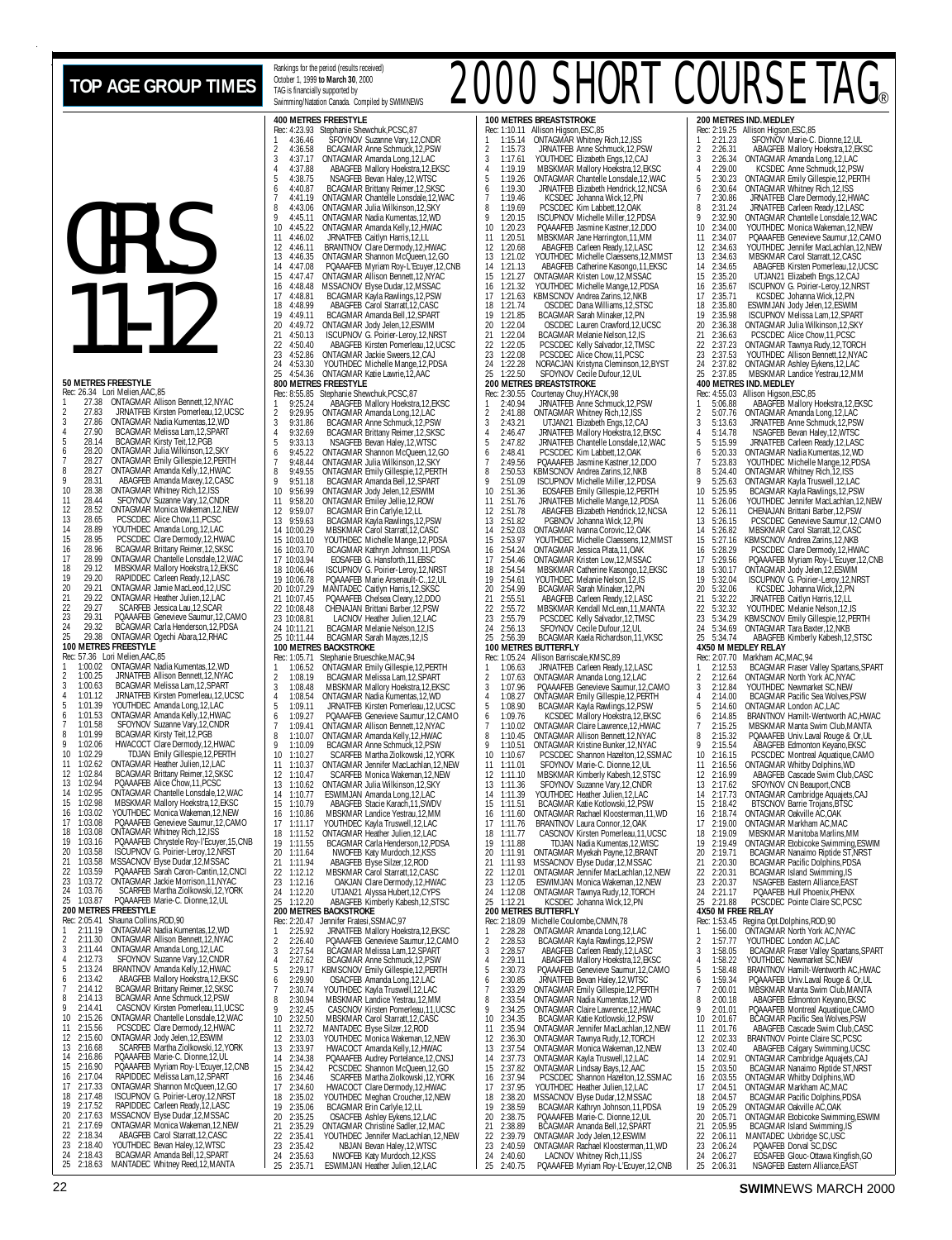|                                                                                                           | Rankings for the period (results received)                                  |  |
|-----------------------------------------------------------------------------------------------------------|-----------------------------------------------------------------------------|--|
| <b>TOP AGE GROUP TIMES</b>                                                                                | October 1, 1999 to March 30, 2000                                           |  |
|                                                                                                           | TAG is financially supported by                                             |  |
|                                                                                                           | Swimming/Natation Canada. Compiled b                                        |  |
|                                                                                                           |                                                                             |  |
|                                                                                                           | <b>400 METRES FREESTYLE</b>                                                 |  |
|                                                                                                           | Rec: 4:15.89<br>Chuck Sayao, TOMA                                           |  |
|                                                                                                           | 4:32.28<br>ONTAGMAR Mark<br>1                                               |  |
|                                                                                                           | 2<br>4:32.67<br>ONTAGMAR Chris                                              |  |
|                                                                                                           | 3<br>4:34.17<br>MBSKMAR Brade                                               |  |
|                                                                                                           | 4<br>4:36.40<br>MBSKMAR Jim Jı                                              |  |
|                                                                                                           | <b>ABAGFEB Pasca</b><br>5<br>4:38.95                                        |  |
|                                                                                                           | 6<br>4:39.72<br>ONTAGMAR Brand                                              |  |
|                                                                                                           | 7<br>4:40.55<br>ONTAGMAR Brand                                              |  |
|                                                                                                           | 8<br>4:41.16<br>ONTAGMAR Scott                                              |  |
|                                                                                                           | 9<br>4:41.27<br>ABAGFEB Jesse                                               |  |
|                                                                                                           | 10<br>4:41.91<br><b>ONTAGMAR Matth</b>                                      |  |
| BOYS                                                                                                      | 11<br>4:43.22<br>PQAAAFEB Jonatl                                            |  |
|                                                                                                           | 12<br>BCAGMAR Richa<br>4:43.23                                              |  |
|                                                                                                           | 13<br>4:44.07<br><b>ONTAGMAR Stever</b>                                     |  |
|                                                                                                           | 14<br>4:44.12<br>YOUTHDEC Nelso                                             |  |
|                                                                                                           | 15<br>4:44.53<br>ABAGFEB Gavin                                              |  |
| 12                                                                                                        | 16<br>4:45.75<br><b>BCAGMAR Leona</b>                                       |  |
|                                                                                                           | 17<br>4:46.09<br>ONTAGMAR Nelso                                             |  |
|                                                                                                           | <b>KCSDEC Kris Y</b>                                                        |  |
|                                                                                                           | 18<br>4:46.10                                                               |  |
|                                                                                                           | YOUTHDEC Paul I<br>19<br>4:46.88                                            |  |
|                                                                                                           | CNQJAN Etienr<br>20<br>4:47.15                                              |  |
|                                                                                                           | 4:47.58<br>21<br>MBSKMAR Alexa                                              |  |
|                                                                                                           | 22<br>4:47.58<br><b>ONTAGMAR Scott</b>                                      |  |
|                                                                                                           | PCSCDEC Sean<br>23<br>4:47.69                                               |  |
|                                                                                                           | 24<br>4:47.97<br>SFOYNOV Etienr                                             |  |
|                                                                                                           | 25<br>4:48.55<br>ONTAGMAR Adam                                              |  |
| <b>50 METRES FREESTYLE</b>                                                                                | 1500 METRES FREESTYLE                                                       |  |
| Rec: 25.28 John M.Mills.GO.93<br>26.25                                                                    | Jamie White, LAC, 9<br>Rec: 16:58.85                                        |  |
| CNSHDEC Vincent Boulanger-M., 12, CNQ<br>1                                                                | <b>ONTAGMAR Chris</b><br>1<br>18:09.07                                      |  |
| 2<br>ONTAGMAR Sean Dawson, 12, GO<br>26.61                                                                | 2<br>18:22.83<br><b>ONTAGMAR Scott</b>                                      |  |
| 3<br>ONTAGMAR Jeff Byrne, 12, SSMAC<br>26.76                                                              | 3<br>18:27.12<br><b>MBSKMAR Alexar</b>                                      |  |
| 4<br>26.90<br>ONTAGMAR Mark Kurtzer, 12, NEW                                                              | 4<br>18:36.18<br>POAAAFEB Jonatl                                            |  |
| 5<br>27.40<br>ABAGFEB Darren Tso, 12, LASC                                                                | 5<br>18:37.46<br>ABAGFEB Pasca                                              |  |
| MANTADEC Michael Smela, 12, YLSC<br>6<br>27.60                                                            | 18:39.06<br>6<br><b>ONTAGMAR Scott</b>                                      |  |
| ONTAGMAR Brandon Holden, 12, HWAC<br>7<br>27.98                                                           | 7<br>18:46.68<br>PQAAAFEB Nicola                                            |  |
| 8<br>CASCNOV Shane Kemmet, 12, LASC<br>28.00                                                              | 8<br>18:48.23<br>MBSKMAR Gavin                                              |  |
| BRANTNOV Julian Cino, 12, HWAC<br>9<br>28.10                                                              | 9<br>18:49.92<br><b>BCAGMAR Richa</b>                                       |  |
| BRANTNOV James San Pedro, 12, OAK<br>10<br>28.20                                                          | 10 18:59.86<br><b>BCAGMAR Chris</b>                                         |  |
| 28.27<br>BCAGMAR Brad Barton, 12, VKSC<br>11                                                              | <b>TBTFEB Christ</b><br>11 19:03.66                                         |  |
| 28.28<br>12<br>OAKJAN Stephen Louli, 12, MAC                                                              | 12 19:04.23<br>ONTAGMAR David                                               |  |
| 13<br>28.31<br>YOUTHDEC Michael Allain, 12, BST                                                           | 13 19:09.08<br>LACNOV Brand                                                 |  |
| 14<br>28.33<br>CASCNOV Braden O'Neill, 12, OSC                                                            | 14 19:09.66<br><b>MBSKMAR</b> Jesse                                         |  |
| 15<br>28.34<br>YOUTHDEC Paul Mereau,12,CASC                                                               | 15 19:09.69<br><b>BCAGMAR Davor</b>                                         |  |
| 28.35<br>16<br>RODSCJAN Andrew Malawski, 12, ROD                                                          | 16 19:09.80<br>MANTADEC Brad I                                              |  |
| 17<br>28.37<br>ONTAGMAR Matt Kapitan, 12, COBRA                                                           | 17 19:10.55<br>ONTAGMAR Adam                                                |  |
| 18<br>28.46<br>BCAGMAR Jackson Wang, 12, DELTA                                                            | 18 19:13.67<br>ONTAGMAR David                                               |  |
| 19<br>28.49<br>ONTAGMAR Brian Beaudette, 12, ROC                                                          | 19 19:15.04<br>ONTAGMAR Alex (                                              |  |
| 20<br>28.51<br>SFOYNOV Etienne Brillant, 12, CNDR                                                         | 20 19:19.11<br>ONTAGMAR Kellar                                              |  |
| 21<br>28.51<br>MBSKMAR Jim Judiesch, 12, CASC                                                             |                                                                             |  |
| 22<br>YOUTHDEC Nelson Niedzielski, 12, MSSAC<br>28.52                                                     | 21 19:23.67<br>NESFEB Mathi                                                 |  |
|                                                                                                           | 22 19:24.68<br>OAKJAN Brand                                                 |  |
| 23<br>28.70<br>BCAGMAR Richard Alexander, 12, IS                                                          | 23 19:25.06<br>OAKJAN Matth                                                 |  |
| 24<br>28.77<br>MBSKMAR Alexander Love, 12, ROD                                                            | 24 19:26.08<br><b>ULAVDEC Etienr</b>                                        |  |
| 25<br>28.81<br>KCSDEC Aaron Loh, 12, EKSC                                                                 | 25 19:26.47<br><b>ONTAGMAR Matth</b>                                        |  |
| <b>100 METRES FREESTYLE</b><br>Rec: 55.99 Brad Creelman, TOMAC, 83                                        | 100 METRES BACKSTROKE                                                       |  |
| 57.25<br>CNSHDEC Vincent Boulanger-M., 12, CNQ<br>1                                                       | Tobias Oriwol, PCSO<br>Rec: 1:03.53<br>1:05.78<br><b>CNSHDEC Vince</b><br>1 |  |
| 2<br>57.60<br>ONTAGMAR Sean Dawson, 12, GO                                                                | $\overline{a}$<br>ONTAGMAR Brand<br>1:06.31                                 |  |
| 3<br>58.70<br>ONTAGMAR Mark Kurtzer, 12, NEW                                                              | 3<br>1:07.12<br>MBSKMAR Brade                                               |  |
| 4<br>59.76<br>MBSKMAR Jim Judiesch, 12, CASC                                                              | 4<br>1:07.66<br><b>BCAGMAR Richa</b>                                        |  |
| 5<br>59.79<br>PQAAAFEB Etienne Lavallee, 12, EXCEL                                                        | 5<br>1:07.87<br>BCAGMAR Brad I                                              |  |
| 6<br>59.99<br>MBSKMAR Braden O'Neill, 12, OSC                                                             | 6<br>1:08.27<br>YOUTHDEC Micha                                              |  |
| 7<br>1:00.63<br>ABAGFEB Darren Tso, 12, LASC                                                              | 7<br><b>CASCNOV Jesse</b><br>1:08.36                                        |  |
| 8<br>ONTAGMAR Brandon Holden, 12, HWAC<br>1:01.17                                                         | 8<br>1:08.85<br>PQAAAFEB Etienr                                             |  |
| 9<br>1:01.27<br>MBSKMAR Gavin D'Amico, 12, EKSC                                                           | 9<br>1:09.58<br>NWOFEB Christ                                               |  |
| CASCNOV Michael Smela, 12, YLSC<br>1:01.55<br>10                                                          | 10<br>1:09.59<br><b>ONTAGMAR Stever</b>                                     |  |
| 11<br>1:01.56                                                                                             | 11<br>1:09.66<br>PQAAAFEB Alex D                                            |  |
| BCAGMAR Brad Barton, 12, VKSC<br>LASCNOV Shane Kemmet, 12, LASC<br>12<br>1:01.91                          | YOUTHDEC Wesle<br>12<br>1:09.96                                             |  |
| 13<br>1:02.33                                                                                             | ONTAGMAR Jeff B<br>13<br>1:10.31                                            |  |
| YOUTHDEC Alex Olsen, 12, SCAR<br>SFOYNOV Etienne Brillant, 12, CNDR<br>14<br>1:02.35                      | 14<br>1:10.45<br>ONTAGMAR John                                              |  |
| 15<br>1:02.45<br>NWOFEB Christian Carl, 12, TBT                                                           | 15<br>1:10.86<br>RAPIDDEC Pasca                                             |  |
| 16<br>1:02.53<br>ONTAGMAR Nelson Nedzielski, 12, MSSAC                                                    | 16<br>ONTAGMAR Ivan L<br>1:11.18                                            |  |
| 17<br>1:02.62                                                                                             | 17<br>1:11.24<br>YOUTHDEC Steph                                             |  |
| BRANTNOV Julian Cino, 12, HWAC<br>YOUTHDEC Kyles Vara, 12, CHAMP<br>18<br>1:02.65                         | 18<br>UTJAN21 Alex (<br>1:11.26                                             |  |
| 19<br>1:02.66<br>BCAGMAR Richard Alexander, 12, IS                                                        | 19<br>1:11.35<br><b>ONTAGMAR Matth</b>                                      |  |
| 20<br>1:02.81<br>CASCNOV Norman Ng, 12, HYACK                                                             | 20<br>1:11.37<br><b>BCAGMAR Leona</b>                                       |  |
| 21<br>1:02.90<br>ABAGFEB Jesse Lund, 12, EKSC                                                             | 21<br>1:11.40<br>SCARFEB Mark                                               |  |
| 22<br>1:02.95<br>MBSKMAR Alexander Love, 12, ROD                                                          | 22<br>1:11.40<br>ONTAGMAR Scott                                             |  |
| 23<br>1:02.95<br>PQAAAFEB Samuel Chartrand, 12, ELITE                                                     | 23<br>1:11.49<br>POAAAFEB Felix I                                           |  |
| 24<br>1:02.97<br>YOUTHDEC Paul Mereau, 12, CASC                                                           | 24<br>1:11.74<br>BCAGMAR Jorda                                              |  |
| 25<br>PQAAAFEB David Milot, 12, PCSC<br>1:03.03                                                           | 25<br>ONTAGMAR Sean<br>1:11.84                                              |  |
| <b>200 METRES FREESTYLE</b>                                                                               | 200 METRES BACKSTROKE                                                       |  |
| Rec: 2:01.59 Doug Wake, YLSC, 90<br>1<br>2:05.55<br>CNSHDEC Vincent Boulanger-M.,12,CNQ                   | Rec: 2:14.05 Tobias Oriwol, PCSC<br>1                                       |  |
| 2<br>ONTAGMAR Sean Dawson.12.GO<br>2:06.63                                                                | ONTAGMAR Brand<br>2:22.13                                                   |  |
| 3<br>2:08.17<br>MBSKMAR Braden O'Neill, 12, OSC                                                           | 2:22.46<br>2<br>ONTAGMAR Mark<br>3<br>2:22.69<br>BCAGMAR Richa              |  |
| 4<br>2:08.27<br>ONTAGMAR Mark Kurtzer, 12, NEW                                                            | 4<br>2:22.78<br><b>MBSKMAR Brade</b>                                        |  |
| 5<br>2:08.72<br>MBSKMAR Jim Judiesch, 12, CASC                                                            | 5<br>2:25.44<br>POAAAFEB Etienr                                             |  |
| 6<br>ONTAGMAR Chris Bento, 12, LAC<br>2:09.76                                                             | 2:25.78<br>6<br><b>ONTAGMAR Stever</b>                                      |  |
| 7<br>ONTAGMAR Steven Rubacha, 11, ESWIM<br>2:11.04                                                        | 7<br>2:25.95<br><b>BCAGMAR Brad I</b>                                       |  |
| 8<br>ONTAGMAR Brandon Connerty, 12, BRANT<br>2:11.56                                                      | YOUTHDEC Micha<br>8<br>2:26.75                                              |  |
| MANTADEC Michael Smela, 12, YLSC<br>9<br>2:12.10                                                          | 9<br>2:27.84<br><b>ABAGFEB Pasca</b>                                        |  |
| 10<br>ABAGFEB Pascal Wollach, 12, LASC<br>2:12.60                                                         | 10<br>2:28.31<br>PQAAAFEB Alex D                                            |  |
| 11<br>2:12.81<br>ABAGFEB Gavin D'Amico, 12, EKSC                                                          | 11<br>2:29.83<br>ABAGFEB Jesse                                              |  |
| 12<br>ABAGFEB Darren Tso, 12, LASC<br>2:13.69                                                             | 12<br>2:29.94                                                               |  |
| ABAGFEB Jesse Lund, 12, EKSC<br>13<br>2:13.77                                                             | YOUTHDEC Steph<br>YOUTHDEC Wesle<br>13<br>2:30.87                           |  |
| ONTAGMAR Matthew Scott, 12, HWAC<br>14<br>2:14.00                                                         | 14<br>2:31.06<br>ONTAGMAR Scott                                             |  |
| 15<br>ONTAGMAR Brandon Holden, 12, HWAC<br>2:14.47                                                        | 15<br>2:31.20<br><b>PCSCDEC Matth</b>                                       |  |
| 16<br>2:14.91<br>ONTAGMAR Jeff Byrne, 12, SSMAC                                                           | 16<br>2:31.56<br>PQAAAFEB Felix I                                           |  |
| 17<br>2:15.01                                                                                             | 17<br>2:31.78<br>ONTAGMAR Jeff B                                            |  |
| YOUTHDEC Alex Ólsen, 12, SCAR<br>YOUTHDEC Paul Mereau, 12, CASC<br>18<br>2:15.04                          | 18<br>2:31.81<br>NWOFEB Christ                                              |  |
| 19<br>2:15.26<br>ONTAGMAR Scott VanDoormaal, 12, GMAC                                                     | 19<br>ONTAGMAR Ivan L<br>2:32.18                                            |  |
| 20<br>2:15.35<br>YOUTHDEC Michael Allain, 12, BST                                                         | 20<br>2:32.59<br>ONTAGMAR Sean.                                             |  |
| 21<br>2:16.12<br>YOUTHDEC Nelson Niedzielski, 12, MSSAC                                                   | 21<br><b>ONTAGMAR Scott</b><br>2:33.16                                      |  |
| 22<br>2:16.16<br>SFOYNOV Etienne Brillant, 12, CNDR                                                       | 22<br>2:33.29<br>ONTAGMAR Kevin                                             |  |
| 23<br>2:16.16<br>NWOFEB Christian Carl, 12, TBT<br>24<br>2:16.19<br>ONTAGMAR Nelson Nedzielski, 12, MSSAC | 23<br>2:33.45<br>MBSKMAR Jim Ji<br>24<br>2:33.69<br><b>BCAGMAR Leona</b>    |  |

|                                                 |                         | TAG is financially supported by                                       | Swimming/Natation Canada. Compiled by SWIMNEWS                                                                                             |
|-------------------------------------------------|-------------------------|-----------------------------------------------------------------------|--------------------------------------------------------------------------------------------------------------------------------------------|
|                                                 |                         |                                                                       |                                                                                                                                            |
|                                                 | Rec: 4:15.89            | 400 METRES FREESTYLE                                                  |                                                                                                                                            |
| 1                                               | 4:32.28                 |                                                                       | Chuck Sayao, TOMAC, 95<br>ONTAGMAR Mark Kurtzer, 12, NEW                                                                                   |
| $\overline{c}$<br>3                             | 4:32.67<br>4:34.17      |                                                                       | ONTAGMAR Chris Bento, 12, LAC<br>MBSKMAR Braden O'Neill, 12, OSC                                                                           |
| 4                                               | 4:36.40                 |                                                                       | MBSKMAR Jim Judiesch, 12, CASC<br>ABAGFEB Pascal Wollach, 12, LASC                                                                         |
| 5<br>6                                          | 4:38.95<br>4:39.72      |                                                                       | ONTAGMAR Brandon Connerty, 12, BRANT                                                                                                       |
| 7                                               | 4:40.55                 |                                                                       | ONTAGMAR Brandon Holden, 12, HWAC                                                                                                          |
| 8<br>9                                          | 4:41.16<br>4:41.27      |                                                                       | ONTAGMAR Scott VanDoormaal, 12, GMAC<br>ABAGFEB Jesse Lund,12,EKSC                                                                         |
| 10                                              | 4:41.91                 |                                                                       | ONTAGMAR Matthew Scott, 12, HWAC                                                                                                           |
| 11<br>12                                        | 4:43.22<br>4:43.23      |                                                                       | PQAAAFEB Jonathan Rinaldi, 12, CALAC<br>BCAGMAR Richard Alexander, 12, IS                                                                  |
| 13<br>14                                        | 4:44.07<br>4:44.12      |                                                                       | ONTAGMAR Steven Rubacha, 11, ESWIM<br>YOUTHDEC Nelson Niedzielski,12,MSSAC                                                                 |
| 15                                              | 4:44.53                 |                                                                       | ABAGFEB Gavin D'Amico, 12, EKSC                                                                                                            |
| 16<br>17                                        | 4:45.75<br>4:46.09      |                                                                       | BCAGMAR Leonard Ho, 12, HYACK<br>ONTAGMAR Nelson Nedzielski, 12, MSSAC                                                                     |
| 18                                              | 4:46.10                 |                                                                       |                                                                                                                                            |
| 19<br>20                                        | 4:46.88                 |                                                                       | KCSDEC Kris Yap-Chung, 12, HYACK<br>YOUTHDEC Paul Mereau, 12, CASC                                                                         |
| 21                                              | 4:47.15<br>4:47.58      |                                                                       | CNQJAN Etienne Lavallee, 12, EXCEL<br>MBSKMAR Alexander Love, 12, ROD                                                                      |
| 22<br>23                                        | 4:47.58                 |                                                                       | ONTAGMAR Scott Samuel, 12, OAK<br>PCSCDEC Sean Dawson, 12, GO<br>SFOYNOV Etienne Brillant, 12, CNDR<br>ONTAGMAR Adam Eilath, 12, RHAC      |
| 24                                              | 4:47.69<br>4:47.97      |                                                                       |                                                                                                                                            |
| 25                                              | 4:48.55                 | 1500 METRES FREESTYLE                                                 |                                                                                                                                            |
|                                                 | Rec: 16:58.85           | Jamie White, LAC, 90                                                  |                                                                                                                                            |
| $\frac{1}{2}$                                   | 18:09.07                |                                                                       | ONTAGMAR Chris Bento, 12, LAC<br>ONTAGMAR Scott VanDoormaal, 12, GMAC                                                                      |
| 3                                               | 18:22.83<br>18:27.12    |                                                                       | MBSKMAR Alexander Love, 12, ROD                                                                                                            |
| 4                                               | 18:36.18                |                                                                       | PQAAAFEB Jonathan Rinaldi, 12, CALAC                                                                                                       |
| 5<br>6                                          | 18:37.46<br>18:39.06    |                                                                       | ABAGFEB Pascal Wollach, 12, LASC<br>ONTAGMAR Scott Samuel, 12, OAK                                                                         |
| 7                                               | 18:46.68                |                                                                       | POAAAFEB Nicolas Sanschagrin, 12, SAMAK                                                                                                    |
| 8<br>9                                          | 18:48.23<br>18:49.92    |                                                                       | MBSKMAR Gavin D'Amico, 12, EKSC<br>BCAGMAR Richard Alexander, 12, IS                                                                       |
|                                                 | 10 18:59.86             |                                                                       | BCAGMAR Chris Wiggans, 11, PDSA                                                                                                            |
| 11<br>12                                        | 19:03.66<br>19:04.23    |                                                                       | TBTFEB Christian Carl, 12, TBT<br>ONTAGMAR David Mongeri, 11, BROCK                                                                        |
| 13                                              | 19:09.08                |                                                                       | LACNOV Brandon Connerty, 12, BRANT                                                                                                         |
| 14<br>15                                        | 19:09.66<br>19:09.69    |                                                                       | MBSKMAR Jesse Lund, 12, EKSC<br>BCAGMAR Davor Isic, 12, PDSA                                                                               |
| 16                                              | 19:09.80                |                                                                       | MANTADEC Brad Hankewich, 12, GOLD                                                                                                          |
| 17<br>18                                        | 19:10.55<br>19:13.67    |                                                                       | ONTAGMAR Adam Eilath, 12, RHAC<br>ONTAGMAR David Arcand, 12, GO                                                                            |
| 19                                              | 19:15.04                |                                                                       | ONTAGMAR Alex Cambareri, 11, CPAC                                                                                                          |
| 20<br>21                                        | 19:19.11<br>19:23.67    |                                                                       | ONTAGMAR Kellan O'Neill, 12, SSMAC<br>NESFEB Mathieu Bouchard, 12, AQUA                                                                    |
| 22                                              | 19:24.68                |                                                                       | OAKJAN Brandon Holden, 12, HWAC                                                                                                            |
| 23                                              | 19:25.06                |                                                                       | OAKJAN Matthew Scott, 12, HWAC                                                                                                             |
|                                                 |                         |                                                                       |                                                                                                                                            |
| 24                                              | 19:26.08                |                                                                       | ULAVDEC Etienne Lavallee, 12, EXCEL<br>ONTAGMAR Matthew Pariselli, 12, NYAC                                                                |
|                                                 |                         |                                                                       |                                                                                                                                            |
| 1                                               | Rec: 1:03.53<br>1:05.78 | 25 19:26.47 UNINUTED 100 METRES BACKSTROKE<br>Tobias Oriwol, PCSC, 98 | CNSHDEC Vincent Boulanger-M., 12, CNQ                                                                                                      |
|                                                 | 1:06.31                 |                                                                       | ONTAGMAR Brandon Connerty, 12, BRANT                                                                                                       |
| $\frac{2}{3}$<br>4                              | 1:07.12<br>1:07.66      |                                                                       |                                                                                                                                            |
| 5                                               | 1:07.87                 |                                                                       | MBSKMAR Braden O'Neill, 12, OSC<br>BCAGMAR Richard Alexander, 12, IS<br>BCAGMAR Brad Barton, 12, VKSC                                      |
| 6<br>7                                          | 1:08.27<br>1:08.36      |                                                                       | YOUTHDEC Michael Allain,12,BST                                                                                                             |
| 8                                               | 1:08.85                 |                                                                       | CASCNOV Jesse Lund, 12, EKSC<br>PQAAAFEB Etienne Lavallee, 12, EXCEL                                                                       |
| 9<br>10                                         | 1:09.58<br>1:09.59      |                                                                       | NWOFEB Christian Carl, 12, TBT<br>ONTAGMAR Steven Rubacha, 11, ESWIM                                                                       |
| 11                                              | 1:09.66                 |                                                                       | POAAAFEB Alex Desilets, 12, MEGO                                                                                                           |
| 12<br>13                                        | 1:09.96<br>1:10.31      |                                                                       | YOUTHDEC Wesley Newman, 12, CAC<br>ONTAGMAR Jeff Byrne, 12, SSMAC                                                                          |
| 14                                              | 1:10.45                 |                                                                       | ONTAGMAR John Lukovich, 12, COBRA                                                                                                          |
| 15<br>16                                        | 1:10.86<br>1:11.18      |                                                                       | RAPIDDEC Pascal Wollach, 12, LASC<br>ONTAGMAR Ivan Leung, 11, RHAC                                                                         |
| 17                                              | 1:11.24                 |                                                                       | YOUTHDEC Stephen Malinas, 12, GGST                                                                                                         |
| 18<br>19                                        | 1:11.26<br>1:11.35      |                                                                       | UTJAN21 Alex Olsen, 12, SCAR<br>ONTAGMAR Matthew Scott, 12, HWAC                                                                           |
| 20                                              | 1:11.37                 |                                                                       | BCAGMAR Leonard Ho, 12, HYACK                                                                                                              |
| 21<br>$\overline{22}$                           | 1:11.40<br>1:11.40      |                                                                       | SCARFEB Mark Kurtzer,12,NEW<br>ONTAGMAR Scott Samuel, 12, OAK                                                                              |
| 23                                              | 1:11.49                 |                                                                       | POAAAFEB Felix Renaud, 12, CNB                                                                                                             |
| 24<br>25                                        | 1:11.74<br>1:11.84      |                                                                       | BCAGMAR Jordan Hartney, 11, PSW<br>ONTAGMAR Sean Dawson, 12, GO                                                                            |
|                                                 |                         | 200 METRES BACKSTROKE                                                 |                                                                                                                                            |
|                                                 | Rec: 2:14.05<br>2:22.13 | Tobias Oriwol, PCSC, 98                                               | ONTAGMAR Brandon Connerty, 12, BRANT                                                                                                       |
|                                                 | 2:22.46                 |                                                                       | ONTAGMAR Mark Kurtzer, 12, NEW                                                                                                             |
| $\begin{array}{c} 1 \\ 2 \\ 3 \end{array}$<br>4 | 2:22.69<br>2:22.78      |                                                                       | BCAGMAR Richard Alexander, 12, IS<br>MBSKMAR Braden O'Neill, 12, OSC                                                                       |
| 5                                               | 2:25.44                 |                                                                       | PQAAAFEB Etienne Lavallee, 12, EXCEL                                                                                                       |
| 6<br>7                                          | 2:25.78                 |                                                                       |                                                                                                                                            |
| 8                                               | 2:25.95<br>2:26.75      |                                                                       | ONTAGMAR Steven Rubacha, 11, ESWIM<br>BCAGMAR Brad Barton, 12, VKSC<br>VOUTUDEC Michael Allain 12, DCT<br>YOUTHDEC Michael Allain, 12, BST |
| 9<br>10                                         | 2:27.84<br>2:28.31      |                                                                       | ABAGFEB Pascal Wollach, 12, LASC<br>PQAAAFEB Alex Desilets, 12, MEGO                                                                       |
| 11                                              | 2:29.83                 |                                                                       | ABAGFEB Jesse Lund, 12, EKSC                                                                                                               |
| 12<br>13                                        | 2:29.94<br>2:30.87      |                                                                       | YOUTHDEC Stephen Malinas, 12, GGST                                                                                                         |
| 14                                              | 2:31.06                 |                                                                       | YOUTHDEC Wesley Newman, 12, CAC<br>ONTAGMAR Scott Samuel, 12, OAK                                                                          |
| 15<br>16                                        | 2:31.20<br>2:31.56      |                                                                       | PCSCDEC Matthew Scott, 12, HWAC<br>PQAAAFEB Felix Renaud, 12, CNB                                                                          |
| 17                                              | 2:31.78                 |                                                                       | ONTAGMAR Jeff Byrne, 12, SSMAC                                                                                                             |
| 18<br>19                                        | 2:31.81<br>2:32.18      |                                                                       | NWOFEB Christian Carl, 12, TBT<br>ONTAGMAR Ivan Leung, 11, RHAC                                                                            |
| 20                                              | 2:32.59                 |                                                                       | ONTAGMAR Sean Alexander, 12, TD                                                                                                            |
| 21<br>22                                        | 2:33.16<br>2:33.29      |                                                                       | ONTAGMAR Scott VanDoormaal, 12, GMAC<br>ONTAGMAR Kevin Jones, 12, OAK                                                                      |
| 23<br>24                                        | 2:33.45<br>2:33.69      |                                                                       | MBSKMAR Jim Judiesch, 12, CASC<br>BCAGMAR Leonard Ho, 12, HYACK                                                                            |

|                     |                               |                                                    | HURI                                                                                                                                  |
|---------------------|-------------------------------|----------------------------------------------------|---------------------------------------------------------------------------------------------------------------------------------------|
|                     |                               |                                                    |                                                                                                                                       |
|                     | Rec: 1:07.51                  | 100 METRES BREASTSTROKE<br>Matthew Huang, ARBU, 97 |                                                                                                                                       |
| 1<br>2              | 1:13.98                       |                                                    | ABAGFEB Rodale Estor, 12, CASC<br>ONTAGMAR Bryan Mell, 12, NEW                                                                        |
| 3                   | 1:15.16<br>1:15.74            |                                                    |                                                                                                                                       |
| 4<br>5              | 1:15.86<br>1:16.09            |                                                    | UTJAN21 Alex Olsen, 12, SCAR<br>MBSKMAR Jesse Lund, 12, EKSC<br>MANTADEC Michael Smela, 12, YLSC<br>RODSCJAN Andrew Malawski, 12, ROD |
| 6                   | 1:16.51                       |                                                    |                                                                                                                                       |
| 7<br>8              | 1:17.17<br>1:17.93            |                                                    | ONTAGMAR Chris Bento,12,LAC                                                                                                           |
| 9<br>10             | 1:17.97<br>1:18.00            |                                                    | CASCNOV Darren Tso, 12, LASC<br>YOUTHDEC Kyles Vara, 12, CHAMP<br>ONTAGMAR Nathan Zonenberg, 12, NYAC                                 |
| 11                  | 1:18.20                       |                                                    | BRANTNOV James San Pedro, 12, OAK<br>BTSCNOV Jamie Ross, 12, AUROR                                                                    |
| 12<br>13            | 1:18.55<br>1:19.32            |                                                    | BCAGMAR Brad Barton, 12, VKSC                                                                                                         |
| 14                  | 1:19.47                       |                                                    | ONTAGMAR Kyle Palfrey, 12, SCAR                                                                                                       |
| 15<br>16            | 1:19.66<br>1:19.71            |                                                    | BCAGMAR Leonard Ho, 12, HYACK<br>SCARFEB Bryn Jones,12,NEW                                                                            |
| 17<br>18            | 1:19.77<br>1:19.85            |                                                    | ONTAGMAR Kevin Dickson,12,GMAC<br>CNQJAN Etienne Lavallee, 12, EXCEL                                                                  |
| 19                  | 1:19.97                       |                                                    | SFOYNOV Vincent Boulanger-M., 12, CNQ                                                                                                 |
| 20<br>21            | 1:20.04<br>1:20.30            |                                                    | CHAMPDEC Kyle Svara, 12, CHAMP<br>MBSKMAR Braden O'Neill, 12, OSC                                                                     |
| 22<br>23            | 1:20.61                       |                                                    | PQAAAFEB Jonathan Turcotte, 12, HIPPO                                                                                                 |
| 24                  | 1:20.71<br>1:20.86            | ULAVDEC                                            | Jonathan Dumont, 12, NES<br>POAAAFEB Maxime Dumont, 12, CNO                                                                           |
| 25                  | 1:21.39                       | 200 METRES BREASTSTROKE                            | ONTAGMAR Kellan O'Neill, 12, SSMAC                                                                                                    |
|                     | Rec: 2:26.87                  | Matthew Huang, ARBU, 97                            |                                                                                                                                       |
| 1<br>2              | 2:40.44<br>2:41.94            |                                                    | MBSKMAR Rodale Estor, 12, CASC<br>ONTAGMAR Chris Bento, 12, LAC                                                                       |
| 3                   | 2:43.06                       |                                                    | ONTAGMAR Bryan Mell, 12, NEW                                                                                                          |
| 4<br>5              | 2:44.33<br>2:44.39            |                                                    | MBSKMAR Jesse Lund, 12, EKSC                                                                                                          |
| 6<br>7              | 2:46.93                       |                                                    | MANTADEC Michael Smela, 12, YLSC<br>YOUTHDEC Kyles Vara, 12, CHAMP                                                                    |
| 8                   | 2:47.64<br>2:48.09            |                                                    | <b>ONTAGMAR Brandon Connerty, 12, BRANT</b><br>POAAAFEB Etienne Lavallee, 12, EXCEL<br>ONTAGMAR Steven Rubacha, 11, ESWIM             |
| 9<br>10             | 2:48.36<br>2:48.52            |                                                    |                                                                                                                                       |
| 11                  | 2:49.31                       |                                                    | BRANTNOV James San Pedro, 12, OAK<br>ONTAGMAR Kyle Palfrey, 12, SCAR<br>YOUTHDEC Alex Olsen, 12, SCAR                                 |
| 12<br>13            | 2:49.66<br>2:49.81            |                                                    | SCARFEB Bryn Jones,12,NEW                                                                                                             |
| 14<br>15            | 2:50.07                       |                                                    | RAPIDDEC Darren Tso, 12, LASC                                                                                                         |
| 16                  | 2:50.12<br>2:50.46            |                                                    | RODSCJAN Andrew Malawski, 12, ROD<br>BTSCNOV Jamie Ross, 12, AUROR                                                                    |
| 17<br>18            | 2:50.75<br>2:51.08            |                                                    | BCAGMAR Leonard Ho, 12, HYACK<br>ONTAGMAR Kellan O'Neill, 12, SSMAC                                                                   |
| 19                  | 2:52.73                       |                                                    | RAPIDDEC Geoffrey Chen, 12, RAPID                                                                                                     |
| 20<br>21            | 2:52.96<br>2:53.04            |                                                    | ONTAGMAR Nathan Zonenberg, 12, NYAC<br>PQAAAFEB Patrick Marion, 12, DDO                                                               |
| 22<br>23            | 2:53.28<br>2:54.89            |                                                    | PQAAAFEB Philippe Grand'Maison,12,CAMO                                                                                                |
| 24                  | 2:55.09                       |                                                    | MBSKMAR Gavin D'Amico,12,EKSC<br>OAKJAN Kevin Dickson, 12, GMAC                                                                       |
| 25                  | 2:55.29                       | 100 METRES BUTTERFLY                               | MBSKMAR Alexander Love, 12, ROD                                                                                                       |
|                     | Rec: 1:02.37                  |                                                    | D.Chorney, TMSC, 91 / M.Calkins, IS, 91<br>PQAAAFEB Etienne Lavallee, 12, EXCEL                                                       |
| 1<br>$\overline{a}$ | 1:06.60<br>1:07.56            |                                                    | CNSHDEC Vincent Boulanger-M., 12, CNQ                                                                                                 |
| 3<br>4              | 1:08.97<br>1:09.01            |                                                    | ASCNOV Michael Smela, 12, YLSC                                                                                                        |
| 5                   | 1:09.06                       |                                                    | POAAAFEB David Milot, 12, PCSC<br>ONTAGMAR Jeff Byrne, 12, SSMAC                                                                      |
| 6<br>7              | 1:09.09<br>1:09.16            |                                                    | MBSKMAR Braden O'Neill, 12, OSC<br>BCAGMAR Kris Yap-Chung, 12, HYACK                                                                  |
| 8                   | 1:09.54                       |                                                    | BCAGMAR Lu Yi Lay 12, IS                                                                                                              |
| 9<br>10             | 1:09.63<br>1:09.71            |                                                    | ONTAGMAR Patrick Cuch, 11, TSC                                                                                                        |
| 11<br>12            | 1:09.76<br>1:10.39            |                                                    | ONTAGMAR Scott VanDoormaal, 12, GMAC<br>BRANTNOV Julian Cino, 12, HWAC<br>ETOBFEB Mehmet Dinc, 12, COBRA                              |
| 13                  | 1:10.84                       |                                                    | ONTAGMAR Kyle Palfrey, 12, SCAR                                                                                                       |
| 14<br>15            | 1:11.50<br>1:11.63            |                                                    | BCAGMAR Jackson Wang, 12, DELTA<br>MACJAN Stephen Louli, 12, MAC                                                                      |
| 16<br>17            | 1:11.64<br>1:11.65            |                                                    | SCARFEB Nelson Nedzielski, 13, MSSAC                                                                                                  |
| 18                  | 1:11.67                       |                                                    | ONTAGMAR Matthew Pariselli, 12, NYAC<br>MBSKMAR Gavin D'Amico, 12, EKSC                                                               |
| 19<br>20            | 1:11.61<br>1:11.71            |                                                    | POAAAFEB Nicolas Sanschagrin, 12, SAMAK<br>ABAGFEB Tyson Larone, 12, EKSC                                                             |
| 21                  | 1:11.95                       |                                                    | ONTAGMAR Nathan Zonenberg,12,NYAC                                                                                                     |
| 22<br>23            | 1:12.05<br>1:12.22            |                                                    | LASCNOV Shane Kemmet,12,LASC<br>ONTAGMAR Mathieu Bouchard, 12, AQUA                                                                   |
| 24<br>25            | 1:12.69<br>1:12.70            |                                                    | PQAAAFEB Guillaume Vallieres-L.,11,CNSJ<br>SHERDEC Steven Gagne, 12, MEGO                                                             |
|                     |                               | 200 METRES BUTTERFLY                               |                                                                                                                                       |
| 1                   | Rec: 2:17.46                  | Andrew Cho, HYACK, 91                              |                                                                                                                                       |
| 2                   |                               |                                                    |                                                                                                                                       |
|                     | 2:30.19<br>2:30.37            |                                                    | ONTAGMAR Scott VanDoormaal, 12, GMAC<br>PQAAAFEB David Milot, 12, PCSC                                                                |
| 3<br>4              | 2:31.49<br>2:34.37            |                                                    | BCAGMAR Kris Yap-Chung, 12, HYACK<br>ONTAGMAR Matthew Pariselli, 12, NYAC                                                             |
| 5                   | 2:34.47                       |                                                    | BCAGMAR Lu Yi Lay, 12, IS                                                                                                             |
| 6<br>7              | 2:35.11<br>2:35.37            |                                                    | ONTAGMAR Patrick Cuch, 11, TSC<br>POAAAFEB Nicolas Sanschagrin, 12, SAMAK                                                             |
| 8<br>9              | 2:35.97<br>2:36.88            |                                                    | ONTAGMAR Kyle Palfrey, 12, SCAR                                                                                                       |
| 10                  | 2:37.52                       |                                                    | ONTAGMAR Nelson Nedzielski, 12, MSSAC<br>ABAGFEB Gavin D'Amico, 12, EKSC                                                              |
| 11<br>12            | 2:37.56<br>2:37.71            |                                                    | NBJAN Mathieu Bouchard, 12, AQUA                                                                                                      |
| 13                  | 2:38.71                       |                                                    | BCAGMAR Leonard Ho, 12, HYACK<br>ABAGFEB Tristan Armstrong, 12, NCSA                                                                  |
| 14<br>15            | 2:39.08<br>2:39.14            |                                                    | PQAAAFEB Jonathan Blouin,11,CNQ<br>PQAAAFEB Felix Renaud,12,CNB                                                                       |
| 16<br>17            | 2:39.82<br>2:40.50            |                                                    | PQAAAFEB Guillaume Vallieres-L.<br>,11,CNSJ<br>ETOBFEB Mehmet Dinc, 12, COBRA                                                         |
| 18                  | 2:41.24                       |                                                    | PQAAAFEB Jonathan Gagne, 11, DDO                                                                                                      |
| 19<br>20            | 2:41.35<br>2:41.48            |                                                    | ONTAGMAR Scott Samuel, 12, OAK<br>PQAAAFEB Matthew Leger, 12, DDO                                                                     |
| 21                  | 2:41.76                       |                                                    | PQAAAFEB Jonathan Rinaldi, 12, CALAC                                                                                                  |
| 22<br>23<br>24      | 2:41.83<br>2:41.98<br>2:42.92 |                                                    | ABAGFEB Tyson Larone, 12, EKSC<br>LACNOV Brandon Connerty, 12, BRANT<br>MBSKMAR Jonathan Lam,12,EKSC                                  |

# **2000 SHORT COURSE TAG®**

| Rec: 2:17.55                                | 200 METRES IND.MEDLEY<br>Matthew Huang, ARBU, 97                                                                                                   |
|---------------------------------------------|----------------------------------------------------------------------------------------------------------------------------------------------------|
| 2:23.50<br>1                                | CNSHDEC Vincent Boulanger-M., 12, CNQ                                                                                                              |
| $\overline{a}$<br>2:25.13<br>3<br>2:25.83   | ABAGFEB Braden O'Neill, 12, OSC<br>ABAGFEB Jesse Lund, 12, EKSC                                                                                    |
| 4<br>2:26.28                                | ONTAGMAR Chris Bento, 12, LAC                                                                                                                      |
| 5<br>2:27.26<br>6<br>2:27.32                | PQAAAFEB Etienne Lavallee, 12, EXCEL<br>ONTAGMAR Brandon Connerty, 12, BRANT                                                                       |
| 7<br>2:29.34                                | ONTAGMAR Mark Kurtzer, 12, NEW                                                                                                                     |
| 8<br>2:29.35<br>9<br>2:31.59                | CASCNOV Michael Smela,12,YLSC<br>ONTAGMAR Kyle Palfrey, 12, SCAR                                                                                   |
| 10<br>2:31.67                               | ONTAGMAR Steven Rubacha, 11, ESWIM                                                                                                                 |
| 11<br>2:32.29<br>12<br>2:32.41              | MBSKMAR Gavin D'Amico, 12, EKSC                                                                                                                    |
| 13<br>2:32.45                               | YOUTHDEC Alex Olsen, 12, SCAR<br>MBSKMAR Jim Judiesch, 12, CASC                                                                                    |
| 2:32.55<br>14                               | BCAGMAR Richard Alexander, 12, IS                                                                                                                  |
| 15<br>2:32.65<br>16<br>2:32.78              | RAPIDDEC Darren Tso, 12, LASC<br>BCAGMAR Leonard Ho, 12, HYACK                                                                                     |
| 17<br>2:33.45                               | ONTAGMAR Brandon Holden, 12, HWAC                                                                                                                  |
| 2:34.76<br>18<br>2:35.00<br>19              | YOUTHDEC Paul Mereau, 12, CASC<br>ONTAGMAR Nathan Zonenberg, 12, NYAC<br>ONTAGMAR Kellan O'Neill, 12, SSMAC<br>ANDCAMAR Relation O'Neill, 12, CASC |
| 2:35.09<br>20                               |                                                                                                                                                    |
| 21<br>2:35.11<br>22<br>2:35.61              | MBSKMAR Rodale Estor, 12, CASC<br>ONTAGMAR Bryan Mell, 12, NEW                                                                                     |
| 23<br>2:35.90                               |                                                                                                                                                    |
| 24<br>2:35.91<br>25<br>2:36.02              | PQAAAFEB Jonathan Rinaldi, 12, CALAC<br>BRANTNOV Julian Cino, 12, HWAC<br>EOSAFEB Sean Dawson, 12, GO                                              |
|                                             | 400 METRES IND.MEDLEY                                                                                                                              |
| Rec: 4:52.13<br>1<br>5:09.91                | Keith Barrett, UCSC, 94<br>ONTAGMAR Chris Bento, 12, LAC                                                                                           |
| 2<br>5:10.08                                | ONTAGMAR Brandon Connerty, 12, BRANT                                                                                                               |
| 3<br>5:12.32<br>4<br>5:13.69                | ONTAGMAR Mark Kurtzer, 12, NEW<br>ONTAGMAR Kyle Palfrey, 12, SCAR                                                                                  |
| 5<br>5:15.38                                | PQAAAFEB Etienne Lavallee, 12, EXCEL                                                                                                               |
| 6<br>5:16.80<br>7<br>5:19.62                | ABAGFEB Jesse Lund, 12, EKSC<br>MANTADEC Michael Smela, 12, YLSC                                                                                   |
| 8<br>5:20.04                                | BCAGMAR Leonard Ho, 12, HYACK                                                                                                                      |
| 9<br>5:23.56<br>5:23.93                     | PQAAAFEB Jonathan Rinaldi, 12, CALAC                                                                                                               |
| 10<br>11<br>5:24.62                         | UTJAN21 Alex Olsen, 12, SCAR<br>ONTAGMAR Brandon Holden, 12, HWAC                                                                                  |
| 12<br>5:24.76                               | ABAGFEB Gavin D'Amico, 12, EKSC                                                                                                                    |
| 13<br>5:25.36<br>14<br>5:25.63              | BCAGMAR Richard Alexander, 12, IS<br>ABAGFEB Pascal Wollach, 12, LASC                                                                              |
| 15<br>5:26.35                               | ONTAGMAR Scott Samuel, 12, OAK                                                                                                                     |
| 16<br>5:26.49<br>17<br>5:27.48              | ONTAGMAR Kellan O'Neill, 12, SSMAC<br>ONTAGMAR Matthew Pariselli, 12, NYAC                                                                         |
| 5:27.92<br>18                               | MBSKMAR Alexander Love, 12, ROD                                                                                                                    |
| 19<br>5:28.36<br>20<br>5:29.11              | Brandon Grove, 14, EDSON<br>OSCDEC<br>ESWIMJAN Nelson Niedzielski, 12, MSSAC                                                                       |
| 21<br>5:29.34                               | PCSCDEC Richard Zieba, 12, PCSC                                                                                                                    |
| $\overline{22}$<br>5:30.38<br>23<br>5:30.41 | ONTAGMAR Patrick Cuch, 11, TSC                                                                                                                     |
| 24<br>5:30.61                               | ONTAGMAR Steven Rubacha, 11, ESWIM<br>CASCNOV Norman Ng, 12, HYACK<br>ABAGFEB Tristan Armstrong, 12, NCSA                                          |
| 25<br>5:30.98                               | 4X50 M MEDLEY RELAY                                                                                                                                |
| Rec: 2:05.03<br>1                           | Mississauga AC, TOMAC, 92<br>CDSCNOV Pacific Dolphins, PDSA                                                                                        |
| 2:06.99<br>2:08.62                          | MBSKMAR Cascade Swim Club,CASC                                                                                                                     |
| $\frac{2}{3}$<br>2:10.37<br>4               | ABAGFEB Edmonton Keyano,EKSC                                                                                                                       |
| 2:11.38<br>5<br>2:11.54                     | ONTAGMAR North York AC,NYAC<br>YOUTHDEC Newmarket SC, NEW                                                                                          |
| 6<br>2:11.73<br>2:13.97                     | ONTAGMAR Nepean Kanata, NKB                                                                                                                        |
| 7<br>8<br>2:14.02                           | SFOYNOV CN Quebec,CNQ<br><b>BCAGMAR Island Swimming,IS</b>                                                                                         |
| 9<br>2:14.02                                | ONTAGMAR Brantford AC, BRANT                                                                                                                       |
| 10<br>2:14.26<br>11<br>2:14.65              | ONTAGMAR Cobra Swim Club, COBRA<br>ONTAGMAR Guelph Marlin AC, GMAC                                                                                 |
| 12<br>2:15.31                               | ONTAGMAR Richmond Hill AC, RHAC                                                                                                                    |
| 13<br>2:16.59<br>14<br>2:16.98              | PCSCDEC Oakville AC, OAK<br>BRANTNOV Hamilt-Wentworth AC, HWAC                                                                                     |
| 15<br>2:17.74                               | ABAGFEB Calgary Killarney SC, KSC                                                                                                                  |
| 16<br>2:17.97<br>17<br>2:18.60              | ONTAGMAR Mississauga AC, MSSAC                                                                                                                     |
| 2:19.44<br>18                               | ABAGFEB Calgary Swimming, UCSC<br>OAKJAN Toronto Swim Club, TSC                                                                                    |
| 19<br>2:19.45<br>20<br>2:19.46              | ABAGFEB Nose Creek SA, NCSA<br>BCAGMAR Hyack Swim Club, HYACK                                                                                      |
| 21<br>2:20.61                               | PCSCDEC Pointe Claire SC, PCSC                                                                                                                     |
| 22<br>2:20.64<br>23<br>2:21.26              | ONTAGMAR Etobicoke Swimming, ESWIM<br>CDSCNOV Vancouver Gators, GATOR                                                                              |
| 24<br>2:21.59<br>2:22.38                    | MANTADEC Saskatoon Goldfins, GOLD                                                                                                                  |
| 25<br>4X50 M FREE RELAY                     | MBSKMAR Olympian Swim Club, OSC                                                                                                                    |
| Rec: 1:51.22                                | London Aquatic, LAC, 88                                                                                                                            |
| 1<br>1:55.41<br>2<br>1:56.46                | ONTAGMAR Brantford AC, BRANT<br>MBSKMAR Edmonton Keyano, EKSC<br>MBSKMAR Cascade Swim Club, CASC<br>BTSCNOV Barrie Trojans, BTSC                   |
| 3<br>1:56.48                                |                                                                                                                                                    |
| 4<br>1:56.59<br>5<br>1:57.46                |                                                                                                                                                    |
| 6<br>1:57.77                                | ONTAGMAR Newmarket SC, NEW<br>BRANTNOV Hamilt-Wentworth AC, HWAC                                                                                   |
| 7<br>1:58.21<br>8<br>1:58.60                | ONTAGMAR Oakville AC, OAK<br>BCAGMAR Island Swimming, IS                                                                                           |
| 9<br>1:58.73                                | ONTAGMAR North York AC, NYAC                                                                                                                       |
| 10<br>1:59.47<br>11<br>2:00.24              | ONTAGMAR Richmond Hill AC, RHAC<br>BCAGMAR Pacific Dolphins, PDSA                                                                                  |
| 12<br>2:00.67                               | SFOYNOV CN Quebec, CNQ<br>MANTADEC Saskatoon Goldfins, GOLD                                                                                        |
| 13<br>2:00.68<br>14<br>2:00.79              | ONTAGMAR Guelph Marlin AC, GMAC                                                                                                                    |
| 15<br>2:01.01                               | ONTAGMAR Nepean Kanata, NKB                                                                                                                        |
| 16<br>2:01.37<br>17<br>2:03.11              | ONTAGMAR Cobra Swim Club,COBRA<br>CDSCNOV Hyack Swim Club, HYACK                                                                                   |
| 18<br>2:03.24                               | MANTADEC Calgary Killarney SC,KSC                                                                                                                  |
| 19<br>2:03.66<br>20<br>2:03.75              | ABAGFEB Nose Creek SA, NCSA<br>PCSCDEC Pointe Claire SC, PCSC                                                                                      |
| 21<br>2:03.97                               | BCAGMAR Vancouver Gators, GATOR                                                                                                                    |
| 22<br>2:04.14<br>23<br>2:04.76              | ONTAGMAR Toronto Swim Club, TSC<br>MBSKMAR Olympian Swim Club, OSC                                                                                 |
| 24<br>2:05.37<br>25                         | PICKDEC Mississauga AC, MSSAC                                                                                                                      |
| 2:06.13                                     | ABAGFEB Calgary Swimming, UCSC                                                                                                                     |

### **SWIM**NEWS MARCH 2000 23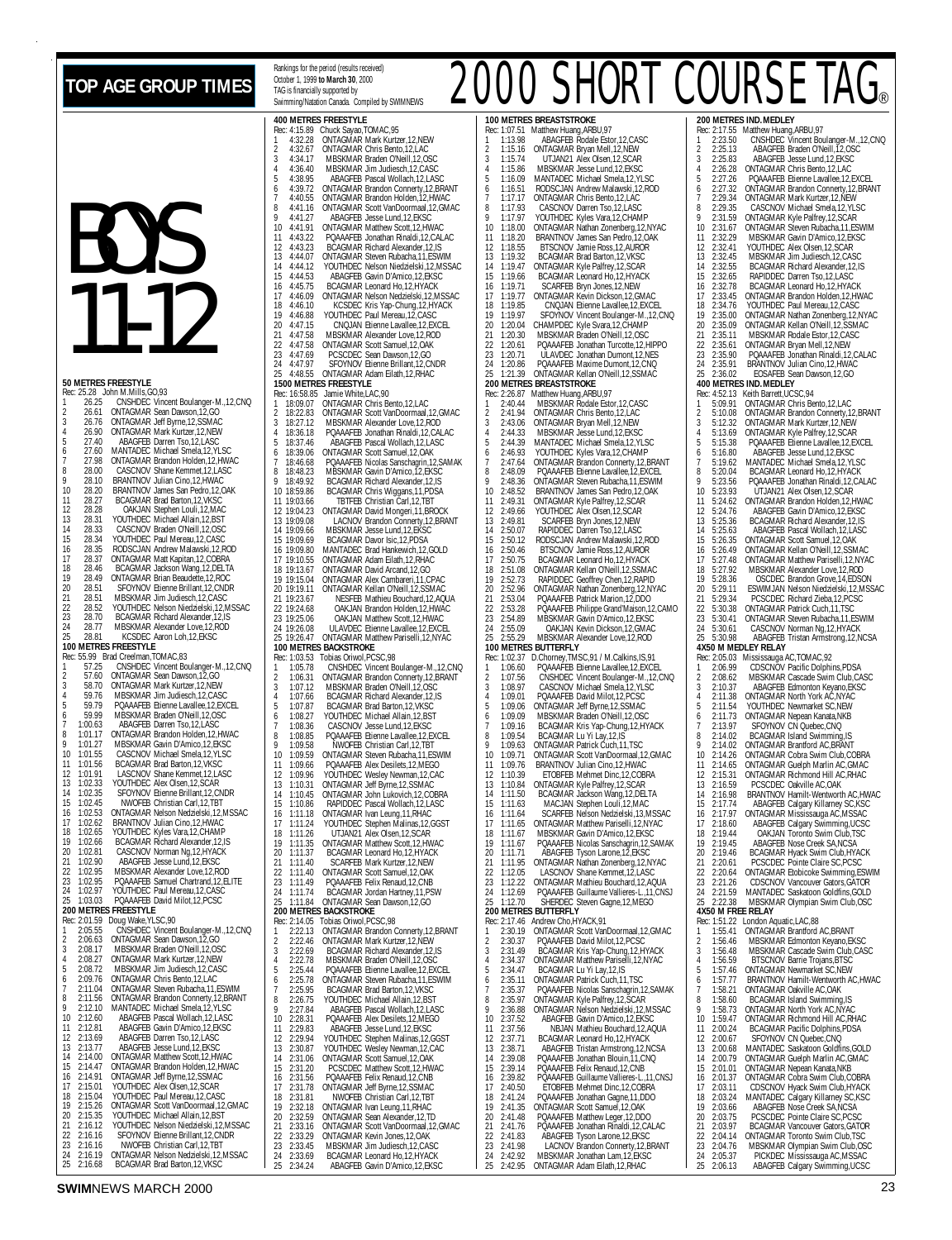Rankings for the period (results received) October 1, 1999 **to March 30**, 2000 TAG is financially supported by ed by SWIMNEWS

# TOP AGE GROUP TIMES **EXARGAGING THE PERIOD (FIGURE GROUP TIMES**

|                     |                              |                                                            |                                                                                                           | ı<br>$\frac{2}{3}$<br>4<br>5<br>6 |
|---------------------|------------------------------|------------------------------------------------------------|-----------------------------------------------------------------------------------------------------------|-----------------------------------|
|                     |                              |                                                            |                                                                                                           | 7<br>8<br>9<br>10                 |
|                     | <br>ד                        |                                                            |                                                                                                           | 11<br>12<br>13<br>14              |
|                     |                              |                                                            |                                                                                                           | 15<br>16<br>17                    |
|                     |                              |                                                            |                                                                                                           | 18<br>19<br>20<br>21<br>22        |
|                     |                              | 50 METRES FREESTYLE                                        |                                                                                                           | 23<br>24<br>25<br>80              |
| 1<br>$\overline{2}$ | Rec: 26.04<br>26.67<br>26.67 | Kristin Topham, MANTA, 88                                  | MANTÁDEC Alexandra Lys, 14, UCSC                                                                          | Rec<br>1<br>2                     |
| 3<br>4              | 26.94<br>26.96               |                                                            | ONTAGMAR Jennifer Porenta, 14, MMST<br>PCSCDEC Jackie Chan, 14, MSSAC-TO<br>JRNATFEB Kate Plyley, 14, OAK | 3<br>4                            |
| 5                   | 26.97                        |                                                            | PQAAAFEB Sarah Gault, 14, CAC                                                                             | 5                                 |
| 6                   | 26.97                        |                                                            | BCAGMAR Courtenay Chuy, 14, HYACK                                                                         | 6                                 |
| 7<br>8<br>9         | 26.99<br>27.01               |                                                            | JRNATFEB Kari Pomerleau, 14, UCSC<br>ONTAGMAR Stephanie Kuhn,14,TMSC                                      | 7<br>8                            |
| 10                  | 27.26<br>27.33               |                                                            | BCAGMAR Mila Zvijerac, 14, HYACK<br>JRNATFEB Jenny Lock, 14, COMOX                                        | 9<br>10                           |
| 11<br>12<br>13      | 27.41<br>27.51<br>27.55      |                                                            | JRNATFEB Marié-P. Blais, 13, MEGO<br>ONTAGMAR Andrea Shoust, 14, SSMAC                                    | 11<br>12<br>13                    |
| 14<br>15            | 27.55<br>27.57               |                                                            | JRNATFEB Amy Kilam, 14, LASC<br>ABAGFEB Andrea Baird, 14, RDCSC<br>JRNATFEB Diane Kardash,14,MM           | 14<br>15                          |
| 16                  | 27.57                        |                                                            | KBMSCNOV Amanda Gillespie, 14, PERTH                                                                      | 16                                |
| 17                  | 27.59                        |                                                            | ABAGFEB Hayley Doody, 14, CASC                                                                            | 17                                |
| 18                  | 27.64                        |                                                            | ONTAGMAR Jennifer Beckberger, 14, AAC                                                                     | 18                                |
| 19                  | 27.66                        |                                                            | MANTADEC Erin Kardash,14,MM                                                                               | 19                                |
| 20                  | 27.79                        |                                                            | JRNATFEB April Tam, 13, PN                                                                                | 20                                |
| 21                  | 27.85                        |                                                            | KCSDEC Orlagh O'Kelly, 14, EKSC                                                                           | 21                                |
| 22                  | 27.88                        |                                                            | ONTSRNOV Leanna Lee,14,TORCH                                                                              | 22                                |
| 23                  | 27.88                        |                                                            | PQAAAFEB Suzanne Vary, 13, CNDR                                                                           | 23                                |
| 24                  | 27.95                        |                                                            | BCAGMAR Tina Hoang, 14, HYACK                                                                             | 24                                |
| 25                  | 27.97                        |                                                            | MBSKMAR Jennifer Humphreys, 14, AMAC                                                                      | 25                                |
|                     |                              | 100 METRES FREESTYLE<br>Rec: 56.29 Shauna Collins, ROD, 90 |                                                                                                           | 10<br>Rec                         |
| 1                   | 56.89                        |                                                            | JRNATFEB Alexandra Lys, 14, UCSC                                                                          | 1                                 |
| $\overline{c}$      | 57.95                        |                                                            | ONTAGMAR Kate Plyley, 14, OAK                                                                             | $\overline{c}$                    |
| 3<br>4              | 58.08<br>58.34               |                                                            | YOUTHDEC Jackie Chan, 14, MSSAC-TO<br>ONTAGMAR Jennifer Porenta, 14, MMST                                 | 3<br>4                            |
| 5                   | 58.92                        |                                                            | MALMOFEB Courtenay Chuy,14,HYACK                                                                          | 5                                 |
| 6                   | 58.94                        |                                                            | ABAGFEB Hayley Doody, 14, CASC                                                                            | 6                                 |
| 7                   | 59.29                        |                                                            | ONTAGMAR Stephanie Kuhn,14,TMSC                                                                           | 7                                 |
| 8                   | 59.33                        |                                                            | POAAAFEB Sarah Gault, 14, CAC                                                                             | 8                                 |
| 9                   | 59.35                        |                                                            | JRNATFEB Erin Kardash, 14, MM                                                                             | 9                                 |
| 10                  | 59.64                        |                                                            | KCSDEC Andrea Baird, 14, RDCSC                                                                            | 10                                |
| 11                  | 59.69                        |                                                            | YOUTHDEC Monica Wejman,14,ESWIM                                                                           | 11                                |
| 12                  | 59.73                        |                                                            | JRNATFEB Jenny Lock, 14, COMOX                                                                            | 12                                |
| 13                  | 59.75                        |                                                            | JRNATFEB Chelsey Burnett,14,NRST                                                                          | 13                                |
| 14                  | 59.97                        |                                                            | SSMACMAR Andrea Shoust, 14, SSMAC                                                                         | 14                                |
| 15                  | 1:00.01                      |                                                            | RAPIDDEC Michelle Landry, 14, PDSA                                                                        | 15                                |
| 16                  | 1:00.14                      |                                                            | BCAGMAR Shannon Hackett, 13, PDSA                                                                         | 16                                |
| 17                  | 1:00.15                      |                                                            | MBSKMAR Orlagh O'Kelly, 14, EKSC                                                                          | 17                                |
| 18                  | 1:00.21                      |                                                            | KCSDEC Mila Zvijerac,14,HYACK                                                                             | 18                                |
| 19                  | 1:00.26                      |                                                            | ONTSRNOV Jessica Vance, 14, BRANT                                                                         | 19                                |
| 20                  | 1:00.29                      |                                                            | ONTAGMAR Sarah Phillips, 14, MUSAC                                                                        | 20                                |
| 21                  | 1:00.32                      |                                                            | PQAAAFEB Suzanne Vary, 13, CNDR                                                                           | 21                                |
| 22                  | 1:00.36                      |                                                            | ONTAGMAR Leanna Lee,14,TORCH                                                                              | 22                                |
| 23                  | 1:00.55                      |                                                            | PICKDEC Amanda Gillespie, 14, PERTH                                                                       | 23                                |
| 24                  | 1:00.74                      |                                                            | BCAGMAR April Tam, 13, PN                                                                                 | 24                                |
| 25                  | 1:00.86                      |                                                            | JRNATFEB Kari Pomerleau, 14, UCSC                                                                         | 25                                |
|                     | Rec: 2:00.88                 | 200 METRES FREESTYLE<br>Jane Kerr, ESC, 83                 |                                                                                                           | 20<br>Red                         |
| 1<br>$\overline{a}$ | 2:03.76<br>2:05.28           |                                                            | JRNATFEB Alexandra Lys, 14, UCSC<br>JRNATFEB Kate Plyley, 14, OAK                                         | 1                                 |
| 3                   | 2:05.53                      |                                                            | ISCUPNOV Michelle Landry, 14, PDSA                                                                        | $\frac{2}{3}$                     |
| 4                   | 2:05.76                      |                                                            | ABAGFEB Hayley Doody, 14, CASC                                                                            | 4                                 |
| 5<br>6              | 2:06.19<br>2:06.96           |                                                            | YOUTHDEC Monica Wejman, 14, ESWIM<br>ONTAGMAR Stephanie Kuhn, 14, TMSC                                    | 5<br>6                            |
| 7<br>8              | 2:07.10<br>2:08.41           |                                                            | BCAGMAR Courtenay Chuy, 14, HYACK                                                                         | 7<br>8                            |
| 9<br>10             | 2:08.55<br>2:08.60           |                                                            | BCAGMAR Chelsey Burnett, 14, NRST<br>YOUTHDEC Jackie Chan, 14, MSSAC-TO<br>ONTAGMAR Kathy Siuda, 14, ROW  | 9<br>10                           |
| 11                  | 2:08.84                      |                                                            | PQAAAFEB Alex Lachance-F, 14, UL                                                                          | 11                                |
| 12                  | 2:08.88                      |                                                            | ONTAGMAR Kelsey Nemeth,14,AAC                                                                             | 12                                |
| 13                  | 2:08.93                      |                                                            | BCAGMAR Marla May, 14, KCS                                                                                | 13                                |
| 14                  | 2:08.94                      |                                                            | PQAAAFEB Patricia Perreault, 14, CNCB                                                                     | 14                                |
| 15                  | 2:08.98                      |                                                            | BCAGMAR Jenny Lock, 14, COMOX                                                                             | 15                                |
| 16                  | 2:09.31                      |                                                            | BRANTNOV Carly Cermak, 14, CAJ                                                                            | 16                                |
| 17                  | 2:09.37                      |                                                            | JRNATFEB Elizabeth Amer,14,EKSC                                                                           | 17                                |
| 18                  | 2:10.46                      |                                                            | PQAAAFEB Julia Guay-Racine,14,CAMO                                                                        | 18                                |
| 19                  | 2:10.49                      |                                                            | PQAAAFEB Suzanne Vary, 13, CNDR                                                                           | 19                                |
| 20                  | 2:10.50                      |                                                            | ONTAGMAR Nathalie Lacoste, 14, MSSAC                                                                      | 20                                |
| 21                  | 2:10.65                      |                                                            | ONTAGMAR Jennifer Porenta, 14, MMST                                                                       | 21                                |
| 22                  | 2:10.71                      |                                                            | MBSKMAR Orlagh O'Kelly,14,EKSC                                                                            | 22                                |
| 23                  | 2:10.77                      |                                                            | JRNATFEB Lynette Bayliss,14,UCSC                                                                          | 23                                |
| 24                  | 2:10.98                      |                                                            | MBSKMAR Krista Haslund, 14, ROD                                                                           | 24                                |
| 25                  | 2:11.13                      |                                                            | ONTSRNOV Jessica Vance, 14, BRANT                                                                         | 25                                |
|                     |                              |                                                            |                                                                                                           |                                   |

|                                                             |                         |                                                  | ominimigrivatation canava. Compileu og ominimento                                                                                                                                                                                                            |
|-------------------------------------------------------------|-------------------------|--------------------------------------------------|--------------------------------------------------------------------------------------------------------------------------------------------------------------------------------------------------------------------------------------------------------------|
|                                                             |                         | 400 METRES FREESTYLE                             |                                                                                                                                                                                                                                                              |
|                                                             | Rec: 4:14.43            | Elissa Purvis, CDSC, 85                          |                                                                                                                                                                                                                                                              |
| 1                                                           | 4:21.83<br>4:21.92      |                                                  |                                                                                                                                                                                                                                                              |
| $\frac{2}{3}$                                               | 4:22.80                 |                                                  | JRNATFEB Hayley Doody, 14, CASC<br>JRNATFEB Kate Plyley, 14, OAK<br>RAPIDDEC Michelle Landry, 14, PDSA                                                                                                                                                       |
| 4                                                           | 4:24.15                 |                                                  | ONTAGMAR Kathy Siuda, 14, ROW                                                                                                                                                                                                                                |
| 5                                                           | 4:27.23                 |                                                  | JRNATFEB Alexandra Lys, 14, UCSC<br>YOUTHDEC Carly Cermak, 14, CAJ<br>JRNATFEB Chelsey Burnett, 14, NRST                                                                                                                                                     |
| 6<br>7                                                      | 4:28.41                 |                                                  |                                                                                                                                                                                                                                                              |
| 8                                                           | 4:28.45<br>4:30.46      |                                                  | JYRIVALITED Chensey Burnett, 14, NRST<br>VOUTHDEC Monica Wejman, 14, ESWIM<br>BCAGMAR Marla May, 14, KCS<br>ONTAGMAR Nathalie Lacoste, 14, MSSAC<br>DRTAGMAR Penny Lock, 14, COMOX<br>JRNATFEB Lynette Bayliss, 14, UCSC<br>POAAAFEB Alex Lachan             |
| 9                                                           | 4:31.02                 |                                                  |                                                                                                                                                                                                                                                              |
| 10                                                          | $4:31.76$<br>$4:31.78$  |                                                  |                                                                                                                                                                                                                                                              |
| 11                                                          |                         |                                                  |                                                                                                                                                                                                                                                              |
| $\frac{12}{2}$<br>13                                        | 4:32.59                 |                                                  |                                                                                                                                                                                                                                                              |
| 14                                                          | 4:32.85<br>4:32.88      |                                                  |                                                                                                                                                                                                                                                              |
| 15                                                          | 4:33.15                 |                                                  |                                                                                                                                                                                                                                                              |
| 16                                                          | 4:33.57                 |                                                  | KCSDEC Andrea Baird, 14, RDCSC<br>PCSCDEC Angela Sloan, 14, PCSC<br>BCAGMAR Brianne Cloak, 14, IS                                                                                                                                                            |
| 17<br>18                                                    | 4:33.99                 |                                                  |                                                                                                                                                                                                                                                              |
| 19                                                          | 4:34.20<br>4:34.43      |                                                  |                                                                                                                                                                                                                                                              |
| 20                                                          | 4:34.49                 |                                                  | BCAGMAR Shannon Hackett, 13, PDSA<br>YOUTHDEC Sheena Martin, 14, TORCH<br>PQAAAFEB Suzanne Vary, 13, CNDR                                                                                                                                                    |
| 21                                                          | 4:35.81                 |                                                  |                                                                                                                                                                                                                                                              |
| 22<br>23                                                    | 4:36.36                 |                                                  | JRNATFEB Stacy Cormack, 13, GLEN                                                                                                                                                                                                                             |
|                                                             | 4:36.53<br>4:36.59      |                                                  | BCAGMAR Kelsey Rush, 13, RAYS<br>ONTAGMAR Elyse Dudar,13,MSSAC                                                                                                                                                                                               |
| 24<br>25                                                    | 4:36.72                 |                                                  | GOLDOCT Michelle Cove, 14, RDCSC                                                                                                                                                                                                                             |
|                                                             |                         | 800 METRES FREESTYLE                             |                                                                                                                                                                                                                                                              |
| 1                                                           | Rec: 8:40.43            | Elissa Purvis, CDSC, 86                          | ISCUPNOV Michelle Landry, 14, PDSA                                                                                                                                                                                                                           |
| $\overline{c}$                                              | 9:01.74<br>9:03.68      |                                                  | JRNATFEB Hayley Doody, 14, CASC                                                                                                                                                                                                                              |
| 3                                                           | 9:10.35                 |                                                  | JRNATFEB Alex Lachance-F,14,UL                                                                                                                                                                                                                               |
| 4                                                           | 9:12.12                 |                                                  | ONTAGMAR Kathy Siuda, 14, ROW                                                                                                                                                                                                                                |
| 5                                                           | 9:15.15                 |                                                  | BCAGMAR Chelsey Burnett, 14, NRST                                                                                                                                                                                                                            |
| 6<br>7                                                      | 9:15.71<br>9:17.25      |                                                  | BCAGMAR Marla May, 14, KCS<br>MANTADEC Alexandra Lys, 14, UCSC                                                                                                                                                                                               |
| 8                                                           | 9:17.91                 |                                                  | CNQJAN Patricia Perreault, 14, CNCB                                                                                                                                                                                                                          |
| 9                                                           | 9:20.96                 |                                                  | ONTAGMAR Elyse Dudar, 13, MSSAC                                                                                                                                                                                                                              |
| 10                                                          | 9:22.01                 |                                                  | ONTAGMAR Elizabeth Osterer, 14, NKB                                                                                                                                                                                                                          |
| 11                                                          | 9:22.62<br>9:23.01      |                                                  | YOUTHDEC Monica Wejman, 14, ESWIM<br>BCAGMAR Brianne Cloak, 14, IS                                                                                                                                                                                           |
| 12<br>13<br>14                                              | 9:26.47                 |                                                  |                                                                                                                                                                                                                                                              |
|                                                             | 9:27.02                 |                                                  |                                                                                                                                                                                                                                                              |
| $\frac{15}{2}$                                              | 9:27.13                 |                                                  |                                                                                                                                                                                                                                                              |
| $\frac{16}{2}$<br>17                                        | 9:29.06                 |                                                  |                                                                                                                                                                                                                                                              |
| 18                                                          | $9:30.36$<br>$9:30.74$  |                                                  | <b>BCAGMAR Jaimie Graham, 14, PDSA<br/>BCAGMAR Shannon Hackett, 13, PDSA<br/>MANTADEC Lynette Bayliss, 14, UCSC<br/>VOUTHDEC Lynette Bayliss, 14, UCSC<br/>VOUTHDEC Nathalie Lacoste, 14, MSSAC<br/>ONTAGMAR Britiany Cooper, 13, LACC<br/>ONTAGMAR Brit</b> |
| $\frac{1}{2}$                                               | 9:31.09                 |                                                  | ONTAGMAR Kahla Walkinshaw, 14, HWAC                                                                                                                                                                                                                          |
| $\begin{array}{c}\n 20 \\  21 \\  \hline\n 0\n \end{array}$ | 9:31.18                 |                                                  | JRNATFEB Cynthia Galfre, 14, EKSC<br>MANTADEC Rebecca Haight, 14, BROCK<br>ABAGFEB Stacy Cormack, 13, GLEN                                                                                                                                                   |
| $^{22}$                                                     | 9:31.89<br>9:32.64      |                                                  |                                                                                                                                                                                                                                                              |
| 23                                                          | 9:34.27                 |                                                  | BCAGMAR Stephanie Bigelow, 13, IS                                                                                                                                                                                                                            |
| 24                                                          | 9:35.73                 |                                                  |                                                                                                                                                                                                                                                              |
|                                                             |                         |                                                  |                                                                                                                                                                                                                                                              |
| 25                                                          | 9:36.63                 |                                                  | MANTADEC Krista Haslund, 13, ROD<br>YOUTHDEC Laura Wise, 13, COBRA                                                                                                                                                                                           |
|                                                             | Rec: 1:02.21            | 100 METRES BACKSTROKE<br>Suzanne Weckend, IS, 92 |                                                                                                                                                                                                                                                              |
| 1                                                           | 1:05.02                 |                                                  | ONTAGMAR Andrea Shoust, 14, SSMAC                                                                                                                                                                                                                            |
| $\overline{c}$                                              | 1:05.26                 |                                                  | ONTAGMAR Randi Beaulieu, 14, MSSAC                                                                                                                                                                                                                           |
| 3                                                           | 1:05.41                 |                                                  | ONTAGMAR Jackie Chan, 14, MSSAC-TO                                                                                                                                                                                                                           |
| 4<br>5                                                      | 1:05.69<br>1:05.70      |                                                  | ONTAGMAR Katie Smith, 13, COBRA<br>BCAGMAR Tina Hoang, 14, HYACK                                                                                                                                                                                             |
| 6                                                           | 1:06.09                 |                                                  | JRNATFEB Claudia Bernard, 14, CNQ                                                                                                                                                                                                                            |
| 7                                                           | 1:06.13                 |                                                  | JRNATFEB Maya Ziolkowski, 14, YORK                                                                                                                                                                                                                           |
| 8                                                           | 1:06.26                 |                                                  | ABAGFEB Hania Kubas, 14, EKSC                                                                                                                                                                                                                                |
| 9                                                           | 1:06.52<br>1:06.57      |                                                  |                                                                                                                                                                                                                                                              |
| $\frac{1}{10}$<br>11                                        | 1:06.73                 |                                                  | JRNATFEB Lynette Bayliss, 14, UCSC<br>MANTADEC Erin Kardash, 14, MM                                                                                                                                                                                          |
| 12                                                          | 1:06.81                 |                                                  | ONTAGMAR Laura Wise, 13, COBRA<br>BBSCOCT Diane Kardash, 13, MM                                                                                                                                                                                              |
| 13                                                          | 1:06.83                 |                                                  | JRNATFEB Kari Pomerleau, 14, UCSC                                                                                                                                                                                                                            |
| 14<br>15                                                    | 1:06.93<br>1:06.94      |                                                  | Danielle Di Giovanni, 14, MSSAC                                                                                                                                                                                                                              |
| 16                                                          | 1:07.01                 |                                                  | YOUTHDEC Danielle Di Giovanni, 14, M<br>ONTAGMAR Melissa Bartlett, 13, CYPS<br>POAAAFEB Julia Guay-Racine, 14, CAMO                                                                                                                                          |
| 17                                                          | 1:07.03                 |                                                  |                                                                                                                                                                                                                                                              |
| 18                                                          | 1:07.05                 |                                                  |                                                                                                                                                                                                                                                              |
| $\frac{19}{20}$                                             | 1:07.13<br>1:07.29      |                                                  |                                                                                                                                                                                                                                                              |
| 21                                                          | 1:07.44                 |                                                  | <b>POPAPER JOIN SCIENCE, AND ANN AND STATE OF A STATE STATE OF A STATE OF A STATE OF A STATE OF A STATE OF A STATE OF A STATE OF A STATE OF A STATE OF A STATE OF A STATE OF A STATE OF A STATE OF A STATE OF A STATE OF A STATE</b>                         |
| $\frac{22}{1}$                                              | 1:07.51                 |                                                  | ISCUPNOV Michelle Landry, 14, PDSA                                                                                                                                                                                                                           |
|                                                             | 1:07.59<br>1:07.67      |                                                  | JRNATFEB Chelsey Burnett, 14, NRST                                                                                                                                                                                                                           |
| 23<br>24<br>25                                              | 1:07.81                 |                                                  | JRNATFEB Jennifer Porenta, 14, MMST<br>YOUTHDEC Stephanie Moir, 14, EAST                                                                                                                                                                                     |
|                                                             |                         | 200 METRES BACKSTROKE                            |                                                                                                                                                                                                                                                              |
|                                                             | Rec: 2:12.86<br>2:17.67 |                                                  | Kelly Stefanyshyn, MANTA, 97<br>JRNATFEB Kathy Siuda, 14, ROW                                                                                                                                                                                                |
| 1<br>$\overline{c}$                                         | 2:19.26                 |                                                  | JRNATFEB Lynette Bayliss,14,UCSC                                                                                                                                                                                                                             |
| 3                                                           | 2:19.77                 |                                                  | ONTAGMAR Andrea Shoust, 14, SSMAC                                                                                                                                                                                                                            |
| 4                                                           | 2:20.12                 |                                                  | ONTAGMAR Laura Wise, 13, COBRA                                                                                                                                                                                                                               |
| 5<br>6                                                      | 2:20.16                 |                                                  | RAPIDDEC Michelle Landry, 14, PDSA                                                                                                                                                                                                                           |
| 7                                                           | 2:21.38<br>2:21.45      |                                                  | JRNATFEB Maya Ziolkowski,14,YORK<br>ONTAGMAR Sheena Martin, 14, TORCH                                                                                                                                                                                        |
| 8                                                           | 2:21.45                 |                                                  | ONTAGMAR Randi Beaulieu, 14, MSSAC                                                                                                                                                                                                                           |
| 9                                                           | 2:22.63                 |                                                  | PQAAAFEB Julia Guay-Racine, 14, CAMO                                                                                                                                                                                                                         |
| 10<br>11                                                    | 2:22.91<br>2:23.41      |                                                  | YOUTHDEC Callan Gault, 14, TSC                                                                                                                                                                                                                               |
| 12                                                          | 2:23.88                 |                                                  | ONTAGMAR Kristen McIlroy, 13, MMST<br>JRNATFEB Lesley Emter, 14, LL                                                                                                                                                                                          |
| 13                                                          | 2:23.94                 |                                                  | ONTAGMAR Kelsey Nemeth, 14, AAC                                                                                                                                                                                                                              |
| 14                                                          | 2:24.24                 |                                                  | ONTAGMAR Vanessa Flegull, 14, NKB                                                                                                                                                                                                                            |
| 15<br>16                                                    | 2:24.25<br>2:24.33      |                                                  | PQAAAFEB Noemie Brand, 13, PCSC                                                                                                                                                                                                                              |
| 17                                                          | 2:24.48                 |                                                  |                                                                                                                                                                                                                                                              |
|                                                             | 2:24.49                 |                                                  |                                                                                                                                                                                                                                                              |
|                                                             | 2:24.60                 |                                                  |                                                                                                                                                                                                                                                              |
|                                                             | 2:24.67<br>2:24.84      |                                                  |                                                                                                                                                                                                                                                              |
|                                                             | 2:24.93                 |                                                  |                                                                                                                                                                                                                                                              |
| 18<br>19<br>20<br>21<br>22<br>23<br>24                      | 2:25.07<br>2:25.10      |                                                  | PUAAAFEB Noeme Brand, 13, PCSC<br>COUTHEON CHAPED MORT PROCESS<br>PCSCDEC Amanda MacNeill, 14, ESWIM<br>MIXIGNAR Melissa Barlett, 13, CYPS<br>MBSKMAR Thea Norton, 13, STSC<br>BCAGMAR Tina Hoang, 14, HYACK<br>SPANTNOV Katherine Teler, 14, ES             |

|                             |                         | 100 METRES BREASTSTROKE                                                                                        |                                                                                                                                                       |
|-----------------------------|-------------------------|----------------------------------------------------------------------------------------------------------------|-------------------------------------------------------------------------------------------------------------------------------------------------------|
| 1                           | Rec: 1:08.64<br>1:11.23 | Allison Higson, ESC, 88                                                                                        | SHEFFFEB Tamara Wagner, 14, TORCH                                                                                                                     |
| 2<br>3                      | 1:12.20<br>1:13.76      |                                                                                                                | MALMOFEB Courtenay Chuy, 14, HYACK                                                                                                                    |
| 4                           | 1:14.36                 |                                                                                                                | BCAGMAR Mila Zvijerac, 14, HYACK<br>CASCNOV Alexandra Lys, 14, UCSC                                                                                   |
| 5<br>6                      | 1:14.36<br>1:14.43      |                                                                                                                | JRNATFEB Kelly Timmons, 13, OSC<br>ABAGFEB Kimberley Hirsch, 14, STSC                                                                                 |
| 7                           | 1:14.86                 |                                                                                                                | ONTAGMAR Brooke Heath, 14, TAT                                                                                                                        |
| 8<br>9                      | 1:14.92<br>1:14.96      |                                                                                                                | BRANTNOV Stephanie Arthur, 14, PCSC<br>JRNATFEB Elizabeth Osterer, 14, NKB                                                                            |
| 10                          | 1:15.03                 | ULAVDEC                                                                                                        | Caitlin Babb, 13, DDO                                                                                                                                 |
| 11<br>12                    | 1:15.14<br>1:15.15      |                                                                                                                | MANTADEC Norah Vogan, 14, GPP<br>ONTAGMAR Shannon Kryhul, 14, LAC                                                                                     |
| 13<br>14                    | 1:15.30<br>1:15.51      |                                                                                                                | MBSKMAR Evangeline Blais, 14, CASC                                                                                                                    |
| 15                          | 1:15.57                 |                                                                                                                | BRANTNOV Brittany Segeren, 13, SKY<br>KCSDEC Christine Barton, 14, VKSC                                                                               |
| 16<br>17                    | 1:16.16<br>1:16.25      |                                                                                                                | YOUTHDEC Carly Cermak, 14, CAJ<br>BRANTNOV Kathy Siuda, 14, ROW                                                                                       |
| 18                          | 1:16.32                 |                                                                                                                | ONTAGMAR Rachel Brock, 14, STARS                                                                                                                      |
| 19                          | 1:16.52<br>1:16.71      |                                                                                                                | POAAAFEB Joan Darsigny, 14, CNSH                                                                                                                      |
| 20<br>21<br>$\overline{22}$ | 1:16.74                 |                                                                                                                | ONTAGMAR Elizabeth Engs, 13, CAJ<br>YOUTHDEC Monica Wejman, 14, ESWIM<br>JRNATFEB Genevieve Dack, 14, TBT                                             |
|                             | 1:16.86                 |                                                                                                                | DDOJAN Caitlin Babb, 13, DDO                                                                                                                          |
|                             |                         |                                                                                                                | JRNATFEB Renee Hober, 14, ROW<br>Amelie Boulanger, 14, CNQ                                                                                            |
|                             |                         | 23 1:16.89 DDOJAN Caitlin<br>24 1:16.98 JRNATFEB Renee<br>25 1:17.19 SFOYNOV Amelia<br>200 METRES BREASTSTROKE |                                                                                                                                                       |
|                             | Rec: 2:26.48<br>2:32.66 | Allison Higson, ESC, 88                                                                                        |                                                                                                                                                       |
| 1<br>2<br>3                 | 2:32.93                 |                                                                                                                | BCAGMAR Courtenay Chuy, 14, HYACK<br>BERLNFEB Tamara Wagner, 14, TORCH<br>MANTADEC Norah Vogan, 14, GPP                                               |
| 4                           | 2:38.57<br>2:38.76      |                                                                                                                | JRNATFEB Kelly Timmons,13,OSC                                                                                                                         |
| 5                           | 2:39.26                 |                                                                                                                | ONTAGMAR Shannon Kryhul, 14, LAC                                                                                                                      |
| 6<br>7                      | 2:40.36<br>2:40.63      |                                                                                                                | JRNATFEB Elizabeth Osterer, 14, NKB<br>PQAAAFEB Caitlin Babb, 13, DDO                                                                                 |
| 8<br>9                      | 2:41.08<br>2:41.49      |                                                                                                                | JRNATFEB Genevieve Dack, 14, TBT<br>BRANTNOV Brittany Segeren, 13, SKY                                                                                |
| 10                          | 2:41.56                 |                                                                                                                | BRANTNOV Stephanie Arthur, 14, PCSC                                                                                                                   |
| 11<br>12                    | 2:41.80<br>2:42.07      |                                                                                                                | KCSDEC Christine Barton, 14, VKSC<br>HWACOCT Lyla Gharib, 13, BRANT                                                                                   |
| 13                          | 2:42.09                 |                                                                                                                | ONTAGMAR Elizabeth Engs, 13, CAJ                                                                                                                      |
| 14<br>15                    | 2:42.76<br>2:43.22      |                                                                                                                | MBSKMAR Evangeline Blais, 14, CASC<br>YOUTHDEC Carly Cermak, 14, CAJ                                                                                  |
| 16<br>17                    | 2:43.24                 |                                                                                                                | BCAGMAR Natalie Foster, 14, LI                                                                                                                        |
| 18                          | 2:43.26<br>2:43.55      |                                                                                                                | MANTADEC Alexandra Lys,14,UCSC<br>ABAGFEB Kimberley Hirsch, 14, STSC                                                                                  |
| 19<br>20                    | 2:43.61<br>2:43.82      |                                                                                                                | ONTAGMAR Kim Labbett, 13, OAK                                                                                                                         |
| 21                          | 2:43.96                 |                                                                                                                | ONTSRNOV Kathy Siuda, 14, ROW<br>BRANTNOV Renee Hober, 14, ROW                                                                                        |
| 22                          | 2:43.96                 |                                                                                                                | JRNATFEB Meaghan Nicholson, 13, NKB                                                                                                                   |
|                             |                         |                                                                                                                | POAAAFEB Heather Chance, 14, PCSC<br>ONTAGMAR Amanda Williams, 13, NEW<br>BCAGMAR Haylee Johnson, 13, PDSA                                            |
|                             |                         | 23 2:44.85 POAAAFEB H<br>24 2:44.92 ONTAGMAR A<br>25 2:45.03 BCAGMAR H<br><b>100 METRES HOTTER FOR</b>         |                                                                                                                                                       |
|                             | Rec: 1:02.60            | Jennifer Fratesi, SSMAC, 99                                                                                    |                                                                                                                                                       |
| 1                           |                         |                                                                                                                |                                                                                                                                                       |
| $\overline{c}$              | 1:04.62<br>1:05.58      |                                                                                                                | JRNATFEB Julia Guay-Racine, 14, CAMO<br>ONTSRNOV Amanda Gillespie, 14, PERTH                                                                          |
| 3<br>4                      | 1:05.68<br>1:05.85      |                                                                                                                | JRNATFEB Kahla Walkinshaw,14,HWAC<br>ONTAGMAR Kathy Siuda, 14, ROW                                                                                    |
| 5                           | 1:06.14                 |                                                                                                                | ONTAGMAR Blair Holmes, 13, COBRA                                                                                                                      |
| 6<br>7                      | 1:06.17<br>1:06.17      |                                                                                                                | JRNATFEB Orlagh O'Kelly, 14, EKSC<br>ONTAGMAR Stephanie Kuhn, 14, TMSC                                                                                |
| 8<br>9                      | 1:06.22                 |                                                                                                                |                                                                                                                                                       |
| 10                          | 1:06.26<br>1:06.28      |                                                                                                                | JRNATFEB Chelsey Burnett, 14, NRST<br>ONTAGMAR Tiffany Vincent, 14, BRANT<br>PCSCDEC Kate Plyley, 14, OAK                                             |
| 11<br>12                    | 1:06.50<br>1:06.57      |                                                                                                                | ABAGFEB Jennifer Humphreys,14,AMAC<br>BCAGMAR Kelsey Rush, 13, RAYS                                                                                   |
| 13                          | 1:06.65                 |                                                                                                                | ONTAGMAR Elizabeth Osterer, 14, NKB                                                                                                                   |
| 14<br>15                    | 1:06.81<br>1:06.89      |                                                                                                                | PQAAAFEB Sarah Gault, 14, CAC<br>PCSCDEC Andrea Shoust 14.5<br>SMAC                                                                                   |
| 16<br>17                    | 1:06.89<br>1:06.90      |                                                                                                                | PQAAAFEB Alex Lachance-F,14,UL                                                                                                                        |
| 18                          | 1:07.19                 |                                                                                                                | PCSCDEC Monica Wejman, 14, ESWIM<br>BCAGMAR Tina Hoang, 14, HYACK                                                                                     |
| 19<br>$\overline{20}$       | 1:07.28<br>1:07.31      |                                                                                                                | CASCNOV Andrea Baird, 14, RDCSC<br>ONTAGMAR Leanna Lee, 14, TORCH                                                                                     |
| 21                          | 1:07.57                 |                                                                                                                | MSSACNOV Maya Ziolkowski, 14, YORK                                                                                                                    |
| 22<br>23                    | 1:07.74<br>1:07.84      | MANTADEC                                                                                                       | <b>JRNATFEB Brittney Kremer, 14, OSC</b><br>Paige Guy, 14, PPSC                                                                                       |
| 24<br>25                    | 1:07.98                 |                                                                                                                | JRNATFEB Krištin Aństey,14,STSC                                                                                                                       |
|                             | 1:08.02                 | 200 METRES BUTTERFLY                                                                                           | ONTAGMAR Callan Gault, 14, TSC                                                                                                                        |
| 1                           | Rec: 2:13.75<br>2:21.31 | Sandra Marchand, ENL, 88                                                                                       | PQAAAFEB Julia Guay-Racine, 14, CAMO                                                                                                                  |
|                             | 2:23.29                 |                                                                                                                | ONTAGMAR Blair Holmes, 13, COBRA                                                                                                                      |
| $\frac{2}{3}$<br>4          | 2:24.54<br>2:24.89      |                                                                                                                |                                                                                                                                                       |
| 5<br>6                      | 2:25.10<br>2:25.43      |                                                                                                                | ONTSRNOV Amanda Gillespie, 14, PERTH<br>ONTAGMAR Tiffany Vincent, 14, BRANT<br>ONTAGMAR Kahla Walkinshaw, 14, HWAC<br>JRNATFEB Orlagh O'Kelly,14,EKSC |
| 7                           | 2:25.93                 |                                                                                                                | BCAGMAR Brianne Cloak, 14, IS                                                                                                                         |
| 8<br>9                      | 2:26.55<br>2:26.97      |                                                                                                                | POAAAFEB Alex Lachance-F,14,UL<br>ABAGFEB Alexandra Lys, 14, UCSC                                                                                     |
| 10                          | 2:27.28                 |                                                                                                                | BCAGMAR Kelsey Rush, 13, RAYS                                                                                                                         |
| 11<br>12                    | 2:27.42<br>2:27.74      |                                                                                                                | JRNATFEB Kristin Anstey, 14, STSC<br>JRNATFEB Brittney Kremer, 14, USC                                                                                |
| 13<br>14                    | 2:27.92<br>2:28.81      |                                                                                                                | JRNATFEB Avery Kremer, 13, OSC<br>JRNATFEB Gillian Coles, 14, BROCK                                                                                   |
| 15                          | 2:28.87                 |                                                                                                                | ONTAGMAR Brittany Cooper, 13, LAC                                                                                                                     |
| 16<br>17                    | 2:29.08<br>2:29.16      |                                                                                                                | BRANTNOV Tamara Wagner, 14, TORCH<br>BCAGMAR Stephanie Bigelow, 13, IS                                                                                |
| 18<br>19                    | 2:29.35<br>2:29.92      |                                                                                                                | BCAGMAR Meaghan McColl, 14, IS                                                                                                                        |
| 20                          | 2:29.95                 |                                                                                                                | ONTSRNOV Kate Plyley, 14, OAK<br>JRNATFEB Leah Murrin,14,SJL                                                                                          |
| 21<br>22                    | 2:29.96<br>2:30.00      |                                                                                                                | YOUTHDEC Callan Gault, 14, TSC<br>ONTAGMAR Jane Wilkinson, 14, SKY                                                                                    |
| 23<br>24                    | 2:30.13<br>2:30.59      |                                                                                                                | BCAGMAR Shannon Hackett, 13, PDSA<br>JRNATFEB Kelly Timmons, 13, OSC                                                                                  |

|                     |                    | 200 METRES IND.MEDLEY   |                                                                                                                                                                                                                       |
|---------------------|--------------------|-------------------------|-----------------------------------------------------------------------------------------------------------------------------------------------------------------------------------------------------------------------|
|                     | Rec: 2:16.79       | Allison Higson, ESC, 87 |                                                                                                                                                                                                                       |
| 1<br>$\overline{c}$ | 2:20.10<br>2:21.10 |                         | RAPIDDEC Michelle Landry, 14, PDSA<br>JRNATFEB Kathy Siuda, 14, ROW                                                                                                                                                   |
| 3                   | 2:22.47            |                         | JRNATFEB Amanda Gillespie, 14, PERTH                                                                                                                                                                                  |
| 4                   | 2:22.90            |                         | JRNATFEB Alex Lachance-F, 14, UL                                                                                                                                                                                      |
| 5                   | 2:23.03            |                         | PARISFEB Courtenay Chuy, 14, HYACK<br>ONTAGMAR Stephanie Kuhn, 14, TMSC<br>POAAAFEB Sarah Gault, 14, CAC<br>POACMAD Jamu Lack 14, COMOY                                                                               |
| 6                   | 2:23.52            |                         |                                                                                                                                                                                                                       |
| 7<br>8              | 2:23.71            |                         |                                                                                                                                                                                                                       |
| 9                   | 2:24.13<br>2:24.37 |                         | <b>BCAGMAR Jenny Lock, 14, COMOX<br/>JRNATFEB Alexandra Lys, 14, UCSC<br/>JRNATFEB Tamara Wagner, 14, TORCH</b>                                                                                                       |
| 10                  | 2:24.40            |                         |                                                                                                                                                                                                                       |
| 11                  | 2:24.58            |                         | ONTAGMAR Elizabeth Osterer, 14, NKB                                                                                                                                                                                   |
| 12                  | 2:24.92            |                         | ABAGFEB Hayley Doody,14,CASC                                                                                                                                                                                          |
| 13<br>14            | 2:25.61            |                         | ABAGFEB Lynette Bayliss, 14, UCSC<br>YOUTHDEC Monica Wejman, 14, ESWIM                                                                                                                                                |
| 15                  | 2:26.20<br>2:26.38 |                         | JRNATFEB Chelsey Burnett,14,NRST                                                                                                                                                                                      |
| 16                  | 2:26.47            |                         | YOUTHDEC Carly Cermak, 14, CAJ                                                                                                                                                                                        |
| 17                  | 2:26.60            |                         | CNQJAN Amelie Houde, 14, CNCB                                                                                                                                                                                         |
| 18<br>19            | 2:26.70            |                         | ONTAGMAR Tiffany Vincent, 14, BRANT                                                                                                                                                                                   |
| 20                  | 2:26.75<br>2:27.33 |                         | YOUTHDEC Evangeline Blais, 14, CASC                                                                                                                                                                                   |
| 21                  | 2:27.36            |                         | BCAGMAR Kelsey Rush, 13, RAYS<br>KCSDEC Mila Zvijerac, 14, HYACK                                                                                                                                                      |
| 22                  | 2:27.55            |                         | ONTAGMAR Brittany Cooper, 13, LAC                                                                                                                                                                                     |
| 23                  | 2:28.17            |                         | BCAGMAR Tina Hoang, 14, HYACK                                                                                                                                                                                         |
| 24<br>25            | 2:28.34            |                         | PQAAAFEB Heather Chance, 14, PCSC                                                                                                                                                                                     |
|                     | 2:28.37            | 400 METRES IND.MEDLEY   | KCSDEC Andrea Baird,14,RDCSC                                                                                                                                                                                          |
|                     | Rec: 4:47.40       |                         | Carrie Burgoyne, MANTA, 96                                                                                                                                                                                            |
| 1                   | 4:55.05            |                         | JRNATFEB Kathy Siuda,14,ROW                                                                                                                                                                                           |
| $\frac{2}{3}$       | 4:57.26            |                         | ISCUPNOV Michelle Landry, 14, PDSA                                                                                                                                                                                    |
| $\overline{4}$      | 5:00.14<br>5:00.38 |                         | ONTAGMAR Elizabeth Osterer, 14, NKB                                                                                                                                                                                   |
| 5                   | 5:01.07            |                         | ABAGFEB Alexandra Lys, 14, UCSO                                                                                                                                                                                       |
| 6                   | 5:04.40            |                         | BCAGMAR Jenny Lock, 14, COMOX<br>JRNATFEB Alex Lachance-F, 14, UL                                                                                                                                                     |
| 7                   | 5:05.04            |                         | ONTAGMAR Brittany Cooper, 13, LAC<br>YOUTHDEC Carly Cermak, 14, CAJ                                                                                                                                                   |
| 8                   | 5:05.40            |                         |                                                                                                                                                                                                                       |
| 9<br>10             | 5:05.75            |                         | <b>UNITADEC Carly Germak, 14, CAJ</b><br>MANTADEC Lynette Bayliss, 14, UCSC<br>ONTAGMAR Kate Plyley, 14, OAK<br>JRNATFEB Thea Norton, 13, STSC<br>ONTAGMAR Blair Holmes, 13, COBRA<br>NTAGMAR Blair Holmes, 13, COBRA |
| 11                  | 5:07.29<br>5:08.27 |                         |                                                                                                                                                                                                                       |
| 12                  | 5:08.88            |                         |                                                                                                                                                                                                                       |
| 13                  | 5:09.00            |                         | JRNATFEB Hayley Doody, 14, CASC<br>KCSDEC Andrea Baird, 14, RDCSC                                                                                                                                                     |
| 14                  | 5:09.68            |                         |                                                                                                                                                                                                                       |
| 15<br>16            | 5:10.38<br>5:11.25 |                         | ONTSRNOV Amanda Gillespie, 14, PERTH                                                                                                                                                                                  |
| 17                  | 5:11.49            |                         | ONTSRNOV Callan Gault, 14, TSC<br>YOUTHDEC Evangeline Blais, 14, CASC                                                                                                                                                 |
| 18                  | 5:11.76            |                         | BCAGMAR Stephanie Bigelow, 13, IS                                                                                                                                                                                     |
| 19                  | 5:12.13            |                         | MANTADEC Rebecca Haight, 14, BROCK                                                                                                                                                                                    |
| 20                  | 5:12.20            |                         | PQAAAFEB Heather Chance, 14, PCSC                                                                                                                                                                                     |
| 21<br>22            | 5:13.44<br>5:13.47 |                         | JRNATFEB Avery Kremer,13,0SC<br>BCAGMAR Chelsey Burnett, 14, NRST                                                                                                                                                     |
| 23                  | 5:13.87            |                         | ISCUPNOV Courtenay Chuy, 14, HYACK                                                                                                                                                                                    |
| 24                  | 5:14.12            |                         | JRNATFEB Stacy Cormack,13,GLEN                                                                                                                                                                                        |
| 25                  | 5:14.13            |                         | ONTAGMAR Tiffany Vincent, 14, BRANT                                                                                                                                                                                   |
|                     |                    | 4X50 M MEDLEY RELAY     | Rec: 2:00.93 Etobicoke Swimming, ESWIM, 97                                                                                                                                                                            |
| 1                   | 2:04.01            |                         | ONTAGMAR Cobra Swim Club,COBRA                                                                                                                                                                                        |
| $\overline{2}$      | 2:04.42            |                         | ONTAGMAR Nepean Kanata,NKB                                                                                                                                                                                            |
| 3                   | 2:04.48            |                         | BCAGMAR Hyack Swim Club, HYACK                                                                                                                                                                                        |
| 4                   | 2:04.69            |                         | ABAGFEB Edmonton Keyano,EKSC                                                                                                                                                                                          |
| 5<br>6              | 2:05.63<br>2:06.02 |                         | YOUTHDEC Mississauga AC,MSSAC<br>PCSCDEC Pointe Claire SC, PCSC                                                                                                                                                       |
| $\overline{\jmath}$ | 2:06.16            |                         | PCSCDEC Montreal Aquatique,CAMO                                                                                                                                                                                       |
| 8                   | 2:07.12<br>2:07.34 |                         | ABAGFEB Calgary Swimming, UCSC<br>ONTAGMAR London AC, LAC                                                                                                                                                             |
| 9                   |                    |                         |                                                                                                                                                                                                                       |
| 10                  | 2:07.42            |                         | MBSKMAR Manitoba Marlins, MM                                                                                                                                                                                          |
| 11<br>12            | 2:07.92<br>2:07.93 |                         | SFOYNOV CN Quebec, CNQ                                                                                                                                                                                                |
| 13                  | 2:08.14            |                         | POAAAFEB Univ.Laval Rouge & Or, UL<br>ABAGFEB Cascade Swim Club,CASC                                                                                                                                                  |
| 14                  | 2:08.26            |                         |                                                                                                                                                                                                                       |
| 15                  | 2:08.56            |                         |                                                                                                                                                                                                                       |
| 16<br>17            | 2:08.66            |                         | ONTAGMAR Oakville AC, OAK<br>PCSCDEC Etobicoke Swimming, ESWIM<br>ONTAGMAR Chatham Y, CYPS<br>BRANTNOV Toronto Olympians, TORCH                                                                                       |
| 18                  | 2:08.69<br>2:09.04 |                         | BRANTNOV Region of Waterloo, ROW                                                                                                                                                                                      |
| 19                  |                    |                         | BCAGMAR Pacific Dolphins, PDSA                                                                                                                                                                                        |
| 20                  | 2:09.35<br>2:09.36 |                         | SFOYNOV Univ.Laval,UL<br>SHERDEC Megophias Trois Rivieres,MEGO                                                                                                                                                        |
| 21                  | 2:09.58            |                         |                                                                                                                                                                                                                       |
| 22<br>23            | 2:09.82            |                         | ABAGFEB Olympian Swim Club, OSC<br>ONTAGMAR Ajax Aquatic Club, AAC                                                                                                                                                    |
| 24                  | 2:10.02<br>2:10.21 |                         | <b>BCAGMAR Island Swimming, IS</b>                                                                                                                                                                                    |
| 25                  | 2:10.38            |                         | MANTADEC Uxbridge SC,USC                                                                                                                                                                                              |
|                     |                    | 4X50 M FREE RELAY       |                                                                                                                                                                                                                       |
| 1                   | Rec: 1:48.47       |                         | Etobicoke Swimming, ETOB, 97                                                                                                                                                                                          |
| $\overline{2}$      | 1:50.93<br>1:51.21 |                         | ABAGFEB Calgary Swimming,UCSC<br>ABAGFEB Edmonton Keyano, EKSC                                                                                                                                                        |
| 3                   | 1:51.96            |                         | MBSKMAR Manitoba Marlins, MM                                                                                                                                                                                          |
| 4                   | 1:52.29            |                         | ONTAGMAR Nepean Kanata, NKB                                                                                                                                                                                           |
| 5                   | 1:52.99            |                         | ONTAGMAR Cobra Swim Club, COBRA                                                                                                                                                                                       |
| $\overline{6}$<br>7 | 1:53.56            |                         | POAAAFEB Montreal Aquatique, CAMO<br>YOUTHDEC Mississauga AC, MSSAC                                                                                                                                                   |
| 8                   | 1:53.64<br>1:53.77 |                         | PCSCDEC Pointe Claire SC, PCSC                                                                                                                                                                                        |
| 9                   | 1:53.77            |                         | BCAGMAR Pacific Dolphins, PDSA                                                                                                                                                                                        |
| 10                  | 1:53.84            |                         | YOUTHDEC North York AC, NYAC<br>ONTAGMAR Ajax Aquatic Club, AAC                                                                                                                                                       |
| 11                  | 1:53.88            |                         |                                                                                                                                                                                                                       |
| 12<br>13            | 1:53.97<br>1:54.90 |                         | ONTAGMAR London AC,LAC<br>PQAAAFEB Univ.Laval Rouge & Or,UL                                                                                                                                                           |
| 14                  | 1:54.96            |                         | BCAGMAR Hyack Swim Club, HYACK                                                                                                                                                                                        |
| 15                  | 1:55.12            |                         | ABAGFEB Cascade Swim Club, CASC                                                                                                                                                                                       |
| 16                  | 1:55.23            |                         | PCSCDEC Oakville AC, OAK                                                                                                                                                                                              |
| 17<br>18            | 1:55.35            |                         | BCAGMAR Points North SC, PN                                                                                                                                                                                           |
| 19                  | 1:55.57<br>1:55.67 |                         | PICKDEC Toronto Olympians, TORCH<br>BRANTNOV Etobicoke Swimming, ESWIM                                                                                                                                                |
| 20                  | 1:55.70            |                         | <b>BCAGMAR Nanaimo Riptide ST, NRST</b>                                                                                                                                                                               |
| 21                  | 1:55.71            |                         | ABAGFEB Lethbridge ASC,LASC                                                                                                                                                                                           |
| 22                  | 1:55.78            | CNSHDEC                 | CN Quebec, CNQ                                                                                                                                                                                                        |
| 23<br>24            | 1:55.97<br>1:56.21 |                         | ABAGFEB Olympian Swim Club,OSC<br>SHERDEC Megophias Trois Rivieres, MEGO                                                                                                                                              |
| 25                  | 1:56.75            |                         | PCSCDEC Hamilt-Wentworth AC, HWAC                                                                                                                                                                                     |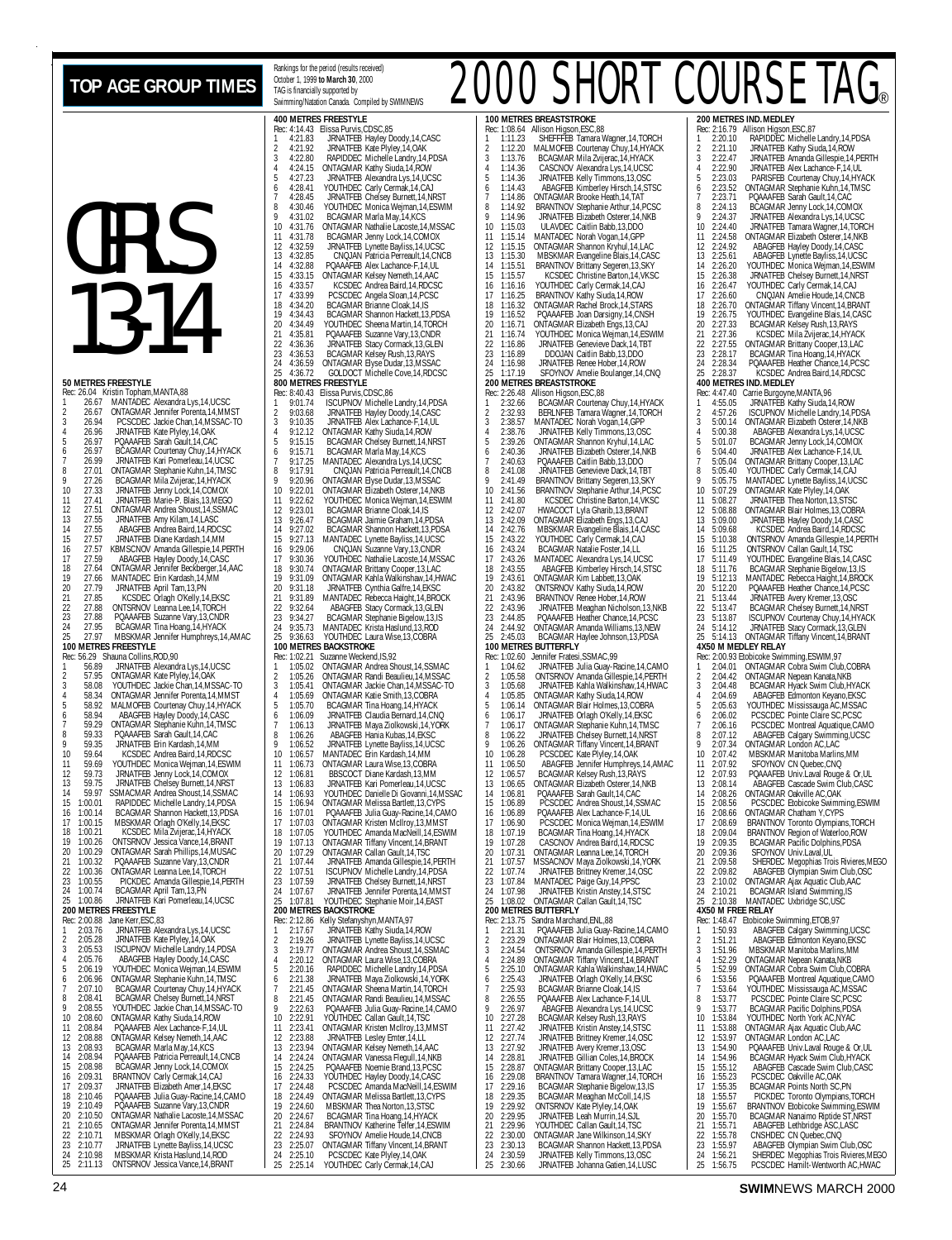|                                                                                                                                      | Rankings for the period (results received)                                                                                                                                                                                                                                                                                                                                                                                                                                                                                                                                                                                                                                                                                                                                                                                                                                                                                                                                                                                                                                                                                                                                                             |
|--------------------------------------------------------------------------------------------------------------------------------------|--------------------------------------------------------------------------------------------------------------------------------------------------------------------------------------------------------------------------------------------------------------------------------------------------------------------------------------------------------------------------------------------------------------------------------------------------------------------------------------------------------------------------------------------------------------------------------------------------------------------------------------------------------------------------------------------------------------------------------------------------------------------------------------------------------------------------------------------------------------------------------------------------------------------------------------------------------------------------------------------------------------------------------------------------------------------------------------------------------------------------------------------------------------------------------------------------------|
| <b>TOP AGE GROUP TIMES</b>                                                                                                           | October 1, 1999 to March 30, 2000<br>TAG is financially supported by                                                                                                                                                                                                                                                                                                                                                                                                                                                                                                                                                                                                                                                                                                                                                                                                                                                                                                                                                                                                                                                                                                                                   |
|                                                                                                                                      | Swimming/Natation Canada. Compiled by SWIMNEWS                                                                                                                                                                                                                                                                                                                                                                                                                                                                                                                                                                                                                                                                                                                                                                                                                                                                                                                                                                                                                                                                                                                                                         |
| BOYS                                                                                                                                 | 400 METRES FREESTYLE<br>Rec: 3:58.32 Jamie Stevens, MANTA, 89<br>1<br>4:08.32<br>JRNATFEB Graeme Tozer, 14, UCSC<br>YOUTHDEC Tobias Oriwol, 14, ESWIM<br>4:08.63<br>2<br>3<br>4:12.36<br>BRANTNOV Mark Thauvette, 14, OAK<br>4<br>4:12.36<br>ONTAGMAR Joe Bajcar, 14, OAK<br>5<br>4:13.00<br>ABAGFEB Devin Phillips, 14, EKSC<br>6<br>4:13.10<br>PCSCDEC Douglas McQueen, 14, GO<br>7<br>4:16.10<br>PQAAAFEB Jonathan Aubry, 14, CNB<br>8<br>4:16.24<br>YOUTHDEC Casey Ralph, 14, IS<br>9<br>4:16.71<br>ONTAGMAR Ryan Atkinson, 14, LAC<br>10<br>4:16.89<br>ONTAGMAR Jonathan Long, 14, LAC<br>4:17.55<br>11<br>BCAGMAR Justin Pommerville, 13, IS<br>12<br>4:18.14<br>PCSCDEC Conrad Aach, 14, ESWIM<br>13<br>4:18.27<br>ULAVDEC Kevin Laflamme, 14, RCA<br>14<br>4:19.10<br>ONTAGMAR Kurtis Miller, 14, SCAR<br>15<br>4:20.86<br>PQAAAFEB Charles Rodrigue, 14, UL<br>4:22.42<br>ONTAGMAR Michael Pisarczyk, 14, LAC<br>16<br>4:22.61<br>ONTAGMAR Alex Tanton, 14, NEW<br>17<br>4:22.76<br>18<br>BCAGMAR Janco Mynhardt, 14, PSW<br>19<br>4:22.80<br>PQAAAFEB Nicolas Murray, 13, DYNAM<br>20<br>4:22.86<br>BCAGMAR Jens Cuthbert, 13, PDSA<br>ULAVDEC Philippe Desharnais, 14, RCA<br>21<br>4:22.92 |
|                                                                                                                                      | 22<br>4:22.92<br>ONTAGMAR Andrew Baier, 14, COBRA<br>23<br>4:23.24<br>BCAGMAR Thomas Demetzer, 14, PGB                                                                                                                                                                                                                                                                                                                                                                                                                                                                                                                                                                                                                                                                                                                                                                                                                                                                                                                                                                                                                                                                                                 |
|                                                                                                                                      | 24<br>4:23.62<br>ONTAGMAR Adam Slater, 14, NEW                                                                                                                                                                                                                                                                                                                                                                                                                                                                                                                                                                                                                                                                                                                                                                                                                                                                                                                                                                                                                                                                                                                                                         |
| 50 METRES FREESTYLE                                                                                                                  | 25<br>4:23.97<br>PQAAAFEB Maxime Samson, 14, ELITE<br><b>1500 METRES FREESTYLE</b>                                                                                                                                                                                                                                                                                                                                                                                                                                                                                                                                                                                                                                                                                                                                                                                                                                                                                                                                                                                                                                                                                                                     |
| Rec: 23.45 Yannick Lupien, CAGRA, 95<br>24.07<br>UTJAN21 Kurtis Miller, 14, SCAR<br>1                                                | Rec: 15:32.15 Alex Baumann, LUSC, 79<br>16:25.21<br>1<br>ABAGFEB Graeme Tozer, 14, UCSC                                                                                                                                                                                                                                                                                                                                                                                                                                                                                                                                                                                                                                                                                                                                                                                                                                                                                                                                                                                                                                                                                                                |
| $\overline{2}$<br>24.17<br>JRNATFEB Graeme Tozer, 14, UCSC<br>3<br>24.64                                                             | YOUTHDEC Tobias Oriwol, 14, ESWIM<br>2<br>16:30.35<br>3<br>16:44.32<br>ONTAGMAR Jonathan Long, 14, LAC                                                                                                                                                                                                                                                                                                                                                                                                                                                                                                                                                                                                                                                                                                                                                                                                                                                                                                                                                                                                                                                                                                 |
| JRNATFEB Devin Phillips, 14, EKSC<br>4<br>24.91<br>ONTAGMAR Tobias Oriwol, 14, ESWIM                                                 | 4<br>16:47.97<br>PQAAAFEB Jonathan Aubry, 14, CNB                                                                                                                                                                                                                                                                                                                                                                                                                                                                                                                                                                                                                                                                                                                                                                                                                                                                                                                                                                                                                                                                                                                                                      |
| 5<br>25.08<br>PQAAAFEB Nicolas Bovell, 13, PPO<br>25.13<br>ONTAGMAR Alex Tanton, 14, NEW<br>6                                        | 5<br>16:50.43<br>ONTAGMAR Ryan Atkinson, 14, LAC<br>16:55.14<br>6                                                                                                                                                                                                                                                                                                                                                                                                                                                                                                                                                                                                                                                                                                                                                                                                                                                                                                                                                                                                                                                                                                                                      |
| 7<br>25.17<br>ONTAGMAR Michael Chu, 14, CHAMP<br>8<br>25.22<br>PQAAAFEB Tristan Jones, 14, CNNG                                      | YOUTHDEC SÍmon Gabsch, 13, MSSAC<br>YOUTHDEC Conrad Aach, 14, ESWIM<br>7<br>16:58.79<br>8<br>16:59.33<br>ONTAGMAR Joe Bajcar, 14, OAK                                                                                                                                                                                                                                                                                                                                                                                                                                                                                                                                                                                                                                                                                                                                                                                                                                                                                                                                                                                                                                                                  |
| 9<br>25.29<br>BRANTNOV Mark Thauvette, 14, OAK                                                                                       | Q<br>17:04.87<br>ABAGFEB Devin Phillips, 14, EKSC                                                                                                                                                                                                                                                                                                                                                                                                                                                                                                                                                                                                                                                                                                                                                                                                                                                                                                                                                                                                                                                                                                                                                      |
| 10<br>25.38<br>JRNATFEB Kevin Laflamme, 14, RCA<br>11<br>25.47<br>PQAAAFEB Steve Desforges, 14, CAG                                  | 10 17:09.95<br>BCAGMAR Justin Pommerville, 13, IS<br>11 17:10.60<br>BCAGMAR Jens Cuthbert, 13, PDSA                                                                                                                                                                                                                                                                                                                                                                                                                                                                                                                                                                                                                                                                                                                                                                                                                                                                                                                                                                                                                                                                                                    |
| 12<br>25.50<br>PCSCDEC Kevin Rioux, 14, CAMO<br>13<br>25.51<br>ABAGFEB Gaelen Andrews, 14, FMSC                                      | 12 17:16.70<br>POAAAFEB Charles Rodrigue, 14, UL<br>13 17:16.74<br>YOUTHDEC Casey Ralph, 14, IS                                                                                                                                                                                                                                                                                                                                                                                                                                                                                                                                                                                                                                                                                                                                                                                                                                                                                                                                                                                                                                                                                                        |
| 14<br>25.59<br>ONTAGMAR Nathan Chang, 14, TORCH<br>15<br>25.62                                                                       | 14 17:21.90<br>PQAAAFEB David Provencher, 13, GAMIN                                                                                                                                                                                                                                                                                                                                                                                                                                                                                                                                                                                                                                                                                                                                                                                                                                                                                                                                                                                                                                                                                                                                                    |
| PQAAAFEB Alex Chartrand, 14, ELITE<br>25.66<br>16<br>MBSKMAR Pat Turanich-N., 14, STSC                                               | 15 17:24.72<br>ONTAGMAR Andrew Baier, 14, COBRA<br>16<br>17:25.90<br>ULAVDEC Nicolas Murray, 13, DYNAM                                                                                                                                                                                                                                                                                                                                                                                                                                                                                                                                                                                                                                                                                                                                                                                                                                                                                                                                                                                                                                                                                                 |
| 17<br>25.68<br>ONTAGMAR Kieran O'Neill, 14, SSMAC<br>18<br>25.78<br>KCSDEC Chase Reid, 14, CASC                                      | 17 17:28.25<br>MBSKMAR Adam Abdulla,13,ROD<br>18 17:30.18<br>ULAVDEC Kevin Laflamme, 14, RCA                                                                                                                                                                                                                                                                                                                                                                                                                                                                                                                                                                                                                                                                                                                                                                                                                                                                                                                                                                                                                                                                                                           |
| 19<br>25.87<br>BCAGMAR Ben Keast, 14, HYACK<br>20<br>25.89<br>ABAGFEB Jian-Lok Chang, 14, EKSC                                       | 19 17:30.27<br>BCAGMAR Patrick Fonseca, 14, WVOSC<br>20 17:30.91<br>ONTAGMAR Michael Pisarczyk, 14, LAC                                                                                                                                                                                                                                                                                                                                                                                                                                                                                                                                                                                                                                                                                                                                                                                                                                                                                                                                                                                                                                                                                                |
| 21<br>26.02<br>YOUTHDEC Casey Ralph, 14, IS<br>22                                                                                    | 21 17:31.37<br>BCAGMAR Brendan Robertson, 14, HYACK                                                                                                                                                                                                                                                                                                                                                                                                                                                                                                                                                                                                                                                                                                                                                                                                                                                                                                                                                                                                                                                                                                                                                    |
| PQAAAFEB Serge Demers-Giroux, 13, CNTR<br>26.02<br>23<br>26.03<br>BCAGMAR Richard Hortness, 14, SKSC                                 | 22 17:33.45<br>ONTAGMAR Buddy Green, 13, LUSC<br>23 17:36.23<br>BCAGMAR Mark Grossman, 14, PN                                                                                                                                                                                                                                                                                                                                                                                                                                                                                                                                                                                                                                                                                                                                                                                                                                                                                                                                                                                                                                                                                                          |
| 24<br>26.07<br>ONTAGMAR Ian McLean, 14, CYPS<br>25<br>26.09<br>PQAAAFEB Jean Boivin, 13, CNQ                                         | 24 17:36.52<br>ONTAGMAR Simon Borjeson, 13, OAK<br>25 17:37.04<br>CNQJAN Philippe Desharnais, 14, RCA                                                                                                                                                                                                                                                                                                                                                                                                                                                                                                                                                                                                                                                                                                                                                                                                                                                                                                                                                                                                                                                                                                  |
| 100 METRES FREESTYLE<br>Rec: 51.03 Yannick Lupien, CAGRA, 95                                                                         | 100 METRES BACKSTROKE<br>Rec: 56.93 Garret Pulle, MAC, 93                                                                                                                                                                                                                                                                                                                                                                                                                                                                                                                                                                                                                                                                                                                                                                                                                                                                                                                                                                                                                                                                                                                                              |
| 1<br>51.93<br>JRNATFEB Graeme Tozer, 14, UCSC                                                                                        | 1<br>57.10<br>JRNATFEB Tobias Oriwol, 14, ESWIM                                                                                                                                                                                                                                                                                                                                                                                                                                                                                                                                                                                                                                                                                                                                                                                                                                                                                                                                                                                                                                                                                                                                                        |
| $\overline{c}$<br>53.05<br>JRNATFEB Kurtis Miller, 14, SCAR<br>3<br>53.24<br>ONTAGMAR Tobias Oriwol, 14, ESWIM                       | 2<br>57.85<br>JRNATFEB Kurtis Miller, 14, SCAR<br>3<br>58.64<br>MBSKMAR Devin Phillips, 14, EKSC                                                                                                                                                                                                                                                                                                                                                                                                                                                                                                                                                                                                                                                                                                                                                                                                                                                                                                                                                                                                                                                                                                       |
| 4<br>53.32<br>ABAGFEB Devin Phillips, 14, EKSC<br>5<br>54.29<br>BRANTNOV Mark Thauvette, 14, OAK                                     | 4<br>1:00.94<br>ONTAGMAR Ryan Atkinson, 14, LAC<br>5<br>1:00.96<br>PCSCDEC Martin Renaud, 14, CNB                                                                                                                                                                                                                                                                                                                                                                                                                                                                                                                                                                                                                                                                                                                                                                                                                                                                                                                                                                                                                                                                                                      |
| 6<br>54.57<br>PQAAAFEB Nicolas Bovell, 13, PPO<br>7<br>54.70<br>POAAAFEB Tristan Jones, 14, CNNG                                     | 6<br>1:01.18<br>PQAAAFEB Nicolas Bovell, 13, PPO<br>7<br>1:01.40<br>ABAGFEB Gaelen Andrews, 14, FMSC                                                                                                                                                                                                                                                                                                                                                                                                                                                                                                                                                                                                                                                                                                                                                                                                                                                                                                                                                                                                                                                                                                   |
| 8<br>55.05<br>CNQJAN Kevin Laflamme, 14, RCA                                                                                         | 8<br>1:01.41<br>PQAAAFEB Kevin Bouchard, 14, EXCEL                                                                                                                                                                                                                                                                                                                                                                                                                                                                                                                                                                                                                                                                                                                                                                                                                                                                                                                                                                                                                                                                                                                                                     |
| 9<br>55.18<br>ONTAGMAR Alex Tanton, 14, NEW<br>55.57<br>MBSKMAR Pat Turanich-N., 14, STSC<br>10                                      | 9<br>1:01.87<br>YOUTHDEC Conrad Aach, 14, ESWIM<br>10<br>1:02.90<br>LUSCOCT David Gibson, 14, SSMAC                                                                                                                                                                                                                                                                                                                                                                                                                                                                                                                                                                                                                                                                                                                                                                                                                                                                                                                                                                                                                                                                                                    |
| 11<br>55.60<br>YOUTHDEC Casey Ralph, 14, IS<br>UN IAGMAR Kieran O'Neill, 14, SSMAC<br>55.81<br>12                                    | 11<br>1:02.95<br>ONTAGMAR Danny Carter, 14, NKB<br>1:02.99<br>12<br>BCAGMAR JUStin Pommerville, 13,15                                                                                                                                                                                                                                                                                                                                                                                                                                                                                                                                                                                                                                                                                                                                                                                                                                                                                                                                                                                                                                                                                                  |
| 13<br>55.82<br>PQAAAFEB Jonathan Aubry, 15, CNB<br>55.94<br>ONTAGMAR Andrew Nicholas, 14, NEW<br>14                                  | 13<br>1:03.16<br>PQAAAFEB Timothy Ruse, 14, PCSC<br>1:03.22<br>14<br>ONTAGMAR Andrew Nicholas, 14, NEW                                                                                                                                                                                                                                                                                                                                                                                                                                                                                                                                                                                                                                                                                                                                                                                                                                                                                                                                                                                                                                                                                                 |
| 15<br>56.26<br>PCSCDEC Sofian Mohand-Cherif, 14, CAMO<br>YOUTHDEC Dario Isic, 14, PDSA                                               | 15 1:03.25<br>ONTAGMAR Nathan Chang, 14, TORCH<br>ABAGFEB Myles Maxey, 14, CASC                                                                                                                                                                                                                                                                                                                                                                                                                                                                                                                                                                                                                                                                                                                                                                                                                                                                                                                                                                                                                                                                                                                        |
| 56.29<br>16<br>56.30<br>BRANTNOV Kevin Rioux, 14, CAMO<br>17                                                                         | 16 1:03.61<br>17<br>1:03.62<br>YOUTHDEC Casey Ralph, 14, IS                                                                                                                                                                                                                                                                                                                                                                                                                                                                                                                                                                                                                                                                                                                                                                                                                                                                                                                                                                                                                                                                                                                                            |
| 56.30<br>18<br>ABAGFEB Gaelen Andrews, 14, FMSC<br>19<br>56.45<br>PQAAAFEB Alex Chartrand, 14, ELITE                                 | 18 1:03.72<br>PQAAAFEB Serge Demers-Giroux, 13, CNTR<br>19<br>BRANTNOV Mark Thauvette, 14, OAK<br>1:03.83                                                                                                                                                                                                                                                                                                                                                                                                                                                                                                                                                                                                                                                                                                                                                                                                                                                                                                                                                                                                                                                                                              |
| 20<br>56.46<br>PQAAAFEB Tommy St-Pierre, 13, CNCC<br>56.62 CHAMPDEC Michael Chu, 14, CHAMP<br>21                                     | 20 1:03.84<br>ONTAGMAR Brian Holland, 13, MSSAC<br>21<br>1:03.87<br>BCAGMAR Thomas Demetzer, 14, PGB                                                                                                                                                                                                                                                                                                                                                                                                                                                                                                                                                                                                                                                                                                                                                                                                                                                                                                                                                                                                                                                                                                   |
| 22<br>56.66<br>BCAGMAR Justin Pommerville, 13, IS<br>23<br>56.68<br>RDCSCFEB Marcus Greenshields, 14, RDCSC                          | 22<br>1:03.89<br>PQAAAFEB Vincent Boulanger-M., 13, CNQ<br>23<br>1:04.16                                                                                                                                                                                                                                                                                                                                                                                                                                                                                                                                                                                                                                                                                                                                                                                                                                                                                                                                                                                                                                                                                                                               |
| 24<br>56.79<br>ONTAGMAR Jonathan Long, 14, LAC                                                                                       | NSAGFEB Patrick Craine, 14, EAST<br>24<br>1:04.17<br>SCARFEB David Hinan, 14, SCAR                                                                                                                                                                                                                                                                                                                                                                                                                                                                                                                                                                                                                                                                                                                                                                                                                                                                                                                                                                                                                                                                                                                     |
| 25<br>56.83<br>YOUTHDEC Marc Sze, 14, PDSA<br>200 METRES FREESTYLE                                                                   | 25 1:04.40<br>ONTAGMAR Andrew Baier, 14, COBRA<br>200 METRES BACKSTROKE                                                                                                                                                                                                                                                                                                                                                                                                                                                                                                                                                                                                                                                                                                                                                                                                                                                                                                                                                                                                                                                                                                                                |
| Rec: 1:52.51 Yannick Lupien, CAGRA, 95<br>1:55.74<br>JRNATFEB Tobias Oriwol, 14, ESWIM<br>1                                          | Rec: 2:00.04 Tobias Oriwol, ESWIM, 0<br>JRNATFEB Tobias Oriwol, 14, ESWIM<br>1<br>2:00.04                                                                                                                                                                                                                                                                                                                                                                                                                                                                                                                                                                                                                                                                                                                                                                                                                                                                                                                                                                                                                                                                                                              |
| $\overline{\mathbf{c}}$<br>1:55.77<br>JRNATFEB Graeme Tozer, 14, UCSC<br>3<br>1:56.93<br>BRANTNOV Mark Thauvette, 14, OAK            | $\overline{2}$<br>MBSKMAR Devin Phillips, 14, EKSC<br>2:06.52<br>3<br>2:08.17<br>UTJAN21 Kurtis Miller, 14, SCAR                                                                                                                                                                                                                                                                                                                                                                                                                                                                                                                                                                                                                                                                                                                                                                                                                                                                                                                                                                                                                                                                                       |
| 1:57.21<br>4<br>ABAGFEB Devin Phillips, 14, EKSC                                                                                     | 4<br>2:10.26<br>PQAAAFEB Kevin Bouchard, 14, EXCEL                                                                                                                                                                                                                                                                                                                                                                                                                                                                                                                                                                                                                                                                                                                                                                                                                                                                                                                                                                                                                                                                                                                                                     |
| 5<br>POAAAFEB Nicolas Bovell, 13, PPO<br>1:59.19<br>ULAVDEC Kevin Laflamme, 14, RCA<br>PCSCDEC Kevin Rioux, 14, CAMO<br>1:59.73<br>6 | 5<br>YOUTHDEC Conrad Aach, 14, ESWIM<br>2:10.91<br>6<br>2:11.29                                                                                                                                                                                                                                                                                                                                                                                                                                                                                                                                                                                                                                                                                                                                                                                                                                                                                                                                                                                                                                                                                                                                        |
| 7<br>1:59.96<br>8<br>2:00.31<br>UTJAN21 Kurtis Miller, 14, SCAR                                                                      | PCSCDEC Douglas McQueen, 14, GO<br>ONTAGMAR Ryan Atkinson, 14, LAC<br>ULAVDEC Martin Renaud, 14, CNB<br>$\overline{7}$<br>2:11.72<br>8<br>2:12.32                                                                                                                                                                                                                                                                                                                                                                                                                                                                                                                                                                                                                                                                                                                                                                                                                                                                                                                                                                                                                                                      |
| 9<br>2:00.59<br>PQAAAFEB Jonathan Aubry, 14, CNB<br>PQAAAFEB Tristan Jones, 14, CNNG<br>10<br>2:00.59                                | 9<br>2:13.14<br>JRNATFEB Justin Pommerville, 13, IS<br>10<br>2:13.99<br>ABAGFEB Gaelen Andrews, 14, FMSC                                                                                                                                                                                                                                                                                                                                                                                                                                                                                                                                                                                                                                                                                                                                                                                                                                                                                                                                                                                                                                                                                               |
| 11<br>2:00.73<br>ONTAGMAR Andrew Nicholas, 14, NEW                                                                                   | 2:15.30<br>BCAGMAR Thomas Demetzer, 14, PGB<br>11                                                                                                                                                                                                                                                                                                                                                                                                                                                                                                                                                                                                                                                                                                                                                                                                                                                                                                                                                                                                                                                                                                                                                      |
| 2:00.93<br>PCSCDEC Douglas McQueen, 14, GO<br>12<br>13<br>2:01.57<br>ONTAGMAR Michael Pisarczyk, 14, LAC                             | 2:15.56<br>JRNATFEB Myles Maxey, 14, CASC<br>12<br>13<br>2:15.82<br>ONTAGMAR Dánny Carter, 14, NKB                                                                                                                                                                                                                                                                                                                                                                                                                                                                                                                                                                                                                                                                                                                                                                                                                                                                                                                                                                                                                                                                                                     |
| 2:01.95<br>ONTAGMAR Joe Bajcar, 14, OAK<br>14<br>15 2:02.02<br>ONTAGMAR Alex Tanton, 14, NEW                                         | 14<br>2:16.03<br>ABAGFEB Graeme Tozer, 14, UCSC<br>15<br>2:16.14<br>KCSDEC Casey Ralph, 14, IS                                                                                                                                                                                                                                                                                                                                                                                                                                                                                                                                                                                                                                                                                                                                                                                                                                                                                                                                                                                                                                                                                                         |
| 16 2:02.25<br>YOUTHDEC Justin Pommerville, 13, IS                                                                                    | 16 2:16.60<br>ONTAGMAR Andrew Baier, 14, COBRA                                                                                                                                                                                                                                                                                                                                                                                                                                                                                                                                                                                                                                                                                                                                                                                                                                                                                                                                                                                                                                                                                                                                                         |
| 17<br>2:02.64<br>ONTAGMAR Kieran O'Neill, 14, SSMAC<br>18 2:02.68<br>KCSDEC Casey Ralph,14,IS                                        | 2:16.72<br>17<br>PQAAAFEB Timothy Ruse, 14, PCSC<br>18 2:16.88<br>ONTAGMAR Greg Togtema, 14, LAC                                                                                                                                                                                                                                                                                                                                                                                                                                                                                                                                                                                                                                                                                                                                                                                                                                                                                                                                                                                                                                                                                                       |
| 19 2:02.72<br>ABAGFEB Gaelen Andrews, 14, FMSC<br>20 2:03.03<br>MBSKMAR Pat Turanich-N., 14, STSC                                    | 19 2:17.05<br>BCAGMAR Erich Schmitt, 14, IS<br>20 2:17.55<br>ONTAGMAR Ian McLean, 14, CYPS                                                                                                                                                                                                                                                                                                                                                                                                                                                                                                                                                                                                                                                                                                                                                                                                                                                                                                                                                                                                                                                                                                             |
| 21<br>2:03.37<br>ONTAGMAR Adam Slater, 14, NEW<br>22 2:03.45<br>ULAVDEC Nicolas Murray, 13, DYNAM                                    | 21<br>2:17.57<br>PQAAAFEB Sofian Mohand-Cherif, 14, CAMO<br>2:18.79<br>YOUTHDEC Nathan Chang, 14, TORCH<br>22                                                                                                                                                                                                                                                                                                                                                                                                                                                                                                                                                                                                                                                                                                                                                                                                                                                                                                                                                                                                                                                                                          |
| 23 2:03.65<br>ABAGFEB Jian-Lok Chang, 14, EKSC                                                                                       | 23<br>2:18.86<br>PQAAFEB Alexandre Leroux, 14, CNTR                                                                                                                                                                                                                                                                                                                                                                                                                                                                                                                                                                                                                                                                                                                                                                                                                                                                                                                                                                                                                                                                                                                                                    |
| 24 2:03.71<br>OSACFEB Jonathan Long, 14, LAC                                                                                         | 24 2:18.93 ONTAGMAR Marc Mazzucco, 14, ESWIM                                                                                                                                                                                                                                                                                                                                                                                                                                                                                                                                                                                                                                                                                                                                                                                                                                                                                                                                                                                                                                                                                                                                                           |

## **2000 SHORT COURSE TAG®**

|                                | 100 METRES BREASTSTROKE                                                                                                                                                                                                                |  |
|--------------------------------|----------------------------------------------------------------------------------------------------------------------------------------------------------------------------------------------------------------------------------------|--|
| Rec: 1:03.27                   | Michael Mason, EPS, 89                                                                                                                                                                                                                 |  |
| 1:07.21<br>1                   | PQAAAFEB Tristan Jones, 14, CNNG                                                                                                                                                                                                       |  |
| $\overline{a}$<br>1:08.79      | POAAAFEB Andre Champagne, 14, SAMAK                                                                                                                                                                                                    |  |
| 3<br>1:09.31                   | BCAGMAR Ryan Chiew, 13, HYACK                                                                                                                                                                                                          |  |
| 4<br>1:09.39                   | PCSCDEC Kevin Rioux, 14, CAMO                                                                                                                                                                                                          |  |
| 5<br>1:09.70                   | ESWIMJAN Tobias Oriwol, 14, ESWIM                                                                                                                                                                                                      |  |
| 6<br>1:10.05<br>7              | ONTAGMAR Michael Chu, 14, CHAMP                                                                                                                                                                                                        |  |
| 1:10.12<br>8                   | YOUTHDEC Conrad Aach, 14, ESWIM<br>MOSKMAR Devin Phillips, 14, EKSC<br>ONTAGMAR Warren Barnes, 14, PICK<br>NSAGFEB Douglas Young, 14, SWAT                                                                                             |  |
| 1:10.17<br>9<br>1:10.38        |                                                                                                                                                                                                                                        |  |
| 10<br>1:10.68                  |                                                                                                                                                                                                                                        |  |
| 11<br>1:10.70                  | ONTAGMAR Eric Chan, 14, AAC                                                                                                                                                                                                            |  |
| 12<br>1:10.80                  | BCAGMAR Ben Keast, 14, HYACK                                                                                                                                                                                                           |  |
| 13<br>1:11.07                  | JRNATFEB Brandon Grove, 14, EDSON                                                                                                                                                                                                      |  |
| 14<br>1:11.57                  | PQAAAFEB Simon Letendre, 14, SHER<br>ABAGFEB Tim Kinsella, 14, EKSC                                                                                                                                                                    |  |
| 15<br>1:11.83                  |                                                                                                                                                                                                                                        |  |
| 16<br>1:11.85                  | KCSDEC Chase Reid, 14, CASC                                                                                                                                                                                                            |  |
| 1:11.90<br>17                  | ONTAGMAR Nathan Chang, 14, TORCH                                                                                                                                                                                                       |  |
| 18<br>1:12.00                  | BCAGMAR Brendan Robertson, 14, HYACK                                                                                                                                                                                                   |  |
| 19<br>1:12.07                  | UTJAN21 Kurtis Miller, 14, SCAR                                                                                                                                                                                                        |  |
| 20<br>1:12.11                  | PCSCDEC Olivier Andre, 14, CAMO                                                                                                                                                                                                        |  |
| 21<br>1:12.16<br>22<br>1:12.43 | ABAGFEB Graeme Tozer, 14, UCSC<br>PCSCDEC Gareth Chantler, 13, OAK                                                                                                                                                                     |  |
| 23<br>1:12.53                  | PQAAAFEB Jonathan Aubry, 14, CNB                                                                                                                                                                                                       |  |
| 24<br>1:12.57                  | CLMOCT Michael Eubank, 14, CP                                                                                                                                                                                                          |  |
| 25<br>1:12.59                  | ONTAGMAR David McKechnie, 14, CYC                                                                                                                                                                                                      |  |
|                                | <b>200 METRES BREASTSTROKE</b>                                                                                                                                                                                                         |  |
| Rec: 2:14.36                   | Matthew Huang, PDSA, 98                                                                                                                                                                                                                |  |
| 1<br>2:25.72                   | ESWIMJAN Tobias Oriwol, 14, ESWIM                                                                                                                                                                                                      |  |
| $\frac{2}{3}$<br>2:27.47       | PCSCDEC Conrad Aach, 14, ESWIM                                                                                                                                                                                                         |  |
| 2:28.23                        | PQAAAFEB Andre Champagne, 14, SAMAK                                                                                                                                                                                                    |  |
| 4<br>2:28.68                   | BCAGMAR Ryan Chiew, 13, HYACK                                                                                                                                                                                                          |  |
| 5<br>2:29.99                   | POAAAFEB Tristan Jones, 14, CNNG                                                                                                                                                                                                       |  |
| 6<br>2:30.39<br>7              | PCSCDEC Kevin Rioux, 14, CAMO<br>JRNATFEB Tim Kinsella, 14, EKSC                                                                                                                                                                       |  |
| 2:31.43<br>8                   | JRNATFEB Brandon Grove, 14, EDSON                                                                                                                                                                                                      |  |
| 2:31.59<br>9<br>2:32.29        |                                                                                                                                                                                                                                        |  |
| 2:32.78<br>10                  | POAAAFEB Maxime Samson, 14, ELITE<br>NSAGFEB Douglas Young, 14, SWAT                                                                                                                                                                   |  |
| 11                             |                                                                                                                                                                                                                                        |  |
| 12                             |                                                                                                                                                                                                                                        |  |
| 13                             |                                                                                                                                                                                                                                        |  |
| 14                             |                                                                                                                                                                                                                                        |  |
| 15                             |                                                                                                                                                                                                                                        |  |
| 16                             | 2:32.78<br>$2.33.66$ MBSKMAR Devin Phillips, 14 EKSC<br>$2.33.66$ MBSKMAR Devin Phillips, 14 EKSC<br>$2.34.13$ ONTAGMAR Jonathan Long, 14, LAC<br>$2.34.45$ ONTAGMAR Jonathan Chang, 14, DAK<br>$2.35.06$ YOUTHDEC Mark Pariselli, 14, |  |
| 17<br>2:35.65                  | PQAAAFEB Timothy Ruse, 14, PCSC<br>PQAAAFEB Jonathan Aubry, 14, CNB                                                                                                                                                                    |  |
| 18<br>2:35.77                  |                                                                                                                                                                                                                                        |  |
| 19<br>2:36.19<br>20            | PQAAAFEB Olivier Andre, 14, CAMO                                                                                                                                                                                                       |  |
| 2:36.47<br>21<br>2:36.49       | KCSDEC Chase Reid, 14, CASC<br>ABAGFEB Marcus Greenshields, 14, RDCSC                                                                                                                                                                  |  |
| 22<br>2:36.82                  | ONTAGMAR Raymond Chow, 13, TMSC                                                                                                                                                                                                        |  |
| 23<br>2:36.96                  | BCAGMAR Brendan Robertson, 14, HYACK                                                                                                                                                                                                   |  |
| 24<br>2:37.09                  | OAKJAN Gareth Chantler, 13, OAK                                                                                                                                                                                                        |  |
| 25<br>2:37.37                  | RAPIDDEC Matt Yuzwa, 13, CASC                                                                                                                                                                                                          |  |
|                                | <b>100 METRES BUTTERFLY</b>                                                                                                                                                                                                            |  |
| Rec: 56.61                     | Garret Pulle, MAC, 93                                                                                                                                                                                                                  |  |
| 1<br>58.91                     | ONTAGMAR Tobias Oriwol, 14, ESWIM                                                                                                                                                                                                      |  |
| 2<br>59.90                     | ONTAGMAR Kurtis Miller, 14, SCAR                                                                                                                                                                                                       |  |
| 3<br>1:00.22                   | ABAGFEB Graeme Tozer, 14, UCSC                                                                                                                                                                                                         |  |
| 4<br>1:00.33                   | PCSCDEC Douglas McQueen, 14, GO                                                                                                                                                                                                        |  |
| 5<br>1:00.85<br>6<br>1:00.90   | PQAAAFEB Nicolas Bovell, 13, PPO<br>PCSCDEC Kevin Rioux, 14, CAMO                                                                                                                                                                      |  |
| 7<br>1:01.10                   | JRNATFEB Marcus Greenshields, 14, RDCSC                                                                                                                                                                                                |  |
|                                |                                                                                                                                                                                                                                        |  |
|                                |                                                                                                                                                                                                                                        |  |
| 8<br>1:01.54<br>9              | ONTAGMAR Michael Pisarczyk, 14, LAC                                                                                                                                                                                                    |  |
| 1:01.66<br>10<br>1:01.88       | PQAAAFEB Sofian Mohand-Cherif, 14, CAMO                                                                                                                                                                                                |  |
| 11<br>1:02.02                  | PQAAAFEB Steve Desforges, 14, CAG                                                                                                                                                                                                      |  |
| 12<br>1:02.14                  |                                                                                                                                                                                                                                        |  |
| 13<br>1:02.18                  | BCAGMAR Janco Mynhardt, 14, PSW<br>MBSKMAR Erik Hogan, 14, UCSC<br>ABAGFEB Malcolm Lavoie, 14, OSC                                                                                                                                     |  |
| 14                             |                                                                                                                                                                                                                                        |  |
| 15                             |                                                                                                                                                                                                                                        |  |
| 16                             | 1.02.35 ONTAGMAR Eric Chan, 14, AAC<br>1.02.48 POAAAFEB Tristan Jones, 14, CNNG<br>1.02.64 CNOJAN Kevin Laflamme, 14, RCA                                                                                                              |  |
| 17<br>ï.∪2.81                  | BCAGMAR Patrick Waters, 14, PN                                                                                                                                                                                                         |  |
| 18<br>1:02.89                  | MBSKMAR Jian-Lok Chang, 14, EKSC                                                                                                                                                                                                       |  |
| 19<br>1:02.92                  | ONTAGMAR Ryan Atkinson, 14, LAC                                                                                                                                                                                                        |  |
| 20<br>1:03.30                  | ONTAGMAR Andrew Nicholas, 14, NEW                                                                                                                                                                                                      |  |
| 21<br>1:03.46<br>22<br>1:03.61 | RAPIDDEC William Johnson, 14, PDSA                                                                                                                                                                                                     |  |
| 23<br>1:03.81                  | ONTAGMAR Marco Monaco, 13, OAK<br>CHAMPDEC Michael Chu, 14, CHAMP                                                                                                                                                                      |  |
| 24<br>1:03.99                  | PQAAAFEB Boumed Gueffai, 14, CAMO                                                                                                                                                                                                      |  |
| 25<br>1:04.05                  | BCAGMAR Ben Keast, 14, HYACK                                                                                                                                                                                                           |  |
|                                | <b>200 METRES BUTTERFLY</b>                                                                                                                                                                                                            |  |
| Rec: 2:04.83                   | Philip Weiss, SKSC, 94                                                                                                                                                                                                                 |  |
| 1<br>2:12.98                   | ONTSRNOV Douglas McQueen, 14, GO                                                                                                                                                                                                       |  |
| 2<br>2:14.56                   | KCSDEC Malcolm Lavoie, 14, OSC                                                                                                                                                                                                         |  |
| 3<br>2:16.17                   | ONTAGMAR Michael Pisarczyk, 14, LAC                                                                                                                                                                                                    |  |
| 4<br>2:16.93<br>5<br>2:17.69   | BCAGMAR Patrick Waters, 14, PN                                                                                                                                                                                                         |  |
| 6<br>2:17.82                   | YOUTHDEC Tobias Oriwol, 14, ESWIM<br>PQAAAFEB Sofian Mohand-Cherif, 14, CAMO                                                                                                                                                           |  |
| 7<br>2:17.97                   | YOUTHDEC Conrad Aach, 14, ESWIM                                                                                                                                                                                                        |  |
| 8<br>2:18.55                   | ONTAGMAR Ryan Atkinson, 14, LAC                                                                                                                                                                                                        |  |
| 9<br>2:18.58                   | POAAAFEB Steve Desforges, 14, CAG                                                                                                                                                                                                      |  |
| 10<br>2:18.71                  |                                                                                                                                                                                                                                        |  |
| 2:18.74<br>11                  |                                                                                                                                                                                                                                        |  |
| 12<br>2:18.86                  |                                                                                                                                                                                                                                        |  |
| 13<br>2:18.98                  | ONTAGMAR Joe Bajcar, 14, OAK<br>POAAAFEB Timothy Ruse, 14, PCSC<br>ONTAGMAR Jason Chan, 14, TORCH<br>BRANTNOV Yuto Matsudaira, 14, ROW                                                                                                 |  |
| 14<br>2:19.00                  | ONTAGMAR Eric Chan, 14, AAC                                                                                                                                                                                                            |  |
| 15<br>2:19.04<br>16            |                                                                                                                                                                                                                                        |  |
| 2:19.47<br>17                  | BCAGMAR Janco Mynhardt, 14, PSW<br>ONTAGMAR Andrew Nicholas, 14, NEW<br>PQAAAFEB Kevin Bouchard, 14, EXCEL                                                                                                                             |  |
| 2:19.75<br>18<br>2:20.05       |                                                                                                                                                                                                                                        |  |
| 19<br>2:20.86                  | ESWIMJAN M. Asarczyk, 14, LAC<br>YOUTHDEC Marc Sze, 14, PDSA                                                                                                                                                                           |  |
| 20<br>2:20.97                  | MBSKMAR Callum Ng, 14, CASC                                                                                                                                                                                                            |  |
| 21<br>2:21.22                  | PQAAAFEB Boumed Gueffai, 14, CAMO                                                                                                                                                                                                      |  |
| 22<br>2:21.28                  | ABAGFEB Marcus Greenshields, 14, RDCSC                                                                                                                                                                                                 |  |
| 23<br>2:21.58<br>24<br>2:22.65 | MBSKMAR Erik Hogan, 14, UCSC<br>KCSDEC Casey Ralph,14,IS                                                                                                                                                                               |  |

25 2:22.88 ISCUPNOV William Johnson,14,PDSA

**200 METRES IND.MEDLEY** Rec: 2:05.94 Tobias Oriwol,ESWIM,0 2:05.94 JRNATFEB Tobias Orivol,14,ESWIM<br>2:11.05 PCSCDEC Conrad Aach.14.ESWIM 2. 2:11.05 PCSCDEC Conrad Aach,14,ESWIM<br>2 2:12.32 JRNATFEB Graeme Tozer,14,UCSC 3 2:12.32 JRNATFEB Graeme Tozer,14,UCSC 4 2:12.77 PQAAAFEB Nicolas Bovell,13,PPO 5 2:15.07 PQAAAFEB Tristan Jones,14,CNNG 6 2:15.25 MBSKMAR Devin Phillips,14,EKSC 7 2:15.90 KCSDEC Casey Ralph,14,IS 8 2:16.06 PCSCDEC Kevin Rioux,14,CAMO 9 2:16.74 CNQJAN Kevin Laflamme,14,RCA 10 2:16.82 ONTAGMAR Joe Bajcar,14,OAK 11 2:16.99 ONTAGMAR Marco Monaco,13,OAK 12 2:17.03 JRNATFEB Marcus Greenshields, 14, RDCSC<br>13 2:17.93 ONTAGMAR Nathan Chang, 14, TORCH<br>14 2:18.40 BCAGMAR Justin Pommerville, 13, IS<br>15 2:18.93 SFOYNOV Charles Rodrigue, 14, UL<br>17 2:19.02 ONTAGMAR Kieran ONeill, 14 18 2:19.37 BCAGMAR Patrick Waters,14,PN 19 2:19.53 SFOYNOV Martin Renaud,14,CNB 20 2:20.07 BCAGMAR Ryan Chiew,13,HYACK<br>21 2:20.12 PQAAAFEB Kevin Bouchard,14,EXCEL<br>22 2:20.24 BCAGMAR Thomas Demetzer,14,PGB<br>23 2:20.30 YOUTHDEC Mark Pariselli,14,NYAC 24 2:20.57 ONTAGMAR Ian McLean,14,CYPS 25 2:20.58 ABAGFEB Sean Compston,14,CASC **400 METRES IND.MEDLEY**<br>Rec: 4:24.89 Tobias Oriwol,ESWIM,0<br>1 4:24.89 JRNATFEB Tobias Oriwol,14,ESWIM 2 4:37.35 YOUTHDEC Conrad Aach,14,ESWIM 3 4:37.42 JRNATFEB Graeme Tozer,14,UCSC 4 4:41.68 PCSCDEC Douglas McQueen, 14, GO<br>5 4:43.10 JRNATEEB Devin Phillips. 14. FKSC 5 4:43.10 JRNATFEB Devin Phillips,14,EKSC 6 4:48.90 ABAGFEB Marcus Greenshields,14,RDCSC 7 4:49.54 ONTAGMAR Marco Monaco,13,OAK 8 4:50.31 PQAAAFEB Timothy Ruse,14,PCSC 9 4:50.64 PQAAAFEB Charles Rodrigue,14,UL 10 4:50.69 YOUTHDEC Casey Ralph,14,IS 11 4:50.73 ONTAGMAR Ryan Atkinson,14,LAC 12 4:51.59 ONTAGMAR Joe Bajcar,14,OAK 13 4:51.79 ONTAGMAR Jonathan Long,14,LAC 14 4:52.72 PQAAAFEB Maxime Samson,14,ELITE 15 4:54.22 BCAGMAR Patrick Waters,14,PN 16 4:54.52 PQAAAFEB Kevin Bouchard,14,EXCEL 17 4:55.00 YOUTHDEC Mark Pariselli,14,NYAC 18 4:55.06 ONTAGMAR Andrew Baier,14,COBRA 19 4:55.33 ULAVDEC Kevin Laflamme,14,RCA 20 4:55.75 ONTAGMAR Robert Barron,14,VAC 21 4:56.72 BCAGMAR Justin Pommerville,13,IS 22 4:56.99 ABAGFEB Malcolm Lavoie,14,OSC 23 4:57.07 YOUTHDEC Marc Sze,14,PDSA<br>24 4:57.51 BCAGMAR Thomas Demetzer,1<br>25 4:58.06 MBSKMAR Callum Ng,14,CAS 24 4:57.51 BCAGMAR Thomas Demetzer,14,PGB 25 4:58.06 MBSKMAR Callum Ng,14,CASC **4X50 M MEDLEY RELAY** Rec: 1:51.33 Markham AC,MAC,92<br>1 1:54.25 ABAGFEB Edmonton Keyano,EKSC 2 1:55.20 PCSCDEC Montreal Aquatique,CAMO 3 1:56.05 ABAGFEB Cascade Swim Club,CASC 4 1:56.71 ONTAGMAR Newmarket SC,NEW 5 1:57.17 ONTAGMAR Etobicoke Swimming,ESWIM 6 1:58.21 BCAGMAR Hyack Swim Club,HYACK 7 1:58.41 ONTAGMAR London AC,LAC 8 1:58.72 YOUTHDEC Scarborough SC,SCAR<br>10 1:59.39 PQAAAFEB CN Quebec,CNQ<br>10 1:59.77 PQAAAFEB Pointe Claire SC,PCSC<br>11 2:00.32 BCAGMAR Island Swimming,IS<br>12 2:00.57 BCAGMAR Pacific Dolphins,PDSA 13 2:01.42 ONTAGMAR Cobra Swim Club,COBRA 14 2:01.47 ONTAGMAR Nepean Kanata,NKB 15 2:02.07 BRANTNOV Oakville AC,OAK 16 2:02.22 ONTAGMAR Toronto Olympians,TORCH 17 2:02.25 ABAGFEB Calgary Swimming,UCSC 18 2:03.32 PQAAAFEB Samak de Brossard,SAMAK 19 2:03.54 PCSCDEC Glouc-Ottawa Kingfish,GO 20 2:03.87 MACJAN Toronto Champs,CHAMP 21 2:03.95 PCSCDEC Hamilt-Wentworth AC, HWAC<br>22 2:04.01 OSACFEB Region of Waterloo, ROW<br>23 2:04.11 ONTAGMAR Markham AC, MAC 22 2:04.01 OSACFEB Region of Waterloo,ROW 23 2:04.11 ONTAGMAR Markham AC,MAC 24 2:04.29 CASCNOV Olympian Swim Club,OSC 25 2:04.48 MBSKMAR Calgary Killarney SC,KSC **4X50 M FREE RELAY**<br> **Rec: 1:38.37 Markham /<br>
1 1:43.10 ABAGF** Rec: 1:38.37 Markham AC,MAC,92<br>1 1:43.10 ABAGFEB Edmonton Keyano,EKSC<br>2 1:43.27 PCSCDEC Montreal Aquatique,CAMO 3 1:43.36 ONTAGMAR Newmarket SC,NEW 4 1:43.95 BCAGMAR Hyack Swim Club,HYACK 5 1:45.16 YOUTHDEC Pacific Dolphins,PDSA 6 1:45.53 KCSDEC Cascade Swim Club,CASC 7 1:46.33 YOUTHDEC Scarborough SC,SCAR 8 1:46.45 ONTAGMAR Cobra Swim Club,COBRA 9 1:46.45 ONTAGMAR London AC,LAC 10 1:47.01 KCSDEC Island Swimming,IS 11 1:47.24 YOUTHDEC Etobicoke Swimming,ESWIM 12 1:47.36 MBSKMAR Calgary Swimming,UCSC 13 1:47.72 PQAAAFEB CN Quebec,CNQ 14 1:47.88 ONTAGMAR Oakville AC,OAK 15 1:48.62 PCSCDEC Hamilt-Wentworth AC,HWAC 16 1:49.15 ONTAGMAR Toronto Olympians,TORCH 17 1:49.52 PQAAAFEB Samak de Brossard,SAMAK 18 1:49.62 PCSCDEC Pointe Claire SC,PCSC 19 1:49.83 PCSCDEC Glouc-Ottawa Kingfish,GO 20 1:49.84 BCAGMAR Richmond Rapids,RAPID 21 1:49.86 PCSCDEC Oakville AC, OAK<br>22 1:49.96 EOSAFEB Nepean Kanata, N<br>23 1:50.19 ONTAGMAR Mississauga AC, 22 1:49.96 EOSAFEB Nepean Kanata,NKB 23 1:50.19 ONTAGMAR Mississauga AC,MSSAC 24 1:50.44 YOUTHDEC North York AC, NYAC<br>25 1:50.98 ARAGEER Calgary Patriots CP

**SWIM**NEWS MARCH 2000 25

25 2:04.24 PQAAAFEB Vincent Boulanger-M.,13,CNQ

25 2:19.08 YOUTHDEC Craig Partridge,14,GGST

25 1:50.98 ABAGFEB Calgary Patriots,CP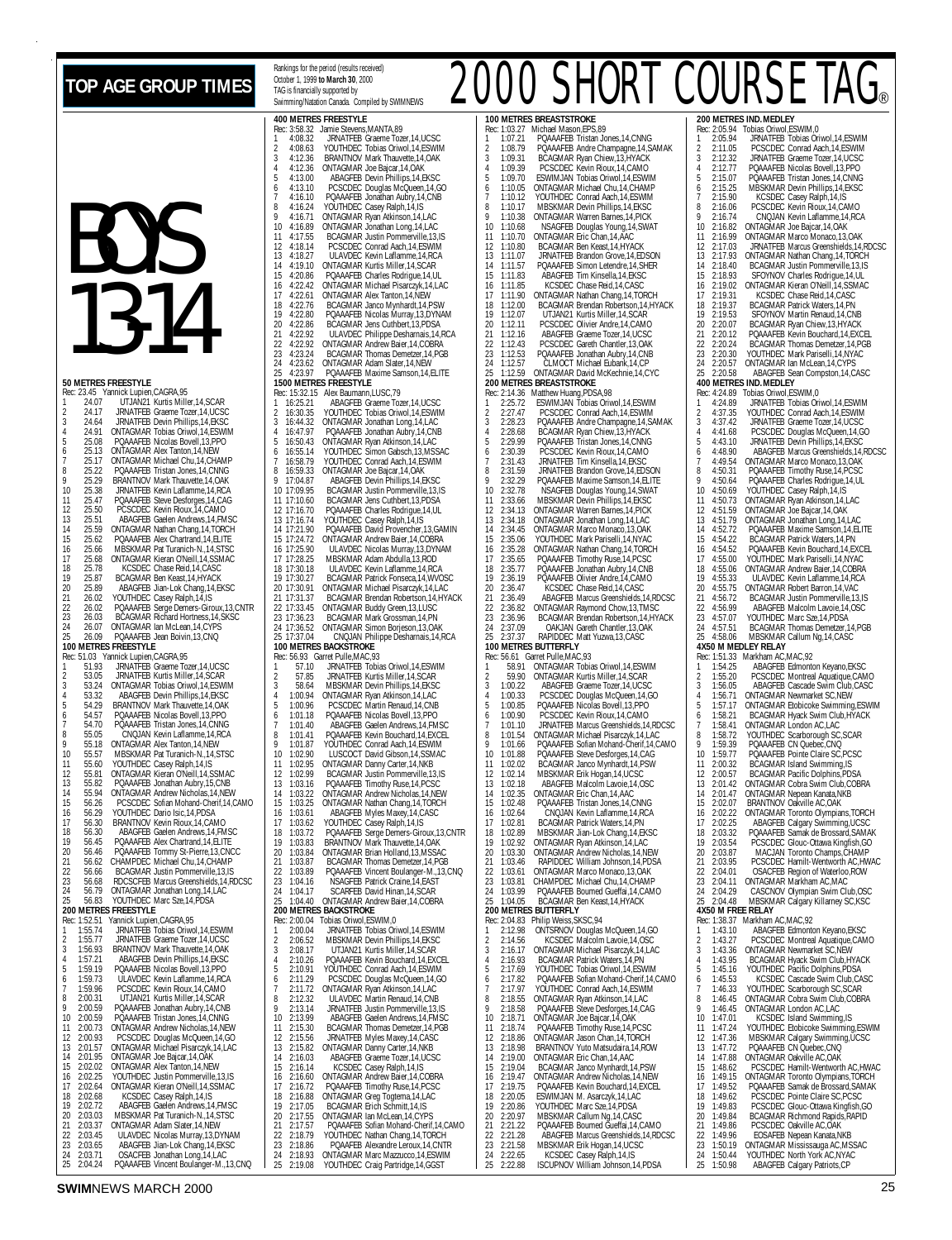|                  |       | GIR                 |                                        |
|------------------|-------|---------------------|----------------------------------------|
|                  |       | 50 METRES FREESTYLE | Rec: 25.25 Shannon Shakespeare, MM, 93 |
| 1                | 25.80 |                     | JRNATFEB Chrissy MacAulay, 17, ESWIM   |
|                  | 26.13 |                     | JRNATFEB Jenna Gresdal, 15, ESWIM      |
| 2<br>3<br>4<br>5 | 26.32 |                     | MANTADEC Jessie Bradshaw, 15, UCSC     |
|                  | 26.61 |                     | JRNATFEB Natalie Kiegelmann, 16, BTSC  |
|                  | 26.63 |                     | BCAGMAR Tara Taylor, 17, HYACK         |
| 6<br>7           | 26.73 |                     | PCSCDEC Tiffany Woods, 15, PCSC        |
|                  | 26.81 |                     | EDMONNOV Kelly O'Toole, 17, EKSC       |
| 8                | 26.90 |                     | BRANTNOV Adrienne Karney, 16, AAC      |
| Q                | 27 UU |                     | PCSCDEC Audrey Lacroix 16 CAMO         |

| 6               | 26.73                            |                          | PCSCDEC Tittany Woods, 15, PCSC                                                                                                                                                      | b                                          |
|-----------------|----------------------------------|--------------------------|--------------------------------------------------------------------------------------------------------------------------------------------------------------------------------------|--------------------------------------------|
| 7<br>8          | 26.81<br>26.90                   |                          | EDMONNOV Kelly O'Toole, 17, EKSC                                                                                                                                                     | 7<br>8                                     |
| 9               | 27.00                            |                          | BRANTNOV Adrienne Karney, 16, AAC<br>PCSCDEC Audrey Lacroix, 16, CAMO                                                                                                                | 9                                          |
| 10              | 27.01                            |                          | RAPIDDEC Francine Ling, 16, DELTA<br>MANTADEC Andrea Hayden, 16, GPP                                                                                                                 | 10                                         |
| 11              | 27.03                            |                          |                                                                                                                                                                                      | 11                                         |
| 12<br>13        | 27.09                            |                          | MALMOFEB Kelly Stefanyshyn, 17, PDSA                                                                                                                                                 | 12<br>13                                   |
| 14              |                                  |                          |                                                                                                                                                                                      | 14                                         |
| 15              | 27.13<br>27.16<br>27.16<br>27.19 |                          | JRNATFEB Michaela Schmidt, 16, CASC<br>BEAVNDEC Adriana Koc-Spadaro, 16, PDSA<br>SFOYNOV Merylie Giguere, 17, UL                                                                     | 15                                         |
| 16              |                                  |                          | PQAAAFEB Catherine Dugas-Savoie,16,DYNAM                                                                                                                                             | 16                                         |
| 17<br>18        |                                  |                          |                                                                                                                                                                                      | 17<br>18                                   |
| 19              |                                  |                          |                                                                                                                                                                                      | 19                                         |
| 20              | 27.20<br>27.20<br>27.21<br>27.24 |                          | POAAAFEB Victoria Poon, 15, CALAC<br>ONTAGMAR Heather Crowdis, 16, AAC<br>EDMONNOV Elizabeth Wycliffe, 16, EBSC<br>EDMONNOV Angela Catford, 16, NEW<br>NAMED Angela Catford, 16, NEW | 20                                         |
| 21              | 27.28                            |                          | JRNATFEB Sasha Taylor, 17, PERTH                                                                                                                                                     | 21                                         |
| 22<br>23        | 27.30                            |                          | JRNATFEB Elizabeth Cleven, 15, MM<br>ABAGFEB Heather McIntosh, 17, LEDUC                                                                                                             | 22<br>23                                   |
| 24              | 27.30<br>27.31                   |                          | PQAAAFEB Kathryn Milligan, 16, DDO                                                                                                                                                   | 24                                         |
| 25              | 27.32                            |                          | ONTSRNOV Jennefer Brankovsky, 17, EYSC                                                                                                                                               | 25                                         |
|                 |                                  | 100 METRES FREESTYLE     |                                                                                                                                                                                      | 100                                        |
| 1               | 56.15                            |                          | Rec: 54.75 Shannon Shakespeare, MM, 94<br>JRNATFEB Jenna Gresdal, 15, ESWIM                                                                                                          | Rec:                                       |
| $\overline{a}$  | 57.28                            |                          | JRNATFEB Natalie Kiegelmann, 16, BTSC                                                                                                                                                | 1<br>$\overline{a}$                        |
| 3               | 57.35                            |                          | JRNATFEB Chrissy MacAulay, 17, ESWIM                                                                                                                                                 | $\frac{3}{4}$                              |
| 4               | 57.38                            |                          | KCSDEC Tara Taylor, 17, HYACK                                                                                                                                                        |                                            |
| 5<br>6          | 57.39<br>57.49                   |                          | MANTADEC Jessie Bradshaw, 15, UCSC<br>PCSCDEC Tiffany Woods, 15, PCSC                                                                                                                | 567                                        |
| 7               | 57.61                            |                          | JRNATFEB Audrey Lacroix, 16, CAMO                                                                                                                                                    |                                            |
| 8               | 57.66                            |                          | PQAAAFEB Catherine Dugas-Savoie,16,DYNAM                                                                                                                                             | 8                                          |
| 9               | 57.74                            |                          | MALMOFEB Kelly Stefanyshyn, 17, PDSA                                                                                                                                                 | 9                                          |
| 10              | 58.20                            |                          | BEAVNDEC Adriana Koc-Spadaro, 16, PDSA                                                                                                                                               | 10                                         |
| 11<br>12        | 58.22<br>58.36                   |                          | PQAAAFEB Marieve De Blois, 16, PPO<br>SFOYNOV Merylie Giguere, 17, UL                                                                                                                | 11<br>12                                   |
| 13              | 58.41                            |                          | JRNATFEB Elizabeth Collins, 17, ROD                                                                                                                                                  | 13                                         |
| 14              | 58.49                            |                          | JRNATFEB Francine Ling, 16, DELTA                                                                                                                                                    | 14                                         |
| 15              | 58.52                            |                          | JRNATFEB Elizabeth Wycliffe, 16, EBSC                                                                                                                                                | 15                                         |
| 16<br>17        | 58.59<br>58.60                   |                          | JRNATFEB Chantal Ares, 15, GO<br>JRNATFEB Michaela Schmidt, 16, CASC                                                                                                                 | 16<br>17                                   |
| 18              | 58.62                            |                          | MBSKMAR Meghan Demchuk, 16, ROD<br>JRNATFEB Andrea Hayden, 17, GPP                                                                                                                   | 18                                         |
| 19              | 58.65                            |                          |                                                                                                                                                                                      | 19                                         |
| 20              | 58.66                            |                          | ONTAGMAR Monica Wejman, 15, ESWIM<br>JRNATFEB Tamee Ebert, 16, PDSA<br>MBSKMAR Elizabeth Amer, 15, EKSC<br>JRNATFEB Melanie Bouchard, 17, CNB                                        | 20<br>21                                   |
| 21<br>22        | 58.73<br>58.73                   |                          |                                                                                                                                                                                      | 22                                         |
| 23              | 58.75                            |                          |                                                                                                                                                                                      | 23                                         |
| 24              | 58.76                            |                          | JRNATFEB Kelly O'Toole, 17, EKSC                                                                                                                                                     | 24                                         |
| 25              | 58.83                            | 200 METRES FREESTYLE     | JRNATFEB Deanna Stefanyshyn,15,PDSA                                                                                                                                                  | 25                                         |
|                 | Rec: 1:58.28                     | Patricia Noall, CNMN, 88 |                                                                                                                                                                                      | 200<br>Rec:                                |
| 1               | 2:02.72                          |                          | PARISFEB Kelly Stefanyshyn, 17, PDSA                                                                                                                                                 | 1                                          |
| $\overline{a}$  | 2:02.91                          |                          | COLPKNOV Jenna Gresdal, 15, ESWIM<br>BEAVNDEC Deanna Stefanyshyn, 15, PDSA                                                                                                           |                                            |
| 3<br>4          | 2:03.17                          |                          | ISCUPNOV Danielle Bell, 16, IS                                                                                                                                                       | $\begin{array}{c} 2 \\ 3 \\ 4 \end{array}$ |
| 5               | 2:03.24<br>2:03.49               |                          | JRNATFEB Tamee Ebert, 16, PDSA                                                                                                                                                       |                                            |
| 6               | 2:03.53                          |                          | JRNATFEB Elizabeth Wycliffe, 16, EBSC                                                                                                                                                | 567                                        |
| 7               | 2:03.87                          |                          | JRNATFEB Jessie Bradshaw, 15, UCSC                                                                                                                                                   |                                            |
| 8<br>9          | 2:04.17                          |                          | COLPKNOV Jennifer Fratesi, 15, ROW<br>ONTAGMAR Kristen Bradley, 16, NEW                                                                                                              | 8<br>9                                     |
| 10              | 2:04.63<br>2:04.78               |                          | KCSDEC Tara Taylor,17,HYACK                                                                                                                                                          | 10                                         |
| 11              | 2:04.90                          |                          | PQAAAFEB Audrey Lacroix, 16, CAMO                                                                                                                                                    | 11                                         |
| 12              | 2:05.18                          |                          | ISCUPNOV Karley Stutzel, 17, IS<br>MANTADEC Andrea Hayden, 16, GPP                                                                                                                   | 12                                         |
| 13<br>14        | 2:05.43                          |                          | ONTSRNOV Loren Sweny, 17, NKB                                                                                                                                                        | 13                                         |
| 15              | 2:05.44<br>2:05.51               |                          | POAAAFEB Catherine Dugas-Savoie, 16, DYNAM                                                                                                                                           | 14<br>15                                   |
| 16              | 2:05.61                          |                          | ONTAGMAR Monica Wejman, 15, ESWIM                                                                                                                                                    | 16                                         |
| 17              | 2:05.64                          |                          | SFOYNOV Merylie Giguere, 17, UL                                                                                                                                                      | 17                                         |
| 18              | 2:05.76                          |                          | POAAAFEB Chanell Charron-W., 15, CAG                                                                                                                                                 | 18                                         |
| 19<br>20        | 2:05.85<br>2:05.91               |                          | JRNATFEB Elizabeth Collins, 17, ROD                                                                                                                                                  | 19<br>20                                   |
| 21              | 2:06.25                          |                          | BCAGMAR Jennifer Coombs, 16, HYACK<br>POAAAFEB Melanie Bouchard, 17, CNB                                                                                                             | 21                                         |
| $\overline{22}$ | 2:06.26                          |                          | ABAGFEB Leslie Cove, 17, RDCSC                                                                                                                                                       | 22                                         |
| 23              | 2:06.31<br>2:06.33               |                          | EDMONNOV Melissa Laflamme, 17, UL<br>JRNATFEB Aimee Bourassa, 16, NKB                                                                                                                | 23                                         |
| 24<br>25        | 2:06.47                          |                          | ONTAGMAR Cynthia Pearce, 16, MSSAC-TO                                                                                                                                                | 24<br>25                                   |
|                 |                                  |                          |                                                                                                                                                                                      |                                            |

|                              |                               | TAG is financially supported by                      | Swimming/Natation Canada. Compiled by SWIMNEWS                                                                                                                                                                                 |
|------------------------------|-------------------------------|------------------------------------------------------|--------------------------------------------------------------------------------------------------------------------------------------------------------------------------------------------------------------------------------|
|                              |                               | <b>400 METRES FREESTYLE</b>                          |                                                                                                                                                                                                                                |
|                              | Rec: 4:07.79                  | Nikki Dryden, IS, 93                                 |                                                                                                                                                                                                                                |
| 1<br>$\overline{\mathbf{c}}$ | 4:15.35<br>4:15.75            |                                                      | EDMONNOV Kelly Stefanyshyn, 17, PDSA<br>ISCUPNOV Danielle Bell, 16, IS                                                                                                                                                         |
| 3<br>4                       | 4:18.54<br>4:18.87            |                                                      | JRNATFEB Tamee Ebert, 16, PDSA<br>BEAVNDEC Deanna Stefanyshyn, 15, PDSA                                                                                                                                                        |
| 5                            | 4:20.46                       |                                                      |                                                                                                                                                                                                                                |
| 6<br>7                       | 4:21.26<br>4:22.29            |                                                      |                                                                                                                                                                                                                                |
| 8                            | 4:22.70                       |                                                      | <b>ESCUPNOV Karley Stutzel, 17, IS<br/> JRNATFEB Audrey Lacroix, 16, CAMO<br/> JRNATFEB Michelle Landry, 15, PDSA<br/> JRNATFEB Cynthia Pearce, 16, MSSAC-TO</b><br>JRNATFEB C <sub>207</sub> Taxley 17, LIVACK                |
| 9<br>10                      | 4:22.85<br>4:23.22            |                                                      | <b>JRNATFEB Tara Taylor, 17, HYACK<br/>ABAGFEB Shauna McNally, 17, EKSC<br/>JRNATFEB Andrea Hayden, 17, GPP</b>                                                                                                                |
| 11                           | 4:23.24                       |                                                      |                                                                                                                                                                                                                                |
| 12<br>13                     | 4:23.25<br>4:23.52            |                                                      | JRNATFEB Danielle Beland, 15, GO<br>JRNATFEB Jennifer Coombs, 16, HYACK                                                                                                                                                        |
| 14<br>15                     | 4:24.03<br>4:24.33            |                                                      | JRNATFEB Loren Sweny, 17, NKB<br>JRNATFEB Allison Laidlow, 15, PDSA                                                                                                                                                            |
| 16                           | 4:24.62                       |                                                      | JRNATFEB Amber Dykes, 16, HYACK                                                                                                                                                                                                |
| 17<br>18                     | 4:24.71<br>4:24.74            |                                                      | JRNATFEB Emily Carwithen, 15, COMOX<br>JRNATFEB Stephanie Barbe,17,UL                                                                                                                                                          |
| 19                           | 4:24.78                       |                                                      | PQAAAFEB Joan Bernier, 15, CNCB                                                                                                                                                                                                |
| 20<br>21                     | 4:24.82<br>4:24.95            |                                                      | JRNATFEB Leslie Cove, 17, RDCSC<br>BEAVNDEC Meghan Brown, 15, PDSA                                                                                                                                                             |
| 22                           | 4:25.38                       |                                                      | UTJAN21 Jolie Pun,17,BROCK                                                                                                                                                                                                     |
| 23<br>24                     | 4:25.69<br>4:25.92            |                                                      | JRNATFEB Alicia Jobse,16,MANTA<br>JRNATFEB Julie Babin, 16, ESWIM                                                                                                                                                              |
| 25                           | 4:26.05                       | 800 METRES FREESTYLE                                 | ONTAGMAR Katherine Telfer, 15, ESWIM                                                                                                                                                                                           |
|                              | Rec: 8:31.65                  | Nikki Dryden, IS, 93                                 |                                                                                                                                                                                                                                |
| 1                            | 8:43.45<br>8:48.60            |                                                      | ISCUPNOV Danielle Bell, 16, IS<br>JRNATFEB Tamee Ebert, 16, PDSA                                                                                                                                                               |
| $\frac{2}{3}$                | 8:53.13                       |                                                      | ISCUPNOV Karley Stutzel, 17, IS                                                                                                                                                                                                |
| 4<br>5                       | 8:56.61<br>8:57.56            |                                                      | BEAVNDEC Deanna Stefanyshyn, 15, PDSA<br>KCSDEC Tara Taylor, 17, HYACK                                                                                                                                                         |
| 6<br>7                       | 9:00.82<br>9:01.97            |                                                      |                                                                                                                                                                                                                                |
| 8                            |                               |                                                      | RUSDEU Tala Tayun, LL (1110)<br>ABAGFEB Shauna McNally, 17, EKSC<br>ABAGFEB Shauna McNally, 17, EKSC<br>JRNATFEB Dale Colman, 17, MSSAC-TO                                                                                     |
| 9<br>10                      | 9:02.26<br>9:02.37<br>9:02.92 |                                                      | BCAGMAR Emily Carwithen, 15, COMOX<br>JRNATFEB Allison Laidlow, 15, PDSA                                                                                                                                                       |
| 11                           | 9:03.70                       |                                                      |                                                                                                                                                                                                                                |
| 12<br>13                     | 9:06.19<br>9:07.16            |                                                      | JRNATFEB Jennifer Coombs, 16, HYACK<br>JRNATFEB Annie Lizotte, 16, CNCB<br>JRNATFEB Michelle Landry, 15, PDSA<br>JRNATFEB Kristy MacLennan, 17, ESWIM                                                                          |
| 14                           | 9:08.76                       |                                                      |                                                                                                                                                                                                                                |
| 15<br>16                     | 9:08.79<br>9:09.11            |                                                      | JRNATFEB Amber Dykes, 16, HYACK<br>JRNATFEB Julie Babin, 16, ESWIM                                                                                                                                                             |
| 17<br>18                     | 9:09.11<br>9:09.28            |                                                      | JRNATFEB Christy Anderson, 17, STARS<br>ABAGFEB Leslie Cove, 17, RDCSC                                                                                                                                                         |
| 19                           | 9:09.31                       |                                                      | ONTAGMAR Kristen Bradley, 16, NEW                                                                                                                                                                                              |
| 20<br>21                     | 9:10.01<br>9:10.35            |                                                      | MANTADEC Alicia Jobse,16,MANTA<br>JRNATFEB Dominique Charron, 15, PPO                                                                                                                                                          |
| 22                           | 9:11.17                       |                                                      | MBSKMAR Alison McKay,17,EKSC                                                                                                                                                                                                   |
| 23<br>24                     | 9:11.47                       |                                                      | POAAAFEB Audrey Lacroix, 16, CAMO                                                                                                                                                                                              |
|                              | 9:11.65                       |                                                      |                                                                                                                                                                                                                                |
| 25                           | 9:13.06                       |                                                      | JRNATFEB Sara McNally,15,EKSC<br>PQAAAFEB Stephanie Barbe, 17, UL                                                                                                                                                              |
|                              | Rec: 1:00.43                  | 100 METRES BACKSTROKE<br>Kelly Stefanyshyn, PDSA, 99 |                                                                                                                                                                                                                                |
| 1<br>2                       | 1:00.50<br>1:02.36            |                                                      | EDMONNOV Kelly Stefanyshyn, 17, PDSA<br>JRNATFEB Elizabeth Wycliffe,16,EBSC                                                                                                                                                    |
| 3                            | 1:02.84                       |                                                      | JRNATFEB Jenna Gresdal,15,ESWIM                                                                                                                                                                                                |
| 4<br>5                       | 1:03.45<br>1:03.49            |                                                      | EDMONNOV Jennifer Fratesi, 15, ROW<br>PCSCDEC Melanie Frigon, 17, BBF                                                                                                                                                          |
| 6                            | 1:03.73                       |                                                      | JRNATFEB Amy Jacina, 15, GMAC                                                                                                                                                                                                  |
| 7<br>8                       | 1:04.00<br>1:04.26            |                                                      | ONTAGMAR Jennifer Esford, 16, ROW                                                                                                                                                                                              |
| 9<br>10                      | 1:04.54<br>1:04.61            |                                                      | JRNATFEB Michaela Schmidt, 16, CASC<br>EDMONNOV Shauna McNally, 17, EKSC<br>JRNATFEB Alexis Rieck, 17, ROW                                                                                                                     |
| 11                           | 1:04.71                       |                                                      | JRNATFEB Elizabeth Collins, 17, ROD                                                                                                                                                                                            |
| 12<br>13                     | 1:04.86<br>1:04.87            |                                                      |                                                                                                                                                                                                                                |
| 14                           | 1:04.92                       |                                                      | JRNATFEB Caitlin Meredith, 15, KCS<br>ONTSRNOV Jennifer Cooper, 17, LAC<br>RAPIDDEC Andree-Ann Leroy, 17, NRST<br>N.                                                                                                           |
| 15<br>16                     | I:05.06<br>1:05.17            |                                                      | JRNATFEB Jessie Bradshaw,<br>15,UC<br>SHERDEC Chanell Charron-W., 15, CAG                                                                                                                                                      |
| 17<br>18                     | 1:05.22                       |                                                      | JRNATFEB Jennifer Kasuya, 17, HYACK                                                                                                                                                                                            |
| 19                           | 1:05.25<br>1:05.33            |                                                      | EDMONNOV Stephanie Barbe, 16, UL<br>PQAAAFEB Catherine Dugas-Savoie, 16, DYNAM                                                                                                                                                 |
| $\frac{1}{20}$<br>21         | 1:05.48<br>1:05.49            |                                                      | JRNATFEB Sasha Taylor, 17, PERTH<br>JRNATFEB Shawna Bothwell, 16, RDCSC                                                                                                                                                        |
| 22                           | 1:05.71                       |                                                      | JRNATFEB Amanda MacNeill, 15, ESWIM                                                                                                                                                                                            |
| 23<br>24                     | 1:05.76<br>1:05.77            |                                                      | KCSDEC Michelle Poirier, 17, RDCSC<br>MBSKMAR Elizabeth Cleven, 15, MM                                                                                                                                                         |
| 25                           | 1:05.78                       | <b>200 METRES BACKSTROKE</b>                         | ONTAGMAR Maya Ziolkowski, 15, YORK                                                                                                                                                                                             |
|                              | Rec: 2:08.06                  | Kelly Stefanyshyn, PDSA, 99                          |                                                                                                                                                                                                                                |
| 1<br>2                       | 2:08.06<br>2:12.17            |                                                      | EDMONNOV Kelly Stefanyshyn, 17, PDSA<br>JRNATFEB Elizabeth Wycliffe,16,EBSC                                                                                                                                                    |
| 3<br>4                       | 2:13.49<br>2:14.14            |                                                      |                                                                                                                                                                                                                                |
| 5                            | 2:15.79                       |                                                      | EDMONNOV Jennifer Fratesi, 15, ROW<br>PCSCDEC Melanie Frigon, 17, BBF<br>JRNATFEB Amy Jacina, 15, GMAC                                                                                                                         |
| 6<br>7                       | 2:16.80<br>2:16.98            |                                                      |                                                                                                                                                                                                                                |
| 8                            | 2:17.78                       |                                                      | EDMONNOV Shauna McNally, 17, EKSC<br>JRNATFEB Jennifer Esford, 16, ROW<br>JRNATFEB Jenna Gresdal, 15, ESWIM                                                                                                                    |
| 9<br>10                      | 2:17.87<br>2:18.14            |                                                      | ONTAGMAR Kristen Bradley, 16, NEW<br>BEAVNDEC Allison Laidlow, 15, LL                                                                                                                                                          |
| 11<br>12                     | 2:18.27<br>2:18.60            |                                                      | JRNATFEB Chanell Charron-W., 15, CNO                                                                                                                                                                                           |
| 13                           | 2:18.63                       |                                                      | BCAGMAR Amanda Leslie, 16, RAYS<br>OSACFEB Jennifer Cooper, 17, LAC                                                                                                                                                            |
| 14<br>15                     | 2:18.87<br>2:19.09            |                                                      | RAPIDDEC Michaela Schmidt, 16, CASC                                                                                                                                                                                            |
| 16                           | 2:19.10                       |                                                      |                                                                                                                                                                                                                                |
| 17<br>18                     | 2:19.16<br>2:19.31            |                                                      |                                                                                                                                                                                                                                |
| 19<br>20                     | 2:19.40<br>2:19.48            |                                                      |                                                                                                                                                                                                                                |
| 21                           | 2:19.57                       |                                                      | EXACULATE DETAINED SCRIPTION BECAULT AND RESERVED UNIVERSE AND SURVATER And MATATED AND THAN THAT AN MATATED POSSIBLE PARAMENT CONTROLL POSSIBLE PARAMENT CONTROLL POSSIBLE PARAMENT CONTROLL POSSIBLE PARAMENT CONTROLL POSSI |
| 22<br>$\frac{23}{5}$<br>24   | 2:19.72<br>2:20.20<br>2:20.39 |                                                      | JRNATFEB Sasha Taylor, 17, PERTH<br>BRANTNOV Erin Dermody, 17, HWAC<br>ONTAGMAR Katherine Telfer, 15, ESWIM<br>PCSCDEC Lucy Mae Smith, 17, BBF                                                                                 |

Rankings for the period (results received) October 1, 1999 **to March 30**, 2000

|                     |                                                   | 100 METRES BREASTSTROKE                                                                                      |                                                                                                                                                                                                                                      |
|---------------------|---------------------------------------------------|--------------------------------------------------------------------------------------------------------------|--------------------------------------------------------------------------------------------------------------------------------------------------------------------------------------------------------------------------------------|
| 1                   | Rec: 1:07.96<br>1:12.18                           | Tara Sloan, UCSC, 97                                                                                         | JRNATFEB Marcy Edgecumbe,16,EKSC                                                                                                                                                                                                     |
| $\overline{c}$      | 1:12.27                                           |                                                                                                              | ONTAGMAR Joanna Lee, 15, MSSAC-TO                                                                                                                                                                                                    |
| 3<br>4              | 1:12.47<br>1:12.47                                |                                                                                                              | JRNATFEB Marie-C. Guilbert, 17, BBF<br>ABAGFEB Annamay Pierse, 16, EKSC                                                                                                                                                              |
| 5                   | 1:12.53                                           |                                                                                                              | JRNATFEB Trisha Lakatos,17,PCSC                                                                                                                                                                                                      |
| 6<br>7              | 1:12.64<br>1:12.89                                |                                                                                                              | PQAAAFEB Marieve De Blois, 16, PPO<br>JRNATFEB Christy Anderson,17,STARS                                                                                                                                                             |
| 8<br>9              | 1:13.00                                           |                                                                                                              | EDMONNOV Kristen Bradley, 16, NEW                                                                                                                                                                                                    |
| 10                  | 1:13.06<br>1:13.09                                | KCSDEC                                                                                                       | JRNATFEB Ariane Kich, 16, GMAC<br>Michelle Poirier, 17, RDCSC                                                                                                                                                                        |
| 11<br>12            | 1:13.55<br>1:13.57                                | PCSCDEC                                                                                                      | Lucy Mae Smith, 17, BBF                                                                                                                                                                                                              |
| 13                  | 1:13.69                                           |                                                                                                              | RAPIDDEC Francine Ling, 16, DELTA<br>JRNATFEB Norah Vogan, 15, GPP                                                                                                                                                                   |
| 14<br>15            | 1:13.70<br>1:13.74                                | <b>JRNATFEB</b>                                                                                              | Jessica Sloan, 17, UCSC<br>ABAGFEB Emma Spooner, 16, NCSA                                                                                                                                                                            |
| 16                  | 1:13.80                                           |                                                                                                              | ABAGFEB Lesley Williams, 17, STSC                                                                                                                                                                                                    |
| 17<br>18            | 1:13.92<br>1:14.03                                | ULAVDEC<br>RAPIDDEC<br>PCSCDEC                                                                               | Barbara Pouret, 16, UL                                                                                                                                                                                                               |
| 19                  | 1:14.28                                           |                                                                                                              | Meagan Sinclair, 15, CASC<br>Tiffany Woods, 15, PCSC                                                                                                                                                                                 |
| $\frac{20}{21}$     | 1:14.29<br>1:14.32                                |                                                                                                              | JRNATFEB Chrissy MacAulay, 17, ESWIM<br>PQAAAFEB Julie Marcotte, 16, CNQ                                                                                                                                                             |
| 21<br>22            | 1:14.44                                           |                                                                                                              | JRNATFEB Kristen Lis, 16, ROD                                                                                                                                                                                                        |
|                     |                                                   | 23 1:14.45 ULAVDEC Annie<br>24 1:14.55 BCAGMAR Mia B<br>25 1:14.63 ONTAGMAR Kim B<br>200 METRES BREASTSTROKE | ULAVDEC Annie Lizotte, 16, CNCB<br>BCAGMAR Mia Baumeister, 15, HYACK                                                                                                                                                                 |
|                     |                                                   |                                                                                                              | ONTAGMAR Kim Bacon, 15, COBRA                                                                                                                                                                                                        |
|                     | Rec: 2:27.08                                      | Anne Ottenbrite, AAC, 84                                                                                     |                                                                                                                                                                                                                                      |
| $\frac{1}{2}$       | 2:34.23<br>2:34.40                                |                                                                                                              | JRNATFEB Marieve De Blois, 16, PPO<br>JRNATFEB Christy Anderson, 17, STARS                                                                                                                                                           |
| 3                   | 2:34.59                                           |                                                                                                              | ABAGFEB Annamay Pierse, 16, EKSC                                                                                                                                                                                                     |
| 4<br>5              | 2:34.86<br>2:35.01                                |                                                                                                              | JRNATFEB Trisha Lakatos, 17, PCSC<br>KCSDEC Marcy Edgecumbe, 16, EKSC                                                                                                                                                                |
| 6                   | 2:35.07                                           |                                                                                                              | JRNATFEB Kristen Bradley, 16, NEW                                                                                                                                                                                                    |
| 7<br>8              | 2:35.41<br>2:35.54                                |                                                                                                              | JRNATFEB Marie-C. Guilbert, 17, BBF<br>ONTAGMAR Joanna Lee, 15, MSSAC-TO                                                                                                                                                             |
| 9<br>10             | 2:36.67<br>2:37.20                                |                                                                                                              | JRNATFEB Heather Bell, 16, BTSC                                                                                                                                                                                                      |
| 11                  | 2:37.24                                           |                                                                                                              | JRNATFEB Michelle Poirier, 17, RDCSC<br>JRNATFEB Emma Spooner, 16, NCSA                                                                                                                                                              |
| 12<br>13            | 2:37.35<br>2:37.36                                |                                                                                                              | ABAGFEB Lesley Williams, 17, STSC<br>RAPIDDEC Meagan Sinclair, 15, CASC                                                                                                                                                              |
| 14                  | 2:37.42                                           |                                                                                                              | MANTADEC Alicia Jobse, 16, MANTA                                                                                                                                                                                                     |
| 15<br>16            | 2:38.00<br>2:38.10                                |                                                                                                              | JRNATFEB Chrissy MacAulay, 17, ESWIM<br>JRNATFEB Norah Vogan, 15, GPP<br>JRNATFEB Annie Lizotte, 16, CNCB                                                                                                                            |
| 17                  | 2:38.48                                           |                                                                                                              |                                                                                                                                                                                                                                      |
| 18<br>19            | 2:38.48                                           |                                                                                                              | POAAAFEB Julie Marcotte, 16, CNO                                                                                                                                                                                                     |
| $\frac{1}{20}$      |                                                   |                                                                                                              |                                                                                                                                                                                                                                      |
| $\overline{22}$     | 2:38.51<br>2:38.86<br>2:39.25<br>2:39.51          |                                                                                                              |                                                                                                                                                                                                                                      |
| 23<br>24<br>25      | 2:39.93                                           |                                                                                                              | <b>FORWATE DUIT MANUFE AT A CONTRACT CONTRACT CONTRACT CONTRACT PROPERTY CONTRACT PROPERTY OF A CONTRACT CONTRACT CONTRACT CONTRACT CONTRACT CONTRACT CONTRACT CONTRACT CONTRACT CONTRACT CONTRACT CONTRACT CONTRACT CONTRACT CO</b> |
|                     | 2:40.16                                           |                                                                                                              |                                                                                                                                                                                                                                      |
|                     | 2:41.07                                           |                                                                                                              |                                                                                                                                                                                                                                      |
|                     |                                                   | 100 METRES BUTTERFLY                                                                                         |                                                                                                                                                                                                                                      |
| 1                   | Rec: 1:00.45<br>1:01.18                           | Kristin Topham, EPS, 91                                                                                      |                                                                                                                                                                                                                                      |
| $\overline{c}$<br>3 | 1:02.31                                           |                                                                                                              | EDMONNOV Audrey Lacroix, 16, CNMM<br>EDMONNOV Jennifer Fratesi, 15, ROW<br>JRNATFEB Michaela Schmidt, 16, CASC                                                                                                                       |
| 4                   | 1:02.51<br>1:02.77                                |                                                                                                              | JRNATFEB_Jessie Bradshaw,15,UCSC                                                                                                                                                                                                     |
| 5<br>6              | 1:02.85<br>1:03.10                                |                                                                                                              | RAPIDDEC Julie Unrau, 16, PDSA<br>MBSKMAR Elizabeth Collins, 17, ROD                                                                                                                                                                 |
| 7                   | 1:03.28                                           |                                                                                                              | JRNATFEB Nancy Gajos, 15, ESWIM                                                                                                                                                                                                      |
| 8<br>9              | 1:03.36<br>1:03.38                                |                                                                                                              | JRNATFEB Cynthia Pearce, 16, MSSAC-TO<br>SFOYNOV Merylie Giguere, 17, UL                                                                                                                                                             |
| 10<br>11            | 1:03.96<br>1:04.06                                |                                                                                                              | JRNATFEB Melissa Laflamme, 17, UL                                                                                                                                                                                                    |
| 12                  | 1:04.08                                           |                                                                                                              | JRNATFEB Jennifer Graf, 16, ROD<br>JRNATFEB Alexis Rieck, 17, ROW                                                                                                                                                                    |
| 13<br>14            | 1:04.29<br>1:04.32                                |                                                                                                              | PCSCDEC Danielle Beland, 15, GO                                                                                                                                                                                                      |
| 15                  | 1:04.36                                           |                                                                                                              | EDMONNOV Angela Catford, 16, NEW<br>PQAAAFEB Isabelle Ascah-Coallier, 16, CAMO                                                                                                                                                       |
| 16<br>17            | 1:04.51<br>1:04.52                                |                                                                                                              | RAPIDDEC Meghan Brown, 15, PDSA<br>JRNATFEB Lindsay Burton, 16, NKB                                                                                                                                                                  |
| 18                  | 1:04.66                                           |                                                                                                              | BCAGMAR Claire Wong, 15, PDSA                                                                                                                                                                                                        |
| 19<br>20            | 1:04.72<br>1:04.79                                | SFOYNOV                                                                                                      | Veronick Cullen, 15, RCA<br>PQAAAFEB Valerie Tcholkayan, 15, DDO                                                                                                                                                                     |
| 21                  | 1:04.88<br>1:05.01                                |                                                                                                              | ONTSRNOV Elizabeth Day, 17, NEW                                                                                                                                                                                                      |
| 22<br>23            | 1:05.06                                           |                                                                                                              | JRNATFEB Rocio Flores, 16, PPO<br>ONTSRNOV Pamela Tung, 17, MAC                                                                                                                                                                      |
| 24<br>25            | 1:05.24<br>1:05.25                                |                                                                                                              | JRNATFEB Suzanne Brodeur, 17, MAC<br>BCAGMAR Martina Zamecnik, 16, KISU                                                                                                                                                              |
|                     |                                                   | 200 METRES BUTTERFLY                                                                                         |                                                                                                                                                                                                                                      |
|                     |                                                   | Jessica Deglau, PDSA, 98                                                                                     | HONGKJAN Audrey Lacroix, 16, CAMO                                                                                                                                                                                                    |
| 3                   | Rec: 2:09.47<br>1 2:13.24<br>2 2:17.04<br>2:17.48 |                                                                                                              | EDMONNOV Melissa Laflamme, 17, UL                                                                                                                                                                                                    |
| 4                   | 2:18.00                                           |                                                                                                              | JRNATFEB Nancy Gajos, 15, ESWIM<br>JRNATFEB Michaela Schmidt, 16, CASC                                                                                                                                                               |
| 5<br>6              | 2:18.55<br>2:19.07                                |                                                                                                              | JRNATFEB Julie Unrau, 17, PDSA<br>JRNATFEB Cynthia Pearce, 16, MSSAC-TO                                                                                                                                                              |
| 7                   | 2:19.33                                           |                                                                                                              | PCSCDEC Kristy MacLennan, 17, ESWIM                                                                                                                                                                                                  |
| 8<br>9              | 2:19.41<br>2:19.60                                |                                                                                                              | JRNATFEB Jennifer Coombs, 16, HYACK<br>SFOYNOV Merylie Giguere, 17, UL                                                                                                                                                               |
| 10<br>11            | 2:19.82                                           |                                                                                                              | BEAVNDEC Meghan Brown, 15, PDSA                                                                                                                                                                                                      |
| 12                  | 2:20.25<br>2:20.26                                |                                                                                                              | JRNATFEB Jennefer Brankovsky, 17, EYSC<br>JRNATFEB Emily Aubie, 17, NKB                                                                                                                                                              |
| 13<br>14            | 2:20.64<br>2:20.65                                |                                                                                                              | ONTAGMAR Kristen Bradley, 16, NEW<br>JRNATFEB Danielle Beland, 15, GO                                                                                                                                                                |
| 15                  | 2:20.84                                           | MANTADEC                                                                                                     | Jessie Bradshaw, 15, UCSC                                                                                                                                                                                                            |
| 16<br>17            | 2:21.20<br>2:21.38                                | MANTADEC                                                                                                     | JRNATFEB Rocio Flores, 16, PPO<br>Julie Cocks, 17, UCSC                                                                                                                                                                              |
| 18                  | 2:21.48                                           |                                                                                                              | POAAAFEB Genevieve Frappier, 16, EXCEL                                                                                                                                                                                               |
| 19<br>20            | 2:21.52<br>2:21.54                                |                                                                                                              | JRNATFEB Joan Bernier, 15, CNCB<br>OSCDEC Brigitta Olson, 17, UCSC                                                                                                                                                                   |
| 21<br>22            | 2:21.64                                           |                                                                                                              |                                                                                                                                                                                                                                      |
| 23<br>24            | 2:21.75<br>2:22.35<br>2:22.40                     |                                                                                                              | BCAGMAR Claire Wong, 15, PDSA<br>JRNATFEB Alexis Rieck, 17, ROW<br>ONTAGMAR Danielle Gudgeon, 16, NYAC<br>ONTSRNOV Loren Sweny, 17, NKB                                                                                              |

# TOP AGE GROUP TIMES **REDISCONS A CONSECTION** (SCRIPPIED AGE) (SCRIPPIED AGE) (SUBSET TAG<sub>®</sub>

|                 |                    | 200 METRES IND.MEDLEY<br>Rec: 2:12.50 Nancy Sweetnam, LLSC, 91 |                                                                                                                                          |
|-----------------|--------------------|----------------------------------------------------------------|------------------------------------------------------------------------------------------------------------------------------------------|
| 1               | 2:16.68            |                                                                | HONGKJAN Kristen Bradley, 16, NEW                                                                                                        |
| $\overline{a}$  | 2:17.17            |                                                                | JRNATFEB Elizabeth Wycliffe,16,EBSC                                                                                                      |
| 3               | 2:18.73            |                                                                | PQAAAFEB Marieve De Blois, 16, PPO                                                                                                       |
| 4<br>5          | 2:19.35            |                                                                | JRNATFEB Melissa Laflamme, 17, UL                                                                                                        |
| 6               | 2:19.41<br>2:19.60 |                                                                | JRNATFEB Jennefer Brankovsky, 17, EYSC<br>JRNATFEB Jenna Gresdal, 15, ESWIM                                                              |
| 7               | 2:19.86            |                                                                | ABAGFEB Shauna McNally, 17, EKSC                                                                                                         |
| 8               | 2:20.70            |                                                                | JRNATFEB Julie Unrau, 17, PDSA                                                                                                           |
| 9               | 2:20.80            |                                                                | JRNATFEB Meghan Demchuk, 16, ROD                                                                                                         |
| 10<br>11        | 2:20.88<br>2:20.88 |                                                                | RAPIDDEC Andree-Ann Leroy, 17, NRST<br>JRNATFEB Deanna Stefanyshyn, 15, PDSA                                                             |
| 12              | 2:20.89            |                                                                |                                                                                                                                          |
| 13              | 2:21.05            |                                                                | KCSDEC Michelle Poirier, 17, RDCSC<br>JRNATFEB Allison Laidlow, 15, PDSA                                                                 |
| 14              | 2:21.25            |                                                                | JRNATFEB Jennifer Coombs, 16, HYACK                                                                                                      |
| 15<br>16        | 2:21.57<br>2:22.04 |                                                                | JRNATFEB Christy Anderson, 17, STARS<br>JRNATFEB Elizabeth Collins, 17, ROD                                                              |
| 17              | 2:22.06            |                                                                | ABAGFEB Michaela Schmidt, 16, CASC                                                                                                       |
| 18              | 2:22.08            |                                                                | TA<br>JRNATFEB Francine Ling, 16, DEL                                                                                                    |
| 19              | 2:22.63            |                                                                | JRNATFEB Melanie Frigon, 17, BBF                                                                                                         |
| 20<br>21        | 2:22.74<br>2:22.93 |                                                                | JRNATFEB Annamay Pierse, 16, EKSC                                                                                                        |
| 22              | 2:23.27            |                                                                | POAAAFEB Genevieve Frappier, 16, EXCEL<br>POAAAFEB Chanell Charron-W., 15, CAG                                                           |
| 23              | 2:23.45            |                                                                | JRNATFEB Shawna Bothwell, 16, RDCSC                                                                                                      |
| 24              | 2:23.74            |                                                                | BCAGMAR Jennifer Kasuya, 17, HYACK<br>JRNATFEB Emily Aubie, 17, NKB                                                                      |
| 25              | 2:23.97            | 400 METRES IND.MEDLEY                                          |                                                                                                                                          |
|                 | Rec: 4:39.32       | Nancy Sweetnam, LLSC, 91                                       |                                                                                                                                          |
| 1               | 4:46.69            |                                                                | HONGKJAN Kristen Bradley, 16, NEW                                                                                                        |
| $\overline{a}$  | 4:53.21            |                                                                | PQAAAFEB Marieve De Blois, 16, PPO                                                                                                       |
| 3<br>4          | 4:53.71<br>4:55.85 |                                                                | BEAVNDEC Allison Laidlow, 15, LL                                                                                                         |
| 5               | 4:57.17            |                                                                | JRNATFEB Jennifer Coombs, 16, HYACK<br>PCSCDEC Lucy Mae Smith, 17, BBF                                                                   |
| 6               | 4:57.80            |                                                                | PQAAAFEB Melissa Laflamme, 17, UL                                                                                                        |
| 7               | 4:57.84            |                                                                | JRNATFEB Emily Aubie, 17, NKB                                                                                                            |
| 8<br>9          | 4:58.11<br>4:58.37 |                                                                | JRNATFEB Michelle Landry, 15, PDSA<br>JRNATFEB Jennefer Brankovsky, 17, EYSC                                                             |
| 10              | 4:58.37            |                                                                | ABAGFEB Shauna McNally,17,EKSC                                                                                                           |
| 11              | 4:58.47            |                                                                | BRANTNOV Jenna Gresdal, 15, ESWIM                                                                                                        |
| 12<br>13        | 4:58.79            |                                                                | JRNATFEB Genevieve Frappier, 16, EXCEL<br>SHERDEC Chanell Charron-W., 15, CAG                                                            |
| 14              | 4:59.12<br>5:00.24 |                                                                | JRNATFEB Julie Babin,16,ESWIM                                                                                                            |
| 15              | 5:00.64            |                                                                | RAPIDDEC Michaela Schmidt, 16, CASC                                                                                                      |
| 16              | 5:00.64            |                                                                | JRNATFEB Leah Schaab, 15, UCSC                                                                                                           |
| 17              | 5:01.59            |                                                                | JRNATFEB Kristy MacLennan, 17, ESWIM                                                                                                     |
| 18<br>19        | 5:01.61<br>5:02.47 |                                                                | POAAAFEB Joan Bernier, 15, CNCB<br>RAPIDDEC Andree-Ann Leroy, 17, NRST<br>POAAAFEB Stephanie Barbe, 17, UL                               |
| 20              | 5:02.63            |                                                                |                                                                                                                                          |
| 21              | 5:02.66            |                                                                | RAPIDDEC Francine Ling, 16, DELTA<br>MANTADEC Terra Welsh, 16, MANTA                                                                     |
| $\overline{22}$ | 5:02.74            |                                                                |                                                                                                                                          |
| 23<br>24        | 5:03.11<br>5:03.19 |                                                                |                                                                                                                                          |
| 25              | 5:03.33            |                                                                | ONTSRNOV Christy Anderson, 16, STARS<br>ONTAGMAR Marcia Bryon, 16, USC<br>JRNATFEB Meghan Demchuk, 16, ROD                               |
|                 |                    | 4X50 M MEDLEY RELAY                                            |                                                                                                                                          |
| 1               |                    |                                                                | Rec: 1:58.37 Cobra Swim Club, COBRA, 93<br>ONTAGMAR Etobicoke Swimming, ESWIM                                                            |
| 2               | 2:00.24<br>2:00.75 |                                                                | BCAGMAR Hyack Swim Club, HYACK                                                                                                           |
| 3               | 2:01.71            |                                                                | ONTAGMAR Toronto All Stars, TO<br>KCSDEC Edmonton Keyano, EKSC                                                                           |
| 4               | 2:01.80            |                                                                |                                                                                                                                          |
| 5<br>6          | 2:02.39<br>2:03.22 |                                                                | POAAAFEB Montreal Aquatique, CAMO<br>PQAAAFEB CN Quebec,CNQ                                                                              |
| 7               | 2:03.59            |                                                                | <b>BCAGMAR Pacific Dolphins, PDSA</b>                                                                                                    |
| 8               | 2:03.61            |                                                                | ONTSRNOV Mepean Kanata, NKB                                                                                                              |
| 9               | 2:03.82            |                                                                | ONTAGMAR Oakville AC, OAK                                                                                                                |
| 10<br>11        | 2:04.05<br>2:04.16 |                                                                | PQAAAFEB Pisc.Olym Montreal, PPO<br>ONTSRNOV Mississauga AC, MSSAC                                                                       |
| 12              | 2:04.42            |                                                                | PQAAAFEB Dollard Swim Team, DDO                                                                                                          |
| 13              | 2:05.14            |                                                                | MANTADEC Uxbridge SC,USC                                                                                                                 |
| 14<br>15        | 2:05.32            |                                                                | SFOYNOV Chaudiere-Appalache, RCA<br>ONTSRNOV Univ.New Brunswick,UNB                                                                      |
| 16              | 2:05.60<br>2:05.60 |                                                                | <b>PCSCDEC Pointe Claire SC, PCSC</b>                                                                                                    |
| 17              | 2:05.67            |                                                                | RODSCJAN Regina Opt.Dolphins,RO                                                                                                          |
| 18              | 2:05.89            |                                                                | TDJAN Perth Stingrays, PERTH                                                                                                             |
| 19<br>20        | 2:05.90<br>2:05.91 |                                                                | MANTADEC Calgary Swimming,UCSC<br>GOLDOCT Cascade Swim Club, CASC                                                                        |
| 21              | 2:06.11            |                                                                | ONTAGMAR Cobra Swim Club, COBRA                                                                                                          |
| 22              | 2:06.69            |                                                                |                                                                                                                                          |
| 23<br>24        | 2:06.71            |                                                                |                                                                                                                                          |
| 25              | 2:06.78<br>2:06.79 |                                                                | ONTAGMAR Hamilt-Wentworth AC, HWAC<br>ONTSRNOV Newmarket SC, NEW<br>ONTAGMAR Ajax Aquatic Club, AAC<br>- BCAGMAR Kamloops Classic, KCS   |
|                 |                    | 4X50 M FREE RELAY                                              |                                                                                                                                          |
|                 | Rec: 1:46.11       | Etobicoke Pepsi, EPS, 90                                       |                                                                                                                                          |
| 1               | 1:48.26<br>1:48.83 |                                                                | ONTSRNOV Etobicoke Swimming, ESWIM<br>KCSDEC Hyack Swim Club, HYACK<br>PCSCDEC Montreal Aquatique, CAMO<br>ABAGFEB Edmonton Keyano, EKSC |
| $\frac{2}{3}$   | 1:48.83            |                                                                |                                                                                                                                          |
| 4               | 1:49.83            |                                                                |                                                                                                                                          |
| 5               | 1:50.01            |                                                                | BCAGMAR Pacific Dolphins, PDSA                                                                                                           |
| 6<br>7          | 1:50.06<br>1:50.14 |                                                                | ONTSRNOV Mississauga AC, MSSAC<br>ONTSRNOV East York ŠC, EYSC                                                                            |
| 8               | 1:50.30            |                                                                | ONTAGMAR Toronto All Stars, TO<br>PCSCDEC Pointe Claire SC, PCSC                                                                         |
| 9               | 1:51.51            |                                                                |                                                                                                                                          |
| 10              | 1:51.63<br>1:51.70 |                                                                | ABAGFEB Cascade Swim Club, CASC<br>ONTAGMAR Hamilt-Wentworth AC, HWAC                                                                    |
| 11<br>12        | 1:51.84            |                                                                | KCSDEC Red Deer Catalina SC,RDCSC                                                                                                        |
| 13              | 1:51.95            |                                                                | ABAGFEB Calgary Swimming, UCSC                                                                                                           |
| 14              | 1:52.20            |                                                                | BCAGMAR Kamloops Classic, KCS                                                                                                            |
| 15<br>16        | 1:52.82<br>1:52.85 |                                                                | BTSCNOV Barrie Trojans, BTSC<br>ONTAGMAR Newmarket SC, NEW                                                                               |
| 17              | 1:52.90            |                                                                | KCSDEC Kisu Swim Club,KISU                                                                                                               |
| 18              | 1:53.04            |                                                                | PCSCDEC Oakville AC, OAK                                                                                                                 |
| 19<br>20        | 1:53.16            |                                                                | PQAAAFEB CN Quebec, CNQ                                                                                                                  |
| 21              | 1:53.20<br>1:53.22 |                                                                | TDJAN Perth Stingrays, PERTH<br>PQAAAFEB Dollard Swim Team,DDO                                                                           |
| 22              | 1:53.31            |                                                                |                                                                                                                                          |
| 23              | 1:53.57            |                                                                | ONTAGMAR Uxbridge SC,USC<br>BRANTNOV Ajax Aquatic Club,AAC<br>ONTAGMAR Dorado SC,STARS                                                   |
| 24<br>25        | 1:53.78<br>1:53.85 |                                                                | ONTSRNOV Glouc-Ottawa Kingfish, GO                                                                                                       |
|                 |                    |                                                                |                                                                                                                                          |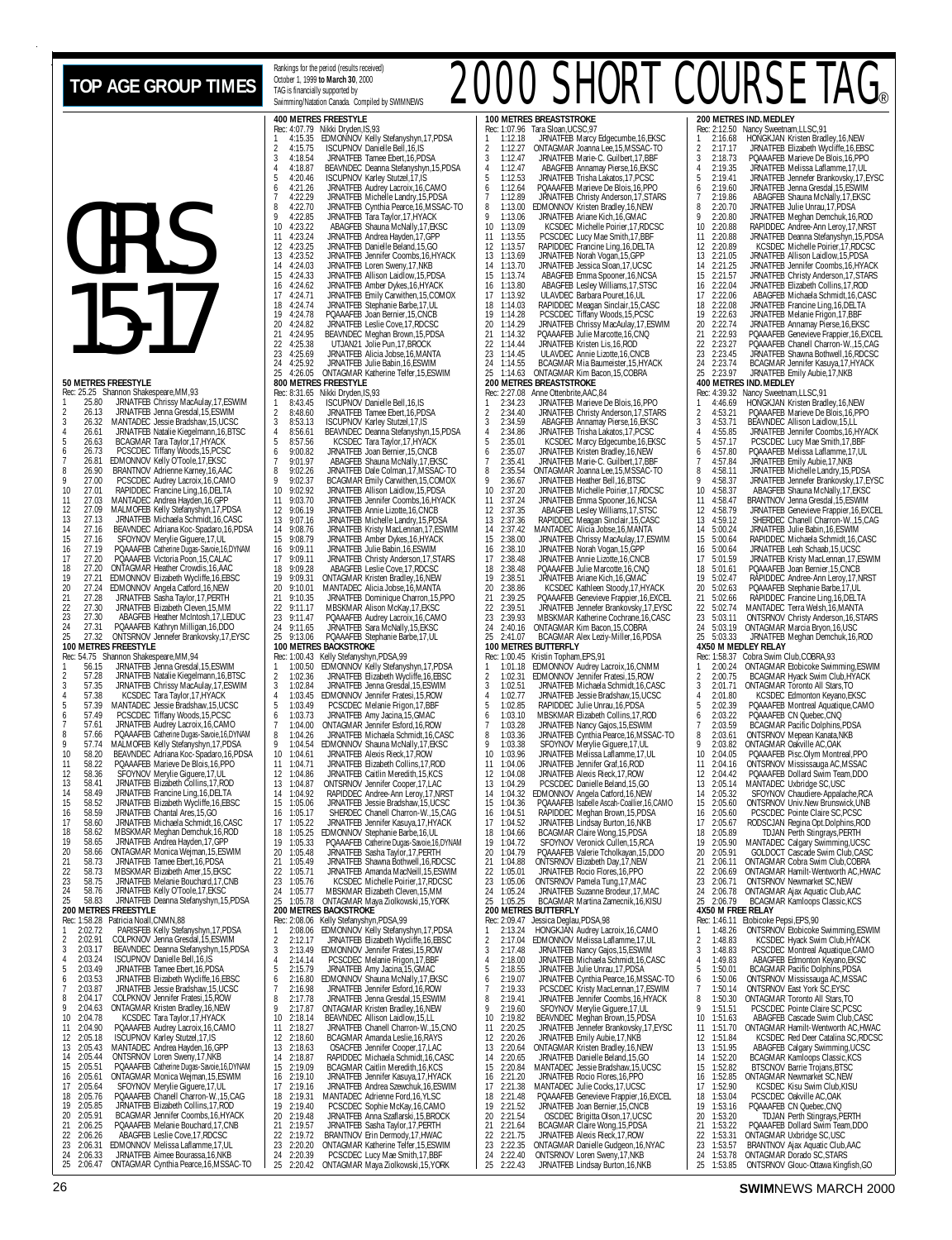|                                                                                                                                               |                                        |                     |                                        | Rankings for the period (results received)                                                                   |  |
|-----------------------------------------------------------------------------------------------------------------------------------------------|----------------------------------------|---------------------|----------------------------------------|--------------------------------------------------------------------------------------------------------------|--|
| <b>TOP AGE GROUP TIMES</b>                                                                                                                    |                                        |                     |                                        | October 1, 1999 to March 30, 2000<br>TAG is financially supported by<br>Swimming/Natation Canada. Compiled b |  |
|                                                                                                                                               |                                        |                     |                                        | <b>400 METRES FREESTYLE</b>                                                                                  |  |
|                                                                                                                                               |                                        | 1                   | 3:47.27                                | Rec: 3:47.27 Brian Johns, RAPID,<br>JRNATFEB Brian<br><b>JRNATFEB Andre</b>                                  |  |
|                                                                                                                                               |                                        | 2<br>3<br>4         | 3:54.35<br>3:56.28<br>3:57.92          | JRNATFEB Andre<br>JRNATFEB Chucl                                                                             |  |
|                                                                                                                                               |                                        | 5                   | 3:58.60                                | <b>EDMONNOV Brent</b>                                                                                        |  |
|                                                                                                                                               |                                        | 6<br>7              | 4:00.81<br>4:01.28                     | JRNATFEB Benja<br><b>JRNATFEB Simor</b>                                                                      |  |
|                                                                                                                                               |                                        | 8<br>9              | 4:01.58<br>4:01.87                     | JRNATFEB Nicola<br>MANTADEC Richa                                                                            |  |
| BOYS                                                                                                                                          |                                        | 10<br>11            | 4:02.07<br>4:02.72                     | <b>JRNATFEB Kurtis</b><br>JRNATFEB Serge                                                                     |  |
|                                                                                                                                               |                                        | 12<br>13            | 4:04.33<br>4:04.77                     | JRNATFEB Erik G<br>JRNATFEB David                                                                            |  |
|                                                                                                                                               |                                        | 14<br>15            | 4:04.95<br>4:04.99                     | JRNATFEB Jonatl<br>RAPIDDEC Jesse                                                                            |  |
|                                                                                                                                               |                                        | 16<br>17<br>18      | 4:05.20<br>4:05.21                     | <b>JRNATFEB Stever</b><br>JRNATFEB Frede                                                                     |  |
| $\bm{\mathsf{T}}$                                                                                                                             |                                        | 19<br>20            | 4:05.71<br>4:05.77                     | JRNATFEB Mark<br>POAAAFEB Jerom                                                                              |  |
|                                                                                                                                               |                                        | 21<br>22            | 4:06.01<br>4:06.35                     | <b>EDMONNOV Philip</b><br>JRNATFEB Alex E                                                                    |  |
|                                                                                                                                               |                                        | 23                  | 4:06.54<br>4:06.70                     | JRNATFEB Came<br>JRNATFEB Kyle \                                                                             |  |
| <b>50 METRES FREESTYLE</b>                                                                                                                    |                                        | 24<br>25            | 4:06.81<br>4:06.93                     | JRNATFEB Marci<br>JRNATFEB Cahill<br><b>1500 METRES FREESTYLE</b>                                            |  |
| Rec: 22.56 Simon MacDonald, NKB, 97<br>1<br>23.77<br>BEAVNDEC Daniel Petrus, 16, PDSA                                                         |                                        | 1                   | 15:13.76                               | Rec: 15:04.14 Michael McWha, W<br><b>EDMONNOV Andre</b>                                                      |  |
| 2<br>23.78<br>JRNATFEB Nick Langan, 17, SCAR<br>3<br>23.81<br>JRNATFEB Adam Sioui, 17, TD                                                     |                                        | 2<br>3              | 15:44.87<br>15:47.18                   | <b>ISCUPNOV Brian</b><br><b>JRNATFEB Chuck</b>                                                               |  |
| 4<br>23.87<br>JRNATFEB Ian Grotkowski, 17, UCSC<br>5<br>23.97<br>JRNATFEB Cedric Sureau-L., 16, PPO                                           |                                        | 4<br>5              | 15:55.18<br>15:57.68                   | MBSKMAR Karim<br><b>EDMONNOV Brent</b>                                                                       |  |
| 6<br>24.01<br>JRNATFEB David Whang, 16, ESWIM<br>7<br>24.05                                                                                   |                                        | 6<br>7              | 16:00.83<br>16:03.72                   | <b>JRNATFEB Kurtis</b><br>RAPIDDEC Jesse                                                                     |  |
| MANTADEC Lee Raffa,17,UCSC<br>KCSDEC Brian Verigin, 16, PGB<br>8<br>24.09<br>9<br>ONTSRNOV Doug Fleming, 17, ODSC<br>24.11                    |                                        | 8<br>9              | 16:07.32                               | JRNATFEB Elliot<br>JRNATFEB Frede                                                                            |  |
| 10<br>MBSKMAR Borrey Kim, 17, OSC<br>24.16<br>24.18<br>JRNATFEB Serge Loiselle, 17, LUSC<br>11                                                |                                        |                     | 16:09.01<br>10 16:09.69                | <b>BCAGMAR Travis</b>                                                                                        |  |
| 12<br>24.19                                                                                                                                   | JRNATFEB Matthew Liberatore, 17, ESWIM | 12                  | 11 16:11.88<br>16:12.12                | JRNATFEB Benja<br><b>EDMONNOV Philip</b>                                                                     |  |
| 13<br>24.21<br>MBSKMAR Kevin Saganski, 17, GOLD<br>MANTADEC Scott Briggs, 17, USC<br>ONTAGMAR Andrew Bignell, 16, SSMAC<br>24.23<br>14<br>15  |                                        |                     | 13 16:15.07<br>14 16:16.36             | JRNATFEB Jerom<br>JRNATFEB Olivie                                                                            |  |
| 24.26<br>16<br>24.30<br>JRNATFEB Joe Bartoch, 16, LAC                                                                                         |                                        |                     | 15 16:16.97<br>16 16:17.75             | ABAGFEB Richa<br>JRNATFEB Bryan                                                                              |  |
| ISCUPNOV Jason Strelzow, 17, PDSA<br>17<br>24.36<br>18<br>24.40<br>JRNATFEB Andrew Coupland, 16, GO<br>19<br>24.40                            |                                        | 17                  | 16:18.18<br>18 16:20.95                | JRNATFEB J.T. C<br>JRNATFEB Marci                                                                            |  |
| ONTAGMAR Bradley Vanderkam, 16, LAC<br>20<br>24.41<br>BCAGMAR Brent Hayden, 16, SPART<br>21<br>24.42<br>JRNATFEB Stefano Caprara, 16, VAC     |                                        | 21.                 | 19 16:22.63<br>20 16:22.71<br>16:22.83 | JRNATFEB Anton<br>RAPIDDEC Terry<br>JRNATFEB Rylan                                                           |  |
| 22<br>24.47<br>ONTAGMAR Patrick Doret, 16, ESWIM<br>23<br>24.48<br>PQAAAFEB Nicolas Guillotte, 16, CAMO                                       |                                        |                     | 22 16:26.05<br>23 16:26.72             | <b>ONTAGMAR Spend</b><br>JRNATFEB Andy                                                                       |  |
| 24<br>24.49<br>ONTSRNOV C. Vythoulkas, 15, DSC<br>25<br>24.50<br>PQAAAFEB Daniel Emond, 17, CNQ                                               |                                        |                     | 24 16:27.89<br>25 16:28.55             | JRNATFEB Dan <sup>'</sup> S<br><b>ONTAGMAR Kyle \</b>                                                        |  |
| 100 METRES FREESTYLE<br>Rec: 49.84 Yannick Lupien, GO, 97                                                                                     |                                        |                     |                                        | <b>100 METRES BACKSTROKE</b><br>Rec: 54.56 Chris Renaud, UCSC,                                               |  |
| 1<br>49.93<br>JRNATFEB Brian Johns, 17, RAPID<br>2<br>51.11<br>JRNATFEB Adam Sioui,17,TD                                                      |                                        | 1<br>$\overline{c}$ | 56.77<br>57.05                         | JRNATFEB Benoi<br><b>JRNATFEB Stefar</b>                                                                     |  |
| 3<br>51.53<br>BEAVNDEC Daniel Petrus, 16, PDSA<br>4<br>51.96<br>JRNATFEB Andrew Coupland, 16, GO                                              |                                        | 3<br>4              | 57.53<br>57.60                         | JRNATFEB Franc<br><b>PCSCDEC David</b>                                                                       |  |
| 5<br>52.11<br>JRNATFEB Brent Hayden, 16, SPART<br>6<br>52.16<br>JRNATFEB Serge Loiselle, 17, LUSC                                             |                                        | 5<br>6              | 58.00<br>58.05                         | CNQOCT Steph<br>JRNATFEB Craig                                                                               |  |
| 7<br>MANTADEC Richard Cormack, 17, GLEN<br>52.28<br>8<br>52.28<br>JRNATFEB David Whang, 16, ESWIM                                             |                                        | 7<br>8              | 58.16<br>58.45                         | <b>ONTAGMAR Chris</b><br>JRNATFEB Bryan                                                                      |  |
| 9<br>52.36<br>JRNATFEB Daniel Emond, 17, CNQ<br>10<br>52.39<br>JRNATFEB Ian Grotkowski, 17, UCSC                                              |                                        | 9<br>10             | 58.57<br>59.00                         | ONTAGMAR Bradle<br>PQAAAFEB Marc                                                                             |  |
| 11<br>52.42<br>PQAAAFEB Nicolas Guillotte, 16, CAMO<br>12<br>52.51<br>PCSCDEC Cedric Sureau-L., 16, PPO                                       |                                        | 11<br>12            | 59.04<br>59.06                         | <b>ONTSRNOV Remy</b><br>MANTADEC Richa                                                                       |  |
| ONTSRNOV Bob Phipps, 16, STARS<br>13<br>52.57<br>52.71<br>JRNATFEB Bill Cocks, 16, TRENT<br>14                                                |                                        | 13<br>14            | 59.18<br>59.28                         | JRNATFEB Chris<br>JRNATFEB Andre                                                                             |  |
| 15<br>52.79<br>JRNATFEB Borrey Kim, 17, OSC<br>16<br>52.89<br>JRNATFEB Cameron Hyder, 17, NCSA                                                |                                        | 15<br>16            | 59.34<br>59.34                         | <b>ONTSRNOV Doug</b><br>UTJAN21 Keith                                                                        |  |
| ONTAGMAR Andrew Bignell, 16, SSMAC<br>17<br>52.92<br>18<br>53.00<br>PQAAAFEB Kevin Monaghan,17,CNQ                                            |                                        | 17<br>18            | 59.34<br>59.40                         | <b>MBSKMAR Trevo</b><br><b>BEAVNDEC Andre</b>                                                                |  |
| 19<br>JRNATFEB Stefano Caprara, 16, VAC<br>53.23<br>ISCUPNOV Jason Streizow, 17, PDSA<br>20<br>53.24                                          |                                        | 19<br>20            | 59.50<br>59.65                         | JRNATFEB Antho<br>ABAGFEB Ryan                                                                               |  |
| ONTSRNOV Doug Fleming, 17, ODSC<br>21<br>53.31<br>22<br>53.32<br>JRNATFEB Brian Verigin, 16, PGB                                              |                                        | 21<br>22            | 59.69<br>59.77                         | <b>ONTSRNOV Richa</b><br>JRNATFEB Macie                                                                      |  |
| 23<br>53.34<br>ONTSRNOV Chuck Sayao, 17, MSSAC-TO<br>24<br>53.38<br>ONTAGMAR Bradley Vanderkam, 16, LAC                                       |                                        | 23<br>24            | 59.79<br>59.80                         | <b>JRNATFEB Martir</b><br>JRNATFEB Charl                                                                     |  |
| 25<br>53.42<br>JRNATFEB Nick Langan, 17, SCAR<br>200 METRES FREESTYLE                                                                         |                                        | 25                  | 59.80                                  | PQAAAFEB Olivie<br><b>200 METRES BACKSTROKE</b>                                                              |  |
| Rec: 1:47.83 A.Baumann,LUSC,81 / E.Parenti,NSC,89<br>1:48.97<br>JRNATFEB Brian Johns, 17, RAPID<br>1                                          |                                        | 1                   | 2:01.77                                | Rec: 1:57.13 Chris Renaud, UCSC<br><b>EDMONNOV Chuck</b>                                                     |  |
| 2<br>1:52.17<br>JRNATFEB Andrew Hurd, 17, MSSAC-TO<br>3<br>1:52.42<br>JRNATFEB Andrew Coupland, 16, GO                                        |                                        | 2<br>3              | 2:02.60<br>2:02.69                     | JRNATFEB Andre<br>PQAAAFEB Benoi                                                                             |  |
| 4<br>1:52.55<br>JRNATFEB Serge Loiselle, 17, LUSC<br>5<br>1:52.76<br>MANTADEC Richard Cormack, 17, GLEN                                       |                                        | 4<br>5              | 2:02.94<br>2:03.13                     | JRNATFEB Craig<br><b>ONTSRNOV Franc</b>                                                                      |  |
| 6<br>EDMONNOV Adam Sioui,17,TD<br>1:53.72<br>7<br>PQAAAFEB Nicolas Guillotte, 16, CAMO<br>1:53.83                                             |                                        | 6<br>7              | 2:04.78<br>2:05.07                     | JRNATFEB Stefar<br><b>ONTAGMAR Spend</b>                                                                     |  |
| 8<br>1:53.96<br>MBSKMAR Borrey Kim, 17, OSC<br>9<br>1:54.00<br>JRNATFEB Simon Gignac, 17, SHER<br>10<br>1:54.24                               |                                        | 8<br>9              | 2:05.78<br>2:05.82                     | UTJAN21 Keith<br>MANTADEC Richa                                                                              |  |
| JRNATFEB Ian Grotkowski, 17, UCSC<br>11<br>1:54.43<br>BEAVNDEC Daniel Petrus, 16, PDSA<br>12<br>1:54.50<br>JRNATFEB Cameron Hyder, 17, NCSA   |                                        | 10<br>11<br>12      | 2:05.96<br>2:06.85<br>2:07.12          | MANTADEC Ciarar<br><b>JRNATFEB Kurtis</b><br><b>ONTSRNOV Remy</b>                                            |  |
| 13<br>PCSCDEC Cedric Sureau-L., 16, PPO<br>1:54.53<br>14<br>1:54.58<br>EDMONNOV Chuck Sayao, 17, MSSAC-TO                                     |                                        | 13<br>14            | 2:07.32<br>2:07.55                     | <b>ESWIMJAN Chris</b><br><b>ONTSRNOV Doug</b>                                                                |  |
| 15<br>1:54.62<br>PQAAAFEB Daniel Emond, 17, CNQ<br>BCAGMAR Brent Hayden, 16, SPART<br>16<br>1:54.65                                           |                                        | 15<br>16            | 2:07.75<br>2:08.05                     | JRNATFEB Bryan<br><b>ONTSRNOV Goran</b>                                                                      |  |
| 17<br>ONTSRNOV Bob Phipps, 16, STARS<br>1:54.70<br>18<br>1:55.11<br>JRNATFEB Frederic Cayen, 17, UL                                           |                                        | 17<br>18            | 2:08.37<br>2:08.46                     | JRNATFEB Andre                                                                                               |  |
| 19<br>JRNATFEB Benjamin Petrieux, 17, PPO<br>1:55.15<br>20<br>1:55.29                                                                         |                                        | 19<br>20            | 2:08.47<br>2:08.57                     | MANTADEC Geoff<br>BCAGMAR Kyle<br>JRNATFEB Adam                                                              |  |
| PCSCDEC Erik Gendreau-B., 16, CAMO<br>UTJAN21 Keith Beavers, 16, STARS<br>21<br>1:55.37<br>22<br>JRNATFEB Brent O'Connor, 16, PDSA<br>1:55.47 |                                        | 21<br>22            | 2:08.65<br>2:08.69                     | JRNATFEB Andre<br><b>ONTAGMAR Patric</b>                                                                     |  |
| 23<br>1:55.92<br>POAAAFEB Mark Thauvette, 15, PCSC<br>24<br>1:56.17<br>ONTAGMAR Devon Ackroyd, 16, SCAR                                       |                                        | 23<br>24            | 2:08.75<br>2:08.80                     | PQAAAFEB Marc<br>JRNATFEB Noah                                                                               |  |
| 25<br>1:56.25<br>JRNATFEB Alex Boulanger, 17, CAMO                                                                                            |                                        | 25                  | 2:08.94                                | JRNATFEB Charle                                                                                              |  |

| $0.000011, 1777$ to maturi Jo, 2000<br>TAG is financially supported by |                                        |                                                                                                    |                                                                                                                                                                                                                                      |  |
|------------------------------------------------------------------------|----------------------------------------|----------------------------------------------------------------------------------------------------|--------------------------------------------------------------------------------------------------------------------------------------------------------------------------------------------------------------------------------------|--|
|                                                                        |                                        |                                                                                                    | Swimming/Natation Canada. Compiled by SWIMNEWS                                                                                                                                                                                       |  |
|                                                                        | Rec: 3:47.27                           | <b>400 METRES FREESTYLE</b><br>Brian Johns, RAPID, 0                                               |                                                                                                                                                                                                                                      |  |
| $\frac{1}{2}$                                                          | 3:47.27                                |                                                                                                    | JRNATFEB Brian Johns, 17, RAPID                                                                                                                                                                                                      |  |
| 3                                                                      | 3:54.35<br>3:56.28                     |                                                                                                    | JRNATFEB Andrew Hurd, 17, MSSAC-TO<br>JRNATFEB Andrew Coupland, 16, GO                                                                                                                                                               |  |
| 4                                                                      | 3:57.92                                |                                                                                                    | JRNATFEB Chuck Sayao, 17, MSSAC-TO                                                                                                                                                                                                   |  |
| 5<br>6                                                                 | 3:58.60<br>4:00.81                     |                                                                                                    | EDMONNOV Brent O'Connor, 16, PDSA<br>JRNATFEB Benjamin Petrieux, 17, PPO                                                                                                                                                             |  |
| 7                                                                      | 4:01.28                                |                                                                                                    | JRNATFEB Simon Gignac, 17, SHER                                                                                                                                                                                                      |  |
| 8<br>9                                                                 | 4:01.58<br>4:01.87                     |                                                                                                    | JRNATFEB Nicolas Guillotte, 16, CAMO<br>MANTADEC Richard Cormack, 17, GLEN                                                                                                                                                           |  |
| 10                                                                     | 4:02.07                                |                                                                                                    | JRNATFEB Kurtis MacGillivary, 16, BRANT                                                                                                                                                                                              |  |
| 11<br>12                                                               | 4:02.72<br>4:04.33                     |                                                                                                    | JRNATFEB Serge Loiselle, 17, LUSC<br>JRNATFEB Erik Gendreau-B., 17, CAMO                                                                                                                                                             |  |
| 13                                                                     | 4:04.77                                |                                                                                                    | JRNATFEB David Rose, 18, ROW                                                                                                                                                                                                         |  |
| 14<br>15                                                               | 4:04.95<br>4:04.99                     |                                                                                                    | JRNATFEB Jonathan Bird, 17, UCSC<br>RAPIDDEC Jesse Jacks, 17, IS                                                                                                                                                                     |  |
| 16                                                                     | 4:05.20                                |                                                                                                    | JRNATFEB Steven Medaglia 15,GO<br>JRNATFEB Frederic Cayen 17,UL                                                                                                                                                                      |  |
| 17<br>18                                                               | 4:05.21<br>4:05.71                     |                                                                                                    | JRNATFEB Mark Thauvette, 15, OAK                                                                                                                                                                                                     |  |
| 19                                                                     | 4:05.77                                |                                                                                                    | POAAAFEB Jerome Le Siege, 16, LAVAL                                                                                                                                                                                                  |  |
| 20<br>21                                                               | 4:06.01<br>4:06.35                     |                                                                                                    | EDMONNOV Philippe Dubreuil, 17, SHER<br>JRNATFEB Alex Boulanger, 17, CAMO<br>JRNATFEB Cameron Hyder, 17, NCSA                                                                                                                        |  |
| $\overline{22}$                                                        | 4:06.54                                |                                                                                                    |                                                                                                                                                                                                                                      |  |
|                                                                        |                                        | 23 4:06.70 JRNATFEB Ky<br>24 4:06.81 JRNATFEB M<br>25 4:06.93 JRNATFEB C2<br>1500 METRES FREESTYLE | JRNATFEB Kyle Welsh, 15, OAK<br>JRNATFEB Marcin Partyka, 17, PGB                                                                                                                                                                     |  |
|                                                                        |                                        |                                                                                                    | JRNATFEB Cahill Dalhouse,17,TSC                                                                                                                                                                                                      |  |
|                                                                        | Rec: 15:04.14                          | Michael McWha, WAC, 95                                                                             |                                                                                                                                                                                                                                      |  |
| 1                                                                      | 15:13.76                               |                                                                                                    | EDMONNOV Andrew Hurd, 17, MSSAC-TO<br>ISCUPNOV Brian Johns, 17, RAPID                                                                                                                                                                |  |
| $\overline{\mathbf{c}}$<br>3                                           | 15:44.87<br>15:47.18                   |                                                                                                    | JRNATFEB Chuck Sayao, 17, MSSAC-TO                                                                                                                                                                                                   |  |
| 4                                                                      | 15:55.18                               |                                                                                                    | MBSKMAR Karim Abdulla, 16, ROD                                                                                                                                                                                                       |  |
| 5<br>6                                                                 | 15:57.68<br>16:00.83                   |                                                                                                    | EDMONNOV Brent O'Connor, 16, PDSA<br>JRNATFEB Kurtis MacGillivary, 16, BRANT                                                                                                                                                         |  |
| 7                                                                      | 16:03.72                               |                                                                                                    | RAPIDDEC Jesse Jacks, 1 / , IS                                                                                                                                                                                                       |  |
| 8<br>9                                                                 | 16:07.32<br>16:09.01                   |                                                                                                    | JRNATFEB Elliot MacDonald, 17, MANTA<br>JRNATFEB Frederic Cayen, 17, UL                                                                                                                                                              |  |
| 11                                                                     | 10 16:09.69<br>16:11.88                |                                                                                                    | BCAGMAR Travis Musgrave, 16, COMOX<br>JRNATFEB Benjamin Petrieux,17,PPO                                                                                                                                                              |  |
|                                                                        | 12 16:12.12                            |                                                                                                    | EDMONNOV Philippe Dubreuil, 17, SHER                                                                                                                                                                                                 |  |
|                                                                        | 13 16:15.07<br>14 16:16.36             |                                                                                                    | JRNATFEB Jerome Le Siege, 16, LAVAL<br>JRNATFEB Olivier Gauthier, 15, PPO                                                                                                                                                            |  |
|                                                                        | 15 16:16.97                            |                                                                                                    | ABAGFEB Richard Cormack, 17, GLEN                                                                                                                                                                                                    |  |
| 17                                                                     | 16 16:17.75<br>16:18.18                |                                                                                                    | JRNATFEB Bryan McMillan, 17, GMAC<br>JRNATFEB J.T. Collison, 16, VKSC                                                                                                                                                                |  |
|                                                                        | 18 16:20.95                            |                                                                                                    | JRNATFEB Marcin Partyka, 17, PGB                                                                                                                                                                                                     |  |
|                                                                        | 19 16:22.63<br>20 16:22.71             | RAPIDDEC                                                                                           | JRNATFEB Anton Blais, 16, CASC<br>Terry Nathan, 17, IS                                                                                                                                                                               |  |
| 21                                                                     | 16:22.83<br>22 16:26.05                |                                                                                                    | JRNATFEB Rylan Kafara, 16, RDCSC                                                                                                                                                                                                     |  |
| 23                                                                     | 16:26.72                               |                                                                                                    | ONTAGMAR Spencer Laidley, 16, PERTH<br>JRNATFEB Andy Andrew, 16, WVOSC<br>JRNATFEB Dan Shewfelt, 16, BRANT                                                                                                                           |  |
|                                                                        | 24 16:27.89<br>25 16:28.55<br>16:28.55 |                                                                                                    | ONTAGMAR Kyle Welsh, 15, OAK                                                                                                                                                                                                         |  |
|                                                                        |                                        | <b>100 METRES BACKSTROKE</b>                                                                       |                                                                                                                                                                                                                                      |  |
|                                                                        | Rec: 54.56<br>56.77                    | Chris Renaud, UCSC, 93                                                                             |                                                                                                                                                                                                                                      |  |
| $\frac{1}{2}$<br>3                                                     | 57.05<br>57.53                         |                                                                                                    | JRNATFEB Benoit Banville-A., 17, MEGO<br>JRNATFEB Stefano Caprara, 16, VAC<br>JRNATFEB Francois Castonguay 17, PPO                                                                                                                   |  |
| 4                                                                      | 57.60                                  |                                                                                                    | PCSCDEC David Whang, 16, ESWIM<br>CNQOCT Stephen Preston, 17, UL                                                                                                                                                                     |  |
| 5<br>6                                                                 | 58.00<br>58.05                         |                                                                                                    | JRNATFEB Craig Gillis, 16, CASC                                                                                                                                                                                                      |  |
| 7                                                                      | 58.16                                  |                                                                                                    | ONTAGMAR Chris Ford, 16, CPAC                                                                                                                                                                                                        |  |
| 8<br>9                                                                 | 58.45<br>58.57                         |                                                                                                    | JRNATFEB Bryan McMillan,17,GMAC<br>ONTAGMAR Bradley Vanderkam, 16, LAC                                                                                                                                                               |  |
| 10                                                                     | 59.00                                  |                                                                                                    | POAAAFEB Marc Prud'Homme, 17, CALAC                                                                                                                                                                                                  |  |
| 11<br>12                                                               | 59.04<br>59.06                         |                                                                                                    | ONTSRNOV Remy Di Giovanni, 17, MSSAC<br>ONTSRNOV Remy Di Giovanni, i 7,MSS<br>MANTADEC Richard Cormack,17,GLEN                                                                                                                       |  |
| 13<br>14                                                               | 59.18<br>59.28                         |                                                                                                    | JRNATFEB Chris Lukas, 16, ESWIM                                                                                                                                                                                                      |  |
| 15                                                                     | 59.34                                  |                                                                                                    | JRNATFEB Andrew McGillivray, 16, MANTA<br>ONTSRNOV Doug Fleming, 17, ODSC                                                                                                                                                            |  |
| 16<br>17                                                               | 59.34<br>59.34                         |                                                                                                    | UTJAN21 Keith Beavers, 16, STARS<br>MBSKMAR Trevor Coulman, 15, GOLD                                                                                                                                                                 |  |
| 18                                                                     | 59.40                                  |                                                                                                    | BEAVNDEC Andrew Greener, 15, UNATT<br>JRNATFEB Anthony Costa, 17, NEW                                                                                                                                                                |  |
| 19<br>20                                                               | 59.50<br>59.65                         |                                                                                                    | ABAGFEB Ryan Dube, 16, EKSC                                                                                                                                                                                                          |  |
| 21<br>22                                                               | 59.69<br>59.77                         |                                                                                                    | ONTSRNOV Richard Malolepszy, 17, ROW                                                                                                                                                                                                 |  |
| 23                                                                     | 59.79                                  |                                                                                                    | JRNATFEB Maciek Zielnik, 15, ÉKSC<br>JRNATFEB Martin Enault, 17, CNB                                                                                                                                                                 |  |
| 24<br>25                                                               | 59.80<br>59.80                         |                                                                                                    | JRNATFEB Charles Turanich-N., 16, STSC<br>PQAAAFEB Olivier Mathieu, 17, HIPPO                                                                                                                                                        |  |
|                                                                        |                                        | 200 METRES BACKSTROKE                                                                              |                                                                                                                                                                                                                                      |  |
|                                                                        | Rec: 1:57.13<br>1       2:01.77        | Chris Renaud, UCSC, 94                                                                             |                                                                                                                                                                                                                                      |  |
| $\frac{2}{3}$                                                          | 2:02.60                                |                                                                                                    | CHIMONNOV Chuck Sayao, 17, MSSAC-TO<br>JRNATFEB Andrew Coupland, 16, GO<br>POAAAFEB Benoit Banville-A, 17, MEGO<br>JRNATFEB Craig Gillis, 16, CASC<br>ONTSRNOV Francois Castonguay, 17, PPO<br>ONTSRNOV Francois Castonguay, 17, PPO |  |
| 4                                                                      | 2:02.69<br>2:02.94                     |                                                                                                    |                                                                                                                                                                                                                                      |  |
| 5<br>6                                                                 | 2:03.13<br>2:04.78                     |                                                                                                    | JRNATFEB Stefano Caprara, 16, VAC                                                                                                                                                                                                    |  |
| 7                                                                      | 2:05.07                                |                                                                                                    |                                                                                                                                                                                                                                      |  |
| 8<br>9                                                                 | 2:05.78<br>2:05.82                     |                                                                                                    | ONTAGMAR Spencer Laidley, 16, PERTH<br>UTJAN21 Keith Beavers, 16, STARS<br>MANTADEC Richard Cormack, 17, GLEN                                                                                                                        |  |
| 10                                                                     | 2:05.96                                |                                                                                                    | MANTADEC Ciaran Dickson, 16, ROD                                                                                                                                                                                                     |  |
| 11<br>12                                                               | 2:06.85<br>2:07.12                     |                                                                                                    | JRNATFEB Kurtis MacGillivary, 16, BRANT<br>ONTSRNOV Remy Di Giovanni, 16, MSSAC                                                                                                                                                      |  |
| 13                                                                     | 2:07.32                                |                                                                                                    | ESWIMJAN Chris Lukas, 16, ESWIM                                                                                                                                                                                                      |  |
| 14<br>15                                                               | 2:07.55<br>2:07.75                     |                                                                                                    | ONTSRNOV Doug Fleming, 17, ODSC<br>JRNATFEB Bryan McMillan,17,GMAC                                                                                                                                                                   |  |
| 16                                                                     | 2:08.05                                |                                                                                                    | ONTSRNOV Goran Marjanovic, 17, HWAC                                                                                                                                                                                                  |  |
| 17<br>18                                                               | 2:08.37<br>2:08.46                     |                                                                                                    | JRNATFEB Andrew Hurd, 17, MSSAC-TO<br>MANTADEC Geoff Keyser, 17, GLEN                                                                                                                                                                |  |
| 19<br>20                                                               | 2:08.47<br>2:08.57                     |                                                                                                    | BCAGMAR Kyle Nartz, 16, PN<br>JRNATFEB Adam Martinson, 15, CASC                                                                                                                                                                      |  |
| 21                                                                     | 2:08.65                                |                                                                                                    | JRNATFEB Andrew McGillivray, 16, MANTA                                                                                                                                                                                               |  |
| 22<br>23                                                               | 2:08.69<br>2:08.75                     |                                                                                                    | ONTAGMAR Patrick Doret, 16, ESWIM<br>PQAAAFEB Marc Prud'Homme, 17, CALAC                                                                                                                                                             |  |
| 24<br>25                                                               | 2:08.80<br>2:08.94                     |                                                                                                    | JRNATFEB Noah Pink, 16, EAST<br>JRNATFEB Charles Turanich-N., 16, STSC                                                                                                                                                               |  |
|                                                                        |                                        |                                                                                                    |                                                                                                                                                                                                                                      |  |

|                      |                               | 100 METRES BREASTSTROKE                    |                                                                                                                                     |
|----------------------|-------------------------------|--------------------------------------------|-------------------------------------------------------------------------------------------------------------------------------------|
| 1                    | 1:01.94                       | Rec: 59.93 Morgan Knabe, UCSC, 99          | EDMONNOV Matthew Huang, 15, PDSA                                                                                                    |
| $\overline{c}$<br>3  | 1:02.54<br>1:04.90            |                                            | EDMONNOV Chad Thomsen, 16, EKSO<br>MBSKMAR Nathan Parker, 16, MJKFF                                                                 |
| 4<br>5               | 1:05.11                       |                                            | JRNATFEB Michael Brown, 15, PERTH<br>JRNATFEB Scott Dickens, 15, BRANT                                                              |
| 6                    | 1:05.65<br>1:05.89            |                                            | JRNATFEB David Montpetit, 17, PPO                                                                                                   |
| 7<br>8               | 1:05.96<br>1:05.96            |                                            | JRNATFEB Richard Hui, 17, RHAC<br>JRNATFEB Francois Hudon, 17, CNQ                                                                  |
| 9                    | 1:06.16                       |                                            | EDMONNOV Lee Raffa, 17, CS<br>KCSDEC Brian Verigin, 16, PGB                                                                         |
| 10<br>11             | 1:06.17<br>1:06.24            |                                            | JRNATFEB Chris Keung, 17, SCAR<br>KCSDEC Andrew Sweet, 17, PGB                                                                      |
| $\frac{12}{2}$<br>13 | 1:06.27<br>1:06.67            |                                            | JRNATFEB Mike Yuzwa,17,CASC                                                                                                         |
| 14<br>15             | 1:06.81<br>1:06.88            |                                            | RAPIDDEC Ken Hamilton, 16, IS<br>JRNATFEB Brett Levert, 16, NKB                                                                     |
| 16                   | 1:06.97                       |                                            | JRNATFEB Alex Boulanger, 17, CAMO                                                                                                   |
| 17<br>18             | 1:07.02<br>1:07.04            |                                            | MBSKMAR Thomas South, 16, CASC<br>JRNATFEB Daniel Tracy, 16, USC                                                                    |
| 19<br>20             | 1:07.15<br>1:07.18            |                                            | UTJAN21 Jonathan Cheng, 17, SCAR<br>JRNATFEB Aleksy Jones, 17, LUSC                                                                 |
| $^{21}$              | 1:07.36                       |                                            | ONTAGMAR Jonathan Moga, 16, ESWIM                                                                                                   |
| 22<br>23             | 1:07.40<br>1:07.43            |                                            | JRNATFEB Evan Jellie, 16, ROW<br>JRNATFEB Roman Margulis, 15, NYAC                                                                  |
| 24<br>25             | 1:07.44<br>1:07.46            |                                            | PQAAAFEB Mathieu Bilodeau, 16, UL<br>JRNATFEB Keegan Harris, 17, NKB                                                                |
|                      |                               | 200 METRES BREASTSTROKE                    |                                                                                                                                     |
|                      | Rec: 2:11.45<br>1 2:13.38     | Morgan Knabe, UCSC, 98                     | EDMONNOV Matthew Huang, 15, PDSA                                                                                                    |
| $\overline{c}$<br>3  | 2:19.23                       |                                            | 2:16.09 EDMONNOV Chad Thomsen, 16, EKSC<br>UTJAN21 Keith Beavers, 16, STARS                                                         |
| 4                    | 2:20.74                       |                                            | RAPIDDEC Ken Hamilton, 16, IS<br>PCSCDEC David Montpetit, 17, PPO                                                                   |
| 5<br>6               | 2:21.16                       |                                            | JRNATFEB Michael Brown, 15, PERTH                                                                                                   |
| 7<br>8               | 2:21.41<br>2:21.73<br>2:22.22 |                                            | JRNATFEB Alex Boulanger, 17, CAMO<br><b>JRNATFEB Scott Dickens, 15, BRANT</b>                                                       |
| 9                    | 2:22.36<br>2:22.38            |                                            | JRNATFEB Nathan Parker, 15, MJKFF<br>JRNATFEB Chris Keung, 17, SCAR                                                                 |
| 10<br>$\frac{11}{2}$ | 2:22.88                       |                                            |                                                                                                                                     |
| $^{12}$<br>13        | 2:23.71<br>2:23.85            |                                            | JRNATFEB Aleksy Jones, 17, LUSC<br>KCSDEC Andrew Sweet, 17, PGB<br>JRNATFEB Daniel Tracy, 16, USC<br>JRNATFEB Daniel Tracy, 16, USC |
| 14                   | 2:23.87                       |                                            | JRNATFEB Steven Medaglia, 15, GO<br>JRNATFEB Francois Hudon, 17, CNQ                                                                |
| 15<br>16             | 2:24.03<br>2:24.26            |                                            | JRNATFEB Brian Verigin, 16, PGB                                                                                                     |
| 17<br>18             | 2:24.35<br>2:24.81            |                                            | PQAAAFEB Dominic Pelletier, 15, UL<br>ISCUPNOV Brian Johns, 17, RAPID                                                               |
| 19                   | 2:24.86                       |                                            | JRNATFEB Stefan Dagenais, 17, EAST                                                                                                  |
| 20<br>21             | 2:24.96<br>2:25.20            |                                            | JRNATFEB Andy White, 17, WTSC<br>JRNATFEB Bill Parker, 17, GMAC                                                                     |
| 22<br>23             | 2:25.72<br>2:25.95            |                                            | MBSKMAR Thomas South, 16, CASC<br>JRNATFEB Mike Yuzwa, 17, CASC                                                                     |
| 24                   | 2:26.08                       |                                            | ONTSRNOV Chuck Sayao, 17, MSSAC-TO                                                                                                  |
| 25                   | 2:26.20                       | <b>100 METRES BUTTERFLY</b>                | MBSKMAR Robbie Anderson, 17, ROD                                                                                                    |
| 1                    | 53.77                         | Rec: 53.77 Adam Sioui, TD, 0               | JRNATFEB Adam Sioui, 17, TD                                                                                                         |
| 2<br>3               | 54.20<br>56.40                |                                            | JRNATFEB Brian Johns, 17, RAPID<br>JRNATFEB Benoit Banville-A., 17, MEGO                                                            |
| 4<br>5               | 56.74<br>56.91                |                                            | PQAAAFEB Kevin Monaghan, 17, CNQ                                                                                                    |
| 6                    | 57.05                         |                                            | MBSKMAR Karim Abdulla, 16, ROD<br>MBSKMAR Borrey Kim, 17, OSC                                                                       |
| 7<br>8               | 57.27<br>57.33                |                                            | PQAAAFEB Frederic Cayen, 17, UL                                                                                                     |
| 9<br>10              | 57.41<br>57.63                |                                            | RAPIDDEC Jesse Jacks, 17, IS<br>RAPIDDEC Craig Gillis, 16, CASC<br>ONTAGMAR Bradley Vanderkam, 16, LAC                              |
| 11                   | 57.77                         | JRNATFEB                                   | Joe Bartoch, 16, LAC                                                                                                                |
| 12<br>13             | 57.83<br>57.88                |                                            | JRNATFEB Martin Enault, 17, CNB<br>JRNATFEB Jean-S. Savard, 17, CAMO<br>ONTAGMAR Andrew Bignell, 16, SSMAC                          |
| 14<br>15             | 57.91<br>58.05                | POAAAFEB                                   | Cedric Sureau-L<br>Ή                                                                                                                |
| 16                   | 58.12                         |                                            | 10.h<br>JRNATFEB Daniel Emond, 17, CNQ                                                                                              |
| 17<br>18             | 58.31<br>58.40                |                                            | PCSCDEC David Whang, 16, ESWIM<br>PQAAAFEB Nicolas Guillotte, 16, CAMO                                                              |
| 19<br>20             | 58.43<br>58.49                |                                            | ONTSRNOV Andy White, 17, WTSC<br>JRNATFEB Bill Cocks, 16, TRENT                                                                     |
| 21                   | 58.68                         |                                            | RAPIDDEC Chris Barry, 16, PDSA                                                                                                      |
| 22<br>23             | 58.74<br>58.79                |                                            | PQAAAFEB Erik Gendreau-B.,17,CAMO<br>ONTAGMAR Ian MacLeod, 16, USC                                                                  |
| 24<br>25             | 58.85<br>58.86                |                                            | BEAVNDEC Daniel Petrus, 16, PDSA<br>PQAAAFEB Sammy Najar, 16, LAVAL                                                                 |
|                      |                               | 200 METRES BUTTERFLY<br>Adam Sioui, TD, 99 |                                                                                                                                     |
| 1                    | Rec: 1:57.66<br>1:57.66       |                                            | RIONOV Adam Sioui, 17, TD                                                                                                           |
| 2<br>3               | 2:03.54<br>2:03.70            |                                            | MBSKMAR Karim Abdulla, 16, ROD<br>JRNATFEB Benoit Banville-A., 17, MEGO                                                             |
| 4<br>5               | 2:04.35<br>2:05.41            |                                            | EDMONNOV Brent O'Connor, 16, PDSA<br>JRNATFEB Jean-S. Savard, 17, CAMO                                                              |
| 6                    | 2:06.16                       |                                            | JRNATFEB Steven Medaglia, 15, GO                                                                                                    |
| 7<br>8               | 2:06.63<br>2:06.90            |                                            | ONTSRNOV Andy White, 17, WTSC<br>JRNATFEB Thierry Bannon, 17, SAMAK<br>JRNATFEB Mark Sy, 17, CREST                                  |
| 9<br>$\overline{10}$ | 2:07.65<br>2:07.93            |                                            | PCSCDEC Francois Castonguay, 17, PPO                                                                                                |
| 11                   | 2:08.40                       |                                            | ONTAGMAR Bradley Vanderkam, 16, LAC                                                                                                 |
| 12<br>13             | 2:08.46<br>2:08.52            |                                            | ONTAGMAR Andrew Coupland, 16, GO<br>JRNATFEB Alex Boulanger, 17<br>,CAMO                                                            |
| 14                   | 2:08.63<br>2:08.89            |                                            | MANTADEC Ian MacLeod, 16, USC<br>ONTSRNOV Andrew Hurd, 17, MSSAC-TO                                                                 |
| $\frac{15}{16}$      | 2:09.27                       |                                            | POAAAFEB Erik Gendreau-B., 17, CAMO                                                                                                 |
| $\frac{17}{2}$       | 2:09.38<br>2:09.61            |                                            | JRNATFEB Jordan Chittley, 17, NYAC<br>MBSKMAR Borrey Kim, 17, OSC                                                                   |
| 18<br>19<br>20       | 2:09.63<br>2:10.37            |                                            | JRNATFEB Craig Gillis, 16, CASC<br>JRNATFEB Cameron Hyder, 17, NCSA                                                                 |
| 21                   | 2:10.38                       |                                            | ISCUPNOV Jesse Jacks, 17, IS<br>ONTAGMAR Douglas McQueen, 15, GO                                                                    |
| 22<br>23<br>24       | 2:10.56<br>2:10.65            |                                            | JRNATFEB Chris Kargl-Simard, 15, PDSA                                                                                               |
|                      | 2:10.75                       |                                            | JRNATFEB Lawrence Cohen, 17, MANTA                                                                                                  |
| 25                   | 2:10.85                       |                                            | ONTAGMAR Vlad Guerrero, 16, SCAR                                                                                                    |

|            | <b>2000 SHORT COURSE TAG.</b>                                                                             |                                                                                                          |
|------------|-----------------------------------------------------------------------------------------------------------|----------------------------------------------------------------------------------------------------------|
|            |                                                                                                           |                                                                                                          |
|            |                                                                                                           |                                                                                                          |
|            |                                                                                                           |                                                                                                          |
|            | 100 METRES BREASTSTROKE<br>Rec: 59.93 Morgan Knabe, UCSC, 99                                              | 200 METRES IND.MEDLEY<br>Rec: 1:59.35 Curtis Myden, UCSC, 91                                             |
|            | 1<br>1:01.94 EDMONNOV Matthew Huang, 15, PDSA                                                             | 2:01.60<br>JRNATFEB Brian Johns, 17, RAPID<br>1                                                          |
| TO         | 2<br>1:02.54<br>EDMONNOV Chad Thomsen, 16, EKSC<br>3<br>1:04.90<br>MBSKMAR Nathan Parker, 16, MJKFF       | 2<br>2:05.32<br>UTJAN21 Keith Beavers, 16, STARS<br>2:05.54<br>3<br>JRNATFEB Chuck Sayao, 17, MSSAC-TO   |
| TO         | 4<br>1:05.11<br>JRNATFEB Michael Brown, 15, PERTH                                                         | 4<br>2:06.17<br>PQAAAFEB Francois Castonguay, 17, PPO                                                    |
|            | 5<br>1:05.65<br>JRNATFEB Scott Dickens, 15, BRANT                                                         | 5<br>2:06.25<br>JRNATFEB Adam Sioui, 17, TD                                                              |
| )          | 1:05.89<br>6<br>JRNATFEB David Montpetit, 17, PPO<br>7<br>1:05.96<br>JRNATFEB Richard Hui, 17, RHAC       | 2:06.43<br>JRNATFEB Brian Verigin, 16, PGB<br>6<br>2:06.54<br>7<br>JRNATFEB Frederic Cayen, 17, UL       |
| 0          | 8<br>1:05.96<br>JRNATFEB Francois Hudon, 17, CNQ                                                          | 8<br>2:06.65<br>BEAVNDEC Chad Thomsen, 16, EKSC                                                          |
| V<br>ANT   | 9<br>1:06.16<br>EDMONNOV Lee Raffa.17.CS<br>10<br>1:06.17<br>KCSDEC Brian Verigin, 16, PGB                | 9<br>2:06.69<br>JRNATFEB Craig Gillis, 16, CASC<br>JRNATFEB Steven Medaglia, 15, GO<br>10<br>2:07.12     |
|            | 11<br>1:06.24<br>JRNATFEB Chris Keung, 17, SCAR                                                           | 11<br>2:07.55<br>JRNATFEB Cameron Hyder, 17, NCSA                                                        |
| 10         | 1:06.27<br>KCSDEC Andrew Sweet, 17, PGB<br>12<br>1:06.67<br>13<br>JRNATFEB Mike Yuzwa, 17, CASC           | 2:07.93<br>PCSCDEC Andrew Coupland, 16, GO<br>12<br>13<br>2:08.00<br>EDMONNOV Matthew Huang, 15, PDSA    |
|            | RAPIDDEC Ken Hamilton, 16, IS<br>14<br>1:06.81                                                            | 2:08.07<br>14<br>JRNATFEB Alex Boulanger, 17, CAMO                                                       |
|            | 15<br>1:06.88<br>JRNATFEB Brett Levert, 16, NKB<br>1:06.97<br>16                                          | 15<br>2:08.30<br>JRNATFEB Andrew McGillivray, 16, MANTA<br>2:08.50                                       |
|            | JRNATFEB Alex Boulanger, 17, CAMO<br>17<br>1:07.02<br>MBSKMAR Thomas South, 16, CASC                      | JRNATFEB Kurtis MacGillivary, 16, BRANT<br>16<br>JRNATFEB Mathieu Grignon, 17, LAVAL<br>2:08.62<br>17    |
|            | 18<br>1:07.04<br>JRNATFEB Daniel Tracy, 16, USC<br>19                                                     | 2:08.94<br>JRNATFEB Devon Ackroyd, 16, SCAR<br>18<br>19                                                  |
| R          | 1:07.15<br>UTJAN21 Jonathan Cheng, 17, SCAR<br>20<br>1:07.18<br>JRNATFEB Aleksy Jones, 17, LUSC           | MANTADEC Richard Cormack, 17, GLEN<br>2:09.07<br>20<br>2:09.82                                           |
|            | 21<br>1:07.36<br>ONTAGMAR Jonathan Moga, 16, ESWIM                                                        | KCSDEC Andrew Sweet, 17, PGB<br>CNQOCT Stephen Preston, 17, UL<br>21<br>2:09.99                          |
|            | 22<br>1:07.40<br>JRNATFEB Evan Jellie, 16, ROW<br>23<br>1:07.43<br>JRNATFEB Roman Margulis, 15, NYAC      | 22<br>2:10.04<br>JRNATFEB Dominic Pelletier, 15, UL<br>23<br>2:10.24                                     |
|            | 1:07.44<br>24<br>PQAAAFEB Mathieu Bilodeau, 16, UL                                                        | ONTSRNOV Bob Phipps, 16, STARS<br>BTSCNOV Bill Cocks, 15, TRENT<br>24<br>2:10.41                         |
|            | 25<br>1:07.46<br>JRNATFEB Keegan Harris, 17, NKB<br>200 METRES BREASTSTROKE                               | 25<br>2:10.72<br>JRNATFEB Geoff Keyser, 17, GLEN<br>400 METRES IND.MEDLEY                                |
|            | Rec: 2:11.45 Morgan Knabe, UCSC, 98                                                                       | Rec: 4:12.67 Alex Baumann, LUSC, 81                                                                      |
| TO         | EDMONNOV Matthew Huang, 15, PDSA<br>1<br>2:13.38                                                          | 4:21.92<br>ISCUPNOV Brian Johns, 17, RAPID<br>1                                                          |
| TO         | 2:16.09<br>EDMONNOV Chad Thomsen, 16, EKSC<br>2<br>3<br>2:19.23<br>UTJAN21 Keith Beavers, 16, STARS       | 4:24.92<br>2<br>JRNATFEB Chuck Sayao, 17, MSSAC-TO<br>3<br>4:25.99<br>BRANTNOV Keith Beavers, 16, STARS  |
|            | 4<br>2:20.74<br>RAPIDDEC Ken Hamilton, 16, IS                                                             | 4<br>4:29.44<br>JRNATFEB Kurtis MacGillivary, 16, BRANT                                                  |
| ANT        | 5<br>2:21.16<br>PCSCDEC David Montpetit, 17, PPO<br>6<br>2:21.41<br>JRNATFEB Michael Brown, 15, PERTH     | 5<br>4:30.56<br>PCSCDEC Steven Medaglia, 15, GO<br>RAPIDDEC Ken Hamilton, 16, IS<br>4:31.14<br>6         |
|            | 7<br>2:21.73<br>JRNATFEB Alex Boulanger, 17, CAMO                                                         | 7<br>4:31.61<br>JRNATFEB Alex Boulanger, 17, CAMO                                                        |
| ΙTΑ        | 8<br>2:22.22<br>JRNATFEB Scott Dickens, 15, BRANT<br>9<br>2:22.36<br>JRNATFEB Nathan Parker, 15, MJKFF    | 8<br>4:32.01<br>JRNATFEB Frederic Cayen, 17, UL<br>9<br>4:32.02<br>PQAAAFEB Francois Castonguay, 17, PPO |
| 0X         | 10<br>2:22.38<br>JRNATFEB Chris Keung, 17, SCAR                                                           | 4:33.39<br>10<br>POAAAFEB Dominic Pelletier, 15, UL                                                      |
| )<br>R     | 11<br>2:22.88<br>JRNATFEB Aleksy Jones, 17, LUSC<br>12<br>2:23.71                                         | 4:33.83<br>11<br>JRNATFEB Cameron Hyder, 17, NCSA<br>RAPIDDEC Terry Nathan, 17, IS<br>12<br>4:35.36      |
| L          | KCSDEC Andrew Sweet, 17, PGB<br>13<br>2:23.85<br>JRNATFEB Daniel Tracy, 16, USC                           | 13<br>4:35.80<br>ONTAGMAR Conrad Aach, 15, ESWIM                                                         |
|            | 14<br>2:23.87<br>JRNATFEB Steven Medaglia, 15, GO                                                         | 14<br>4:36.47<br>PQAAAFEB Marc Prud'Homme, 17, CALAC                                                     |
|            | 15<br>2:24.03<br>JRNATFEB Francois Hudon, 17, CNQ<br>2:24.26<br>JRNATFEB Brian Verigin, 16, PGB<br>16     | 15<br>4:36.77<br>ONTSRNOV Andy White, 17, WTSC<br>4:37.35<br>JRNATFEB Karim Abdulla, 16, ROD<br>16       |
|            | 2:24.35<br>17<br>PQAAAFEB Dominic Pelletier, 15, UL                                                       | 4:37.37<br>MANTADEC Richard Cormack, 17, GLEN<br>17                                                      |
|            | 2:24.81<br>18<br>ISCUPNOV Brian Johns, 17, RAPID<br>19<br>2:24.86<br>JRNATFEB Stefan Dagenais, 17, EAST   | 4:37.63<br>MANTADEC Elliot MacDonald, 17, MANTA<br>18<br>19<br>4:38.37<br>KCSDEC Craig Gillis, 16, CASC  |
|            | 20<br>2:24.96<br>JRNATFEB Andy White, 17, WTSC                                                            | 20<br>4:38.98<br>MBSKMAR Andrew McGillivray, 17, MANTA                                                   |
|            | 2:25.20<br>JRNATFEB Bill Parker, 17, GMAC<br>21<br>2:25.72<br>MBSKMAR Thomas South, 16, CASC<br>22        | 21<br>4:39.09<br>KCSDEC Andrew Sweet, 17, PGB<br>ONTAGMAR Devon Ackroyd, 16, SCAR<br>4:39.13<br>22       |
|            | 23<br>2:25.95<br>JRNATFEB Mike Yuzwa, 17, CASC                                                            | 4:39.14<br>23<br>ONTSRNOV Bradley Vanderkam, 16, LAC                                                     |
|            | 2:26.08<br>24<br>ONTSRNOV Chuck Sayao, 17, MSSAC-TO<br>25<br>2:26.20<br>MBSKMAR Robbie Anderson, 17, ROD  | 4:39.17<br>ONTAGMAR Ryan Smith, 15, COBRA<br>24<br>4:39.44<br>25<br>JRNATFEB Andrew Hurd,17,MSSAC-TO     |
|            | <b>100 METRES BUTTERFLY</b>                                                                               | 4X50 M MEDLEY RELAY                                                                                      |
| 50         | Rec: 53.77 Adam Sioui, TD, 0<br>53.77<br>1<br>JRNATFEB Adam Sioui,17,TD                                   | Rec: 1:44.53<br>Markham AC, MAC, 94<br>1:47.38<br>1<br>ONTAGMAR Etobicoke Swimming, ESWIM                |
|            | 2<br>54.20<br>JRNATFEB Brian Johns, 17, RAPID                                                             | 2<br>1:50.60<br>ONTSRNOV Scarborough SC, SCAR                                                            |
| PO.        | 3<br>56.40<br>JRNATFEB Benoit Banville-A., 17, MEGO<br>4<br>56.74<br>PQAAAFEB Kevin Monaghan, 17, CNQ     | 3<br>1:50.72<br>KCSDEC Cascade Swim Club, CASC<br>1:50.83<br>POAAAFEB Univ.Laval Rouge & Or,UL<br>4      |
|            | 5<br>56.91<br>MBSKMAR Karim Abdulla, 16, ROD                                                              | 5<br>1:50.84<br>ONTAGMAR Nepean Kanata, NKB                                                              |
|            | 57.05<br>6<br>MBSKMAR Borrey Kim, 17, OSC<br>7                                                            | 1:50.96<br>MANTADEC Uxbridge SC,USC<br>6<br>7                                                            |
|            | 57.27<br>PQAAAFEB Frederic Cayen, 17, UL<br>8<br>57.33<br>RAPIDDEC Jesse Jacks, 17, IS                    | 1:50.96<br>ONTAGMAR London AC, LAC<br>8<br>1:51.28<br>KCSDEC Prince George BSC, PGB                      |
| C          | 9<br>57.41<br>RAPIDDEC Craig Gillis, 16, CASC<br>10                                                       | 9<br>1:51.66<br>MBSKMAR Edmonton Keyano, EKSC<br>10<br>1:52.24                                           |
| LAC<br>SAC | 57.63<br>ONTAGMAR Bradley Vanderkam, 16, LAC<br>57.77<br>JRNATFEB Joe Bartoch.16.LAC<br>11                | PCSCDEC Montreal Aquatique, CAMO<br>11<br>1:52.37<br>ONTAGMAR Cobra Swim Club, COBRA                     |
| V          | 12<br>57.83<br>JRNATFEB Martin Enault, 17, CNB                                                            | 1:52.53<br>BCAGMAR Pacific Dolphins, PDSA<br>12                                                          |
| ANTA       | 13<br>57.88<br>JRNATFEB Jean-S. Savard, 17, CAMO<br>14<br>57.91<br>ONTAGMAR Andrew Bignell, 16, SSMAC     | 1:53.88<br>13<br>ONTAGMAR North York AC, NYAC<br>14<br>1:53.90<br>PCSCDEC Pointe Claire SC, PCSC         |
|            | 15<br>58.05<br>PQAAAFEB Cedric Sureau-L., 16, PPO                                                         | 15<br>1:54.33<br>BRANTFEB Brantford AC, BRANT                                                            |
|            | 16<br>58.12<br>JRNATFEB Daniel Emond, 17, CNQ<br>17<br>58.31<br>PCSCDEC David Whang, 16, ESWIM            | 1:54.33<br>PQAAAFEB Pisc.Olym Montreal,PPO<br>16<br>1:54.38<br>PCSCDEC Oakville AC, OAK<br>17            |
| T          | 18<br>58.40<br>PQAAAFEB Nicolas Guillotte, 16, CAMO                                                       | 1:54.59<br>18<br>GOLDOCT Saskatoon Goldfins, GOLD                                                        |
|            | ONTSRNOV Andy White, 17, WTSC<br>19<br>58.43<br>58.49<br>20<br>JRNATFEB Bill Cocks, 16, TRENT             | 1:54.88<br>GOLDOCT Regina Opt.Dolphins,ROD<br>19<br>20<br>1:54.98<br>BCAGMAR Points North SC, PN         |
| ЭW         | 21<br>58.68<br>RAPIDDEC Chris Barry, 16, PDSA                                                             | 21<br>1:55.08<br>BCAGMAR Hyack Swim Club, HYACK                                                          |
|            | 22<br>58.74<br>POAAAFEB Erik Gendreau-B., 17, CAMO<br>23<br>58.79<br>ONTAGMAR Ian MacLeod, 16, USC        | 1:55.29<br>CASCNOV Calgary Swimming, UCSC<br>22<br>PCSCDEC Glouc-Ottawa Kingfish, GO<br>1:55.31<br>23    |
| TSC        | 58.85<br>BEAVNDEC Daniel Petrus, 16, PDSA<br>24                                                           | CASCNOV Silver Tide SC, STŠC<br>24<br>1:55.45                                                            |
|            | POAAAFEB Sammy Najar, 16, LAVAL<br>25<br>58.86                                                            | 1:55.55<br>ONTAGMAR Newmarket SC, NEW<br>25                                                              |
|            | <b>200 METRES BUTTERFLY</b><br>Rec: 1:57.66 Adam Sioui, TD, 99                                            | 4X50 M FREE RELAY<br>Rec: 1:34.58 Markham AC, MAC, 92                                                    |
| TO         | 1:57.66<br>RIONOV Adam Sioui, 17, TD<br>1                                                                 | 1:37.28<br>1<br>ONTSRNOV Scarborough SC, SCAR                                                            |
| 30         | 2<br>2:03.54<br>MBSKMAR Karim Abdulla, 16, ROD<br>3<br>2:03.70<br>JRNATFEB Benoit Banville-A., 17, MEGO   | 2<br>1:37.40<br>ONTAGMAR Etobicoke Swimming, ESWIM<br>3<br>1:38.01                                       |
|            | 4<br>2:04.35<br>EDMONNOV Brent O'Connor, 16, PDSA                                                         | KCSDEC Prince George BSC,PGB<br>MANTADEC Uxbridge SC,USC<br>4<br>1:39.02                                 |
| PO         | 5<br>2:05.41<br>JRNATFEB Jean-S. Savard, 17, CAMO<br>6<br>2:06.16<br>JRNATFEB Steven Medaglia, 15, GO     | 5<br>1:39.14<br>PQAAAFEB Pisc.Olym Montreal,PPO<br>6<br>1:39.43<br>PCSCDEC Montreal Aquatique, CAMO      |
| ł          | 7<br>2:06.63<br>ONTSRNOV Andy White, 17, WTSC                                                             | 1:39.48<br>7<br>ONTAGMAR Nepean Kanata, NKB                                                              |
| V          | 8<br>2:06.90<br>JRNATFEB Thierry Bannon, 17, SAMAK<br>9<br>2:07.65                                        | 8<br>1:40.97<br>PQAAAFEB Univ.Laval Rouge & Or,UL<br>9<br>1:41.09                                        |
|            | JRNATFEB Mark Sy,17,CREST<br>10<br>2:07.93<br>PCSCDEC Francois Castonguay, 17, PPO                        | CASCNOV Calgary Swimming, UCSC<br>10<br>1:41.52<br>ONTAGMAR North York AC, NYAC                          |
| ANT        | 11<br>2:08.40<br>ONTAGMAR Bradley Vanderkam, 16, LAC                                                      | 1:41.65<br>PCSCDEC Pointe Claire SC, PCSC<br>11                                                          |
| SAC        | 12<br>2:08.46<br>ONTAGMAR Andrew Coupland, 16, GO<br>13<br>2:08.52<br>JRNATFEB Alex Boulanger, 17, CAMO   | 1:41.71<br>BCAGMAR Pacific Dolphins, PDSA<br>12<br>13<br>1:42.13<br>KCSDEC Nose Creek SA, NCSA           |
|            | 14<br>2:08.63<br>MANTADEC Ian MacLeod, 16, USC                                                            | 1:42.15<br>14<br>GOLDOCT Edmonton Keyano, EKSC                                                           |
| АC         | 15<br>2:08.89<br>ONTSRNOV Andrew Hurd, 17, MSSAC-TO<br>16<br>2:09.27<br>PQAAAFEB Erik Gendreau-B.,17,CAMO | 1:42.25<br>15<br>KCSDEC Cascade Swim Club,CASC<br>1:42.29<br>BCAGMAR Points North SC, PN<br>16           |
| TO         | 17<br>2:09.38<br>JRNATFEB Jordan Chittley, 17, NYAC                                                       | 17<br>1:42.31<br>ABAGFEB Silver Tide SC, STSC                                                            |
|            | 18<br>2:09.61<br>MBSKMAR Borrey Kim, 17, OSC<br>19<br>2:09.63<br>JRNATFEB Craig Gillis, 16, CASC          | 1:42.34<br>ABAGFEB Glencoe Gators, GLEN<br>18<br>19<br>1:42.42<br>ONTAGMAR Cobra Swim Club, COBRA        |
|            | 20<br>2:10.37<br>JRNATFEB Cameron Hyder, 17, NCSA                                                         | 20<br>1:42.76<br>PCSCDEC Glouc-Ottawa Kingfish, GO                                                       |
| ANTA       | 21<br>2:10.38<br>ISCUPNOV Jesse Jacks, 17, IS<br>2:10.56<br>22<br>ONTAGMAR Douglas McQueen, 15, GO        | 1:42.86<br>21<br>PQAAAFEB CN Boucherville, CNB<br>1:42.98<br>BRANTFEB Brantford AC, BRANT<br>22          |
| LAC        | 23<br>2:10.65<br>JRNATFEB Chris Kargl-Simard, 15, PDSA                                                    | 1:43.02<br>23<br>ONTAGMAR London AC,LAC                                                                  |
| TSC        | 24<br>2:10.75<br>JRNATFEB Lawrence Cohen, 17, MANTA<br>2:10.85<br>25<br>ONTAGMAR Vlad Guerrero, 16, SCAR  | 1:43.10<br>PCSCDEC Oakville AC, OAK<br>24<br>25<br>1:43.13<br>PQAAAFEB CN Outaouais, CNO                 |
|            |                                                                                                           |                                                                                                          |

### **SWIM**NEWS MARCH 2000 27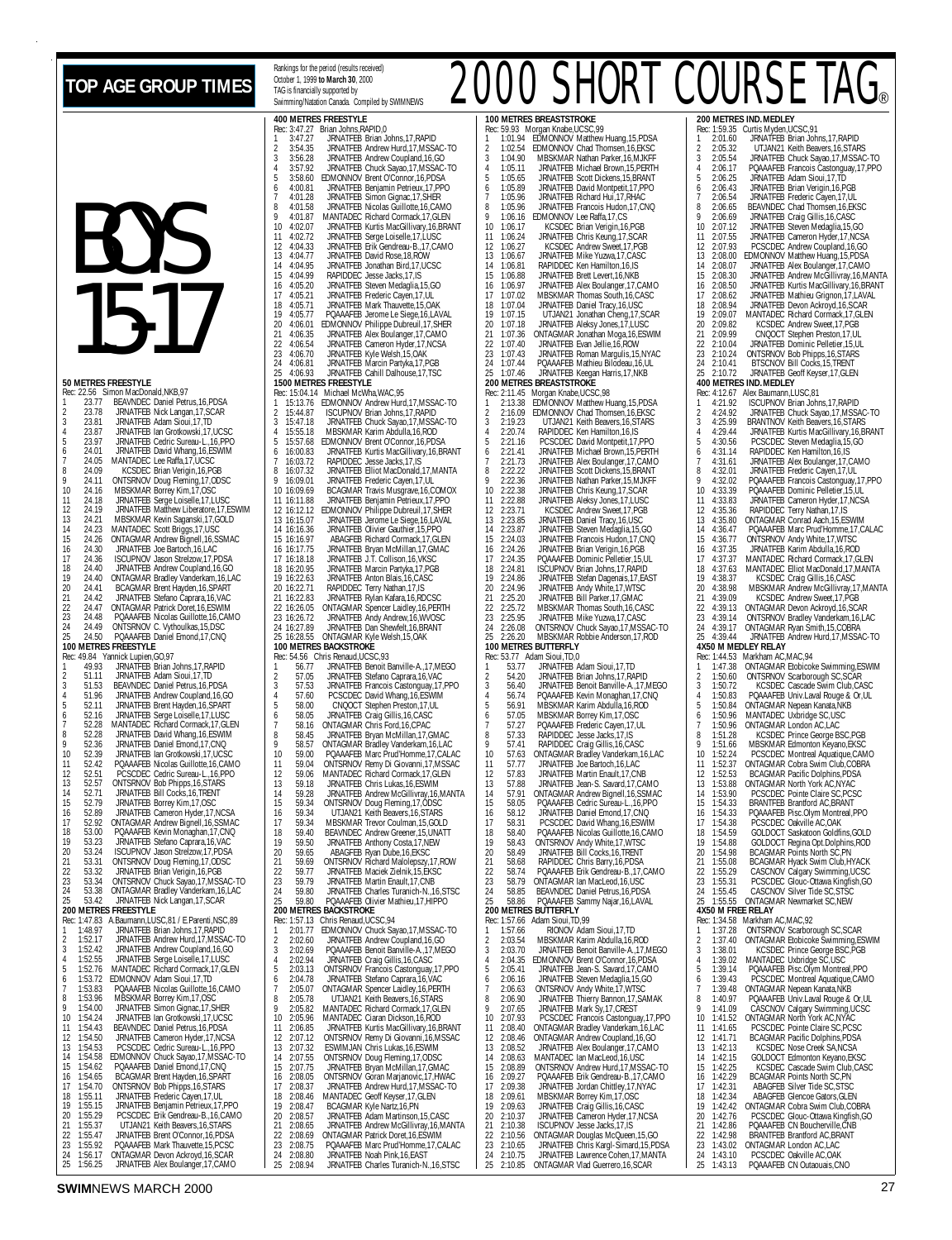### <span id="page-27-0"></span>**SETTING, ACHIEVING, AND RESETTING GOALS**

## TAKING THE NEXT STEP BE TOMORROW'S SWIMMER TODAY

### **Wayne Goldsmith**

At every stage of their swimming development, swimmers come to hurdles or obstacles. These hurdles and obstacles become goals to overcome and targets for swimmers to achieve.

For example, an obstacle that swimmers may face early in their career could be the challenge to swim fast enough to qualify to swim at their local, club, or regional championships. Once that has been achieved, the next goal might be to qualify for Metropolitan Championships or Regional Championships (for regional swimmers). The next target might be State or Provincial Championships, then Nationals. Finally, their ultimate goal might be to swim internationally.

This ongoing process of setting, achieving, and then resetting goals is fundamental to success in most areas of life. At each step along the way, hurdles and obstacles need to be overcome by training and racing smarter, more frequently, faster, with better skills, and with more commitment than ever before.

To make the breakthroughs and achieve the important goals (and to take the next step at each level), swimmers need to think and train like swimmers who are already at the next level.

In other words, to be successful at the next level, swimmers must act as if they are already there!

Look at a practical example: The six factors essential to swimming success are:

- **Swim with excellent technique**
- **Swim with excellent skills**
- **Swim with fast strokes**
- **Swim with long strokes**
- **Do all the above when tired**
- **Do all the above when under pressure**

These six factors can be used to progress training sets and training routines as swimmers aim for higher and higher goals.

A training set like 16 x 25 butterfly might be completed on a one-minute cycle by a young swimmer training for his or her local competition. The importance would be placed on the stroke technique and skills elements, rather than speed, at this early stage. However, we know that as the swimmer develops and aims for higher, more challenging, and more difficult goals, three things are crucial to good butterfly at senior levels:

### **• Swim great technique with maximum speed • Swim great technique with minimum breaths • Swim great technique with minimum stroke**

When training for the next step (such as Metropolitan or Country/Regional), it could be expected that the swimmer would complete the 16 x 25 fly set with less rest and perhaps at a faster speed.

Targeting the next step (such as State or Provinial Age Championships), the swimmer would aim to maintain good speed with less rest and with a minimum breath count (perhaps breathing every three or four strokes).

At the next step (such as National Age Championships), the swimmer would aim to hold good speed, with limited rest, with the minimum number of breaths, and hold a stroke count of 8-10 strokes per 25.

Training sets need to progress in terms of faster speeds, shorter rest (or longer rest), breathing control, skill level, and stroke efficiency as the swimmer progresses to the next level of excellence and takes the next step in their competitive career.

A key part of progressing to the next step is to think like a swimmer who is already there! This is a difficult concept to understand because it requires you to "know" what you "don't know."

This change in mindset and change to approach applies particularly to training. It comes with a change in the swimmer's level of commitment to the program. It comes with a change in attitude to workouts. It comes with a change in the effort put into doing the little things right in training. It comes with a change in attention to detail with starts, turns, dives, and finishes. It comes with a change in time management and a better approach to time prioritizing—school, swimming, and life.

To get to the next level, you must think like you are already there. To compete like a State Level Swimmer, Regional Level swimmers need to train like a State Level swimmer, warm up like a State Level swimmer, eat and rest like a State Level Swimmer, and so on.

This is where your coach can be the greatest help. It has been said that a coach's main job is to convince the unwilling to do the unwanted to achieve the unknown.

Your coach knows what is expected and what is needed to be successful at the next level. Your training program is designed to help you break through barriers and obstacles and to help you understand what it is like to be a "next level" swimmer. The little challenges that your coach sets before you at training are designed to help you take the next step by demanding more of you than ever before and in the process teaching you to expect more of yourself than you ever thought possible.

The "I can—I will—I did" philosophy is an important part of taking any step forward. Believing you can leads to the confidence to say "I will," which is only a short step away from "I did." Confidence is the key element in all successful sporting achievements. Achieving success at each step along the way gives you the confidence and self belief to take the next step.

In many ways you are already "there" (at the next level) before you actually get the opportunity to prove it at a meet. The swim meet just confirms what you and your coach already know—that you have, by your thoughts and actions, taken the next step.

**"The significant problems we face cannot be solved by the same level of thinking that created them."** (Einstein).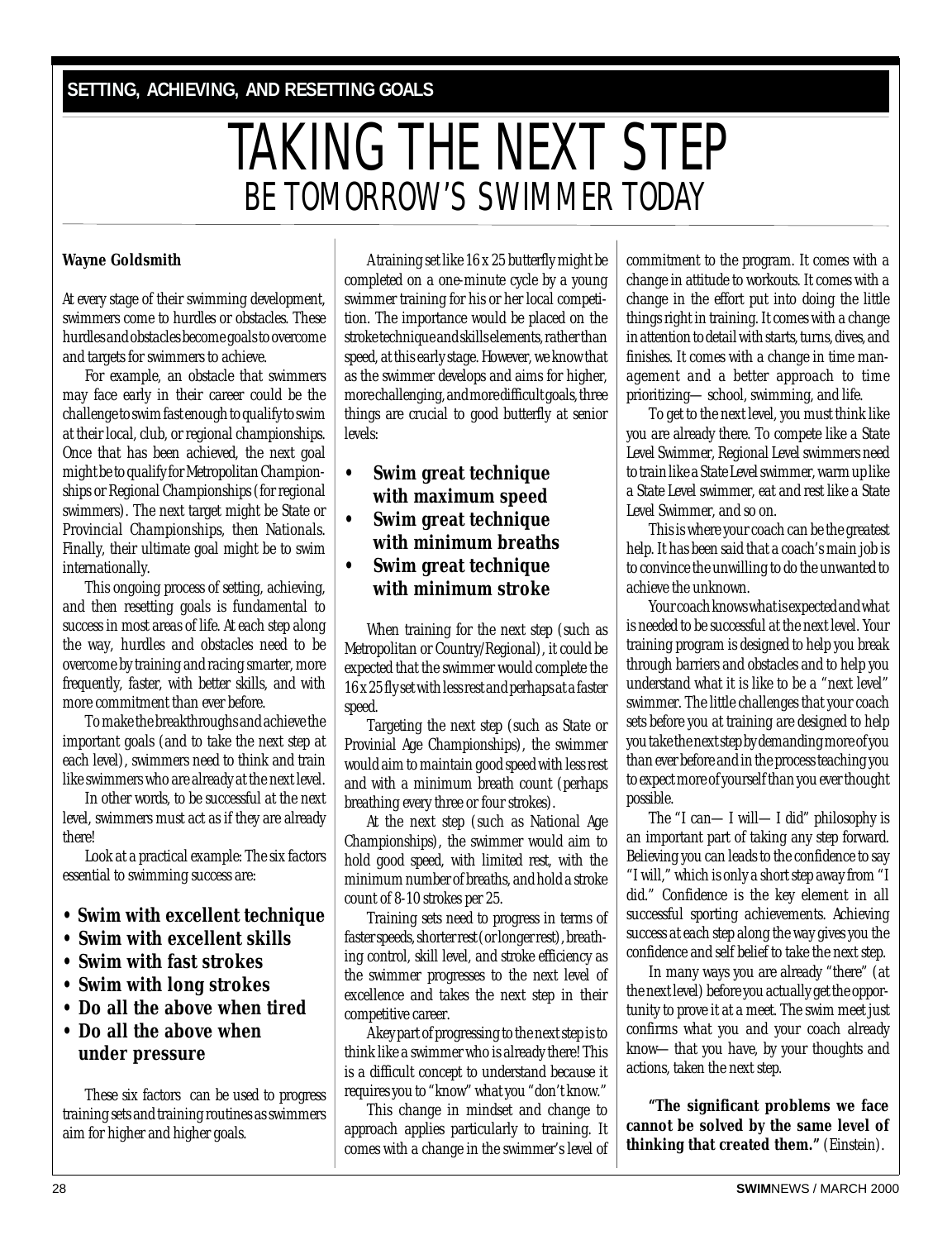### <span id="page-28-0"></span>**OBITUARY**

# TARA SLOAN 1979-2000

### **Nikki Dryden**

"This is a time to cherish.

It's a time to come together in celebration and gratitude.

A time to hear the tender and humorous stories. A time to revel in a thousand beautiful moments. A time to capture once more the vision of her smile. A time to embrace the best of her.

And to memorialize for all time, the gifts of Tara's precious life."

On March 18, one week after her death, family, friends, and teammates gathered in Calgary to celebrate the life of Tara Leigh Sloan. Although seeing her beautiful smile and hearing warm memories of Tara was the hardest thing I have ever done, it was such a wonderful celebration that I did not want it to end. I did not want to have to come home and write this, I wanted her here with us. But what the celebration of Tara's life did was remind everyone that she will always be here with us, for her spirit lives on in all whose lives she touched.

Looking around the room, Tara's father said to me, "We are so lucky, just look at all the wonderful people she brought into our lives." Tara brought me into their lives. I remember worrying just a little about moving to Calgary, and I recall a friend saying to me, "Oh you will love it there. Do you know Tara? She is such a cool girl; not just a swimmer. She plays guitar and writes poetry. I think you will really like her." I feel so lucky that I moved to Calgary when I did.

Just months ago I wrote an article about Penny Heyns and our team's amazing breaststroking clan. Tara was a member of our order of breaststrokers. She was also a member of that elite group of swimmers I so lovingly refer to as black line hogs! Although I just began swimming with Tara in September, the swimming community has known her for years. Tara burst onto the national scene as a fiery 16-year-old with her first of five national titles. That first win was in the 100 breast at the 1996 winter Nationals; she went on to win two more short-course titles in the 100 and 200 breast and two long-course titles in the same events. Tara still holds the Canadian record in the 100 breast (SC) with a time of 1:07.96.

Tara represented Canada internationally for the past four years. She raced most recently at the Pan American Games in Winnipeg, placing 8th and 9th in the 200 and 100 breasts. She competed at both the 1998

World Championships, placing 14th in the 100 breast, and the 1997 World Short Course Championships with 8th and 11th place finishes. Perhaps her best swimming came at the 1997 Pan Pacific Championships. There she placed 4th in the 100 breast in her first major international competition.

Tara tempered her love of swimming and her love of travel by racing on the World Cup circuit in 1997 and 1998. She came away with 17 medals and a realization of her love of Europe. It was after her first year on the circuit she decided to spend the summer living in



Marco Chiesa

Prague in the Czech Republic.

Medals and times only go so far in describing a swimmer. More accurately, Tara's career can best be defined by her tenacity of spirit and dedication to hard work. It is easy to train and compete when you are swimming fast and feeling healthy, but a true champion is able to toil during the moments in our careers when life is not perfect. Tara exemplified the real spirit of swimming by never giving up the fight.

Although most swimmers dream of having a career as successful as Tara's, surprisingly it is not her swimming for which she will be remembered best. For those who were privileged to know Tara, it was her passion for living that was so special. Never content to be labeled an athlete, Tara was always exploring new dimensions of her creative abilities. Artist, writer, singer, and musician, Tara never ceased to amaze us.

Tara's swimming accomplishments speak for themselves, but it was her person that was referred to again and again during the celebration of her life. One story that was shared by her friend and teammate Allison Zwarich was of a trip to the West Coast Trail. "Tara sat with her back against a log gazing out over the Pacific, when a pod of killer whales decided to swim by. The sun was rising behind her and she casually leaned back, placed her hands behind her head and said, "Life doesn't get much better than this."

Then there were the stories of her younger years, always cooking up schemes for herself and her younger brother Tyler. It was as she matured that her wild imagination was shaped into a beautiful and thoughtful mind. Tara's coach, Mike Blondal, told of her smile that came with her sense of accomplishment, while Hap Davis, our sports psychologist, listed all the many gifts Tara inadvertently gave to him through their friendship.

The next description was written by Tara's parents as part of her obituary for the *Calgary Herald*. As my words can never capture Tara's beauty as well as her family has done, I have reprinted the following:

"From the time she was very young, Tara was independent and unique...a free spirit with a zest for life, marching to her own tune. Her giving nature allowed people to feel comfortable and accepted in her presence. Although her accomplishments were many she remained modest about her successes. Tara's love of music, drawing, and composing allowed her to express profound feelings about life and love. Her creativity extended into cooking, pottery, and decorating. Tara loved all things that enabled her to connect with nature. She was an eager learner, who strove to better herself through a broad education."

I last spoke with Tara in the locker room at the pool. She was smiling and asking me questions about my impending trip to New York City. She spoke of her desire to go there one day, and I said to her I knew she would love it there. New York is so full of life and energy, I said. Tara would have fit in very well there.

If friends so desire, memorial tributes may be made directly to the Tara Sloan Memorial Fund, set up to continue Tara's legacy by providing help and support to young aspiring athletes, as well as contributions to other charities such as the Foothills ICU Foundation and S.T.A.R.S. (Shock Trauma Air Rescue Society).

You may make contributions in person at any Royal Bank or Royal Trust in Calgary, by telephone at (403) 299-5005 or (403) 503-6110 or by mail to the **Tara Sloan Memorial Fund, Royal Bank, 755 Lake Bonavista Dr. SE, Calgary, AB, T2G 0N3, Canada.**